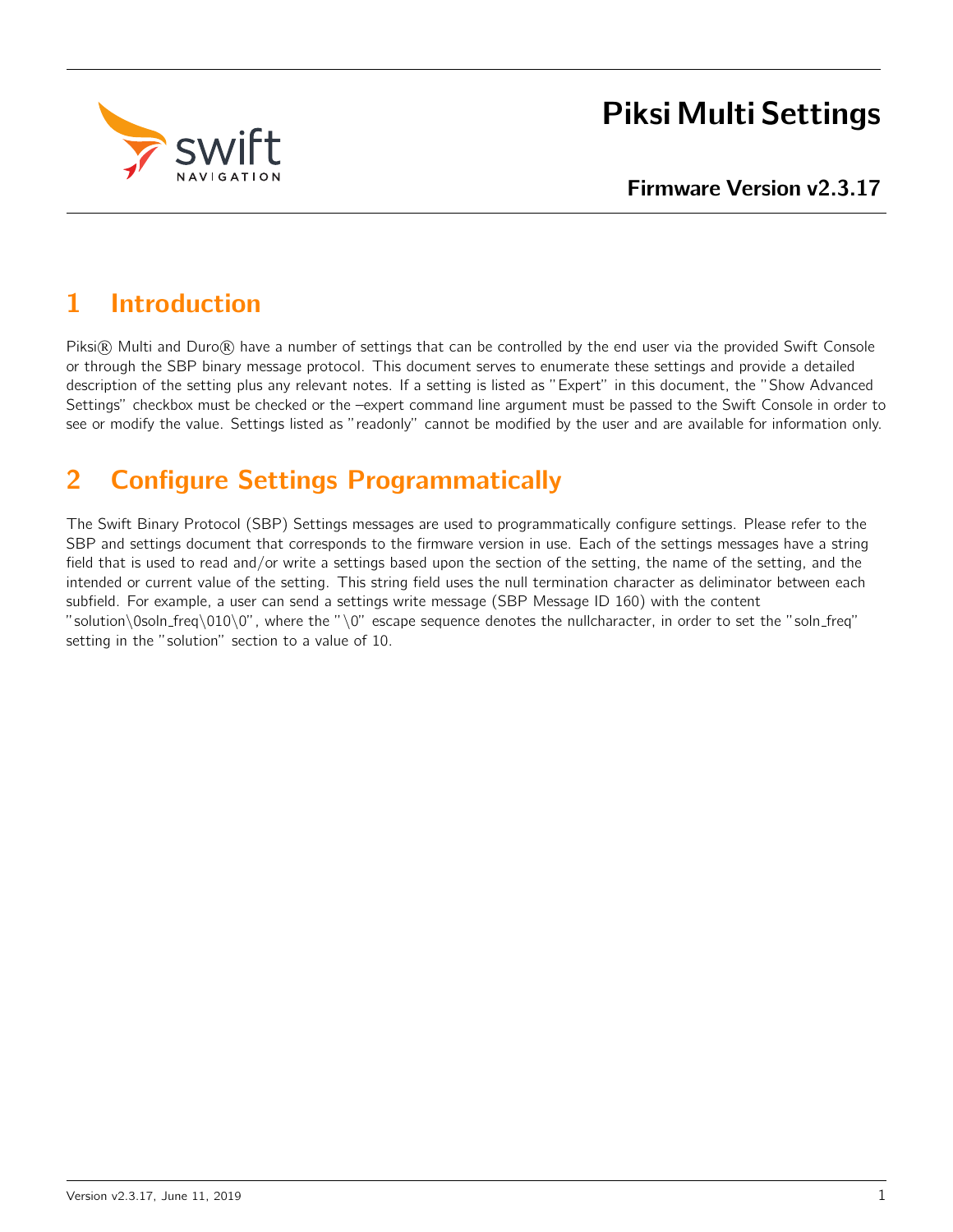# 3 Settings Table

| Grouping    | Name                           | Description                                                                                        |
|-------------|--------------------------------|----------------------------------------------------------------------------------------------------|
| acquisition |                                |                                                                                                    |
|             | bds2 acquisition               | Enable Beidou2 acquisition.                                                                        |
|             | enabled                        |                                                                                                    |
|             | glonass acquisition            | Enable GLONASS acquisition.                                                                        |
|             | enabled<br>galileo acquisition | Enable Galileo acquisition.                                                                        |
|             | enabled                        |                                                                                                    |
|             | qzss acquisition               | Enable QZSS acquisition.                                                                           |
|             | enabled                        |                                                                                                    |
|             | sbas acquisition<br>enabled    | Enable SBAS acquisition.                                                                           |
|             | almanacs enabled               | Enable the almanac-based acquisition.                                                              |
| cell modem  |                                |                                                                                                    |
|             | debug                          | Additional debug messages for cell modem. This setting must be saved and                           |
|             |                                | the device rebooted for it to take effect.                                                         |
|             | enable                         | None                                                                                               |
|             | device                         | None                                                                                               |
|             | APN                            | Access point name (provided by cell carrier).                                                      |
|             | device override                | Override the device used for cell modem connectivity. If left empty, uses                          |
|             |                                | default device discovery to determine the correct device to use.<br>The type of cell modem in use. |
| ethernet    | modem type                     |                                                                                                    |
|             | gateway                        | The default gateway for the IP config.                                                             |
|             | netmask                        | The netmask for the IP config.                                                                     |
|             | ip address                     | The static IP address.                                                                             |
|             | interface mode                 | Ethernet configuration mode.                                                                       |
|             | ip config mode                 | Ethernet configuration mode.                                                                       |
| ext_event_a |                                |                                                                                                    |
|             | sensitivity                    | Minimum time between events ( $0 =$ disabled).                                                     |
|             | edge trigger                   | Select edges to trigger timestamped event capture.                                                 |
| ext_event_b |                                |                                                                                                    |
|             | sensitivity                    | Duro only. Minimum time between events ( $0 =$ disabled).                                          |
|             | edge trigger                   | Duro only. Select edges to trigger timestamped event capture.                                      |
| ext_event_c |                                |                                                                                                    |
|             | sensitivity                    | Duro only. Minimum time between events ( $0 =$ disabled).                                          |
|             | edge trigger                   | Duro only. Select edges to trigger timestamped event capture.                                      |
| frontend    |                                |                                                                                                    |
|             | antenna bias                   | Enable/Disable 4.85V antenna bias.                                                                 |
|             | use ext clk                    | Enable/Disable External Clock Input.<br>Determines which antenna to use.                           |
|             | antenna selection              |                                                                                                    |
| imu         | imu raw output                 | Enable/Disable IMU raw data output from onboard Bosch BMI160 IMU.                                  |
|             | mag raw output                 | Enable/Disable raw data output from onboard Bosch BMM150 Magne-                                    |
|             |                                | tometer.                                                                                           |
|             | mag rate                       | The data rate (in Hz) for magnetometer raw output.                                                 |
|             | acc range                      | The approximate range of accelerations that can be measured.                                       |
|             | gyro range                     | The approximate range of angular rate that can be measured.                                        |
|             | imu rate                       | The data rate (in Hz) for IMU raw output.                                                          |
| ins         |                                |                                                                                                    |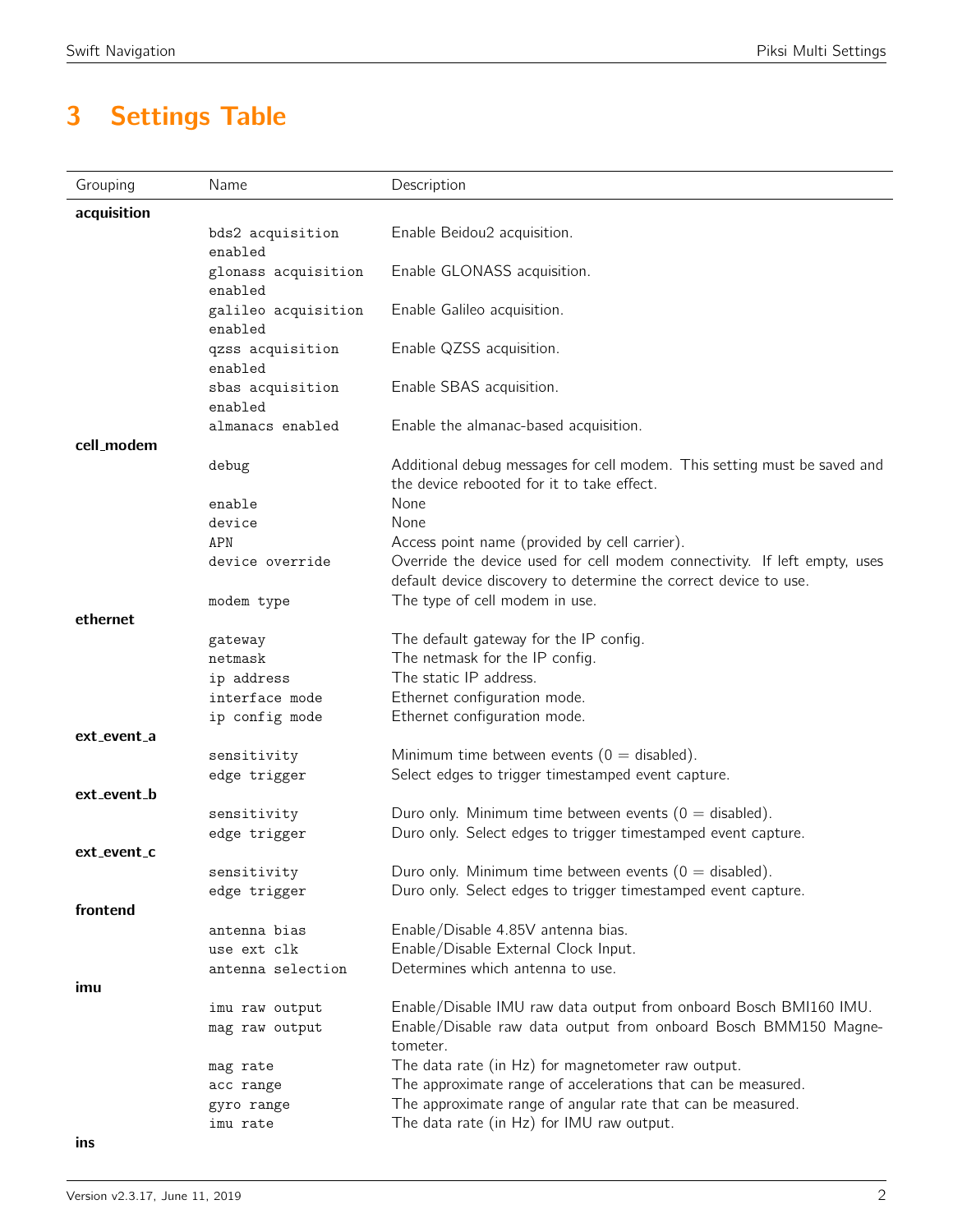|                | odometry noise 1    | Noise parameter for odometry source 1                                                                                                                                                                         |
|----------------|---------------------|---------------------------------------------------------------------------------------------------------------------------------------------------------------------------------------------------------------|
|                | odometry noise 2    | Noise parameter for odometry source 2                                                                                                                                                                         |
|                | odometry noise 3    | Noise parameter for odometry source 3                                                                                                                                                                         |
|                | odometry noise 4    | Noise parameter for odometry source 4                                                                                                                                                                         |
|                | build date          | inertial navigation system build date                                                                                                                                                                         |
|                | build name          | inertial navigation system build name                                                                                                                                                                         |
|                | constrain vehicle   | Experimental non-holonomic constraint feature that allows inertial system                                                                                                                                     |
|                | sideslip            | to make assumptions about vehicle dynamics                                                                                                                                                                    |
|                | dr duration max     | Indicates the maximum duration in seconds for which the inertial system<br>will dead reckon                                                                                                                   |
|                | vehicle frame pitch | Pitch angle representing rotation from vehicle frame to device frame.                                                                                                                                         |
|                | vehicle frame roll  | Roll angle representing rotation from vehicle frame to device frame.                                                                                                                                          |
|                | antenna offset x    | X component of vector from device frame to antenna phase center                                                                                                                                               |
|                | antenna offset y    | Y component of vector from device frame to antenna phase center                                                                                                                                               |
|                | vehicle frame yaw   | Yaw angle representing rotation from vehicle frame to device frame.                                                                                                                                           |
|                | antenna offset z    | Z component of vector from device frame to antenna phase center                                                                                                                                               |
|                | output mode         | Determines output mode of the inertial navigation outputs.                                                                                                                                                    |
| metrics_daemon |                     |                                                                                                                                                                                                               |
|                | enable log to file  | Enable metric logging to file                                                                                                                                                                                 |
|                | metrics update      | Set metric update interval                                                                                                                                                                                    |
|                | interval            |                                                                                                                                                                                                               |
| ndb            |                     |                                                                                                                                                                                                               |
|                | erase gnss capb     | Erase stored GNSS capability mask during boot.                                                                                                                                                                |
|                | erase utc params    | Erase stored UTC offset parameters during boot.                                                                                                                                                               |
|                | erase almanac wn    | Erase stored almanac week numbers during boot.                                                                                                                                                                |
|                | erase almanac       | Erase stored almanacs during boot.                                                                                                                                                                            |
|                | erase ephemeris     | Erase stored ephmerides during boot.                                                                                                                                                                          |
|                | erase iono          | Erase stored ionospheric parameters during boot.                                                                                                                                                              |
|                | erase lgf           | Erase stored last fix information during boot.                                                                                                                                                                |
|                | valid eph acc       | None                                                                                                                                                                                                          |
|                | valid alm acc       | None                                                                                                                                                                                                          |
|                | lgf update m        | Change in position required to update last good fix.                                                                                                                                                          |
|                | valid alm days      | Number of days for which Almanac is valid.                                                                                                                                                                    |
|                | lgf update s        | Update period for navigation database last good fix.                                                                                                                                                          |
| nmea           |                     |                                                                                                                                                                                                               |
|                | gpgga msg rate      | Number of Solution Periods between GGA NMEA messages being sent.                                                                                                                                              |
|                | gpgll msg rate      | Number of Solution Periods between GLL NMEA messages being sent.                                                                                                                                              |
|                | gpgsv msg rate      | Number of Solution Periods between GSV NMEA messages being sent.                                                                                                                                              |
|                | gphdt msg rate      | Number of Solution Periods between HDT NMEA messages being sent.                                                                                                                                              |
|                | gprmc msg rate      | Number of Solution Periods between RMC NMEA messages being sent.                                                                                                                                              |
|                | gpvtg msg rate      | Number of Solution Periods between VTG NMEA messages being sent.                                                                                                                                              |
|                | gsa msg rate        | Number of Solution Periods between GSA NMEA messages being sent.                                                                                                                                              |
|                | gpgst msg rate      | Number of Solution Periods between GST NMEA messages being sent.                                                                                                                                              |
|                | gpzda msg rate      | Number of Solution Periods between ZDA NMEA messages being sent.                                                                                                                                              |
| ntrip          |                     |                                                                                                                                                                                                               |
|                | debug<br>enable     | Additional debug messages for NTRIP (sent to /var/log/messages).<br>Enable NTRIP client. The interface will receive 1002, 1004, 1005, 1006,<br>1010, 1012, 1033, 1230 and MSM4-7 RTCMv3 messages and will not |
|                |                     | transmit or receive any other messages.                                                                                                                                                                       |
|                | gga out rev1        | If True, the NTRIP client will use an NTRIP 1.0 formatted GGA sentence.                                                                                                                                       |
|                | gga out interval    | Interval at which the NMEA GGA sentence is uploaded to the NTRIP server                                                                                                                                       |
|                | url                 | NTRIP URL to use.                                                                                                                                                                                             |
|                | password            | NTRIP password to use.                                                                                                                                                                                        |
|                | username            | NTRIP username to use.                                                                                                                                                                                        |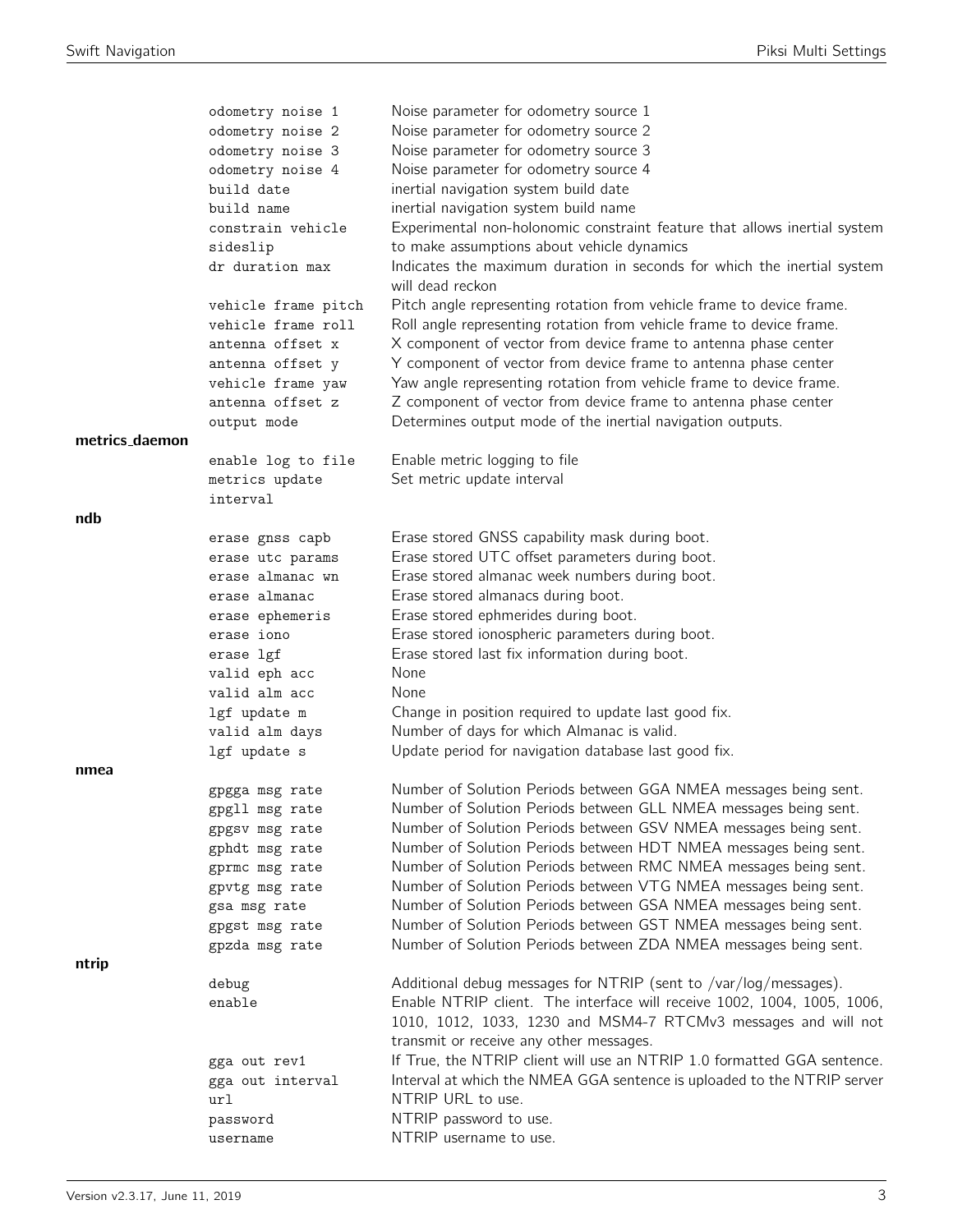| pps       |                      |                                                                                                                  |
|-----------|----------------------|------------------------------------------------------------------------------------------------------------------|
|           | propagation mode     | Configures the behavior of the PPS when no GNSS fix is available.                                                |
|           | propagation timeout  | Configures the timeout length of the PPS when using the "Time Limited"<br>propagation mode.                      |
|           | frequency            | Generate a pulse with the given frequency (maximum $= 20$ Hz).                                                   |
|           | polarity             | Logic level on output pin when the PPS is active.                                                                |
|           | width                | Number of microseconds the PPS will remain active (allowed range from 1                                          |
|           |                      | to 999999 us).                                                                                                   |
|           | offset               | Offset in nanoseconds between GPS time and the PPS.                                                              |
| rtcm_out  |                      |                                                                                                                  |
|           | ant descriptor       | Antenna description to be sent out in RTCMv3 messages 1008 and 1033.                                             |
|           | antenna height       | Antenna height to be sent out in RTCMv3 message 1006.                                                            |
|           | rcv descriptor       | Receiver type description to be sent out in the RTCMv3 1033 message.                                             |
|           | output mode          | Selects the format of RTCM observation messages for the RTCMv3 OUT                                               |
|           |                      | protocol                                                                                                         |
| sbp       |                      |                                                                                                                  |
|           | obs msg max size     | Determines the maximum message length for raw observation sbp messages.                                          |
| simulator |                      |                                                                                                                  |
|           | mode mask            | Determines the types of position outputs for the simulator.                                                      |
|           | radius               | Radius of the circle around which the simulated receiver will move.                                              |
|           | base ecef x          | Simulated base station position.                                                                                 |
|           | base ecef y          | Simulated base station position.                                                                                 |
|           | base ecef z          | Simulated base station position.                                                                                 |
|           | speed                | Simulated tangential speed of the receiver.                                                                      |
|           | phase sigma          | Standard deviation of noise added to the simulated carrier phase.                                                |
|           | pseudorange sigma    | Standard deviation of noise added to the simulated pseudo range.                                                 |
|           | cn0 sigma            | Standard deviation of noise added to the simulated signal to noise. ratio                                        |
|           | speed sigma          | Standard deviation of noise addition to simulated tangential speed.                                              |
|           |                      | Standard deviation of simulated single point position.                                                           |
|           | pos sigma            | The number of satellites for the simulator.                                                                      |
|           | num sats             |                                                                                                                  |
|           | enabled              | Toggles the receiver internal simulator on and off.                                                              |
| solution  |                      |                                                                                                                  |
|           | dgnss filter         | Determines the type of carrier phase ambiguity resolution that the receiver<br>will attempt to achieve.          |
|           | glonass measurement  | Down weights GLONASS measurements by a given factor in the navigation                                            |
|           | std downweight       | filter.                                                                                                          |
|           | factor               |                                                                                                                  |
|           | enable beidou        | Enable Beidou measurement processing in the navigation filter.                                                   |
|           | enable glonass       | Enable GLONASS measurement processing in the navigation filter.                                                  |
|           | enable galileo       | Enable Galileo measurement processing in the navigation filter.                                                  |
|           | send heading         | Enables SBP heading output.                                                                                      |
|           |                      | Heading is calculated from base station to rover and represents                                                  |
|           |                      | the inverse tangent of the north and east components of the baseline.                                            |
|           | output every n obs   | Integer divisor of solution frequency for which the observations will be out-                                    |
|           |                      | put.                                                                                                             |
|           | disable raim         | Receiver Autonomous Integrity Monitoring.                                                                        |
|           | heading offset       | Rotate the heading output.                                                                                       |
|           | elevation mask       | SPP / RTK solution elevation mask.                                                                               |
|           | dynamic motion model | Selects the Filter Uncertainity of position, velocity & acceleration in the<br>Horizontal & Vertical directions. |
|           | dgnss solution mode  | Selects the type of RTK solution to output.                                                                      |
|           | soln freq            | The frequency at which a position solution is computed.                                                          |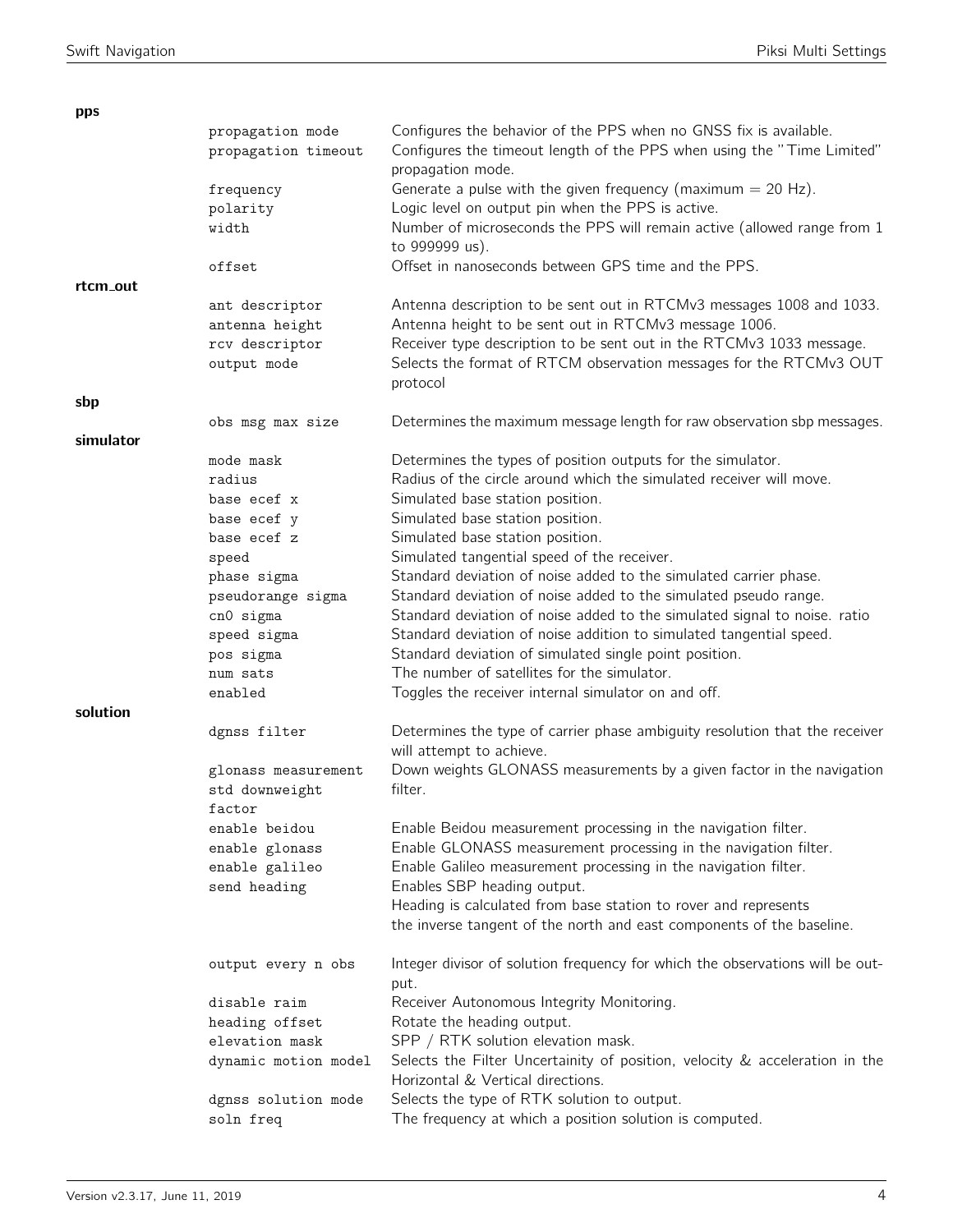|                    | correction age max  | The maximum age of corrections for which an RTK solution will be gener-<br>ated. |
|--------------------|---------------------|----------------------------------------------------------------------------------|
| standalone_logging |                     |                                                                                  |
|                    | logging file system | Configure the file-system used for standalone logging (SD card only).            |
|                    | copy system logs    | Copy system logs to the SD card at regular intervals.                            |
|                    | file duration       | Duration of each logfile.                                                        |
|                    | max fill            | Maximum storage device usage.                                                    |
|                    | enable              | Standalone logging enabled.                                                      |
|                    | output directory    | Standalone logging path.                                                         |
| surveyed_position  |                     |                                                                                  |
|                    | broadcast           | Broadcast surveyed base station position.                                        |
|                    | surveyed alt        | Surveyed altitude of the antenna.                                                |
|                    | surveyed lat        | Surveyed latitude of the antenna.                                                |
|                    | surveyed lon        | Surveyed longitude of the antenna.                                               |
| system             |                     |                                                                                  |
|                    | connectivity check  | A comma separated list of addresses to ping to check for network connec-         |
|                    | addresses           | tivity.                                                                          |
|                    | ota debug           | Enables or disables the Over-The-Air upgrade daemon's verbose output.            |
|                    | ota enabled         | Enables or disables the Over-The-Air upgrade daemon.                             |
|                    | log ping activity   | If set to true, the network poll service will also log ping activity.            |
|                    | resource monitor    | Interval to run the resource monitor at                                          |
|                    | update interval     |                                                                                  |
|                    | ota url             | Set the URL of the Over-The-Air upgrade server. If empty, an internal            |
|                    |                     | default address is used.                                                         |
|                    | connectivity check  | The frequency at which the network poll service checks for connectivity.         |
|                    | frequency           |                                                                                  |
|                    | connectivity retry  | The frequency at which the network poll service retries after a failed con-      |
|                    | frequency           | nectivity check.                                                                 |
|                    | system time         | Sources for Linux System Time.                                                   |
| system_info        |                     |                                                                                  |
|                    | imageset build id   | Build id for the linux system image.                                             |
|                    | firmware version    | Firmware version of the receiver.                                                |
|                    | firmware build id   | Full build id for firmware version.                                              |
|                    | hw variant          | Hardware Product Variant                                                         |
|                    | hw revision         | Hardware revision of the receiver.                                               |
|                    | hw version          | Hardware version number.                                                         |
|                    | nap channels        | Number of channels in SwiftNap FPGA.                                             |
|                    | product id          | Product ID                                                                       |
|                    | mac address         | The MAC address of the receiver.                                                 |
|                    | sbp sender id       | The SBP sender ID for any messages sent by the device.                           |
|                    | uuid                | The UUID of the receiver.                                                        |
|                    | serial number       | The serial number of the receiver.                                               |
|                    | nap build date      | build date for SwiftNap FPGA bitstream.                                          |
|                    | loader build date   | build date for boot loader (uboot).                                              |
|                    | pfwp build date     | build date for real-time GNSS firmware (piksi_firmware).                         |
|                    | nap build id        | build id for SwiftNap FPGA bitstream.                                            |
|                    | loader build id     | build id for loader (uboot).                                                     |
|                    | pfwp build id       | build id for real-time GNSS firmware (piksi_firmware).                           |
|                    | firmware build date | firmware build date.                                                             |
| system_monitor     |                     |                                                                                  |
|                    | watchdog            | Enable hardware watchdog timer to reset the receiver if it locks up for. any     |
|                    |                     | reason                                                                           |
|                    | spectrum analyzer   | Enable spectrum analyzer.                                                        |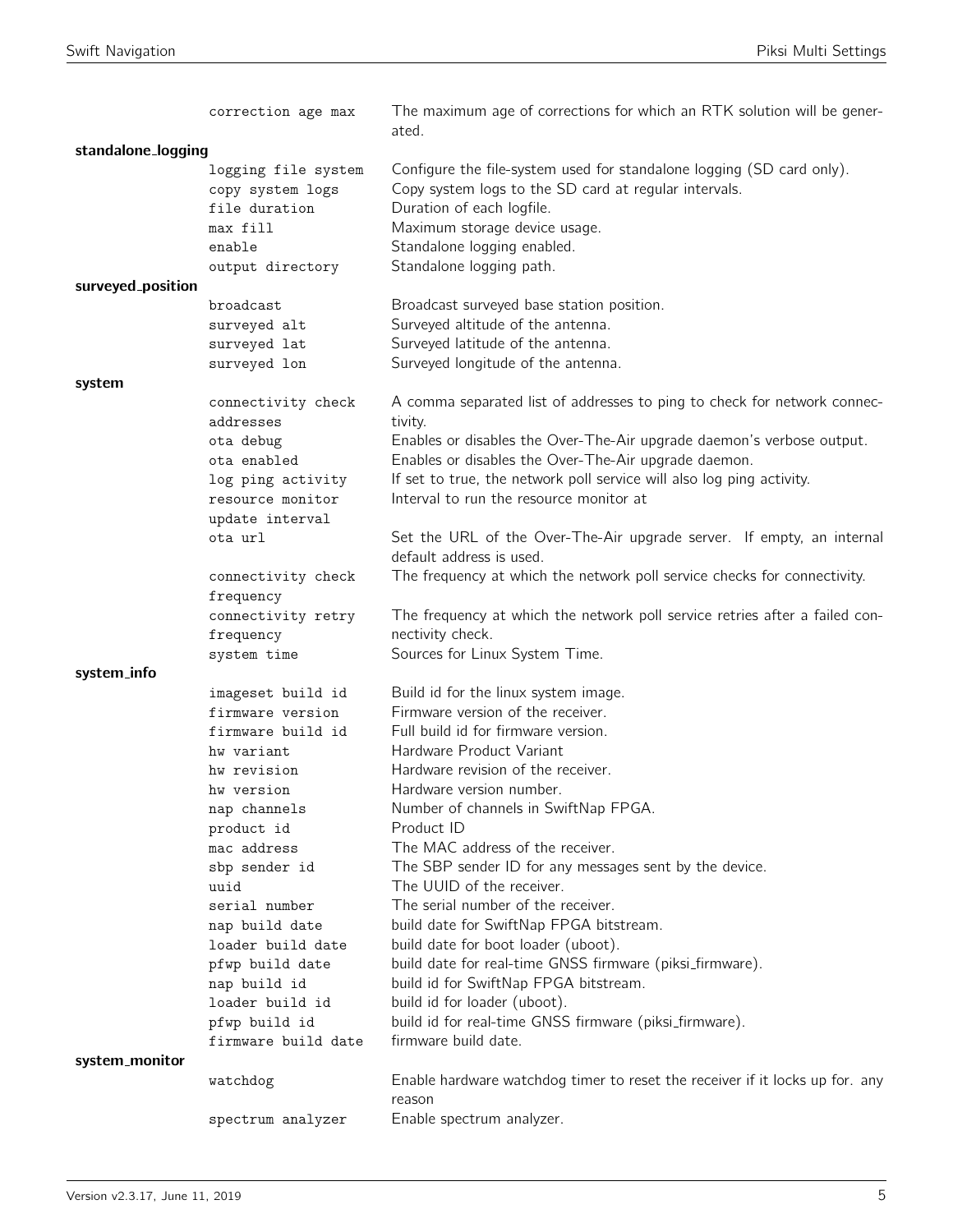|             | heartbeat period<br>milliseconds | Period for sending the SBP_HEARTBEAT messages.                                                                                                   |
|-------------|----------------------------------|--------------------------------------------------------------------------------------------------------------------------------------------------|
| tcp_client0 |                                  |                                                                                                                                                  |
|             | enabled sbp messages             | Configure which messages should be sent on the port. Does not effect<br>which incoming messages are listened to.                                 |
|             | address                          | IP address and port for TCP client 0 to connect to.                                                                                              |
|             | mode                             | Communication protocol for TCP client 0. The client will initiate a con-                                                                         |
| tcp_client1 |                                  | nection with the server and establish bi-directional communications.                                                                             |
|             | enabled sbp messages             | Configure which messages should be sent on the port. Does not effect<br>which incoming messages are listened to.                                 |
|             | address                          | IP address and port for TCP client 1 to connect to.                                                                                              |
|             | mode                             | Communication protocol for TCP client 1. The client will initiate a con-<br>nection with the server and establish bi-directional communications. |
| tcp_server0 |                                  |                                                                                                                                                  |
|             | enabled sbp messages             | Configure which messages should be sent on the port. Does not effect<br>which incoming messages are listened to.                                 |
|             | port                             | Port for TCP server 0 to listen on.<br>Communication protocol for TCP server 0. The server will listen for incom-                                |
|             | mode                             | ing client connections and establish a bi-directional communications.                                                                            |
| tcp_server1 |                                  |                                                                                                                                                  |
|             | enabled sbp messages             | Configure which messages should be sent on the port. Does not effect<br>which incoming messages are listened to.                                 |
|             | port<br>mode                     | Port for TCP server 1 to listen on.<br>Communication protocol for TCP server 1. The server will listen for incom-                                |
|             |                                  | ing client connections and establish a bi-directional communications.                                                                            |
| track       |                                  |                                                                                                                                                  |
|             |                                  |                                                                                                                                                  |
|             | mode                             | Set the tracking loop configuration                                                                                                              |
|             | iq output mask<br>elevation mask | Output raw $I/Q$ correlations.                                                                                                                   |
| uart0       |                                  | Tracking elevation mask.                                                                                                                         |
|             | enabled sbp messages             | Configure which messages should be sent on the port.                                                                                             |
|             | mode                             | Communication protocol for UART0.                                                                                                                |
|             | flow control<br>baudrate         | Enable hardware flow control (RTS/CTS).<br>The Baud rate for the UART 0.                                                                         |
| uart1       |                                  |                                                                                                                                                  |
|             | enabled sbp messages             | Configure which messages should be sent on the port.                                                                                             |
|             | mode<br>flow control             | Communication protocol for UART 1.<br>Enable hardware flow control (RTS/CTS).                                                                    |
|             | baudrate                         | The Baud rate for the UART 1.                                                                                                                    |
| udp_client0 |                                  |                                                                                                                                                  |
|             | enabled sbp messages<br>address  | Configure which messages should be sent to the server.                                                                                           |
|             | mode                             | IP address for UDP client 0.<br>Communication protocol for UDP client 0. The client will send packets to                                         |
|             |                                  | a server for uni-directional communications.                                                                                                     |
| udp_client1 |                                  |                                                                                                                                                  |
|             | enabled sbp messages<br>address  | Configure which messages should be sent to the server.<br>IP address for UDP client 1.                                                           |
|             | mode                             | Communication protocol for UDP client 1. The client will send packets to                                                                         |
|             |                                  | a server for uni-directional communications.                                                                                                     |
| udp_server0 | enabled sbp messages             | Configure which messages should be sent on the port.                                                                                             |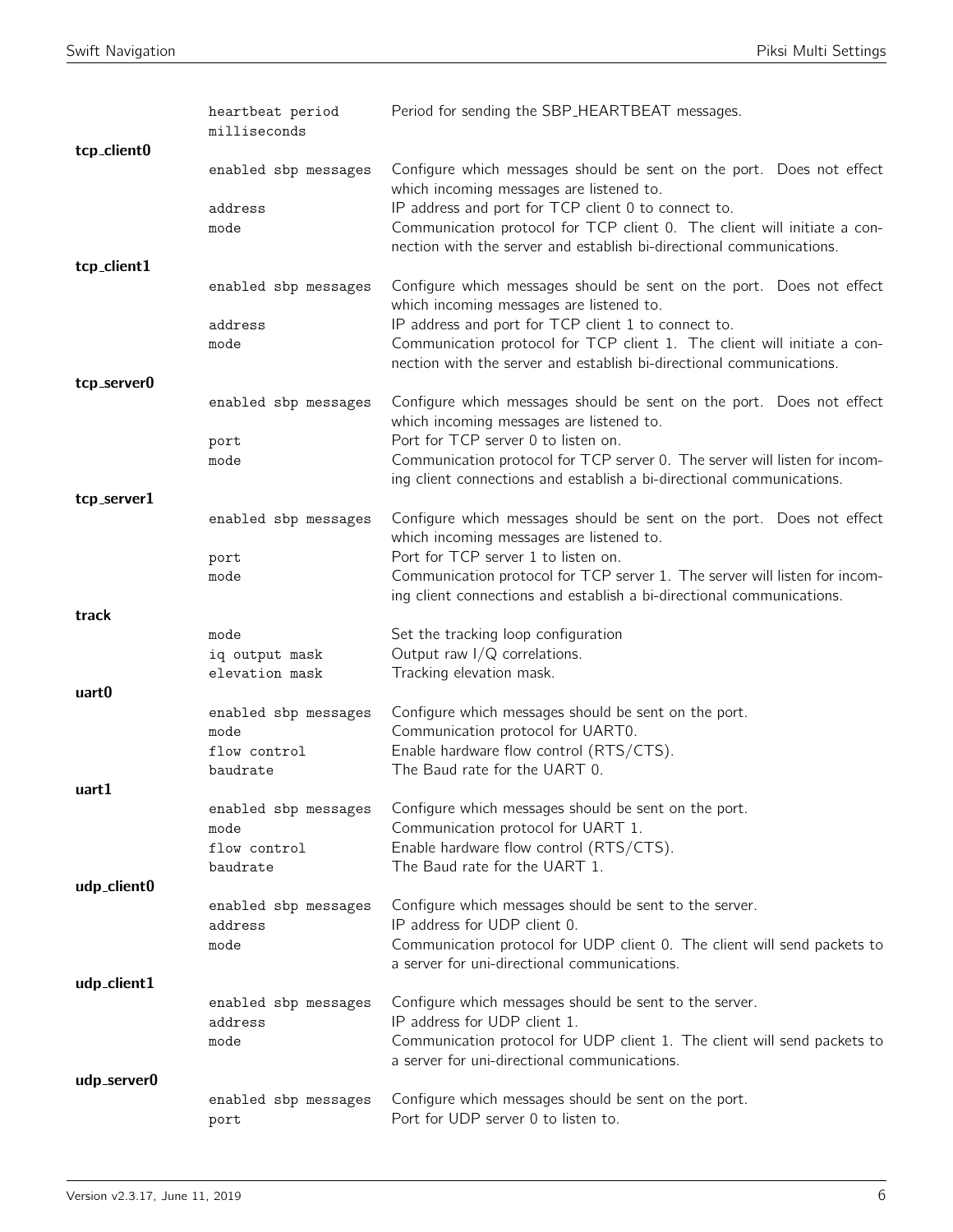|             | mode                 | Communication protocol for UDP server 0. The server will listen for incom-<br>ing packets from a client for uni-directional communications. |
|-------------|----------------------|---------------------------------------------------------------------------------------------------------------------------------------------|
| udp_server1 |                      |                                                                                                                                             |
|             | enabled sbp messages | Configure which messages should be sent on the port.                                                                                        |
|             | port                 | Port for UDP server 1 to listen to.                                                                                                         |
|             | mode                 | Communication protocol for UDP server 1. The server will listen for incom-<br>ing packets from a client for uni-directional communications. |
| usb0        |                      |                                                                                                                                             |
|             | enabled sbp messages | Configure which messages should be sent on the port.                                                                                        |
|             | mode                 | Communication protocol for USB0.                                                                                                            |

Table 3.0.1: Summary of message types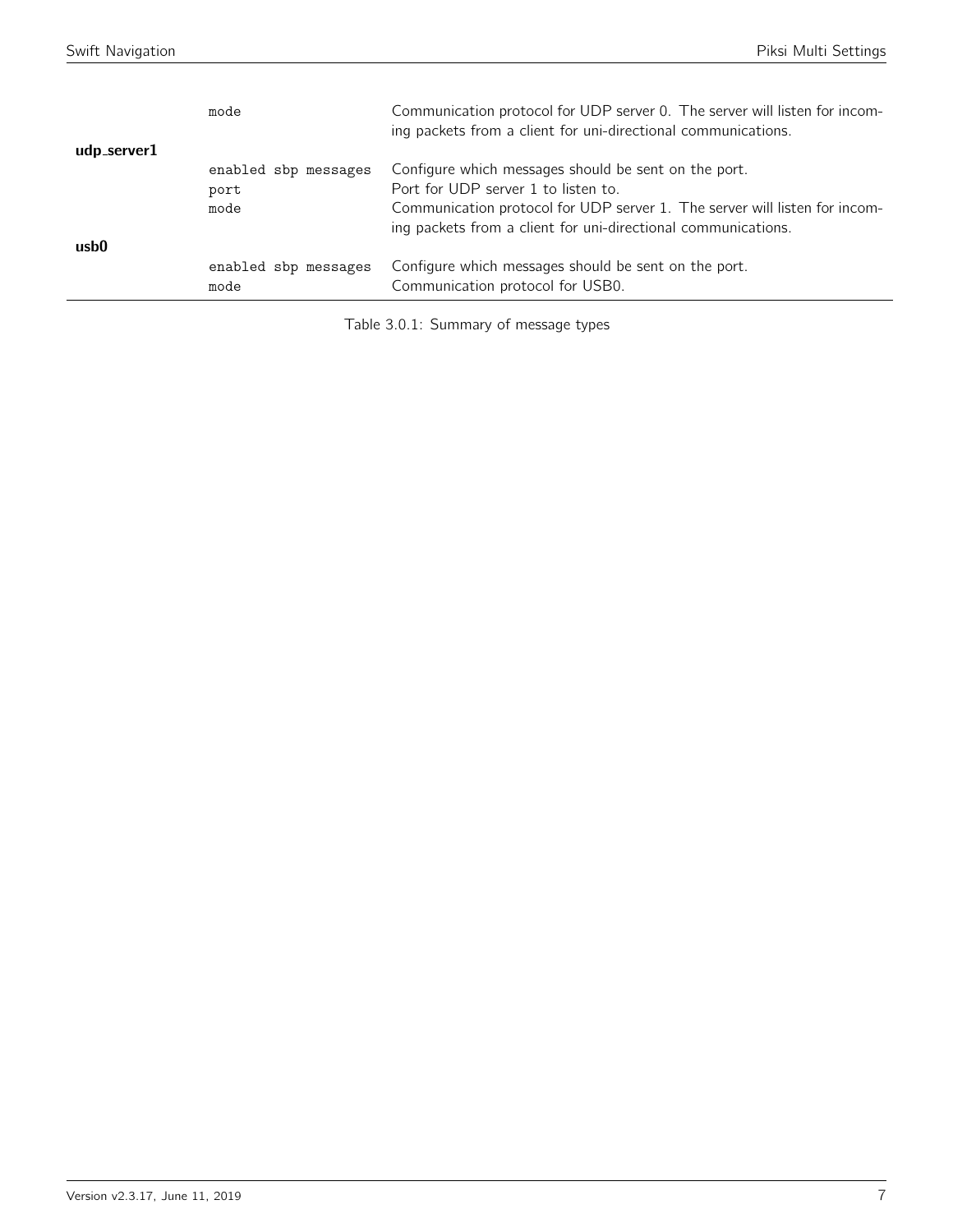# 4 Settings Detail

# <span id="page-7-0"></span>4.1 acquisition

## 4.1.1 bds2 acquisition enabled

<span id="page-7-1"></span>Description: Enable Beidou2 acquisition.

| Label                      | Value                    |
|----------------------------|--------------------------|
| group                      | acquisition              |
| name                       | bds2_acquisition_enabled |
| expert                     | False                    |
| readonly                   | False                    |
| units                      | N/A                      |
| type                       | boolean                  |
| enumerated possible values | True, False              |
|                            |                          |

Table 4.1.1: bds2 acquisition enabled

Notes: If Beidou2 satellites are already being tracked, this setting will not remove them from tracking or exclude them from being used in positioning - the setting must be saved and the receiver must be restarted for this to take effect.

#### 4.1.2 glonass acquisition enabled

<span id="page-7-2"></span>**Description:** Enable GLONASS acquisition.

| Label                      | Value                       |
|----------------------------|-----------------------------|
| group                      | acquisition                 |
| name                       | glonass_acquisition_enabled |
| expert                     | False                       |
| readonly                   | False                       |
| units                      | N/A                         |
| type                       | boolean                     |
| enumerated possible values | True, False                 |

Table 4.1.2: glonass\_acquisition\_enabled

Notes: If GLONASS satellites are already being tracked, this setting will not remove them from tracking or exclude them from being used in positioning - the setting must be saved and the receiver must be restarted for this to take effect.

# 4.1.3 galileo acquisition enabled

Description: Enable Galileo acquisition.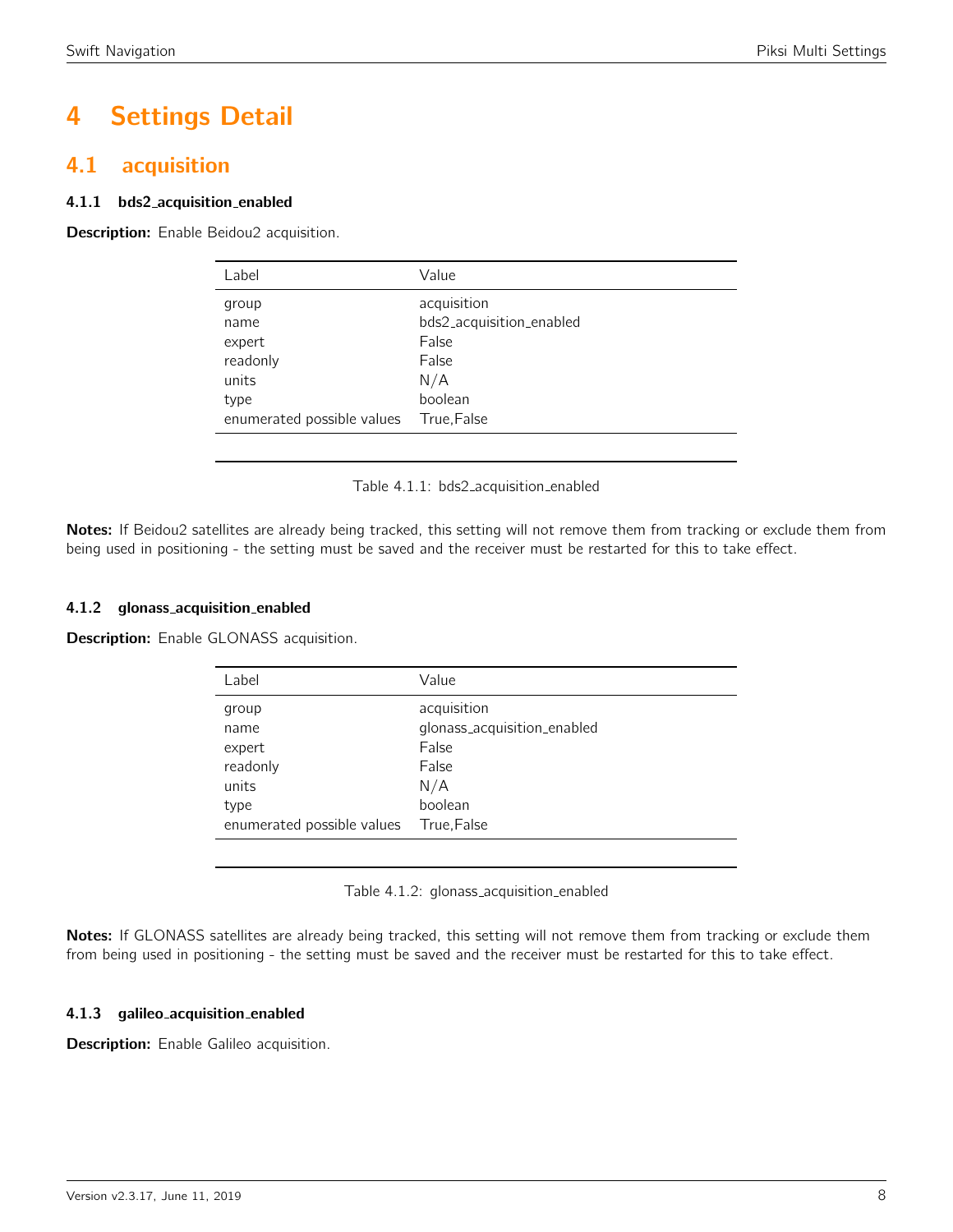<span id="page-8-0"></span>

| Label                               | Value                                                        |
|-------------------------------------|--------------------------------------------------------------|
| group<br>name<br>expert<br>readonly | acquisition<br>galileo_acquisition_enabled<br>False<br>False |
| units                               | N/A                                                          |
| type                                | boolean                                                      |
| enumerated possible values          | True,False                                                   |
|                                     |                                                              |

Table 4.1.3: galileo acquisition enabled

Notes: If Galileo satellites are already being tracked, this setting will not remove them from tracking or exclude them from being used in positioning - the setting must be saved and the receiver must be restarted for this to take effect.

#### 4.1.4 qzss acquisition enabled

<span id="page-8-1"></span>Description: Enable QZSS acquisition.

| Label                                                         | Value                                                                    |
|---------------------------------------------------------------|--------------------------------------------------------------------------|
| group<br>name<br>expert<br>readonly<br>units<br>default value | acquisition<br>qzss_acquisition_enabled<br>True<br>False<br>N/A<br>False |
|                                                               | boolean                                                                  |
|                                                               |                                                                          |
| type<br>enumerated possible values                            | True, False                                                              |
|                                                               |                                                                          |

Table 4.1.4: qzss acquisition enabled

### Notes: None

#### 4.1.5 sbas acquisition enabled

<span id="page-8-2"></span>Description: Enable SBAS acquisition.

| Label                      | Value                    |
|----------------------------|--------------------------|
| group                      | acquisition              |
| name                       | sbas_acquisition_enabled |
| expert                     | False                    |
| readonly                   | False                    |
| units                      | N/A                      |
| type                       | boolean                  |
| enumerated possible values | True, False              |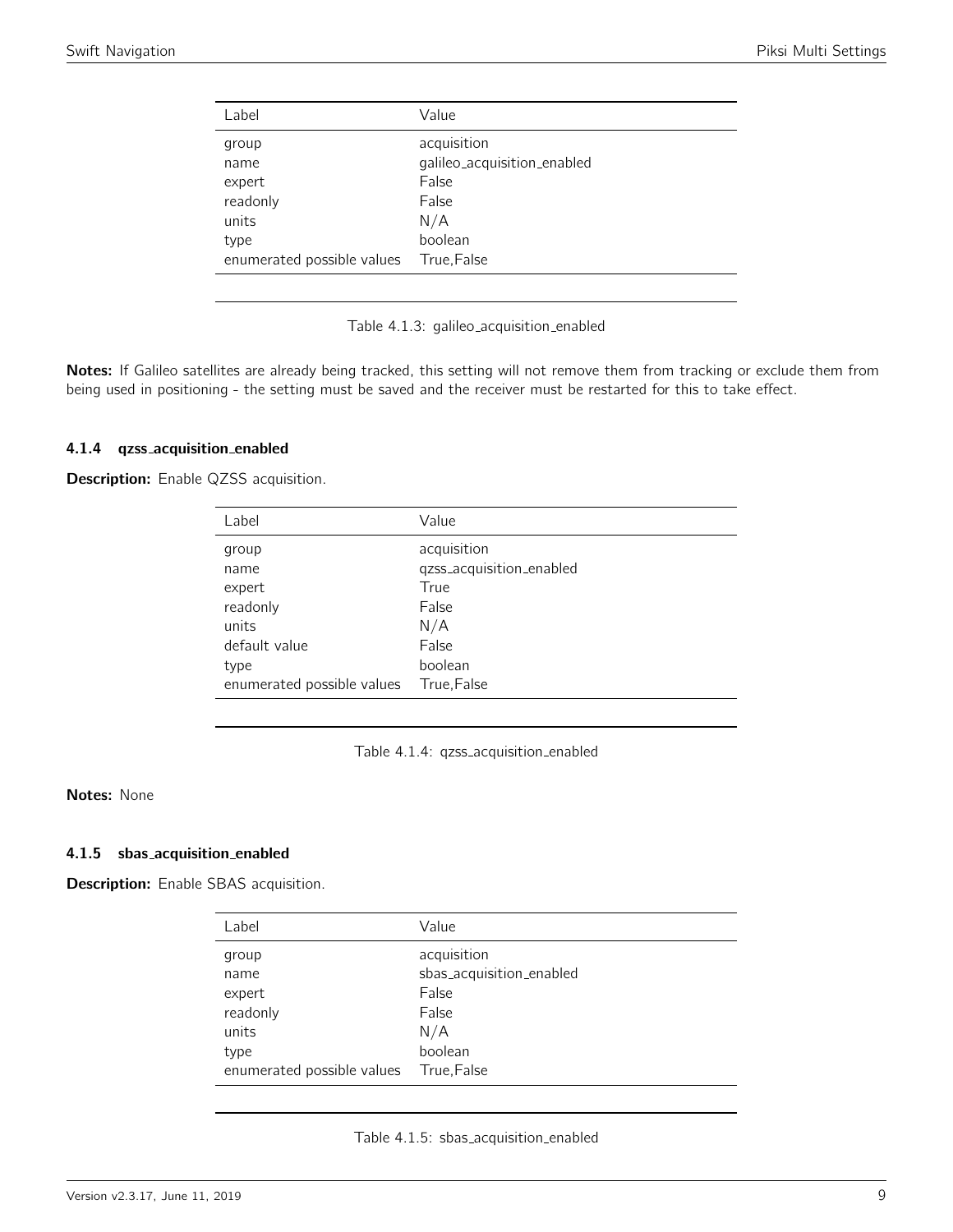Notes: If SBAS satellites are already being tracked, this setting will not remove them from tracking or exclude SBAS corrections from being used in positioning - the setting must be saved and the receiver must be restarted for this to take effect.

#### 4.1.6 almanacs enabled

**Description:** Enable the almanac-based acquisition.

| Value            |
|------------------|
| acquisition      |
| almanacs_enabled |
| True             |
| False            |
| N/A              |
| False            |
| boolean          |
| True, False      |
|                  |

Table 4.1.6: almanacs enabled

#### Notes: None

# <span id="page-9-0"></span>4.2 cell modem

### 4.2.1 debug

<span id="page-9-1"></span>Description: Additional debug messages for cell modem. This setting must be saved and the device rebooted for it to take effect.

| Label         | Value      |
|---------------|------------|
| readonly      | False      |
| group         | cell_modem |
| name          | debug      |
| expert        | True       |
| default value | False      |
| type          | boolean    |
|               |            |

Table 4.2.1: debug

# 4.2.2 enable

**Description: None**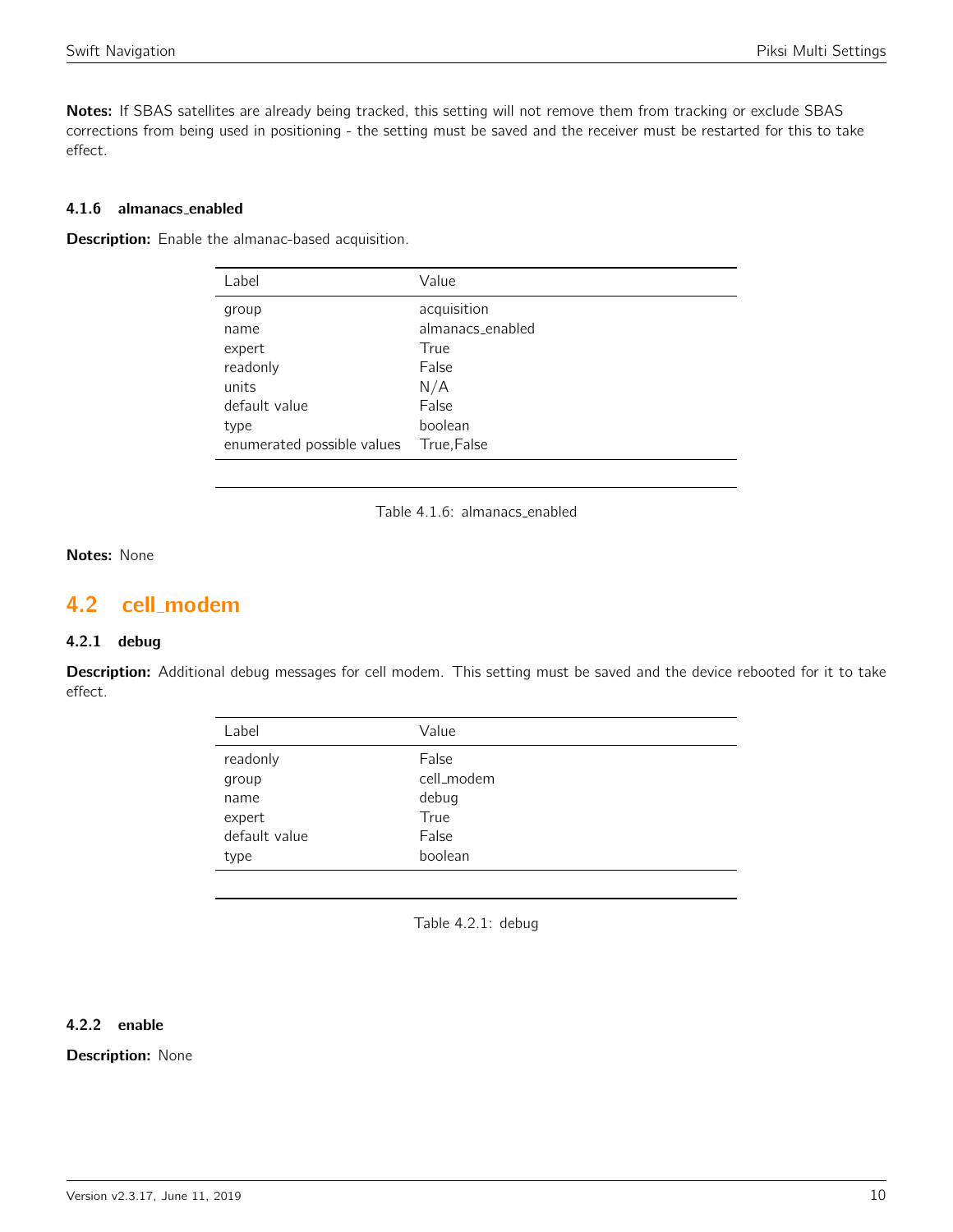<span id="page-10-0"></span>

| Label         | Value      |
|---------------|------------|
| readonly      | False      |
| group         | cell_modem |
| name          | enable     |
| expert        | True       |
| units         | N/A        |
| default value | False      |
| type          | boolean    |

Table 4.2.2: enable

#### 4.2.3 device

## <span id="page-10-1"></span>Description: None

| Label         | Value      |
|---------------|------------|
| readonly      | False      |
| group         | cell_modem |
| name          | device     |
| expert        | True       |
| units         | N/A        |
| default value | ttyACM0    |
| type          | string     |
|               |            |

Table 4.2.3: device

# 4.2.4 APN

<span id="page-10-2"></span>Description: Access point name (provided by cell carrier).

| Label         | Value           |
|---------------|-----------------|
| group         | cell_modem      |
| name          | <b>APN</b>      |
| expert        | True            |
| readonly      | False           |
| units         | N/A             |
| default value | <b>INTERNET</b> |
| type          | string          |

Table 4.2.4: APN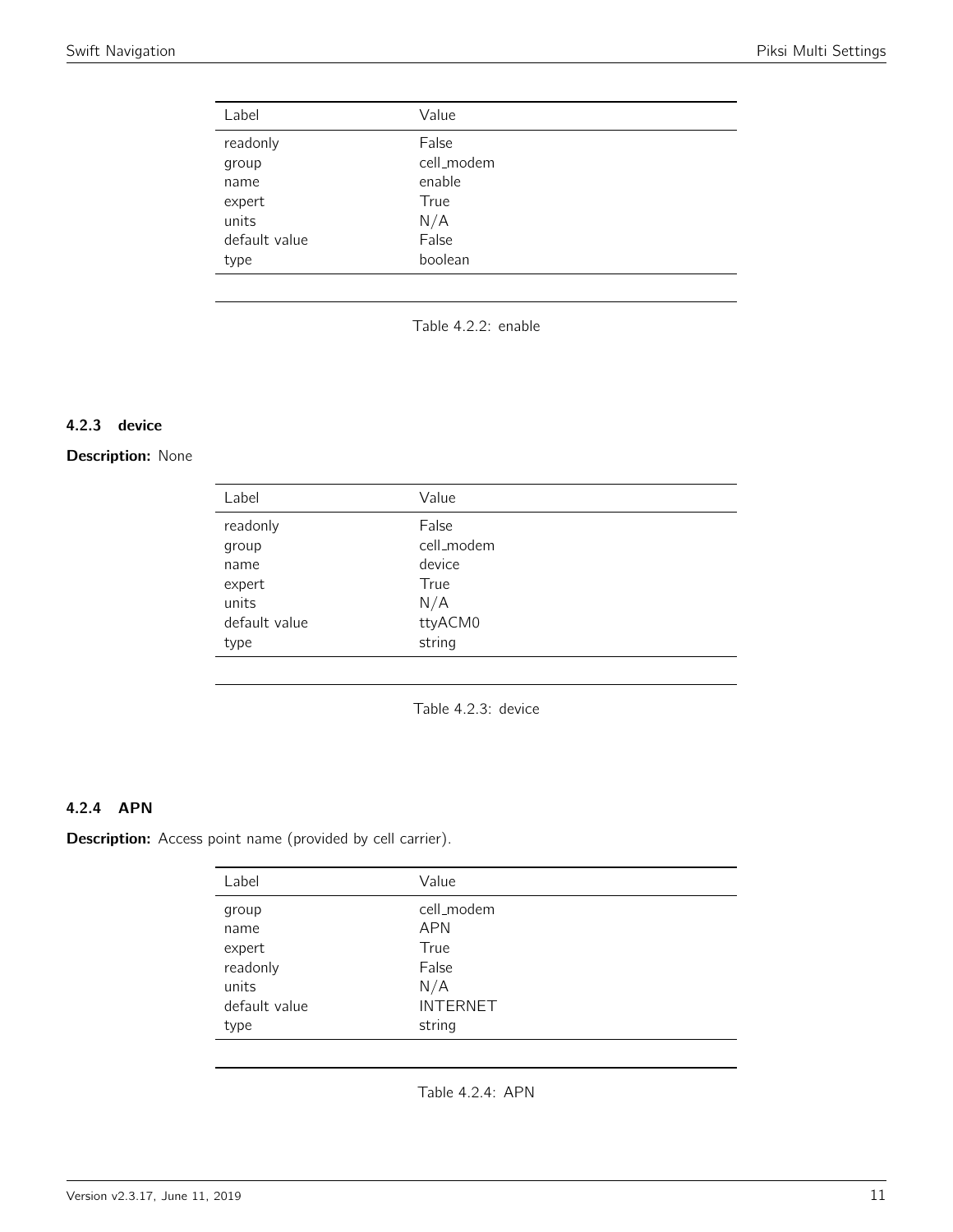# 4.2.5 device override

<span id="page-11-0"></span>Description: Override the device used for cell modem connectivity. If left empty, uses default device discovery to determine the correct device to use.

| Label         | Value           |
|---------------|-----------------|
| group         | cell_modem      |
| name          | device override |
| expert        | True            |
| readonly      | False           |
| default value |                 |
| type          | string          |
|               |                 |

Table 4.2.5: device\_override

Notes: Cell modem 'enable' must be 'False' in order to change this setting.

#### 4.2.6 modem\_type

Description: The type of cell modem in use.

| Label                                                                                      | Value                                                                        |
|--------------------------------------------------------------------------------------------|------------------------------------------------------------------------------|
| group<br>name<br>expert<br>readonly<br>default value<br>type<br>enumerated possible values | cell_modem<br>modem_type<br>True<br>False<br><b>GSM</b><br>enum<br>GSM, CDMA |
|                                                                                            |                                                                              |

Table 4.2.6: modem\_type

# <span id="page-11-1"></span>4.3 ethernet

#### 4.3.1 gateway

**Description:** The default gateway for the IP config.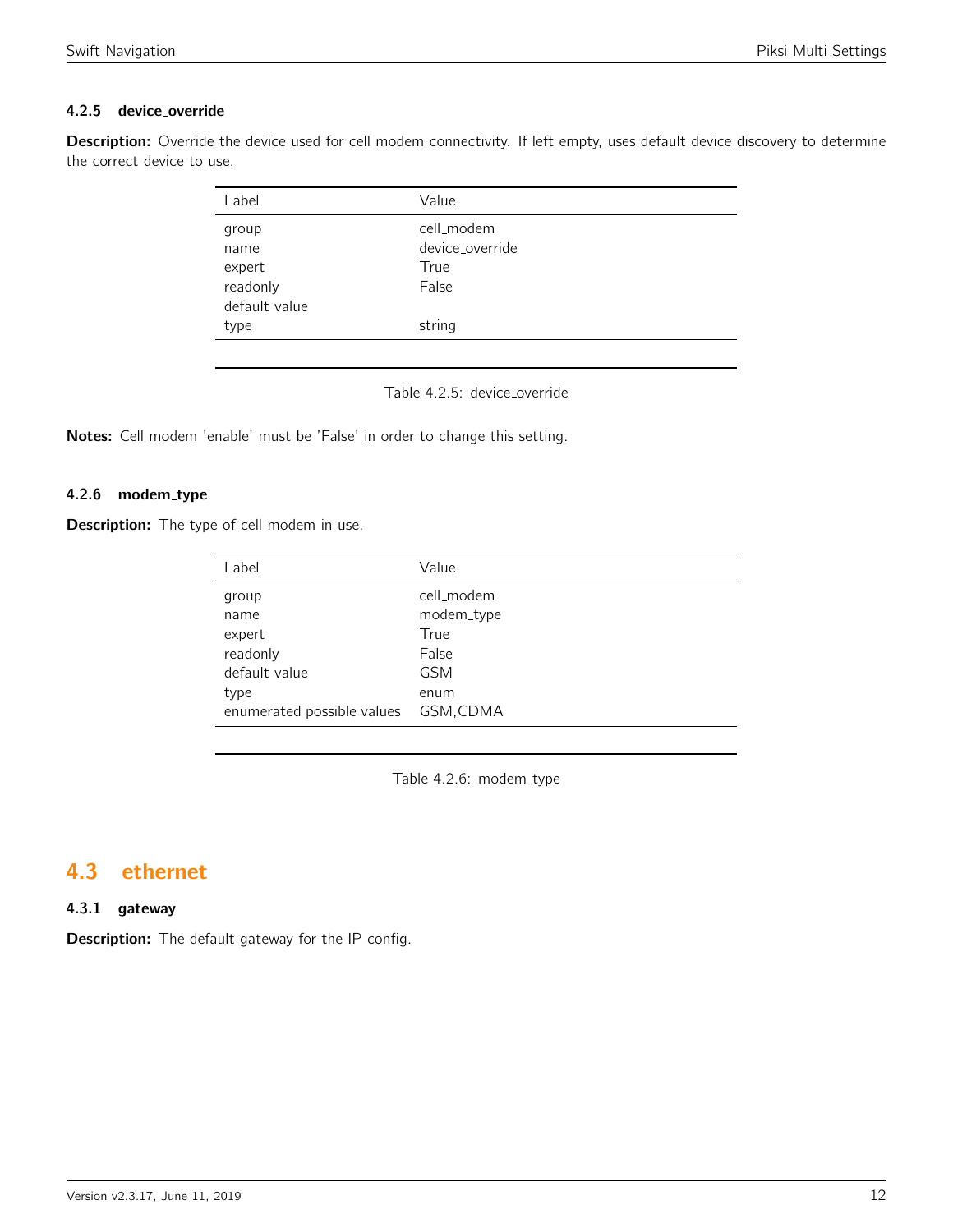<span id="page-12-0"></span>

| Label         | Value       |
|---------------|-------------|
| group         | ethernet    |
| name          | gateway     |
| expert        | False       |
| readonly      | False       |
| units         | N/A         |
| default value | 192.168.0.1 |
| type          | string      |

Table 4.3.1: gateway

Notes: The configured gateway in XXX.XXX.XXX.XXX format.

### 4.3.2 netmask

<span id="page-12-1"></span>Description: The netmask for the IP config.

| Label         | Value         |
|---------------|---------------|
| group         | ethernet      |
| name          | netmask       |
| expert        | False         |
| readonly      | False         |
| units         | N/A           |
| default value | 255.255.255.0 |
| type          | string        |

Table 4.3.2: netmask

Notes: The configured netmask in XXX.XXX.XXX.XXX format.

# 4.3.3 ip address

<span id="page-12-2"></span>**Description:** The static IP address.

| Label         | Value         |  |
|---------------|---------------|--|
| group         | ethernet      |  |
| name          | ip_address    |  |
| expert        | False         |  |
| readonly      | False         |  |
| units         | N/A           |  |
| default value | 192.168.0.222 |  |
| type          | string        |  |
|               |               |  |

Table 4.3.3: ip\_address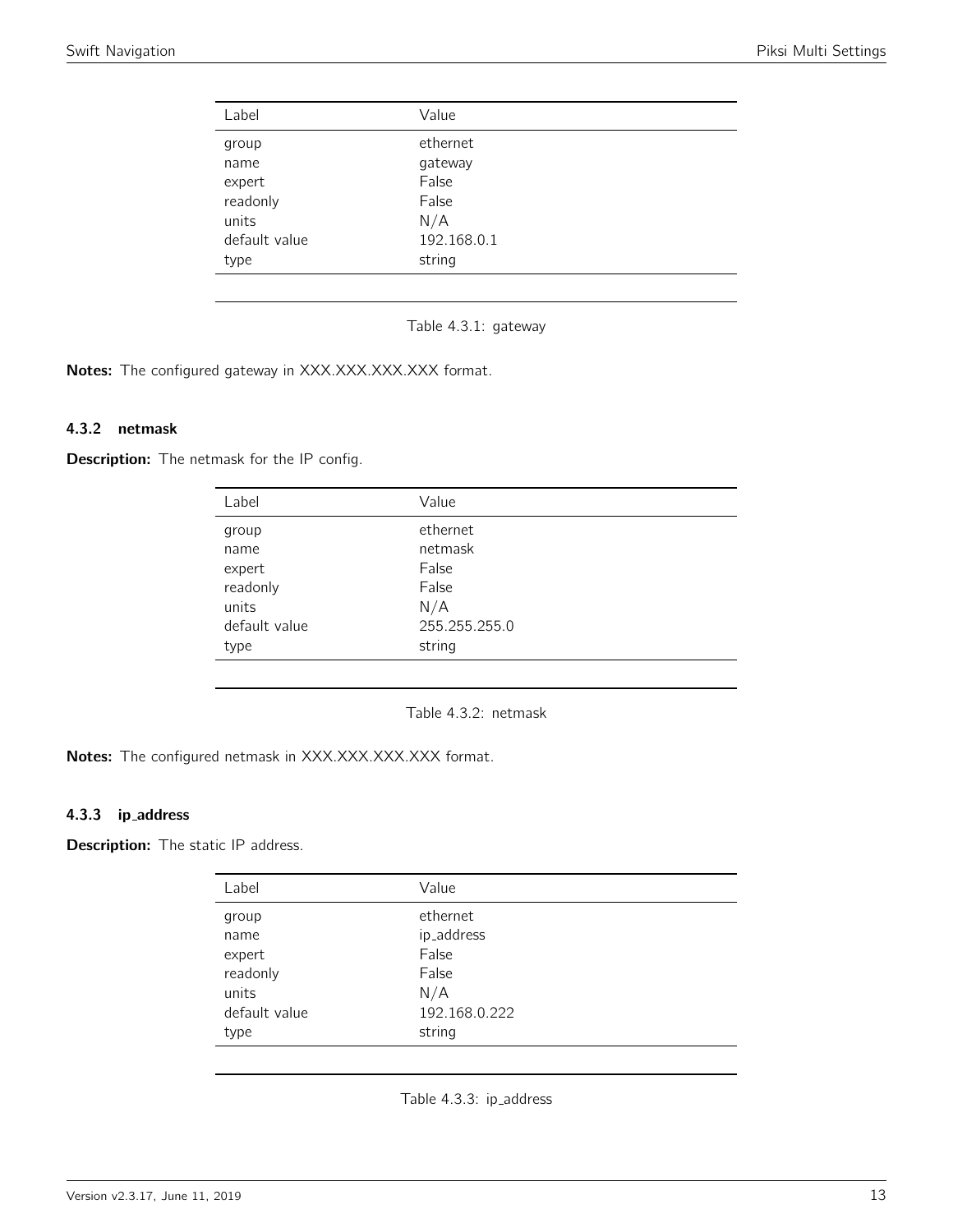Notes: The configured IP address in XXX.XXX.XXX.XXX format. Note: If DHCP is used, the DHCP assigned IP address cannot be viewed under the Settings tab, instead use the Advanced ->Networking Tab and click on 'Refresh Network Status'.

#### 4.3.4 interface mode

<span id="page-13-0"></span>Description: Ethernet configuration mode.

| Label                      | Value          |
|----------------------------|----------------|
| group                      | ethernet       |
| name                       | interface mode |
| expert                     | False          |
| readonly                   | False          |
| units                      | N/A            |
| default value              | Active         |
| type                       | enum           |
| enumerated possible values | Config, Active |
|                            |                |

Table 4.3.4: interface\_mode

Notes: "Config" IP configuration can be changed freely, but no change is made on the device. Returning to 'Active' mode will refresh ethernet connection with current values.

"Active" The current IP configuration is sent to the device and updated. Afterward, no IP settings can be changed until returned to 'Config' mode.

#### 4.3.5 ip config mode

Description: Ethernet configuration mode.

| Label                      | Value          |
|----------------------------|----------------|
|                            |                |
| group                      | ethernet       |
| name                       | ip_config_mode |
| expert                     | False          |
| readonly                   | False          |
| units                      | N/A            |
| default value              | Static         |
| type                       | enum           |
| enumerated possible values | Static, DHCP   |
|                            |                |

Table 4.3.5: ip\_config\_mode

Notes: If DHCP is chosen the IP address will be assigned automatically. Note: The DHCP assigned IP address cannot be viewed under the Settings tab, instead use the Advanced ->Networking Tab and click on 'Refresh Network Status'.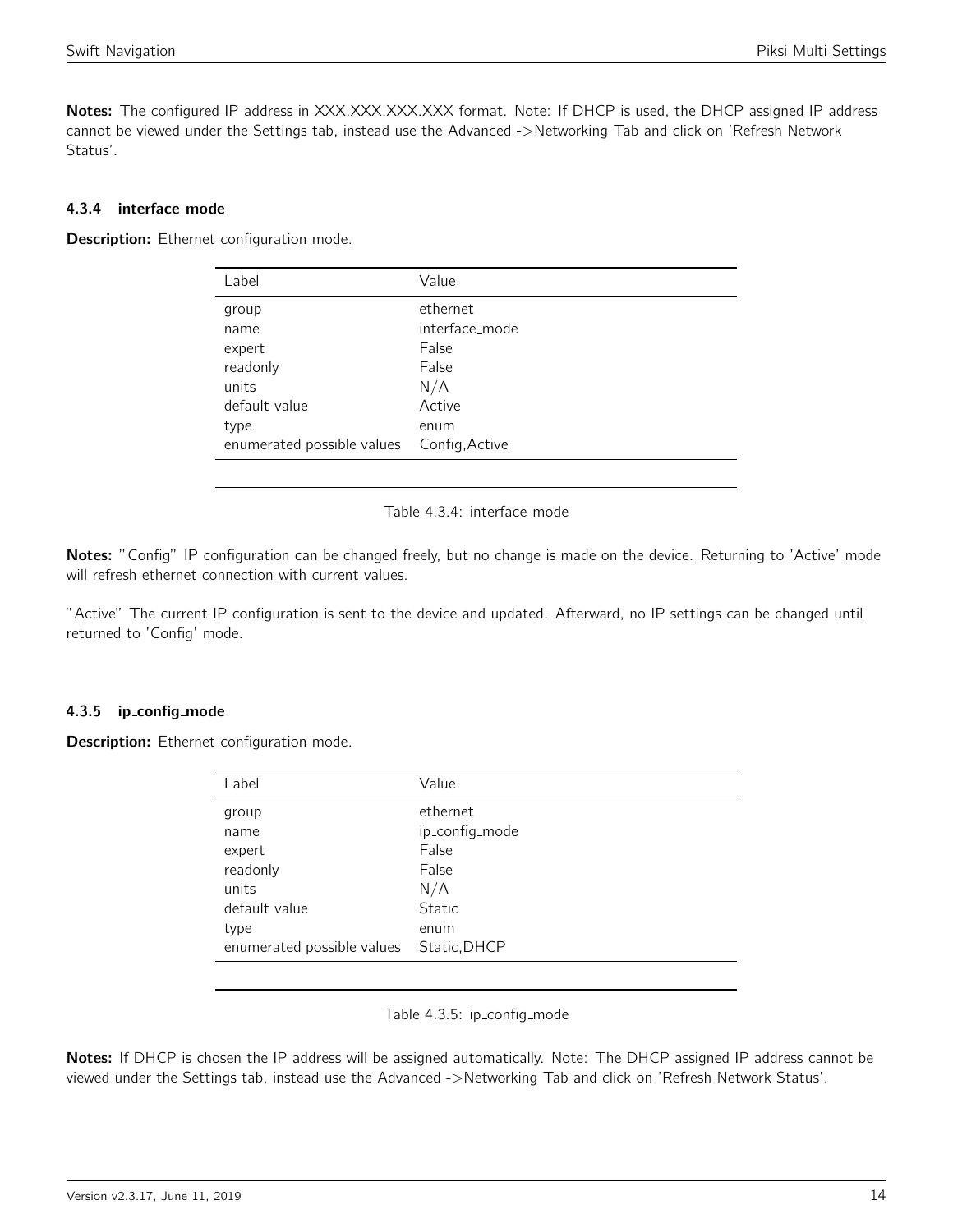# <span id="page-14-0"></span>4.4 ext event a

## 4.4.1 sensitivity

<span id="page-14-1"></span>**Description:** Minimum time between events ( $0 =$  disabled).

| Label                      | Value             |
|----------------------------|-------------------|
| group                      | ext_event_a       |
| name                       | sensitivity       |
| expert                     | False             |
| readonly                   | False             |
| units                      | us (microseconds) |
| default value              | 0                 |
| type                       | integer           |
| enumerated possible values | None              |

Table 4.4.1: sensitivity

Notes: Any event that is triggered within the sensitivity window after the previous event will be ignored and no MSG EXT EVENT will be generated.

# 4.4.2 edge\_trigger

**Description:** Select edges to trigger timestamped event capture.

| Label                      | Value                       |
|----------------------------|-----------------------------|
| group                      | ext event a                 |
| name                       | edge_trigger                |
| expert                     | False                       |
| readonly                   | False                       |
| units                      | N/A                         |
| default value              | None                        |
| type                       | enum                        |
| enumerated possible values | None, Rising, Falling, Both |

Table 4.4.2: edge\_trigger

Notes: You can use this to record the exact time that some external event in your system occurred, e.g. camera shutter time. Upon detecting the event, receiver will generate a MSG EXT EVENT message reporting the event, including a timestamp accurate to better than a microsecond.

# <span id="page-14-2"></span>4.5 ext\_event\_b

# 4.5.1 sensitivity

**Description:** Duro only. Minimum time between events  $(0 = \text{disabled})$ .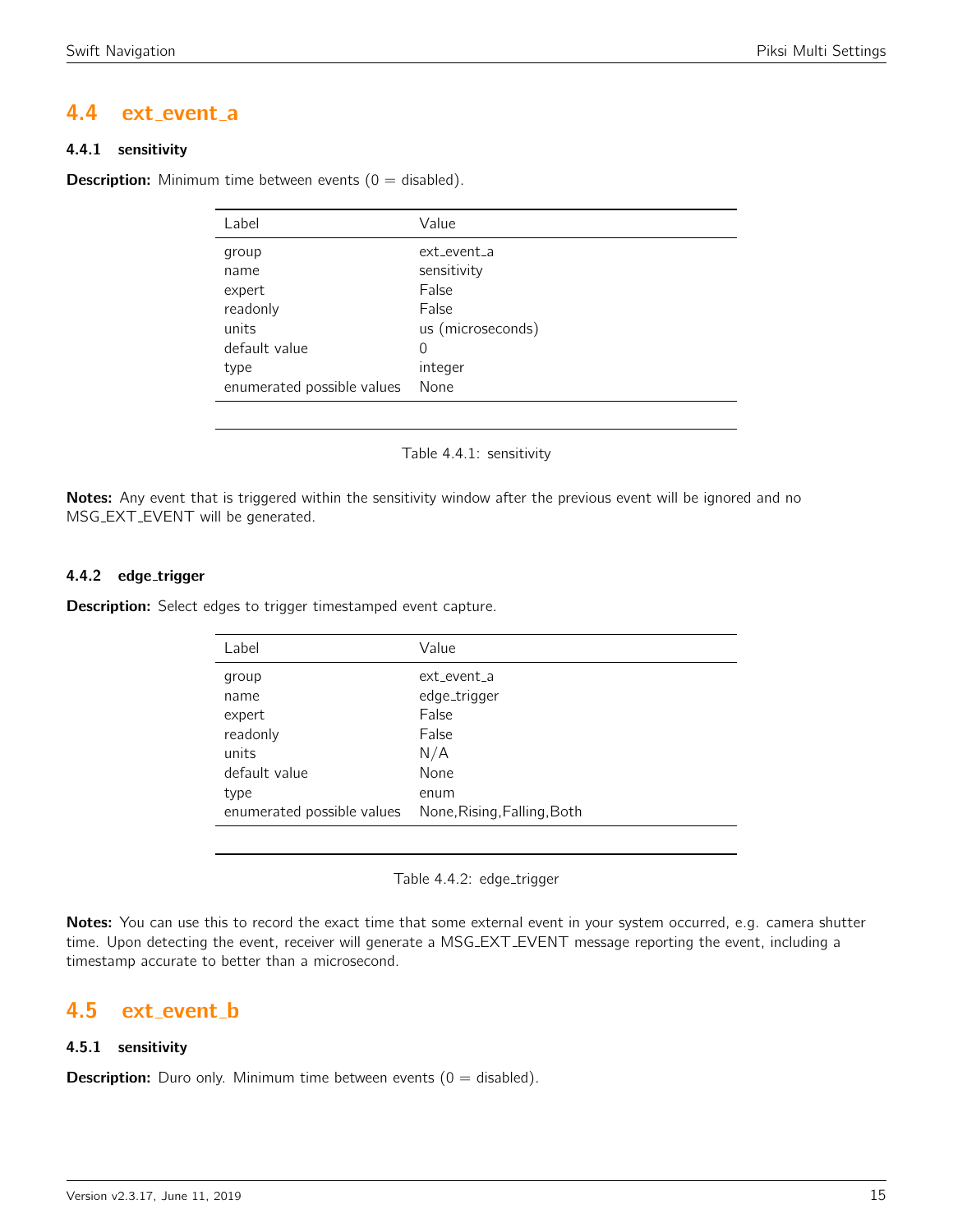<span id="page-15-0"></span>

| Label                      | Value             |
|----------------------------|-------------------|
| group                      | ext_event_b       |
| name                       | sensitivity       |
| expert                     | True              |
| readonly                   | False             |
| units                      | us (microseconds) |
| default value              | 0                 |
| type                       | integer           |
| enumerated possible values | None              |

Table 4.5.1: sensitivity

Notes: Any event that is triggered within the sensitivity window after the previous event will be ignored and no MSG EXT EVENT will be generated.

#### 4.5.2 edge\_trigger

**Description:** Duro only. Select edges to trigger timestamped event capture.

| Label                      | Value                       |
|----------------------------|-----------------------------|
| group                      | ext event b                 |
| name                       | edge_trigger                |
| expert                     | True                        |
| readonly                   | False                       |
| units                      | N/A                         |
| default value              | None                        |
| type                       | enum                        |
| enumerated possible values | None, Rising, Falling, Both |

Table 4.5.2: edge\_trigger

Notes: You can use this to record the exact time that some external event in your system occurred, e.g. camera shutter time. Upon detecting the event, receiver will generate a MSG EXT EVENT message reporting the event, including a timestamp accurate to better than a microsecond.

# <span id="page-15-1"></span>4.6 ext\_event\_c

#### 4.6.1 sensitivity

**Description:** Duro only. Minimum time between events  $(0 = \text{disabled})$ .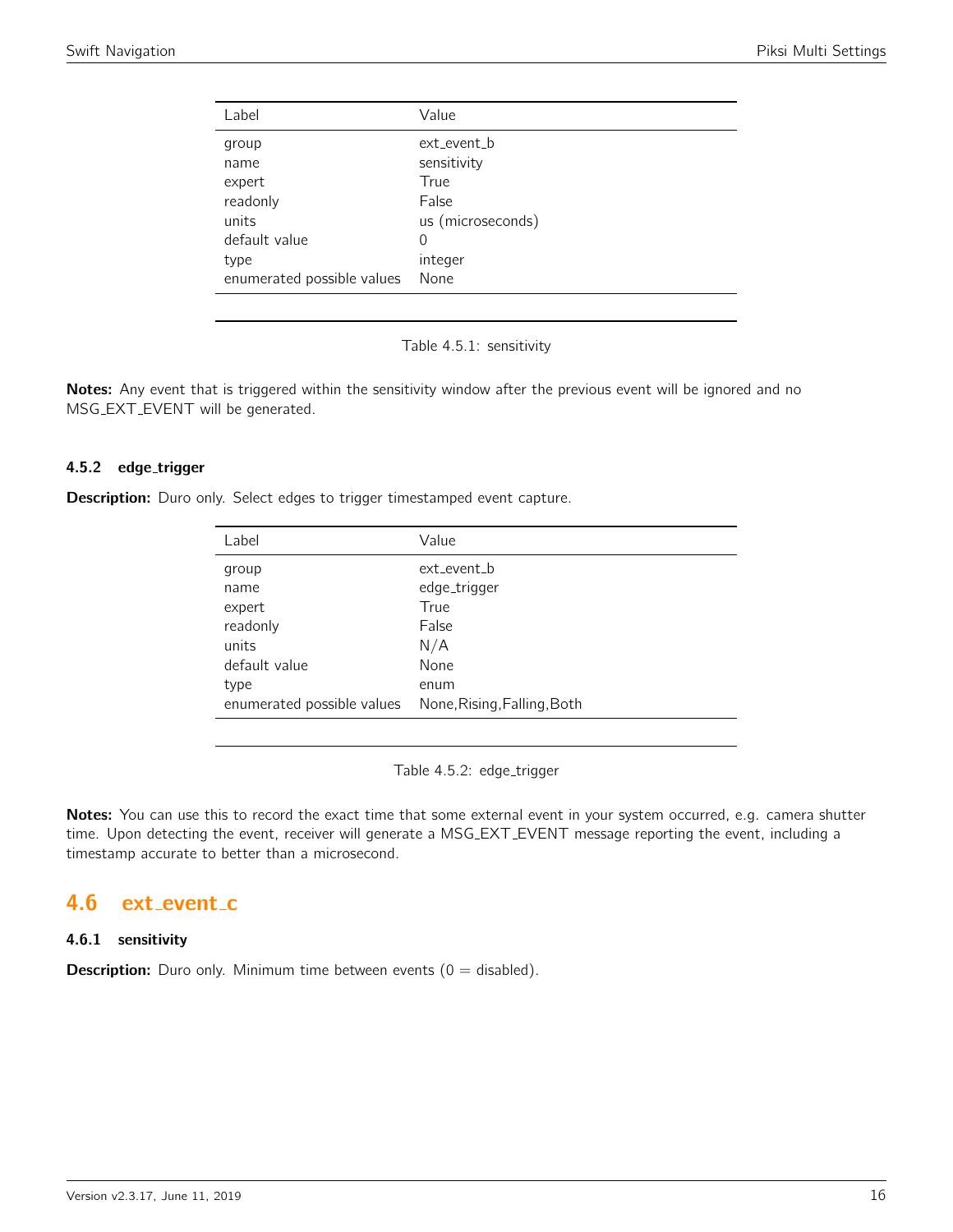<span id="page-16-0"></span>

| Label                      | Value             |
|----------------------------|-------------------|
| group                      | ext event c       |
| name                       | sensitivity       |
| expert                     | True              |
| readonly                   | False             |
| units                      | us (microseconds) |
| default value              | $\Omega$          |
| type                       | integer           |
| enumerated possible values | None              |

Table 4.6.1: sensitivity

Notes: Any event that is triggered within the sensitivity window after the previous event will be ignored and no MSG EXT EVENT will be generated.

# 4.6.2 edge\_trigger

**Description:** Duro only. Select edges to trigger timestamped event capture.

| Label                      | Value                       |
|----------------------------|-----------------------------|
| group                      | ext event c                 |
| name                       | edge_trigger                |
| expert                     | True                        |
| readonly                   | False                       |
| units                      | N/A                         |
| default value              | None                        |
| type                       | enum                        |
| enumerated possible values | None, Rising, Falling, Both |

Table 4.6.2: edge\_trigger

Notes: You can use this to record the exact time that some external event in your system occurred, e.g. camera shutter time. Upon detecting the event, receiver will generate a MSG EXT EVENT message reporting the event, including a timestamp accurate to better than a microsecond.

# <span id="page-16-1"></span>4.7 frontend

#### 4.7.1 antenna bias

Description: Enable/Disable 4.85V antenna bias.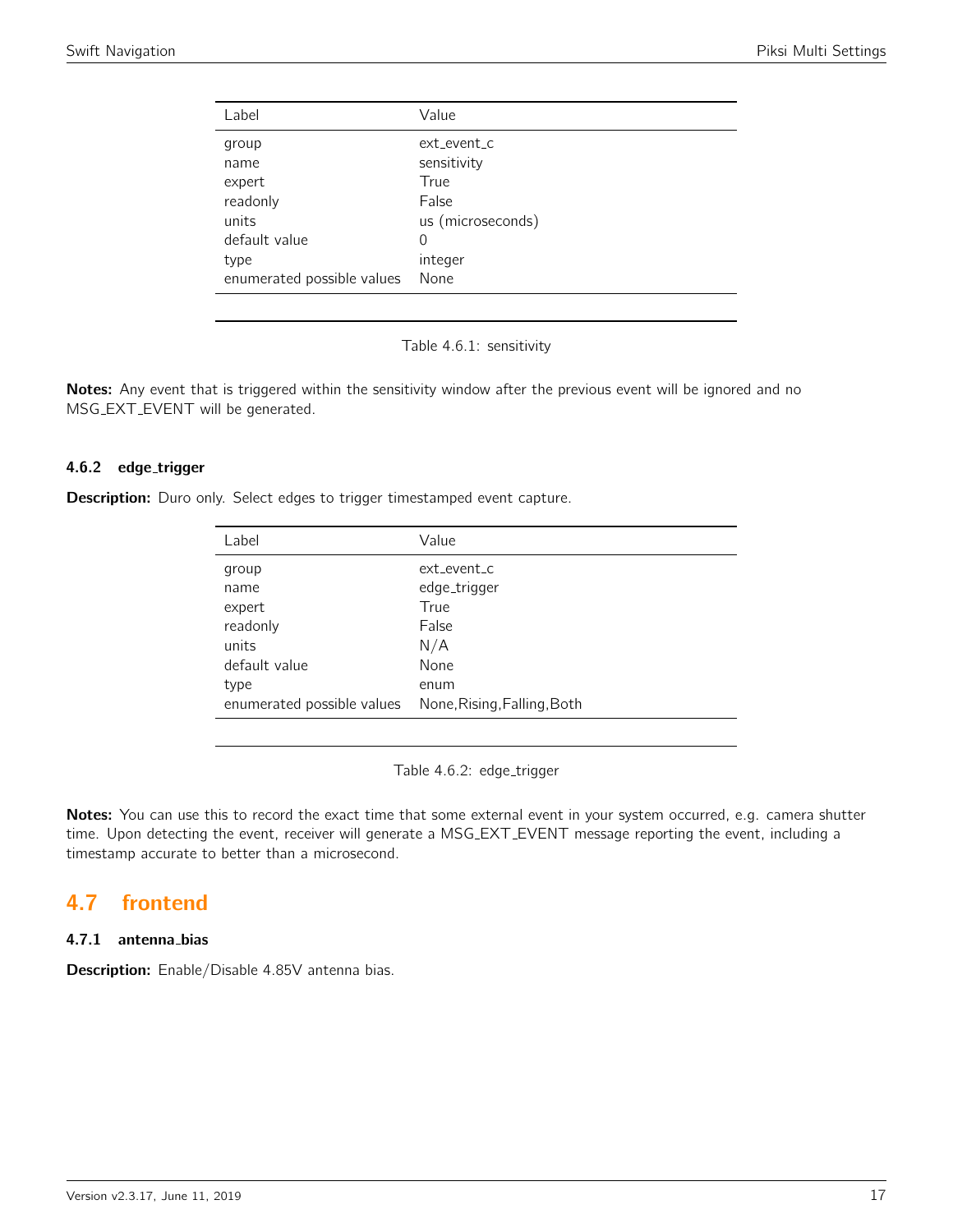<span id="page-17-0"></span>

| Label    | Value        |  |
|----------|--------------|--|
| group    | frontend     |  |
| name     | antenna_bias |  |
| expert   | False        |  |
| readonly | False        |  |
| units    | N/A          |  |
| type     | bool         |  |
|          |              |  |

#### Table 4.7.1: antenna\_bias

Notes: Most active antennas require an antenna bias in order to power the amplifier in the antenna.

#### 4.7.2 use\_ext\_clk

<span id="page-17-1"></span>Description: Enable/Disable External Clock Input.

| Label         | Value       |
|---------------|-------------|
| group         | frontend    |
| name          | use_ext_clk |
| expert        | False       |
| readonly      | False       |
| units         | N/A         |
| default value | False       |
| type          | bool        |
|               |             |

Table 4.7.2: use\_ext\_clk

Notes: This setting toggles the hardware switch for Piksi Multi 10Mhz clock source. When true, Piksi Multi will be configured to use an external clock source rather than its onboard oscillator. It is only available on Piksi Multi hardware versions greater than or equal to 5.1 (00108-05 rev 1). The external clock input signal can be provided on the Piksi Multi evaluation board through a labeled SMA connector. It is not exposed on Duro.

#### 4.7.3 antenna selection

Description: Determines which antenna to use.

| Label                                          | Value             |
|------------------------------------------------|-------------------|
| group                                          | frontend          |
| name                                           | antenna_selection |
| expert                                         | False             |
| readonly                                       | False             |
| units                                          | N/A               |
| default value                                  | Primary           |
| type                                           | enum              |
| enumerated possible values  Primary, Secondary |                   |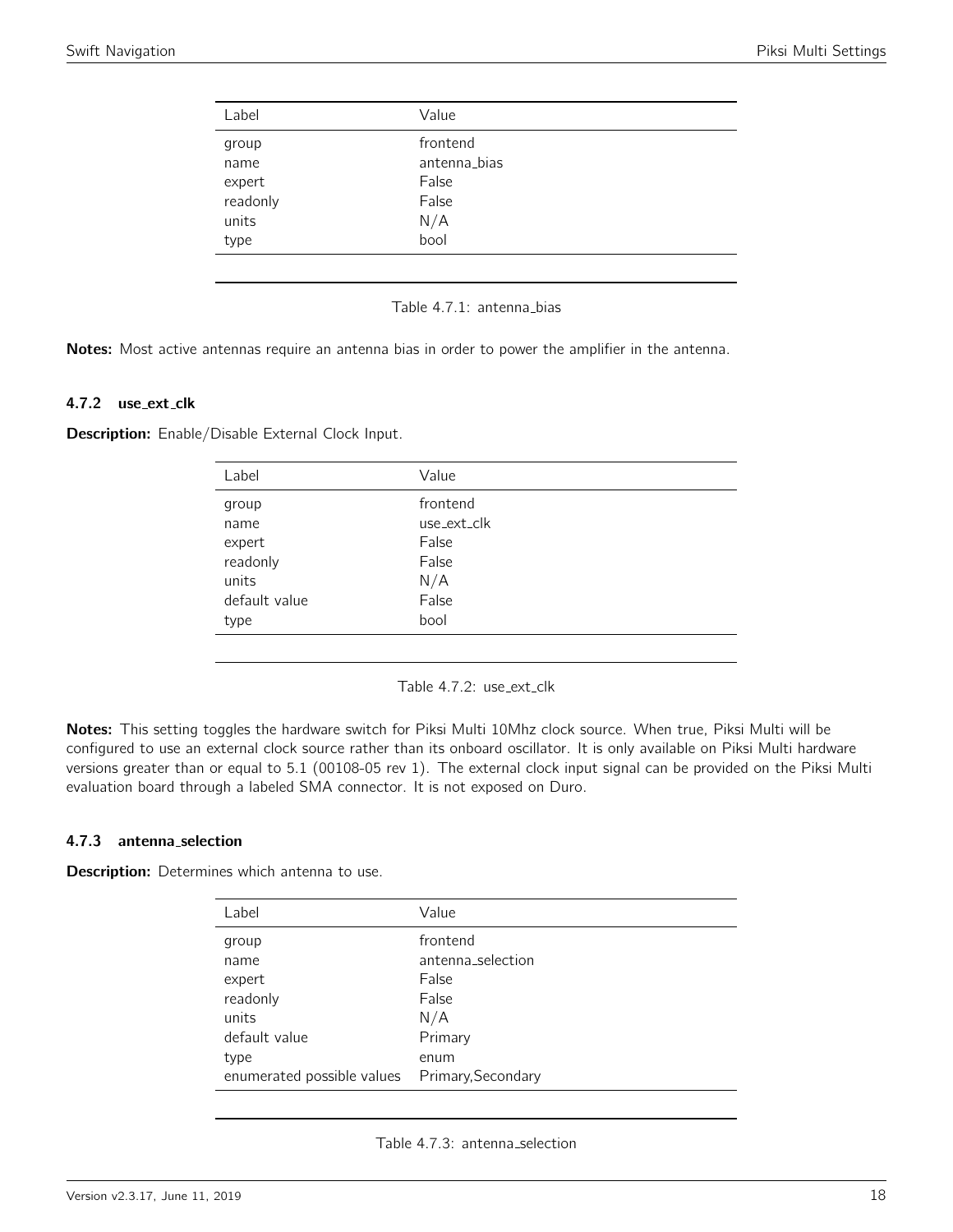Notes: This setting selects the antenna input that should be used by the receiver. Piksi Multi boards and Duro units ship with only a "Primary" antenna connector, so this should always be set to "Primary."

# <span id="page-18-0"></span>4.8 imu

#### 4.8.1 imu\_raw\_output

<span id="page-18-1"></span>Description: Enable/Disable IMU raw data output from onboard Bosch BMI160 IMU.

| Label         | Value          |
|---------------|----------------|
| group         | imu            |
| name          | imu_raw_output |
| expert        | False          |
| readonly      | False          |
| default value | False          |
| type          | boolean        |
|               |                |

Table 4.8.1: imu\_raw\_output

Notes: The IMU raw data can be seen in the Advanced Tab of the Swift Console. The default enabled sbp messages settings on all interfaces decimate the raw IMU messages sent by the device by a factor of 50 to reduce bandwidth.

#### 4.8.2 mag\_raw\_output

<span id="page-18-2"></span>Description: Enable/Disable raw data output from onboard Bosch BMM150 Magnetometer.

| Label         | Value          |
|---------------|----------------|
| group         | imu            |
| name          | mag_raw_output |
| expert        | False          |
| readonly      | False          |
| default value | False          |
| type          | boolean        |
|               |                |

Table 4.8.2: mag\_raw\_output

Notes: The magnetometer raw data can be seen in the Advanced Tab of the Swift Console. imu.imu\_raw\_output must also be set to True for the magnetometer output to be enabled.

#### 4.8.3 mag\_rate

**Description:** The data rate (in Hz) for magnetometer raw output.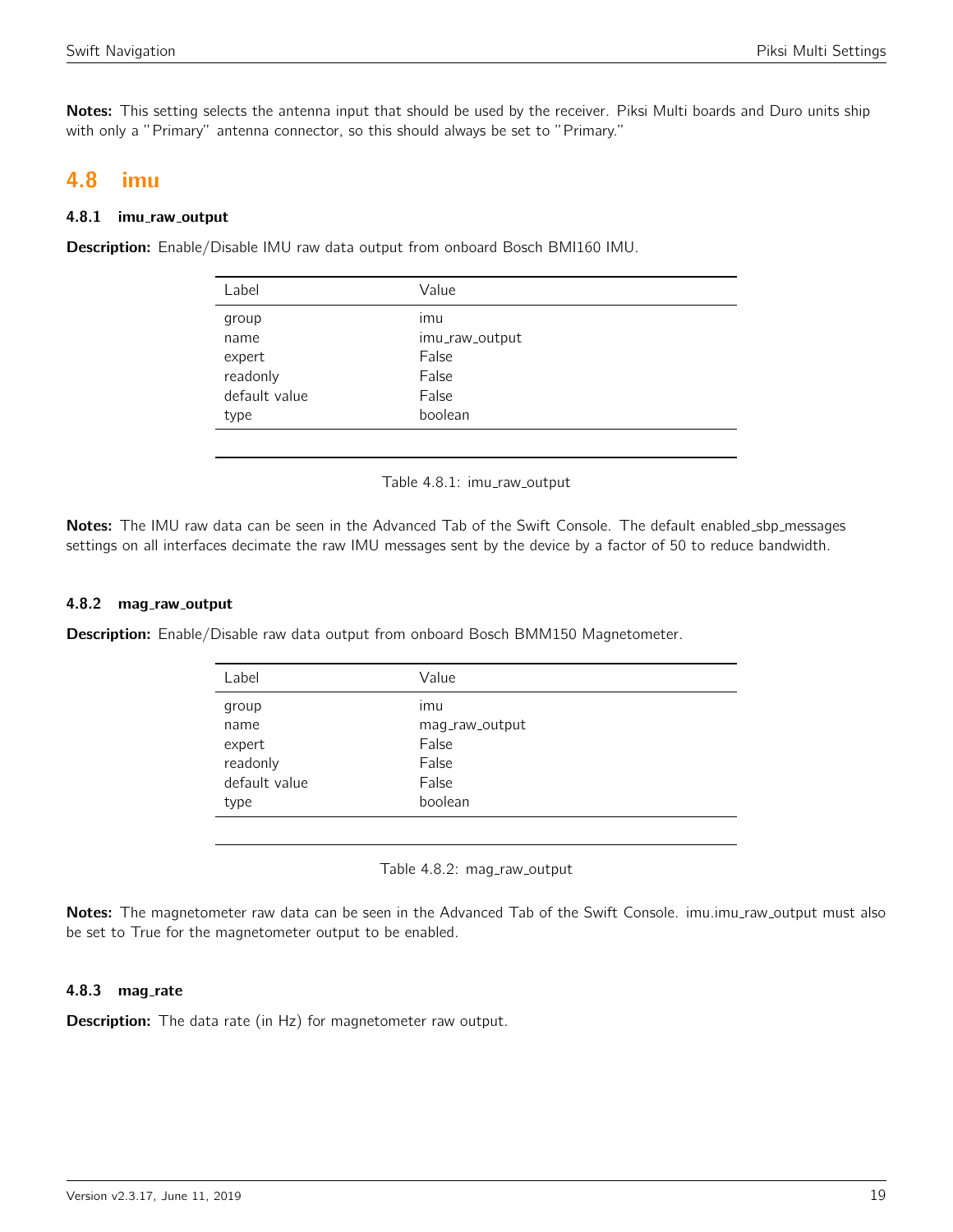<span id="page-19-0"></span>

| Label                      | Value          |
|----------------------------|----------------|
| group                      | imu            |
| name                       | mag_rate       |
| expert                     | False          |
| readonly                   | False          |
| units                      | Hz             |
| default value              | 12.5           |
| type                       | enum           |
| enumerated possible values | 6.25, 12.5, 25 |

Table 4.8.3: mag\_rate

#### 4.8.4 acc range

<span id="page-19-1"></span>Description: The approximate range of accelerations that can be measured.

| Label                                  | Value     |
|----------------------------------------|-----------|
| group                                  | imu       |
| name                                   | acc_range |
| expert                                 | False     |
| readonly                               | False     |
| units                                  | g         |
| default value                          | 8         |
| type                                   | enum      |
| enumerated possible values 2, 4, 8, 16 |           |

Table 4.8.4: acc\_range

Notes: When 2 g is chosen, it means the accelerometer is scaled to measure about  $+/- 2$  g of acceleration. Refer to the IMU datasheet for detailed information.

#### 4.8.5 gyro\_range

Description: The approximate range of angular rate that can be measured.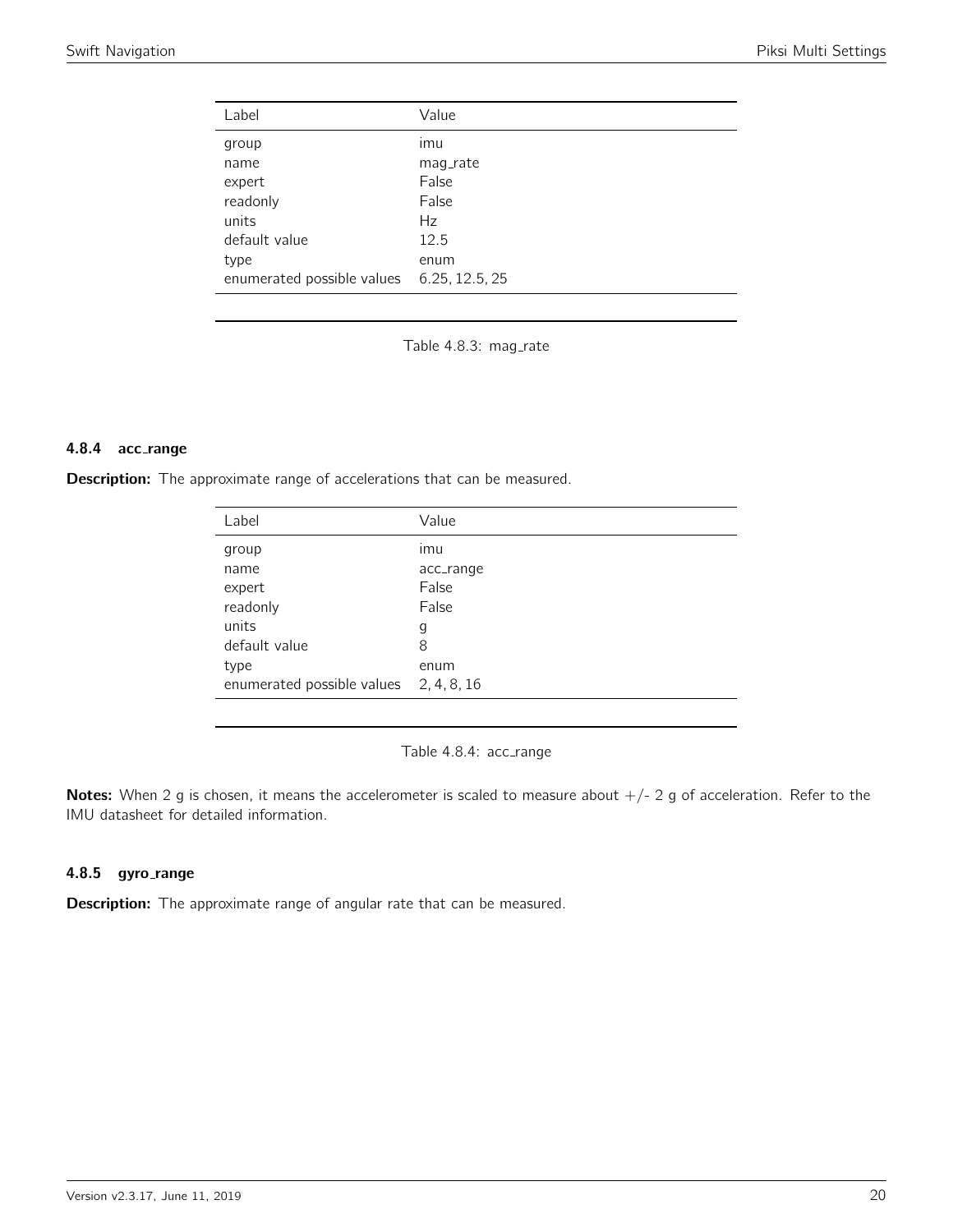<span id="page-20-0"></span>

| Label                      | Value                     |
|----------------------------|---------------------------|
| group                      | ımu                       |
| name                       | qyro_range                |
| expert                     | False                     |
| readonly                   | False                     |
| units                      | deg/s                     |
| default value              | 125                       |
| type                       | enum                      |
| enumerated possible values | 125, 250, 500, 1000, 2000 |
|                            |                           |



Notes: When 125 is chosen, it means the gyro is scaled to measure about  $+/-$  125 deg/s of angular rate. Refer to the IMU datasheet for detailed information.

## 4.8.6 imu rate

**Description:** The data rate (in Hz) for IMU raw output.

| Label                                       | Value    |
|---------------------------------------------|----------|
| group                                       | ımu      |
| name                                        | imu_rate |
| expert                                      | False    |
| readonly                                    | False    |
| units                                       | Hz       |
| default value                               | 100      |
| type                                        | enum     |
| enumerated possible values 25, 50, 100, 200 |          |

Table 4.8.6: imu\_rate

Notes: It is recommended to use Ethernet or USB for IMU data output for data rates over 25 Hz.

# <span id="page-20-1"></span>4.9 ins

#### 4.9.1 odometry\_noise\_1

**Description:** Noise parameter for odometry source 1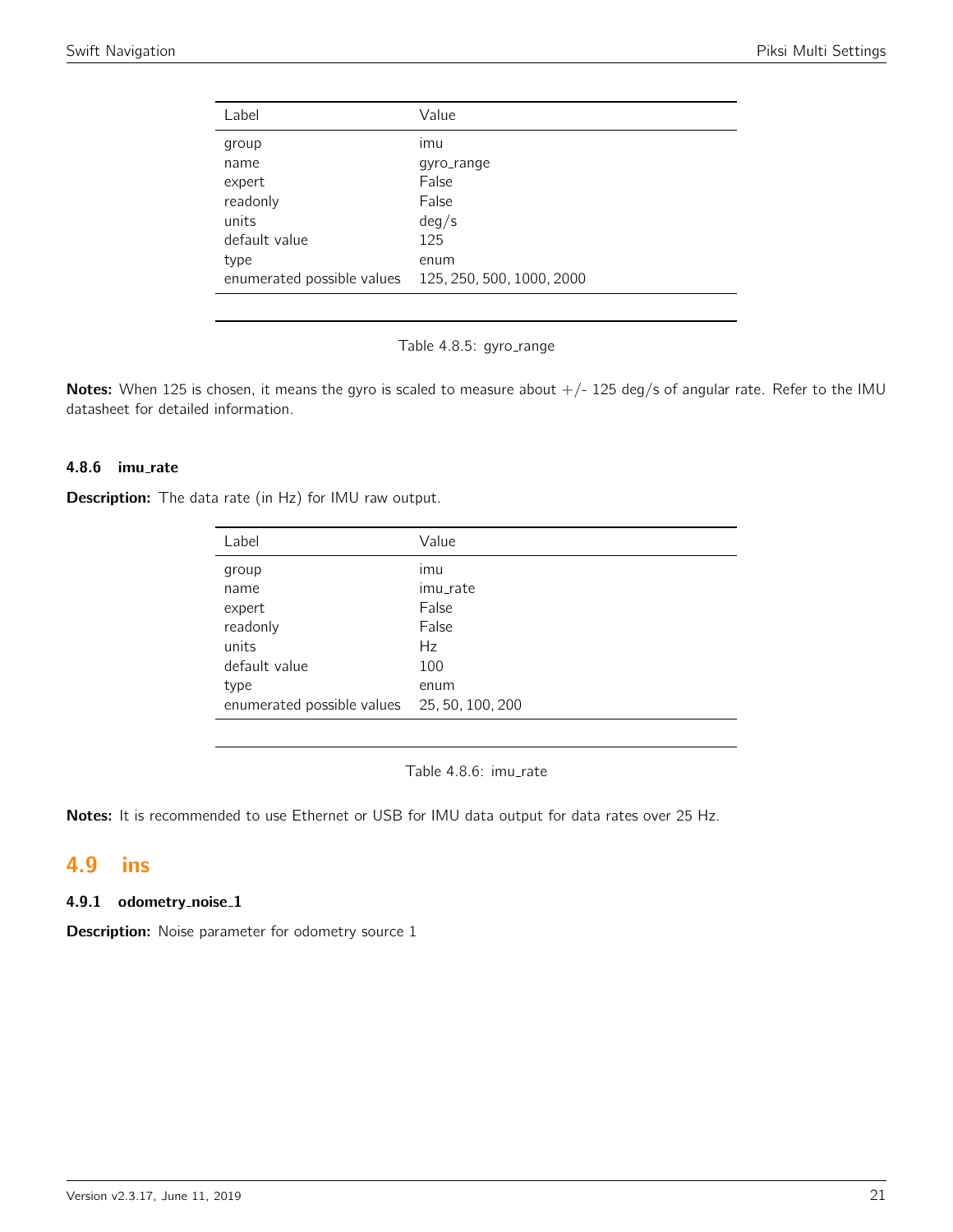<span id="page-21-0"></span>

| Label         | Value            |
|---------------|------------------|
| group         | ins              |
| name          | odometry_noise_1 |
| expert        | True             |
| readonly      | False            |
| units         | m/s              |
| default value | 0.28             |
| type          | double           |



## 4.9.2 odometry noise 2

<span id="page-21-1"></span>**Description:** Noise parameter for odometry source 2

| Label         | Value            |
|---------------|------------------|
| group         | ins              |
| name          | odometry_noise_2 |
| expert        | True             |
| readonly      | False            |
| units         | m/s              |
| default value | 0.28             |
| type          | double           |

Table 4.9.2: odometry\_noise\_2

## 4.9.3 odometry noise 3

<span id="page-21-2"></span>**Description:** Noise parameter for odometry source 3

| Label         | Value            |
|---------------|------------------|
| group         | ins              |
| name          | odometry_noise_3 |
| expert        | True             |
| readonly      | False            |
| units         | m/s              |
| default value | 0.28             |
| type          | double           |

Table 4.9.3: odometry\_noise\_3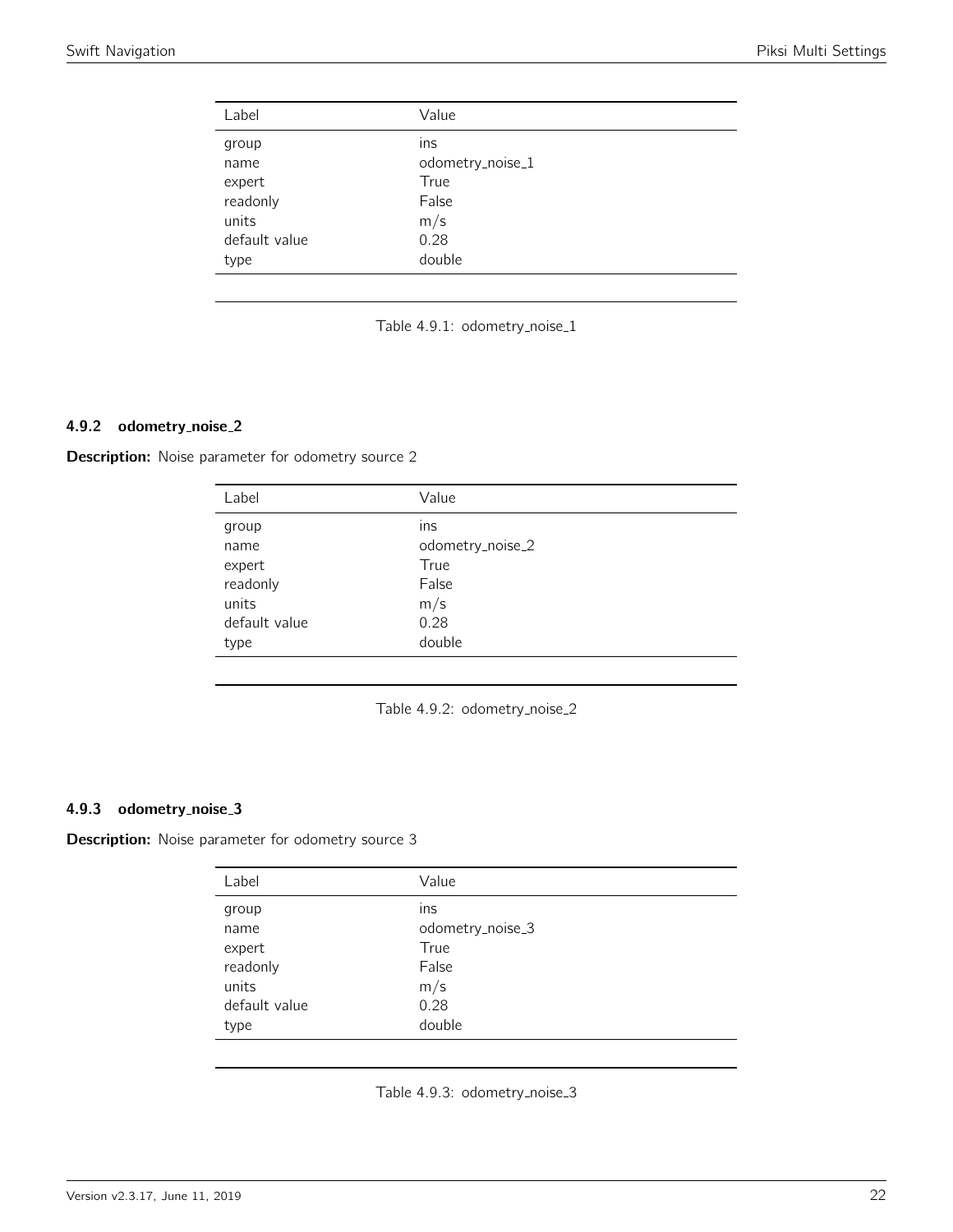## 4.9.4 odometry noise 4

| Label         | Value            |
|---------------|------------------|
| group         | ins              |
| name          | odometry_noise_4 |
| expert        | True             |
| readonly      | False            |
| units         | m/s              |
| default value | 0.28             |
| type          | double           |

<span id="page-22-0"></span>**Description:** Noise parameter for odometry source 4

Table 4.9.4: odometry\_noise\_4

#### 4.9.5 build\_date

<span id="page-22-1"></span>Description: inertial navigation system build date

| Label         | Value      |  |
|---------------|------------|--|
| group         | ins        |  |
| name          | build_date |  |
| expert        | True       |  |
| readonly      | True       |  |
| units         | N/A        |  |
| default value | N/A        |  |
| type          | string     |  |

Table 4.9.5: build\_date

#### 4.9.6 build name

<span id="page-22-2"></span>Description: inertial navigation system build name

| Label         | Value      |
|---------------|------------|
| group         | ins        |
| name          | build_name |
| expert        | True       |
| readonly      | True       |
| units         | N/A        |
| default value | N/A        |
| type          | string     |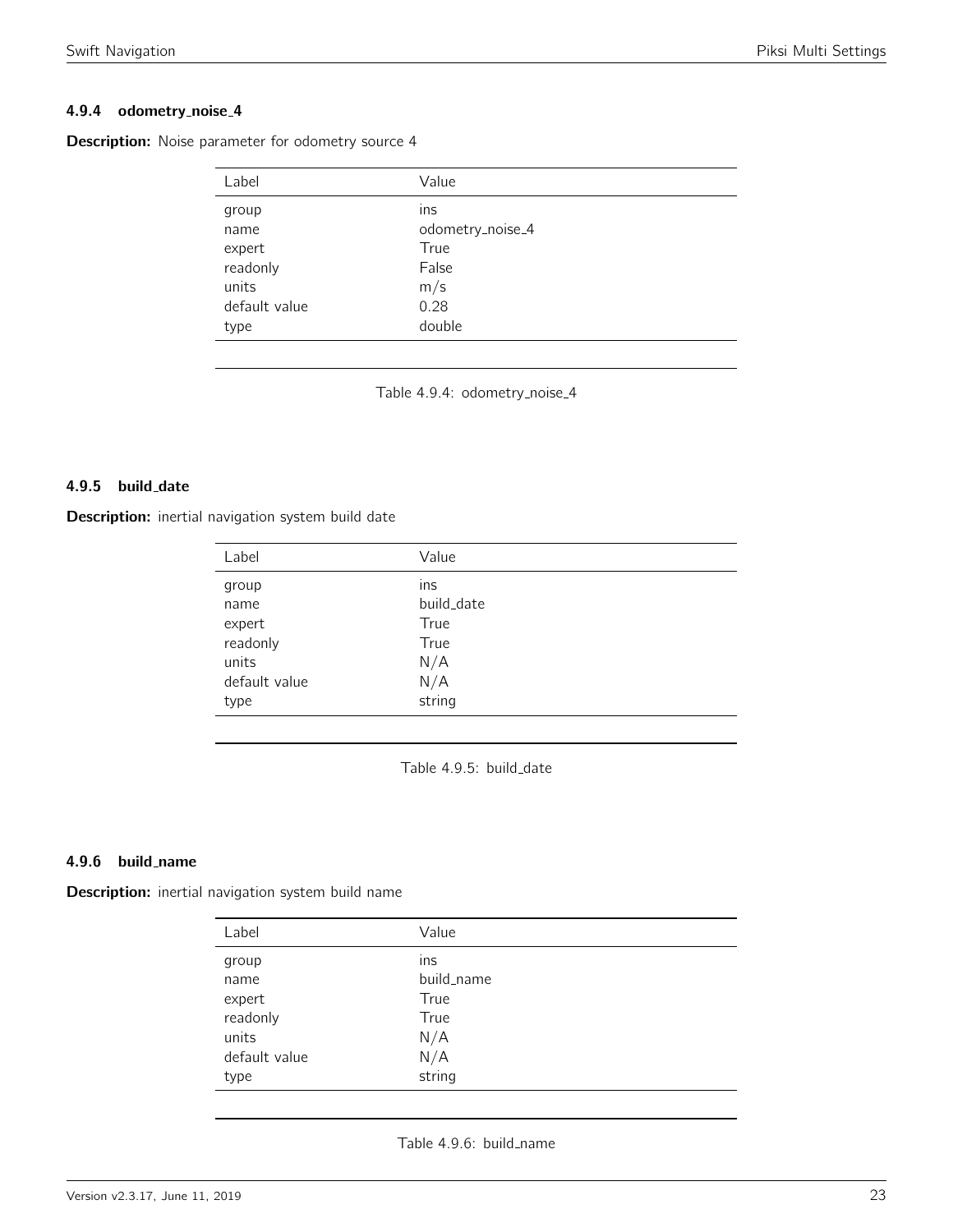#### 4.9.7 constrain vehicle sideslip

<span id="page-23-0"></span>Description: Experimental non-holonomic constraint feature that allows inertial system to make assumptions about vehicle dynamics

| Label         | Value                      |
|---------------|----------------------------|
| group         | ins                        |
| name          | constrain_vehicle_sideslip |
| expert        | True                       |
| readonly      | False                      |
| units         | N/A                        |
| default value | False                      |
| type          | boolean                    |
|               |                            |

Table 4.9.7: constrain\_vehicle\_sideslip

Notes: This settings should only be enabled provided the vehicle frame Euler angles are measured precisely and are correct. It assumes a vehicle can have no velocity in the direction aligned with the vehicle "y" axis (i.e no sideslip). This is a reasonable assumption for passenger vehicles and many tractors.

## 4.9.8 dr duration max

<span id="page-23-1"></span>**Description:** Indicates the maximum duration in seconds for which the inertial system will dead reckon

| Label         | Value           |
|---------------|-----------------|
| group         | ins             |
| name          | dr_duration_max |
| expert        | True            |
| readonly      | False           |
| units         | seconds         |
| default value | 10              |
| type          | double          |
|               |                 |

Table 4.9.8: dr\_duration\_max

Notes: The default value of 10 seconds was chosen as the expected duration for which the Duro Inertial solution can maintain sub-meter accuracy.

#### 4.9.9 vehicle frame pitch

Description: Pitch angle representing rotation from vehicle frame to device frame.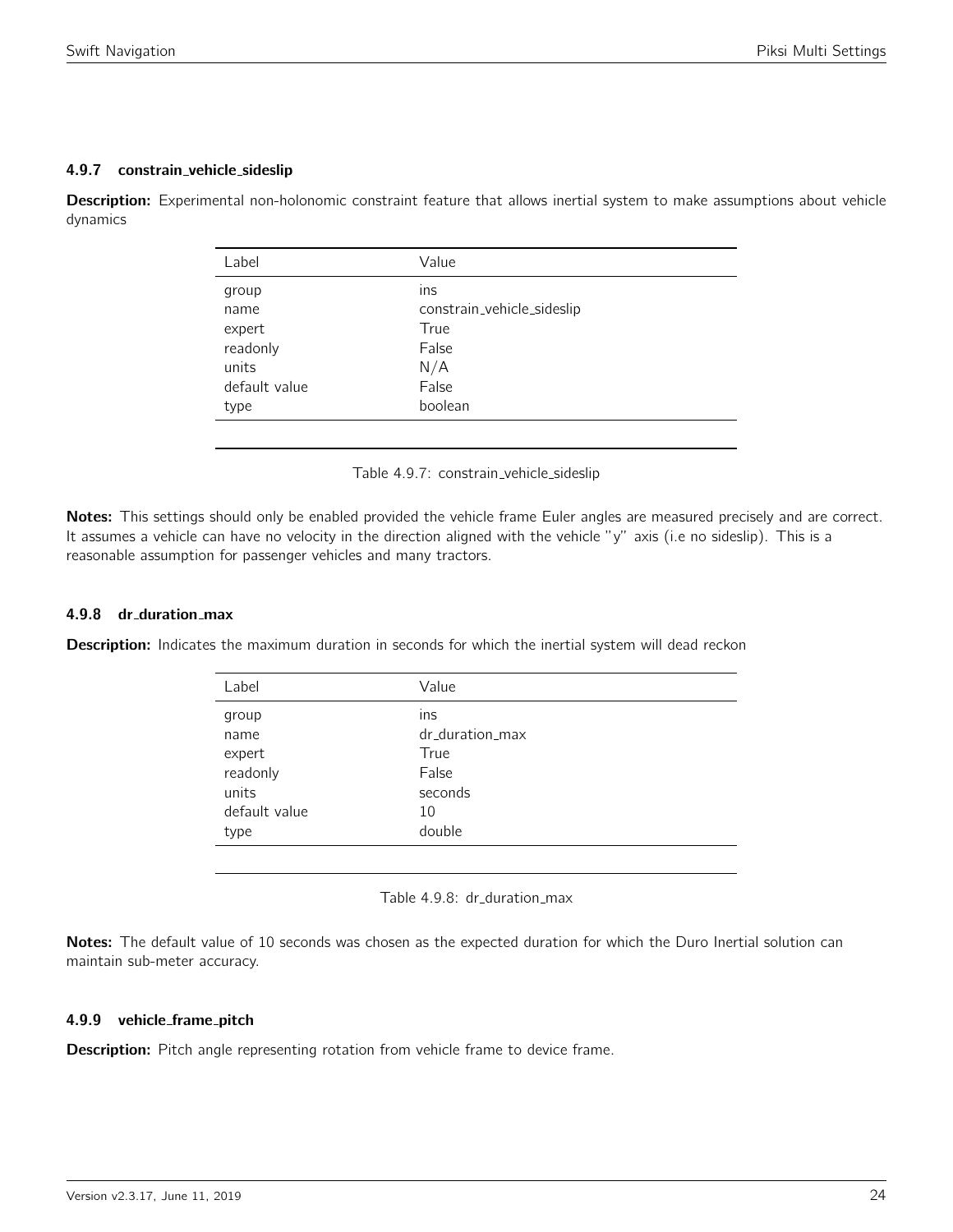<span id="page-24-0"></span>

| Label         | Value               |
|---------------|---------------------|
| group         | ins                 |
| name          | vehicle_frame_pitch |
| expert        | False               |
| readonly      | False               |
| units         | degrees             |
| default value | 0                   |
| type          | double              |
|               |                     |

Table 4.9.9: vehicle\_frame\_pitch

Notes: The euler angles are applied extrinsically in order roll, pitch, then yaw about the defined vehicle axes to describe how the vehicle should rotate to align with the device frame as mounted in the vehicle. These rotations directly affect body velocities, attitude outputs, and the "Constrain Vehicle Sideslip" feature.

#### 4.9.10 vehicle frame roll

<span id="page-24-1"></span>**Description:** Roll angle representing rotation from vehicle frame to device frame.

| Label         | Value              |
|---------------|--------------------|
| group         | ins                |
| name          | vehicle_frame_roll |
| expert        | False              |
| readonly      | False              |
| units         | degrees            |
| default value | 0                  |
| type          | double             |
|               |                    |

Table 4.9.10: vehicle\_frame\_roll

Notes: The euler angles are applied extrinsically in order roll, pitch, then yaw about the defined vehicle axes to describe how the vehicle should rotate to align with the device frame as mounted in the vehicle. These rotations directly affect body velocities, attitude outputs, and the "Constrain Vehicle Sideslip" feature.

#### 4.9.11 antenna offset x

**Description:** X component of vector from device frame to antenna phase center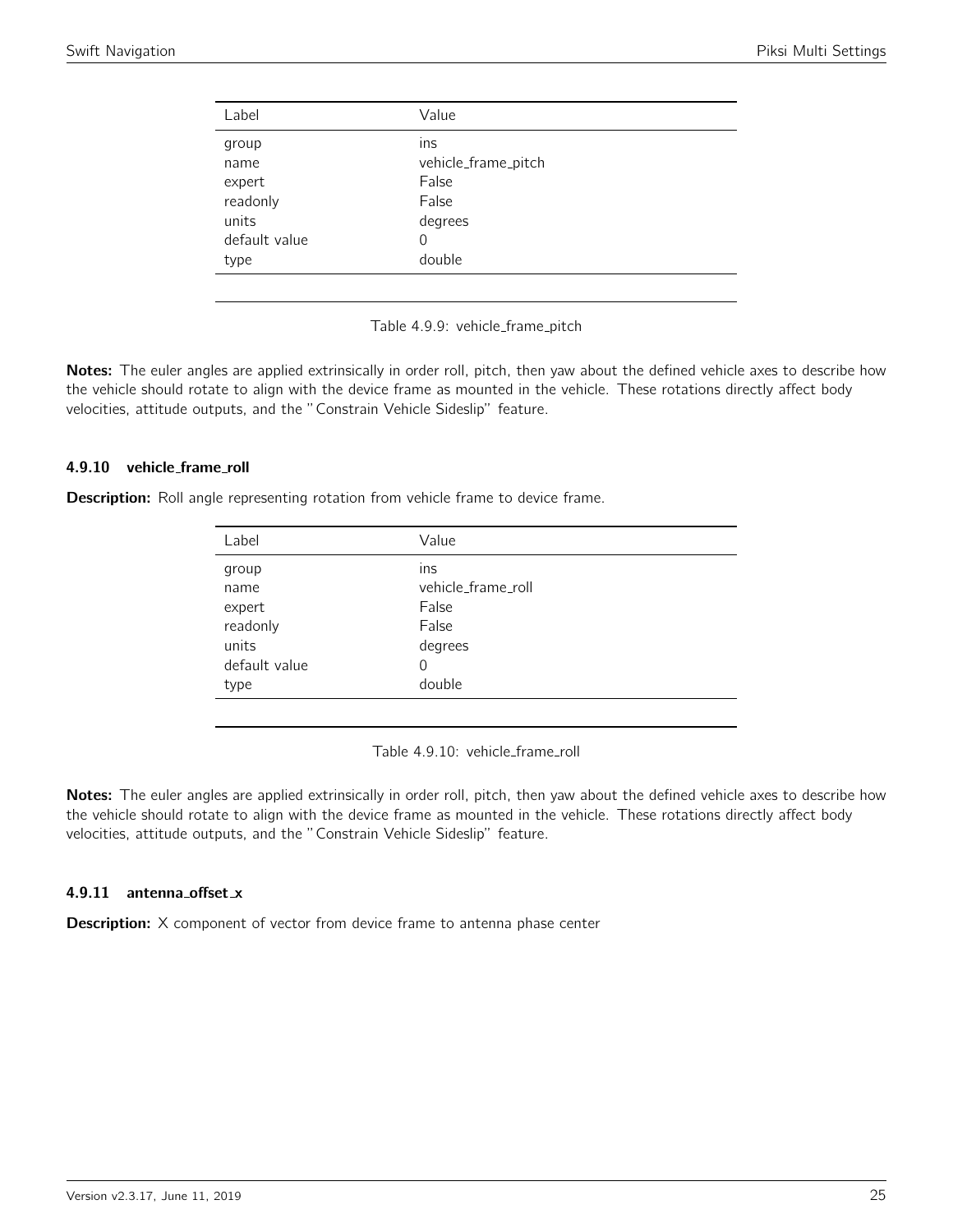<span id="page-25-0"></span>

| Label         | Value            |
|---------------|------------------|
| group         | ins              |
| name          | antenna_offset_x |
| expert        | False            |
| readonly      | False            |
| units         | meters           |
| default value | 0                |
| type          | double           |
|               |                  |

Table 4.9.11: antenna\_offset\_x

Notes: The vector is measured in the device frame according to the markings on the device.

## 4.9.12 antenna\_offset\_y

<span id="page-25-1"></span>**Description:** Y component of vector from device frame to antenna phase center

| Label         | Value            |
|---------------|------------------|
| group         | ins              |
| name          | antenna_offset_y |
| expert        | False            |
| readonly      | False            |
| units         | meters           |
| default value | 0                |
| type          | double           |
|               |                  |

Table 4.9.12: antenna\_offset\_y

Notes: The vector is measured in the device frame according to the markings on the device.

#### 4.9.13 vehicle frame yaw

<span id="page-25-2"></span>**Description:** Yaw angle representing rotation from vehicle frame to device frame.

| Label         | Value             |
|---------------|-------------------|
| group         | ins               |
| name          | vehicle_frame_yaw |
| expert        | False             |
| readonly      | False             |
| units         | degrees           |
| default value | 0                 |
| type          | double            |
|               |                   |

Table 4.9.13: vehicle\_frame\_yaw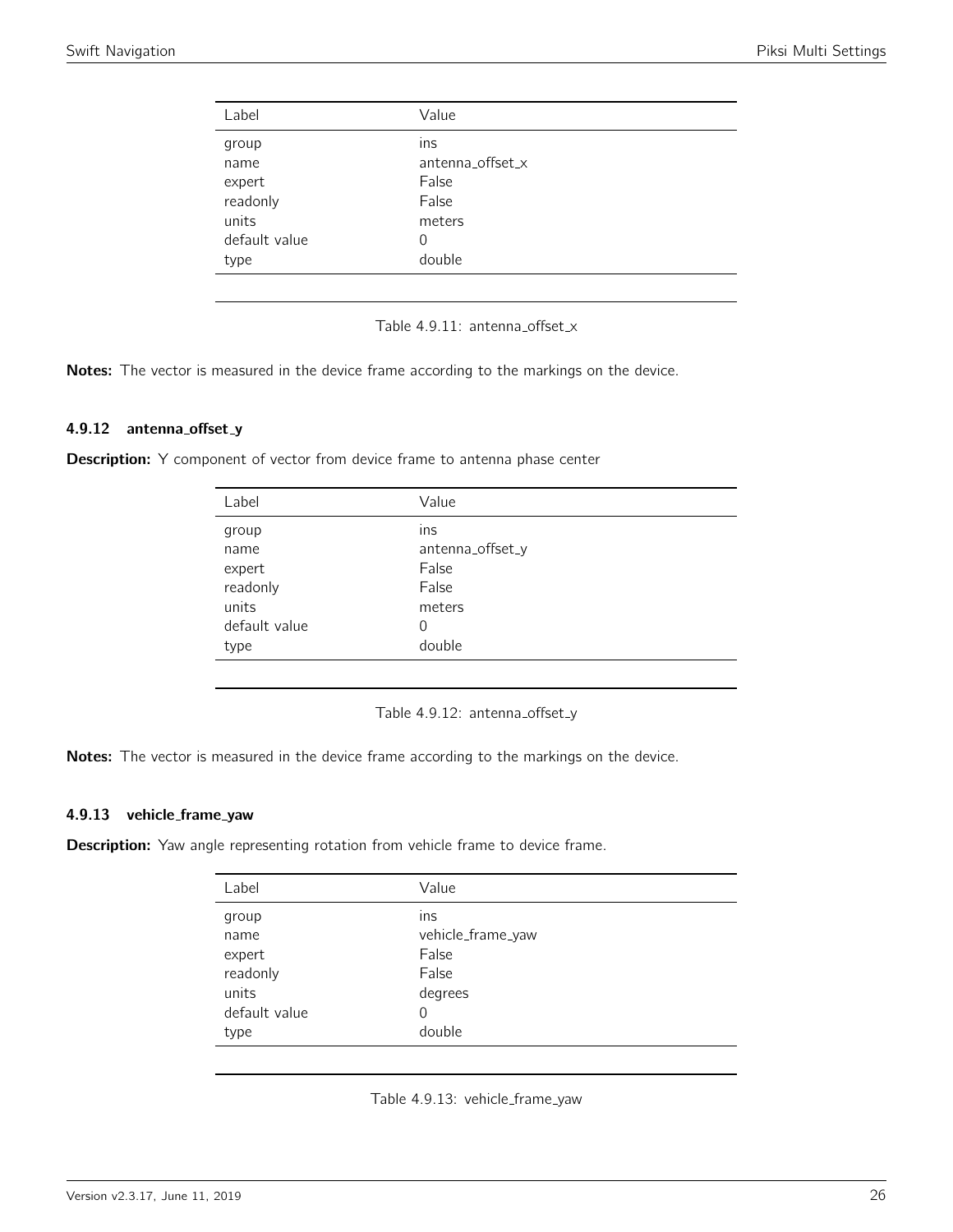Notes: The euler angles are applied extrinsically in order roll, pitch, then yaw about the defined vehicle axes to describe how the vehicle should rotate to align with the device frame as mounted in the vehicle. These rotations directly affect body velocities, attitude outputs, and the "Constrain Vehicle Sideslip" feature.

#### 4.9.14 antenna offset z

| Label         | Value            |
|---------------|------------------|
| group         | ins              |
| name          | antenna_offset_z |
| expert        | False            |
| readonly      | False            |
| units         | meters           |
| default value | $-0.12674$       |
| type          | double           |
|               |                  |

<span id="page-26-0"></span>**Description:** Z component of vector from device frame to antenna phase center

Table 4.9.14: antenna\_offset\_z

Notes: The vector is measured in the device frame according to the markings on the device. The default value represents the offset from the Duro Device Frame to the antenna phase center when the antenna mounting bracket shipped with Duro is in use.

#### 4.9.15 output mode

**Description:** Determines output mode of the inertial navigation outputs.

| Label         | Value                                                        |
|---------------|--------------------------------------------------------------|
| group         | ins                                                          |
| name          | output_mode                                                  |
| expert        | False                                                        |
| readonly      | False                                                        |
| units         | N/A                                                          |
| default value | Disabled                                                     |
| type          | enum                                                         |
|               | enumerated possible values  Disabled, Loosely Coupled, Debug |
|               |                                                              |

Table 4.9.15: output\_mode

Notes: Disabled - output GNSS-only solutions.

Loosely Coupled - output loosely coupled solutions, utilizing GNSS and inertial data.

Debug - output both GNSS-only and loosely coupled solutions, with identical timestamps. The "Inertial Navigation Mode" flags differentiate between GNSS-only and loosley coupled messages.

# <span id="page-26-1"></span>4.10 metrics daemon

#### 4.10.1 enable log to file

**Description:** Enable metric logging to file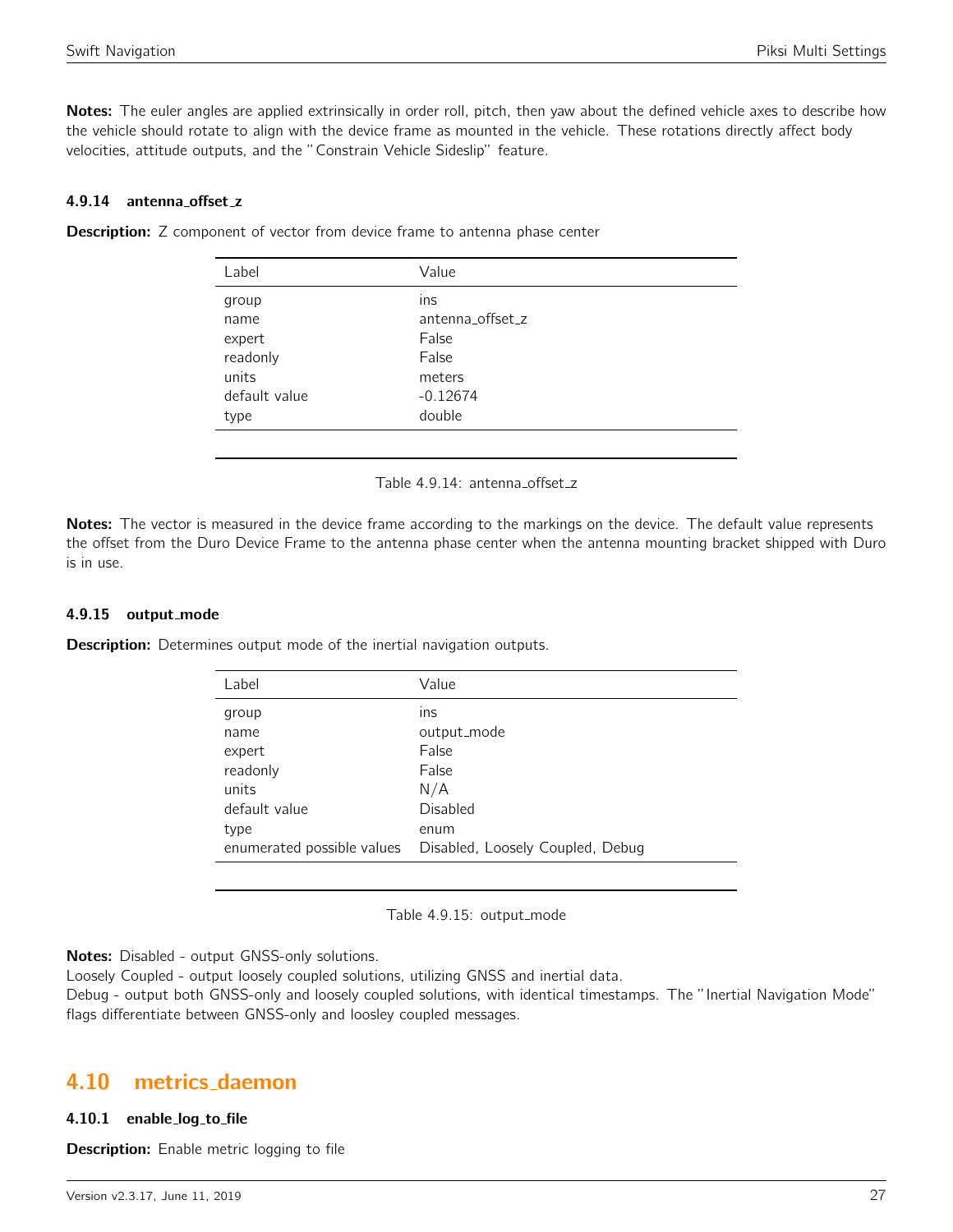<span id="page-27-0"></span>

| Label         | Value              |
|---------------|--------------------|
| group         | metrics_daemon     |
| name          | enable_log_to_file |
| expert        | True               |
| readonly      | False              |
| units         | N/A                |
| default value | true               |
| type          | bool               |

|  |  | Table 4.10.1: enable_log_to_file |
|--|--|----------------------------------|
|--|--|----------------------------------|

Notes: None

#### 4.10.2 metrics update interval

Description: Set metric update interval

| Label         | Value                   |
|---------------|-------------------------|
| group         | metrics_daemon          |
| name          | metrics_update_interval |
| expert        | True                    |
| readonly      | False                   |
| units         | seconds                 |
| default value |                         |
| type          | integer                 |

Table 4.10.2: metrics\_update\_interval

# Notes: None

# <span id="page-27-1"></span>4.11 ndb

## 4.11.1 erase\_gnss\_capb

<span id="page-27-2"></span>Description: Erase stored GNSS capability mask during boot.

| Label         | Value           |
|---------------|-----------------|
| readonly      | False           |
| group         | ndb             |
| name          | erase_gnss_capb |
| expert        | True            |
| default value | False           |
| type          | boolean         |

Table 4.11.1: erase\_gnss\_capb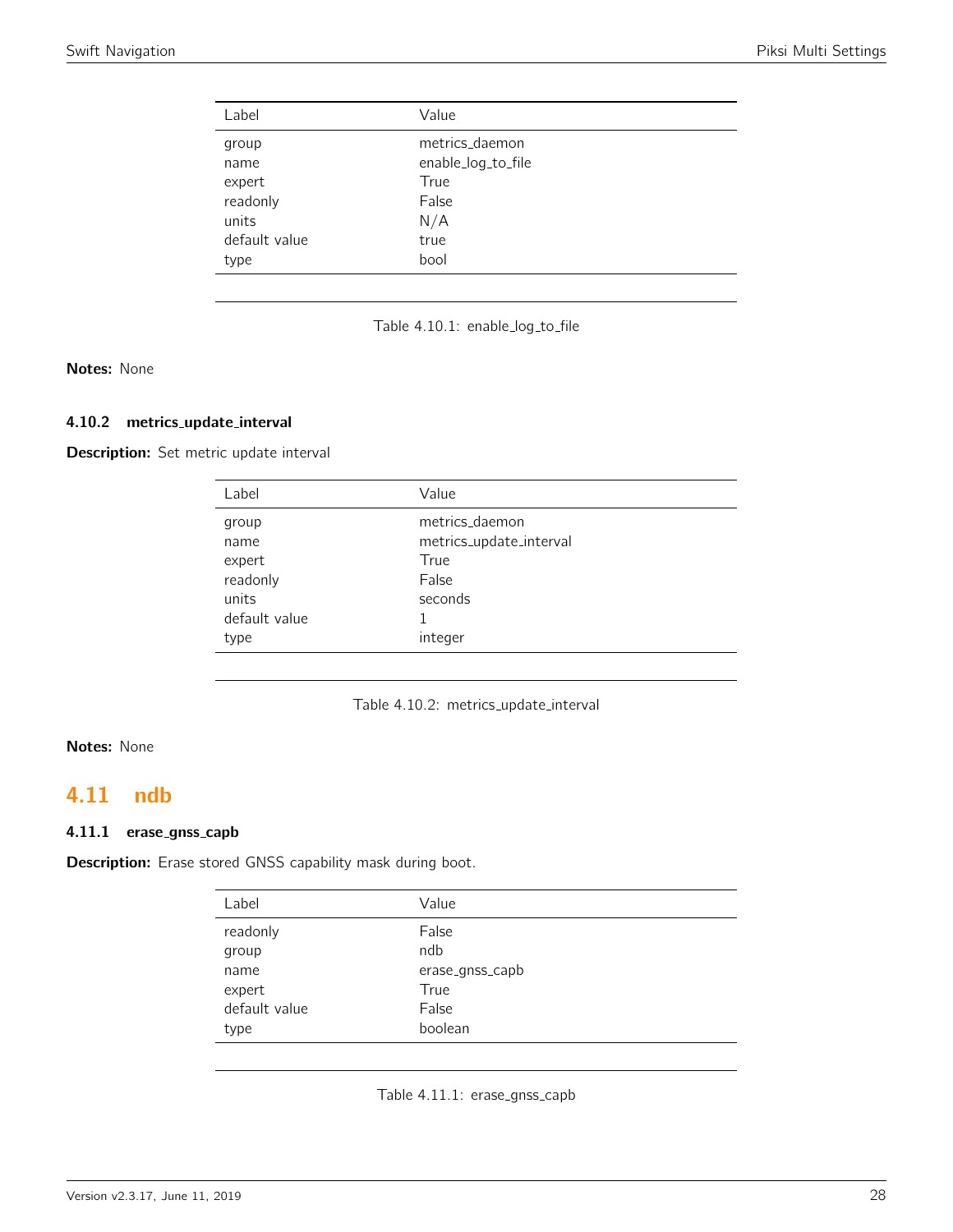#### 4.11.2 erase\_utc\_params

| Label         | Value            |  |
|---------------|------------------|--|
| readonly      | False            |  |
| group         | ndb              |  |
| name          | erase_utc_params |  |
| expert        | True             |  |
| default value | False            |  |
| type          | boolean          |  |

<span id="page-28-0"></span>Description: Erase stored UTC offset parameters during boot.

Table 4.11.2: erase\_utc\_params

#### 4.11.3 erase almanac wn

<span id="page-28-1"></span>Description: Erase stored almanac week numbers during boot.

| Label         | Value            |
|---------------|------------------|
| readonly      | False            |
| group         | ndb              |
| name          | erase_almanac_wn |
| expert        | True             |
| default value | False            |
| type          | boolean          |

| Table 4.11.3: erase_almanac_wn |  |
|--------------------------------|--|
|--------------------------------|--|

#### 4.11.4 erase almanac

<span id="page-28-2"></span>Description: Erase stored almanacs during boot.

| Label         | Value         |
|---------------|---------------|
| readonly      | False         |
| group         | ndb           |
| name          | erase_almanac |
| expert        | True          |
| default value | False         |
| type          | boolean       |

Table 4.11.4: erase\_almanac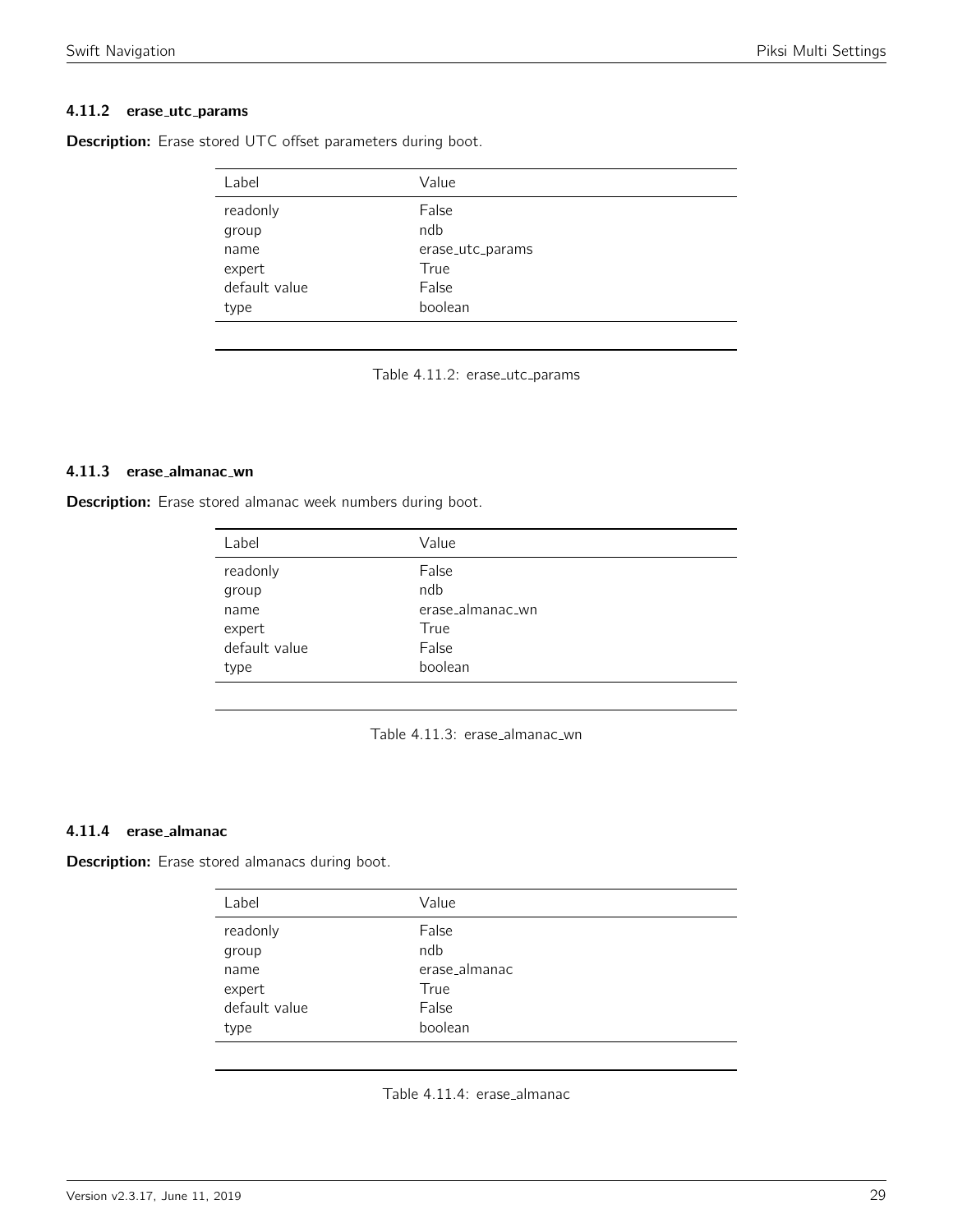# 4.11.5 erase ephemeris

<span id="page-29-0"></span>Description: Erase stored ephmerides during boot.

| Label    | Value           |
|----------|-----------------|
| readonly | False           |
| group    | ndb             |
| name     | erase_ephemeris |
| expert   | True            |
| type     | boolean         |

Table 4.11.5: erase ephemeris

## 4.11.6 erase iono

<span id="page-29-1"></span>Description: Erase stored ionospheric parameters during boot.

| Label         | Value      |
|---------------|------------|
| readonly      | False      |
| group         | ndb        |
| name          | erase_iono |
| expert        | True       |
| default value | False      |
| type          | boolean    |
|               |            |

Table 4.11.6: erase\_iono

#### 4.11.7 erase lgf

<span id="page-29-2"></span>Description: Erase stored last fix information during boot.

| Label             | Value           |
|-------------------|-----------------|
| readonly<br>group | False<br>ndb    |
| name              | erase_lgf       |
| expert<br>type    | True<br>boolean |
|                   |                 |

Table 4.11.7: erase\_lgf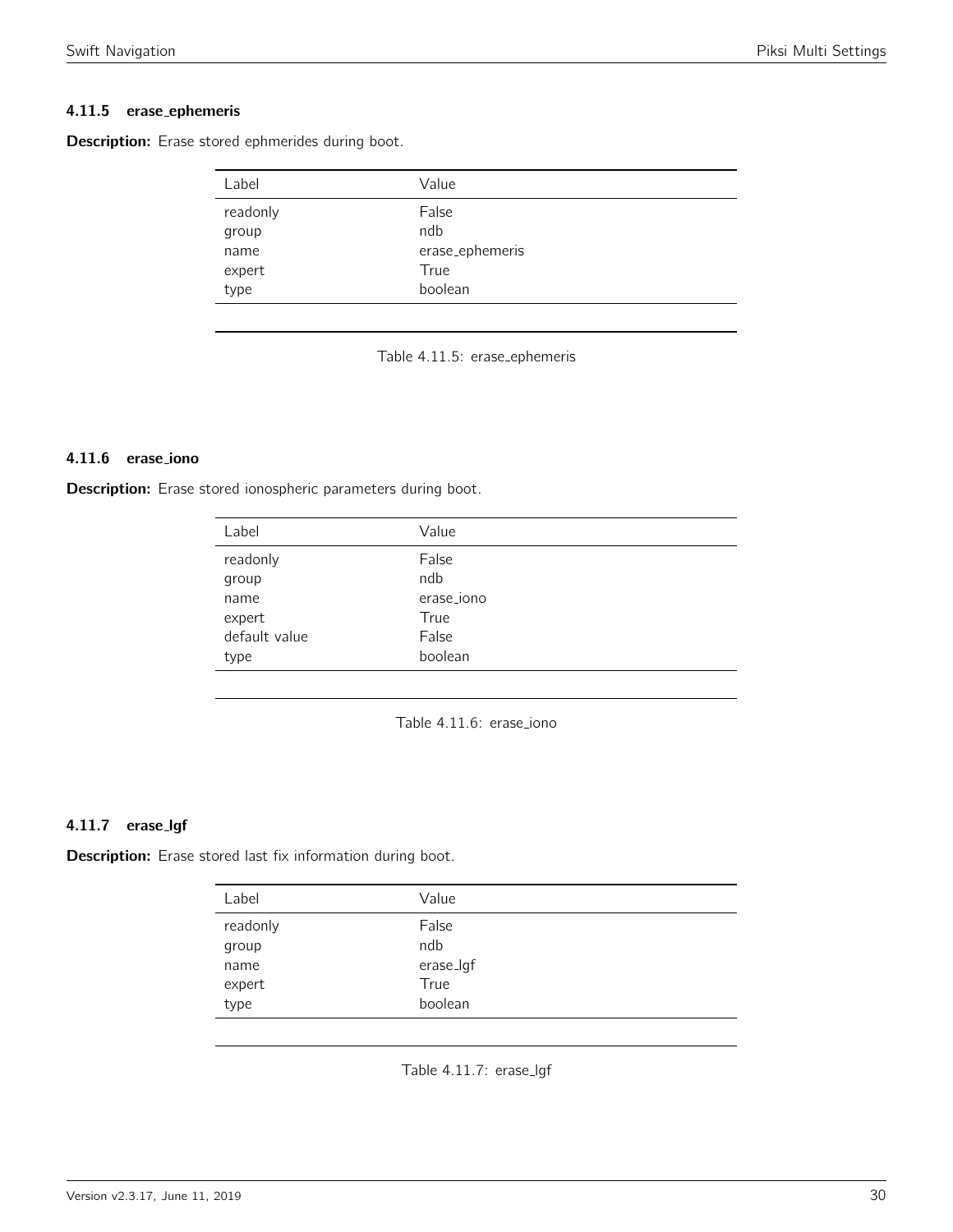# 4.11.8 valid\_eph\_acc

# <span id="page-30-0"></span>Description: None

| Label         | Value         |
|---------------|---------------|
| readonly      | False         |
| group         | ndb           |
| name          | valid_eph_acc |
| expert        | True          |
| units         | meters        |
| default value | 100           |
| type          | int           |

Table 4.11.8: valid\_eph\_acc

#### 4.11.9 valid alm acc

## <span id="page-30-1"></span>**Description: None**

| Label         | Value         |
|---------------|---------------|
| readonly      | False         |
| group         | ndb           |
| name          | valid_alm_acc |
| expert        | True          |
| units         | meters        |
| default value | 5000          |
| type          | int           |

Table 4.11.9: valid\_alm\_acc

## 4.11.10 lgf\_update\_m

<span id="page-30-2"></span>Description: Change in position required to update last good fix.

| Label         | Value        |
|---------------|--------------|
| group         | ndb          |
| name          | lgf_update_m |
| expert        | True         |
| readonly      | False        |
| units         | meters       |
| default value | 10000        |
| type          | int          |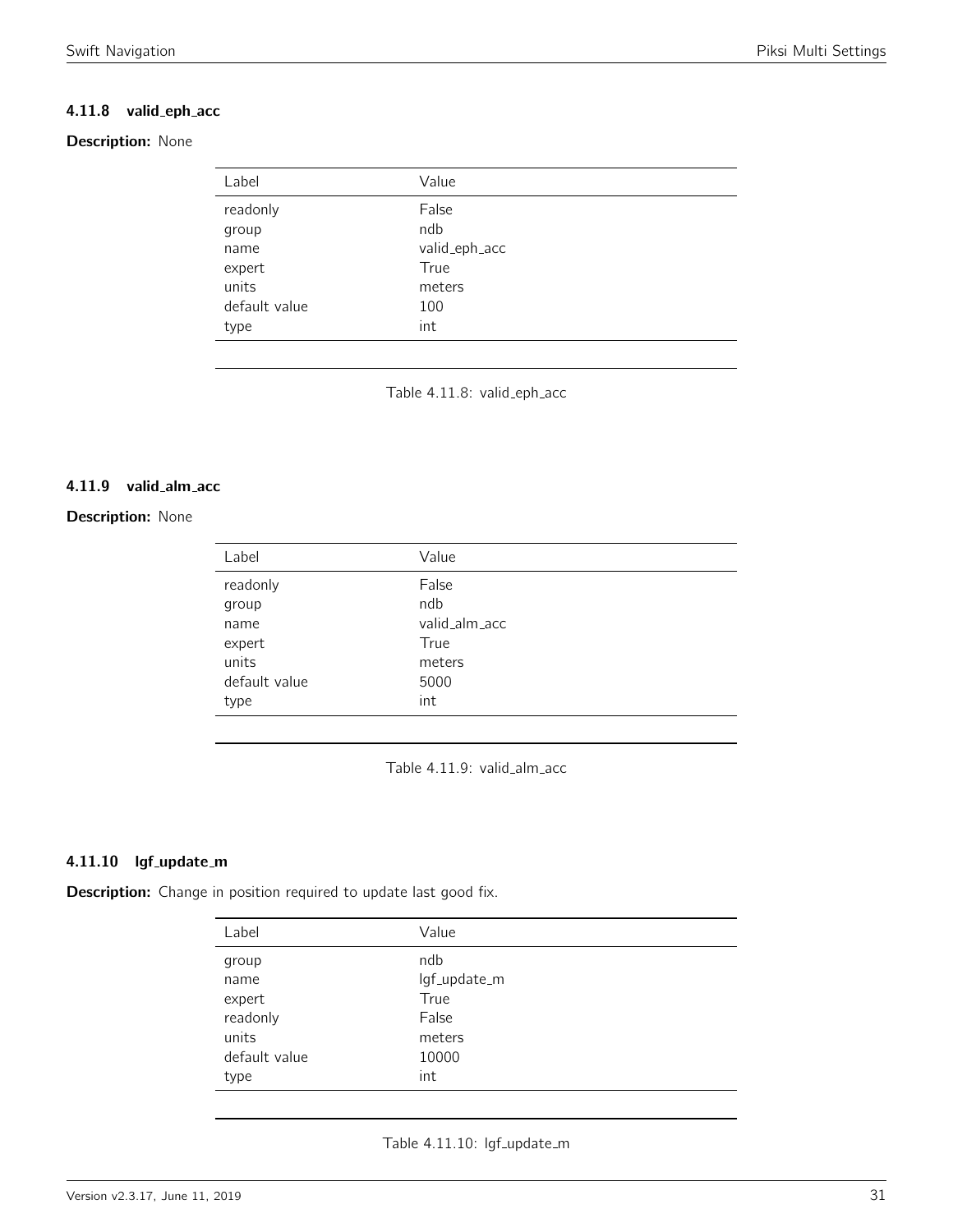#### 4.11.11 valid\_alm\_days

<span id="page-31-0"></span>Description: Number of days for which Almanac is valid.

| Label                                                                 | Value                                                      |
|-----------------------------------------------------------------------|------------------------------------------------------------|
| group<br>name<br>expert<br>readonly<br>units<br>default value<br>type | ndb<br>valid_alm_days<br>True<br>False<br>days<br>6<br>int |
|                                                                       |                                                            |

Table 4.11.11: valid\_alm\_days

# 4.11.12 lgf\_update\_s

Description: Update period for navigation database last good fix.

| Label         | Value        |
|---------------|--------------|
| group         | ndb          |
| name          | lgf_update_s |
| expert        | True         |
| readonly      | False        |
| units         | seconds      |
| default value | 1800         |
| type          | int          |
|               |              |

Table 4.11.12: lgf\_update\_s

# <span id="page-31-1"></span>4.12 nmea

# 4.12.1 gpgga\_msg\_rate

Description: Number of Solution Periods between GGA NMEA messages being sent.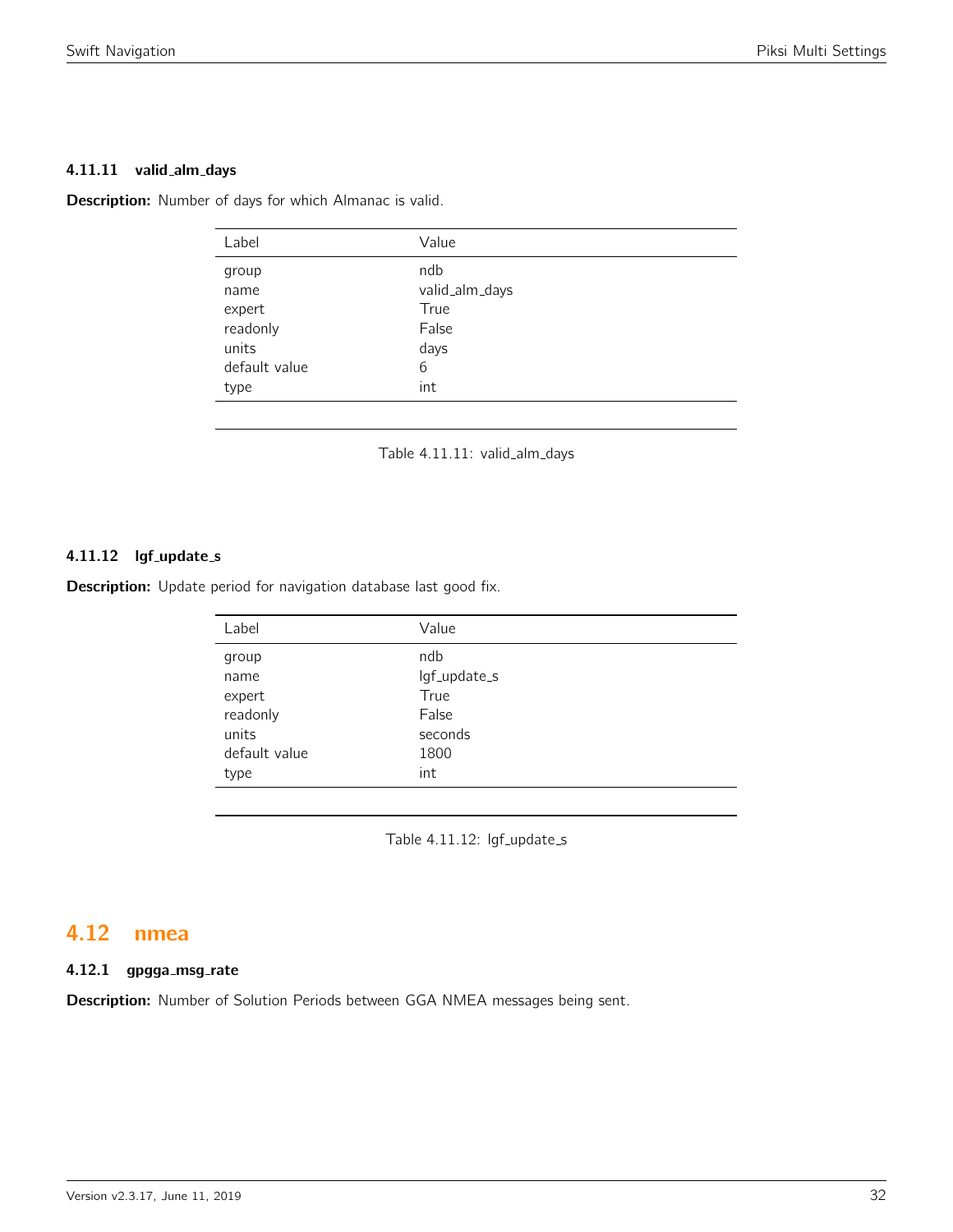<span id="page-32-0"></span>

| Label         | Value           |  |
|---------------|-----------------|--|
| group         | nmea            |  |
| name          | gpgga_msg_rate  |  |
| expert        | False           |  |
| readonly      | False           |  |
| units         | Solution Period |  |
| default value |                 |  |
| type          | integer         |  |
|               |                 |  |

Table 4.12.1: gpgga\_msg\_rate

Notes: This setting represents the integer number of solution periods between each transmission of the NMEA message. For example, if the solution rate is 10 Hz, and this rate setting is 2, the NMEA message will be sent every two solution epochs at a rate of 5 Hz. If this setting is 0, the msg will be suppressed.

#### 4.12.2 gpgll\_msg\_rate

<span id="page-32-1"></span>Description: Number of Solution Periods between GLL NMEA messages being sent.

| Label         | Value           |
|---------------|-----------------|
| group         | nmea            |
| name          | gpgll_msg_rate  |
| expert        | False           |
| readonly      | False           |
| units         | Solution Period |
| default value | 10              |
| type          | integer         |
|               |                 |

Table 4.12.2: gpgll\_msg\_rate

Notes: This setting represents the integer number of solution periods between each transmission of the NMEA message. For example, if the solution rate is 10 Hz, and this rate setting is 2, the NMEA message will be sent every two solution epochs at a rate of 5 Hz. If this setting is 0, the msg will be suppressed.

#### 4.12.3 gpgsv\_msg\_rate

Description: Number of Solution Periods between GSV NMEA messages being sent.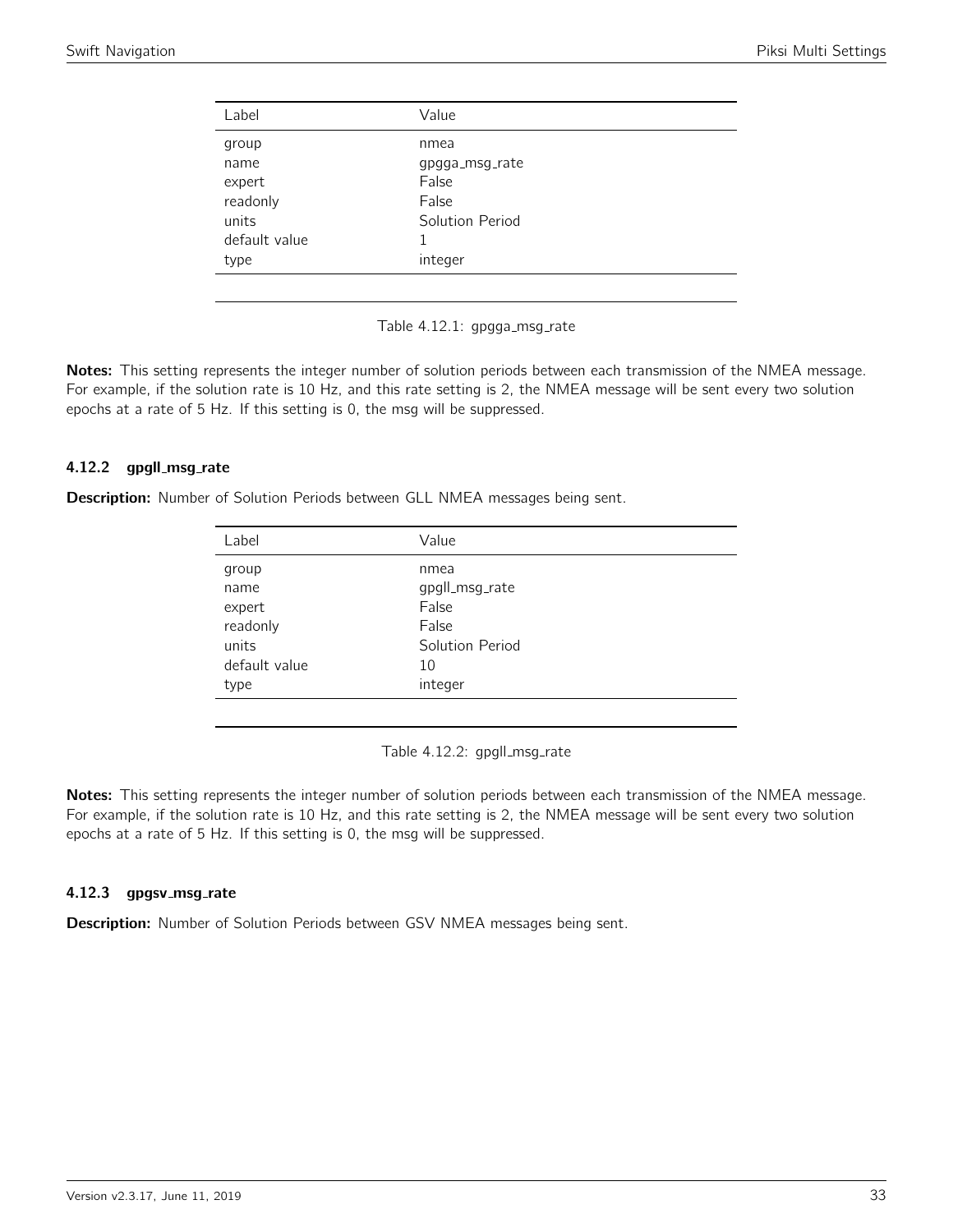<span id="page-33-0"></span>

| Label         | Value           |
|---------------|-----------------|
| group         | nmea            |
| name          | gpgsv_msg_rate  |
| expert        | False           |
| readonly      | False           |
| units         | Solution Period |
| default value | 10              |
| type          | integer         |
|               |                 |

Table 4.12.3: gpgsv\_msg\_rate

Notes: This setting represents the integer number of solution periods between each transmission of the NMEA message. For example, if the solution rate is 10 Hz, and this rate setting is 2, the NMEA message will be sent every two solution epochs at a rate of 5 Hz. If this setting is 0, the msg will be suppressed.

#### 4.12.4 gphdt\_msg\_rate

<span id="page-33-1"></span>Description: Number of Solution Periods between HDT NMEA messages being sent.

| Label         | Value           |  |
|---------------|-----------------|--|
| group         | nmea            |  |
| name          | gphdt_msg_rate  |  |
| expert        | False           |  |
| readonly      | False           |  |
| units         | Solution Period |  |
| default value | 1               |  |
| type          | integer         |  |
|               |                 |  |

Table 4.12.4: gphdt\_msg\_rate

Notes: This setting represents the integer number of solution periods between each transmission of the NMEA message. For example, if the solution rate is 10 Hz, and this rate setting is 2, the NMEA message will be sent every two solution epochs at a rate of 5 Hz. If this setting is 0, the msg will be suppressed.

#### 4.12.5 gprmc\_msg\_rate

Description: Number of Solution Periods between RMC NMEA messages being sent.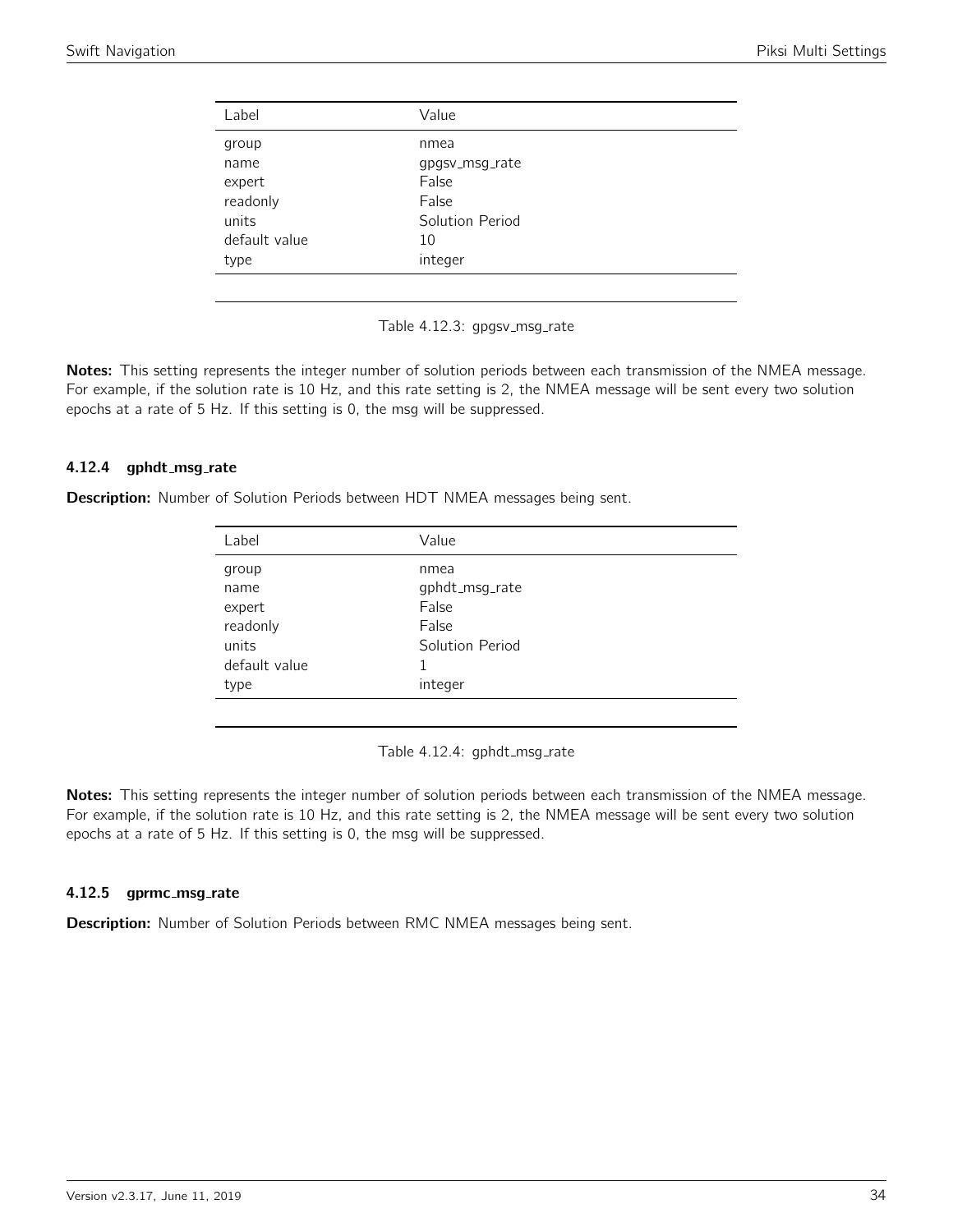<span id="page-34-0"></span>

| Label         | Value           |
|---------------|-----------------|
| group         | nmea            |
| name          | gprmc_msg_rate  |
| expert        | False           |
| readonly      | False           |
| units         | Solution Period |
| default value | 10              |
| type          | integer         |
|               |                 |

Table 4.12.5: gprmc\_msg\_rate

Notes: This setting represents the integer number of solution periods between each transmission of the NMEA message. For example, if the solution rate is 10 Hz, and this rate setting is 2, the NMEA message will be sent every two solution epochs at a rate of 5 Hz. If this setting is 0, the msg will be suppressed.

#### 4.12.6 gpvtg\_msg\_rate

<span id="page-34-1"></span>Description: Number of Solution Periods between VTG NMEA messages being sent.

| Label         | Value           |  |
|---------------|-----------------|--|
| group         | nmea            |  |
| name          | gpvtg_msg_rate  |  |
| expert        | False           |  |
| readonly      | False           |  |
| units         | Solution Period |  |
| default value | 1               |  |
| type          | integer         |  |
|               |                 |  |

Table 4.12.6: gpvtg\_msg\_rate

Notes: This setting represents the integer number of solution periods between each transmission of the NMEA message. For example, if the solution rate is 10 Hz, and this rate setting is 2, the NMEA message will be sent every two solution epochs at a rate of 5 Hz. If this setting is 0, the msg will be suppressed.

#### 4.12.7 gsa\_msg\_rate

Description: Number of Solution Periods between GSA NMEA messages being sent.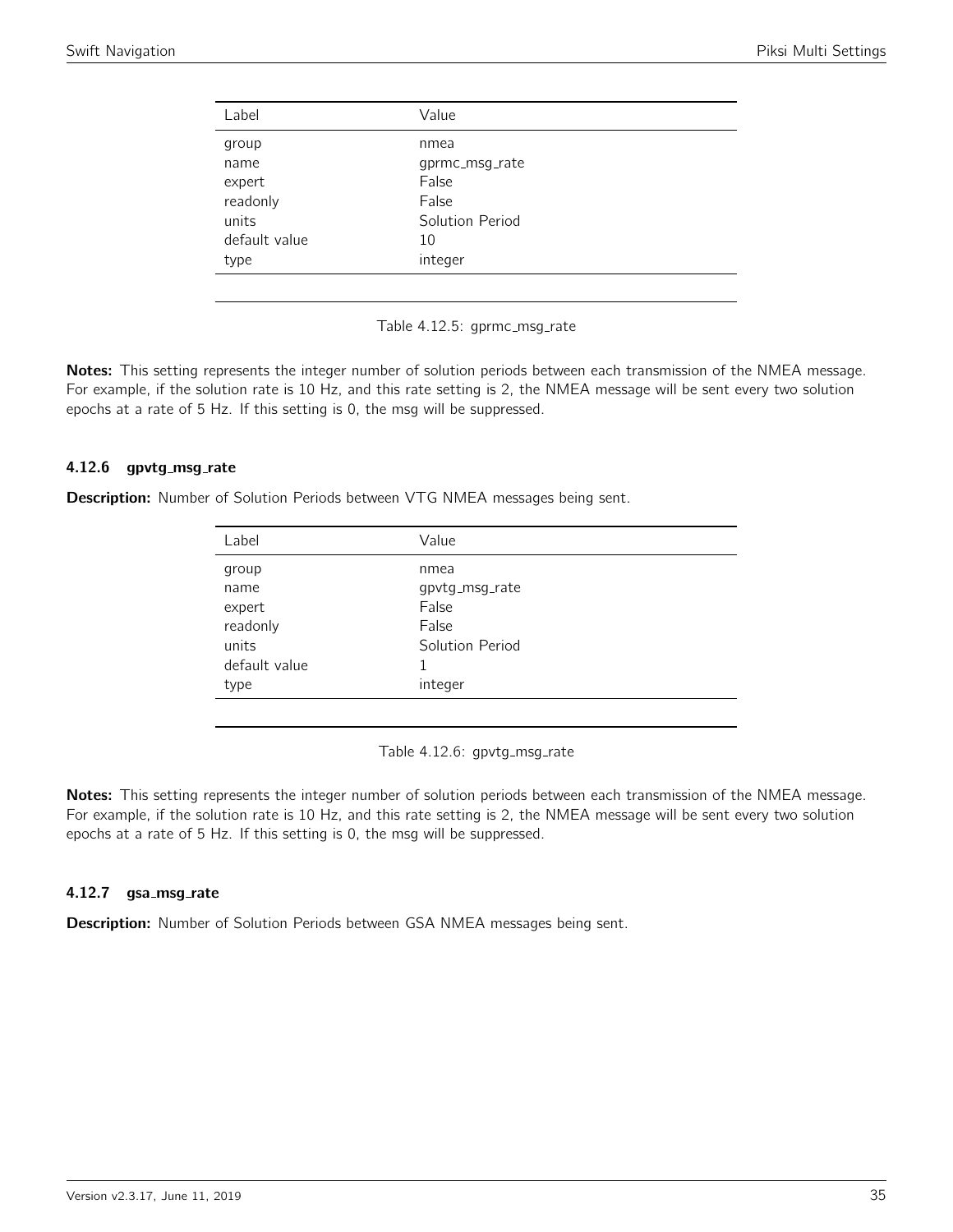<span id="page-35-0"></span>

| Label                      | Value            |
|----------------------------|------------------|
| group                      | nmea             |
| name                       | qsa_msq_rate     |
| expert                     | False            |
| readonly                   | False            |
| units                      | Solution Periods |
| default value              | 10               |
| type                       | integer          |
| enumerated possible values | None             |

Table 4.12.7: gsa\_msg\_rate

Notes: This setting represents the integer number of solution periods between each transmission of the NMEA message. For example, if the solution rate is 10 Hz, and this rate setting is 2, the NMEA message will be sent every two solution epochs at a rate of 5 Hz. If this setting is 0, the msg will be suppressed.

### 4.12.8 gpgst\_msg\_rate

<span id="page-35-1"></span>Description: Number of Solution Periods between GST NMEA messages being sent.

| Label                      | Value           |
|----------------------------|-----------------|
| group                      | nmea            |
| name                       | qpgst_msg_rate  |
| expert                     | False           |
| readonly                   | False           |
| units                      | Solution Period |
| default value              | 1               |
| type                       | integer         |
| enumerated possible values | None            |

Table 4.12.8: gpgst\_msg\_rate

Notes: This setting represents the integer number of solution periods between each transmission of the NMEA message.

#### 4.12.9 gpzda\_msg\_rate

Description: Number of Solution Periods between ZDA NMEA messages being sent.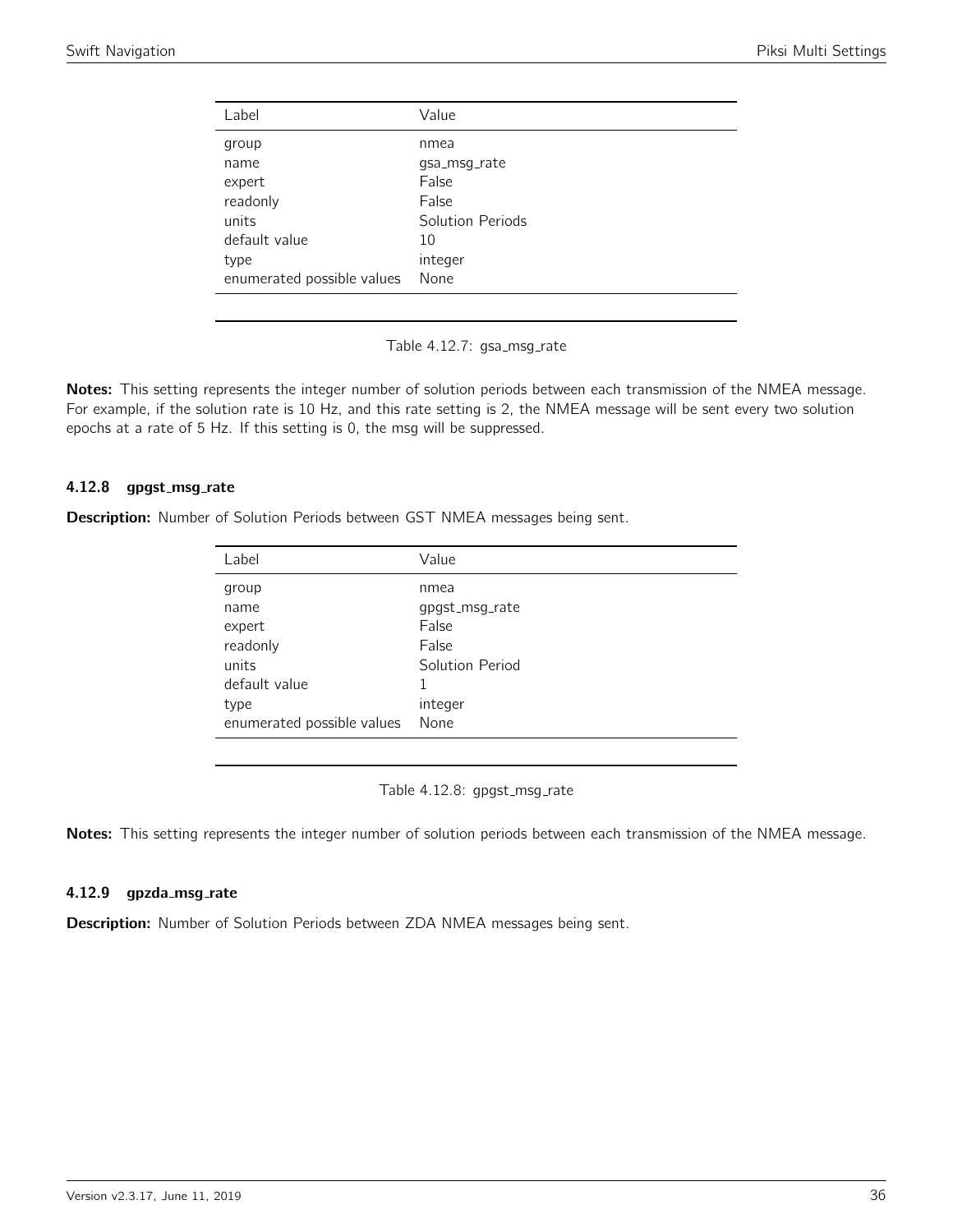| Label                      | Value           |
|----------------------------|-----------------|
| group                      | nmea            |
| name                       | gpzda_msg_rate  |
| expert                     | False           |
| readonly                   | False           |
| units                      | Solution Period |
| default value              | 10              |
| type                       | integer         |
| enumerated possible values | None            |

Table 4.12.9: gpzda\_msg\_rate

Notes: This setting represents the integer number of solution periods between each transmission of the NMEA message. For example, if the solution rate is 10 Hz, and this rate setting is 2, the NMEA message will be sent every two solution epochs at a rate of 5 Hz. If this setting is 0, the msg will be suppressed.

## 4.13 ntrip

## 4.13.1 debug

**Description:** Additional debug messages for NTRIP (sent to /var/log/messages).

| Value   |
|---------|
| False   |
| ntrip   |
| debug   |
| True    |
| False   |
| boolean |
|         |

Table 4.13.1: debug

#### 4.13.2 enable

Description: Enable NTRIP client. The interface will receive 1002, 1004, 1005, 1006, 1010, 1012, 1033, 1230 and MSM4-7 RTCMv3 messages and will not transmit or receive any other messages.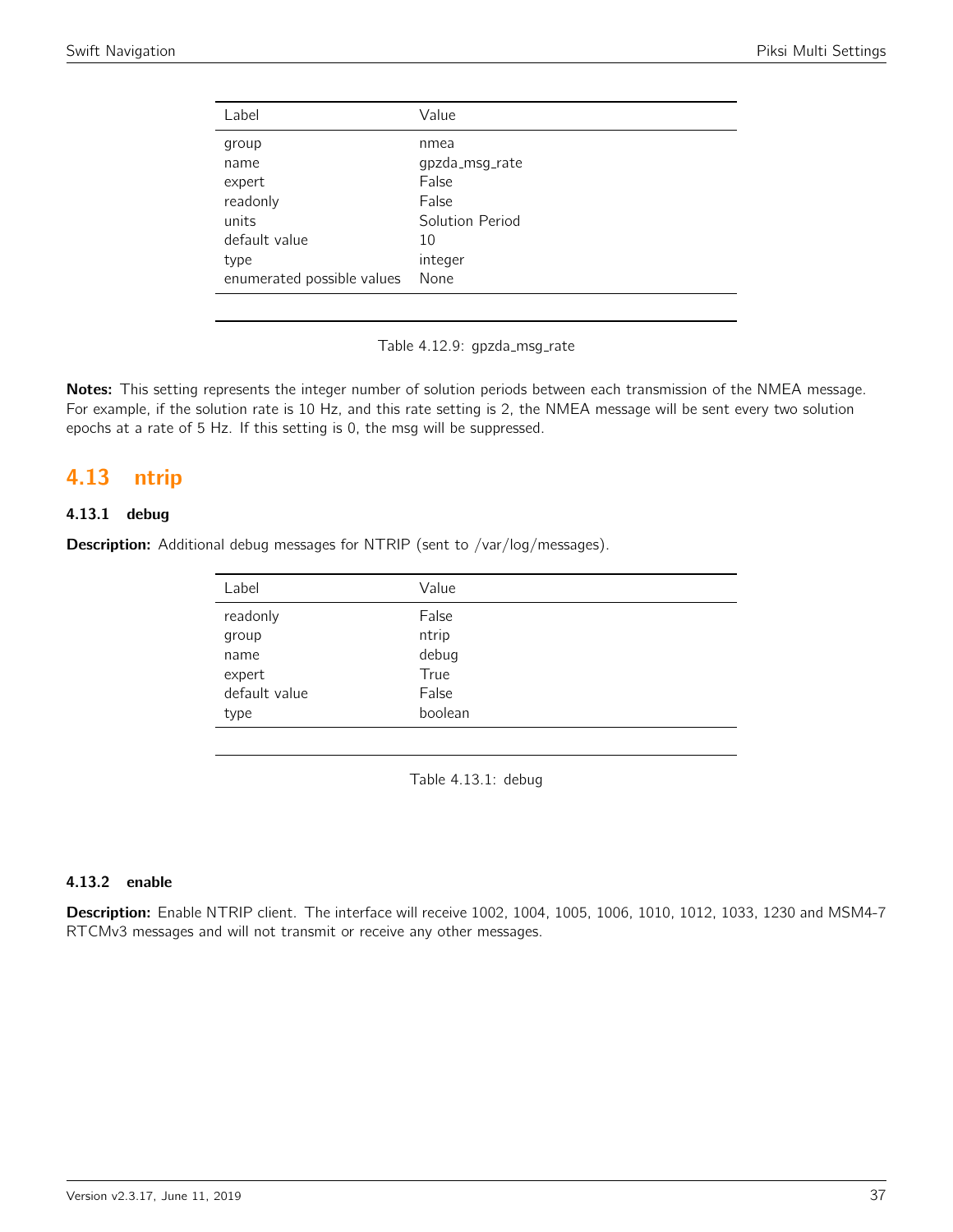| Label                      | Value       |
|----------------------------|-------------|
| group                      | ntrip       |
| name                       | enable      |
| expert                     | False       |
| readonly                   | False       |
| units                      | N/A         |
| default value              | False       |
| type                       | boolean     |
| enumerated possible values | True, False |

Table 4.13.2: enable

Notes: If True, NTRIP client will be used.

#### 4.13.3 gga\_out\_rev1

Description: If True, the NTRIP client will use an NTRIP 1.0 formatted GGA sentence.

| Value        |
|--------------|
| ntrip        |
| gga_out_rev1 |
| True         |
| False        |
| seconds      |
| False        |
| boolean      |
| None         |
|              |

Table 4.13.3: gga\_out\_rev1

Notes: By default, the NTRIP client will use an NTRIP 2.0 formatted GGA sentence, which prefixes the GGA sentence with "Ntrip-GGA: ". If this option is enabled, the prefix will be dropped.

#### 4.13.4 gga out interval

Description: Interval at which the NMEA GGA sentence is uploaded to the NTRIP server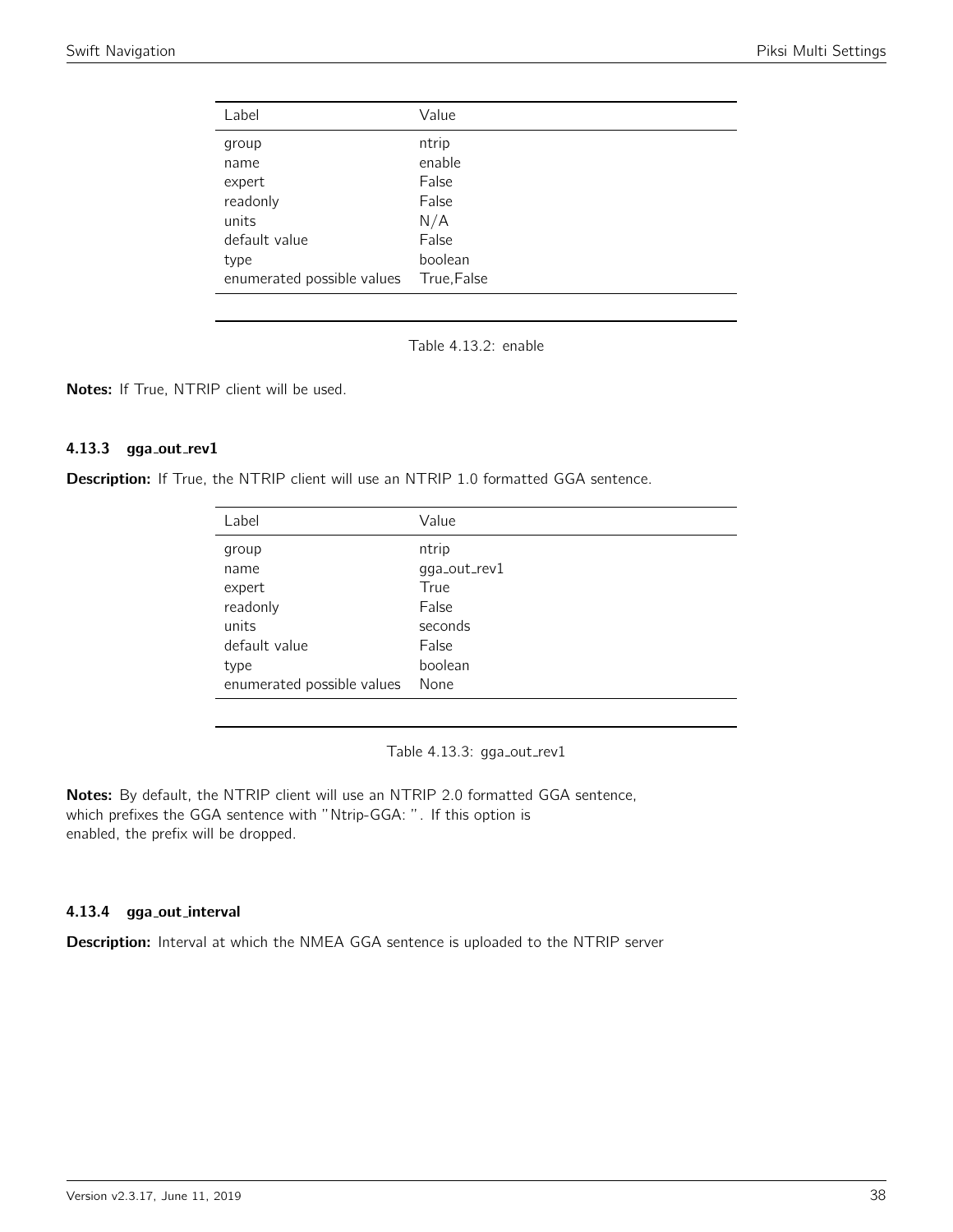| Value            |
|------------------|
| ntrip            |
| gga_out_interval |
| False            |
| False            |
| seconds          |
| 0                |
| integer          |
| None             |
|                  |

Table 4.13.4: gga\_out\_interval

Notes: The interval (in seconds) at which the NMEA GGA sentence is uploaded to the specified NTRIP server. The default of 0 disables the GGA sentence upload.

#### 4.13.5 url

Description: NTRIP URL to use.

| Label                      | Value  |
|----------------------------|--------|
| group                      | ntrip  |
| name                       | url    |
| expert                     | False  |
| readonly                   | False  |
| units                      | N/A    |
| default value              | N/A    |
| type                       | string |
| enumerated possible values | None   |

Table 4.13.5: url

Notes: NTRIP must be enabled to use this setting. URLs should be HTTP URLs with a port, and a mountpoint path such as example.com:2101/BAZ\_RTCM3. NTRIP 'enable' must be 'False' in order to change this setting.

#### 4.13.6 password

Description: NTRIP password to use.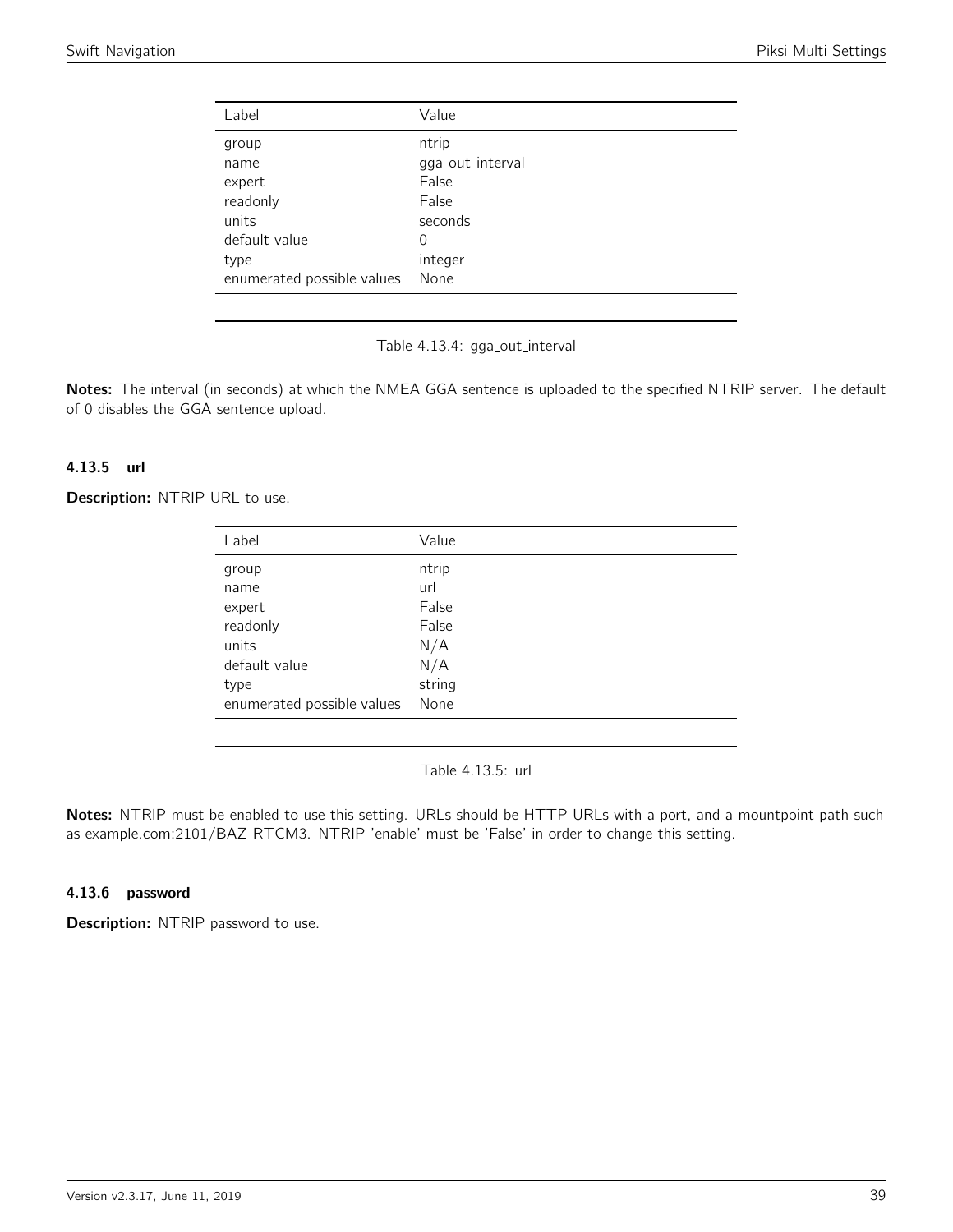| Label                      | Value    |
|----------------------------|----------|
| group                      | ntrip    |
| name                       | password |
| expert                     | False    |
| readonly                   | False    |
| units                      | N/A      |
| default value              | N/A      |
| type                       | string   |
| enumerated possible values | None     |

Table 4.13.6: password

Notes: Password to use with NTRIP client. NTRIP must be enabled to use this setting.

## 4.13.7 username

Description: NTRIP username to use.

| Label                      | Value    |
|----------------------------|----------|
| group                      | ntrip    |
| name                       | username |
| expert                     | False    |
| readonly                   | False    |
| units                      | N/A      |
| default value              | N/A      |
| type                       | string   |
| enumerated possible values | None     |
|                            |          |

Table 4.13.7: username

Notes: Username to use with NTRIP client. NTRIP must be enabled to use this setting.

# 4.14 pps

#### 4.14.1 propagation mode

Description: Configures the behavior of the PPS when no GNSS fix is available.

| Label         | Value                                                    |
|---------------|----------------------------------------------------------|
| group         | pps                                                      |
| name          | propagation_mode                                         |
| expert        | False                                                    |
| units         | N/A                                                      |
| default value | Time Limited                                             |
| type          | enum                                                     |
|               | enumerated possible values None, Time Limited, Unlimited |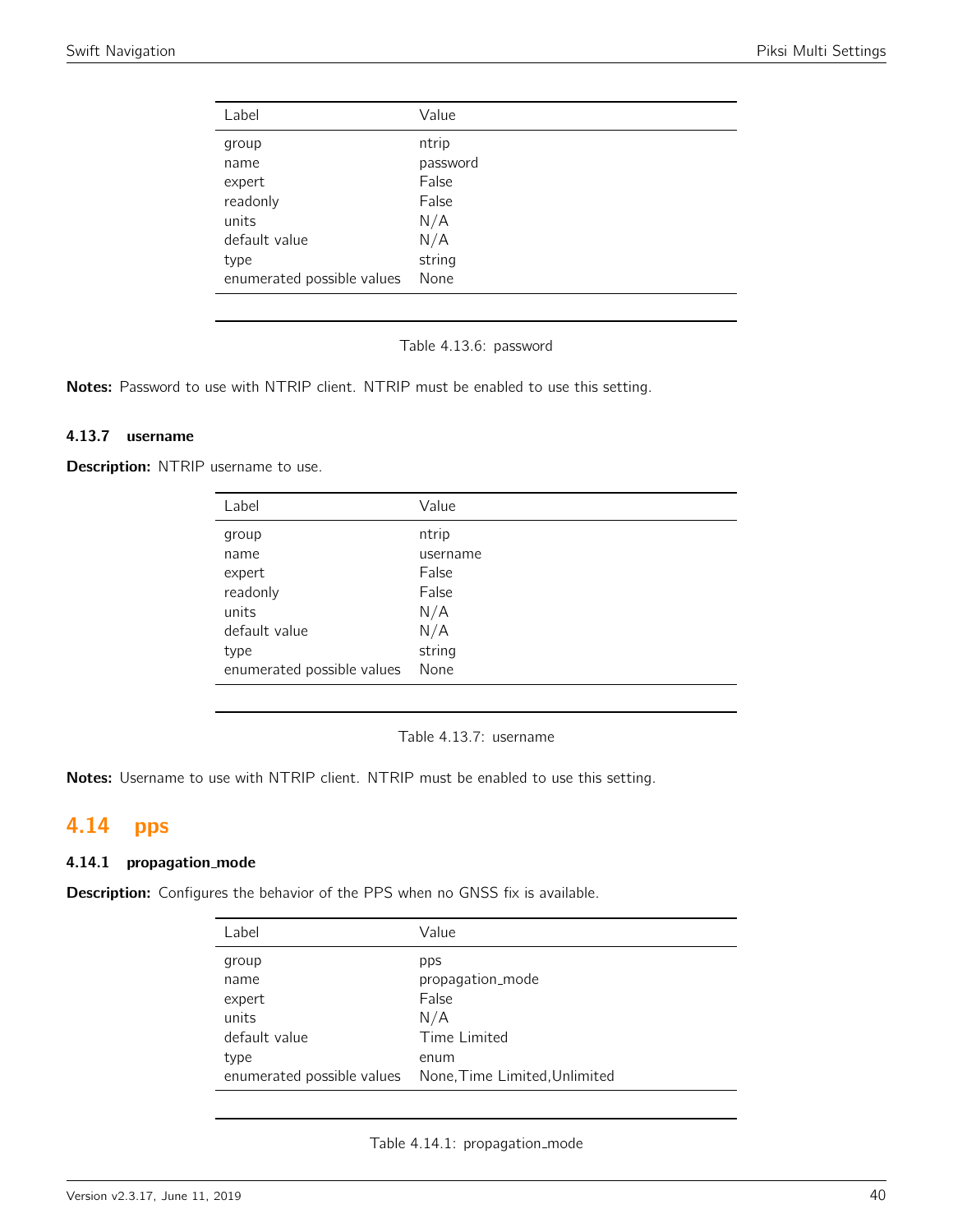#### 4.14.2 propagation\_timeout

**Description:** Configures the timeout length of the PPS when using the "Time Limited" propagation mode.

| Label         | Value               |
|---------------|---------------------|
| group         | pps                 |
| name          | propagation_timeout |
| expert        | False               |
| readonly      | False               |
| units         | seconds             |
| default value | 5                   |
| type          | float               |
|               |                     |

Table 4.14.2: propagation\_timeout

## 4.14.3 frequency

**Description:** Generate a pulse with the given frequency (maximum  $= 20$  Hz).

| Value     |
|-----------|
| pps       |
| frequency |
| False     |
| False     |
| Hz        |
| 1.0       |
| double    |
| None      |
|           |

Table 4.14.3: frequency

## Notes: None

## 4.14.4 polarity

**Description:** Logic level on output pin when the PPS is active.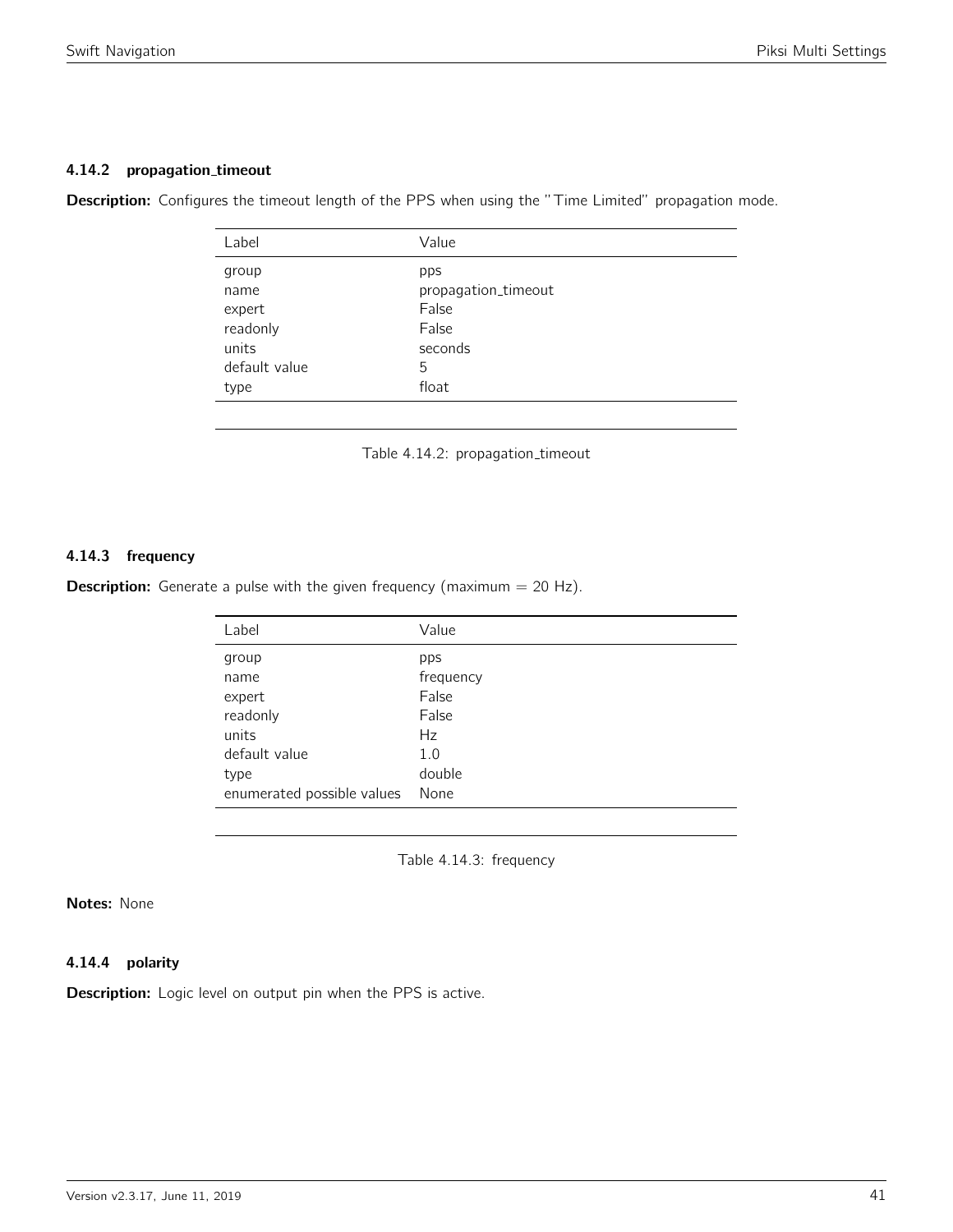| Label                                               | Value                                            |
|-----------------------------------------------------|--------------------------------------------------|
| group<br>name<br>expert<br>readonly<br>units        | pps<br>polarity<br>False<br>False<br>Logic Level |
| default value<br>type<br>enumerated possible values | integer<br>0, 1                                  |

Table 4.14.4: polarity

## Notes: None

## 4.14.5 width

Description: Number of microseconds the PPS will remain active (allowed range from 1 to 999999 us).

| Label                      | Value             |
|----------------------------|-------------------|
| group                      | pps               |
| name                       | width             |
| expert                     | False             |
| readonly                   | False             |
| units                      | us (microseconds) |
| default value              | 2000              |
| type                       | integer           |
| enumerated possible values | None              |

Table 4.14.5: width

## Notes: None

## 4.14.6 offset

Description: Offset in nanoseconds between GPS time and the PPS.

| Label                      | Value            |
|----------------------------|------------------|
| group                      | pps              |
| name                       | offset           |
| expert                     | False            |
| readonly                   | False            |
| units                      | ns (nanoseconds) |
| default value              | 0                |
| type                       | integer          |
| enumerated possible values | None             |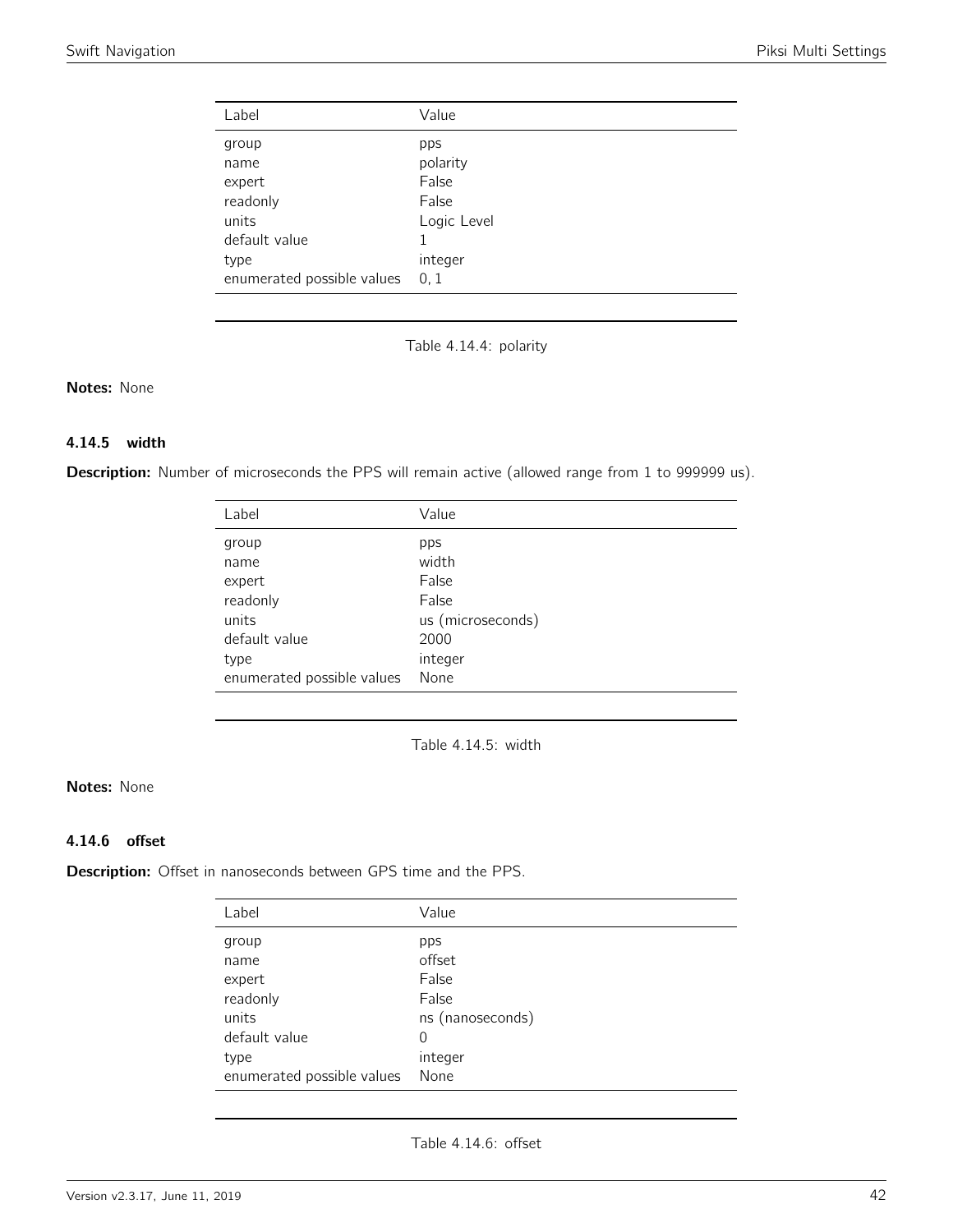Notes: This setting can be used to compensate for cable delays in timing systems.

## 4.15 rtcm out

#### 4.15.1 ant descriptor

Description: Antenna description to be sent out in RTCMv3 messages 1008 and 1033.

| Label                      | Value          |
|----------------------------|----------------|
| group                      | rtcm_out       |
| name                       | ant_descriptor |
| expert                     | True           |
| readonly                   | False          |
| units                      | N/A            |
| default value              | HXCGPS500 NONE |
| type                       | string         |
| enumerated possible values | None           |

Table 4.15.1: ant\_descriptor

Notes: Alphanumeric characters. IGS limits the number of characters to 20 at this time, but this setting allows for 31 characters for future extension.

#### 4.15.2 antenna height

Description: Antenna height to be sent out in RTCMv3 message 1006.

| Value          |
|----------------|
| rtcm_out       |
| antenna_height |
| True           |
| False          |
| meters         |
| 0.0            |
| double         |
| None           |
|                |



Notes: The Antenna Height field provides the height of the Antenna Reference Point above the marker used in the survey campaign.

## 4.15.3 rcv descriptor

Description: Receiver type description to be sent out in the RTCMv3 1033 message.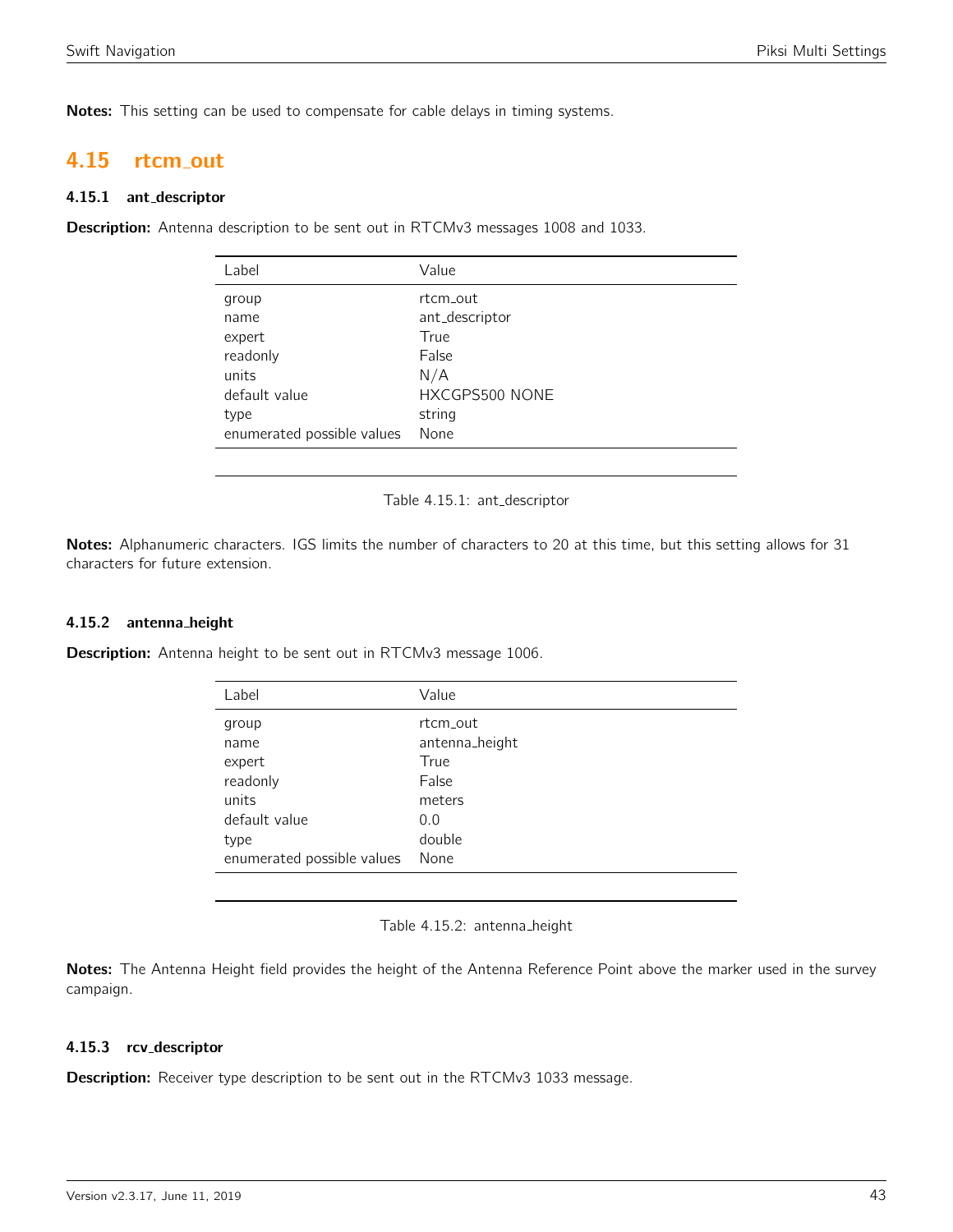| Label                      | Value          |
|----------------------------|----------------|
| group                      | rt.cm_out      |
| name                       | rcv_descriptor |
| expert                     | True           |
| readonly                   | False          |
| units                      | N/A            |
| default value              | <b>PIKSI</b>   |
| type                       | string         |
| enumerated possible values | None           |

Table 4.15.3: rcv descriptor

Notes: Alphanumeric characters. Maxmimum 31 characters.

#### 4.15.4 output mode

Description: Selects the format of RTCM observation messages for the RTCMv3 OUT protocol

| Label                      | Value              |
|----------------------------|--------------------|
| group                      | rt.cm_out          |
| name                       | output_mode        |
| expert                     | True               |
| readonly                   | False              |
| units                      | N/A                |
| default value              | MSM <sub>5</sub>   |
| type                       | enum               |
| enumerated possible values | Legacy, MSM4, MSM5 |

Table 4.15.4: output\_mode

Notes: Legacy mode outputs the RTCMv3.1 1004 & 1012 observation messages (GPS&GLO only), whereas the RTCMv3.2 MSM4 and MSM5 modes send observations from all constellations.

# 4.16 sbp

#### 4.16.1 obs\_msg\_max\_size

**Description:** Determines the maximum message length for raw observation sbp messages.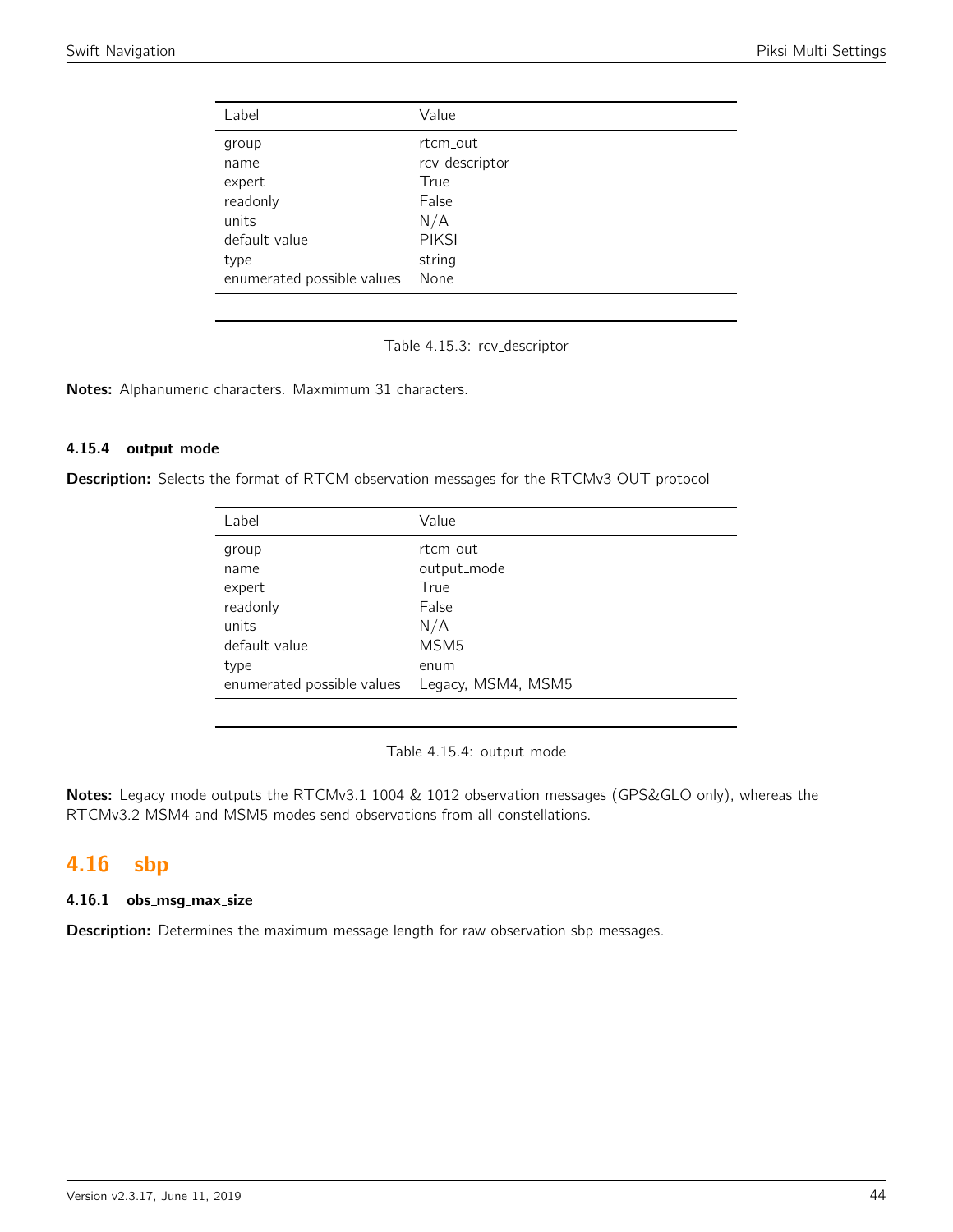| Value            |
|------------------|
| sbp              |
| obs_msg_max_size |
| True             |
| False            |
| bytes            |
| 255              |
| integer          |
| None             |
|                  |

Table 4.16.1: obs\_msg\_max\_size

Notes: This parameter is useful for tuning observation messages for compatibility with radio modems. Some serial modems will internally split serial packets for their protocol and this parameter allows the size of the message to be reduced as to prevent the modem from sending multiple packets. If the parameter exceeds 255 bytes (the maximum size of an SBP message), the receiver firmware will ignore the parameter and use 255 bytes. If the parameter is set smaller than the size of one observation, the firmware will ignore the parameter and use the size of one observation as the maximum message size.

## 4.17 simulator

#### 4.17.1 mode\_mask

**Description:** Determines the types of position outputs for the simulator.

| Label                      | Value                         |
|----------------------------|-------------------------------|
| group                      | simulator                     |
| name                       | mode_mask                     |
| expert                     | False                         |
| readonly                   | False                         |
| units                      | N/A                           |
| default value              | 15(decimal), 0xF(hexadecimal) |
| type                       | packed bitfield               |
| enumerated possible values | None                          |
|                            |                               |

Table 4.17.1: mode\_mask

**Notes:** bit 0 (decimal value 1) turns on single point position PVT simulated outputs

bit 1 (decimal value 2) turns on the satellite tracking simulated outputs

bit 2 (decimal value 4) turns on Float IAR simulated RTK outputs

bit 3 (decimal value 8) turns on Fixed IAR simulated RTK outputs

#### 4.17.2 radius

**Description:** Radius of the circle around which the simulated receiver will move.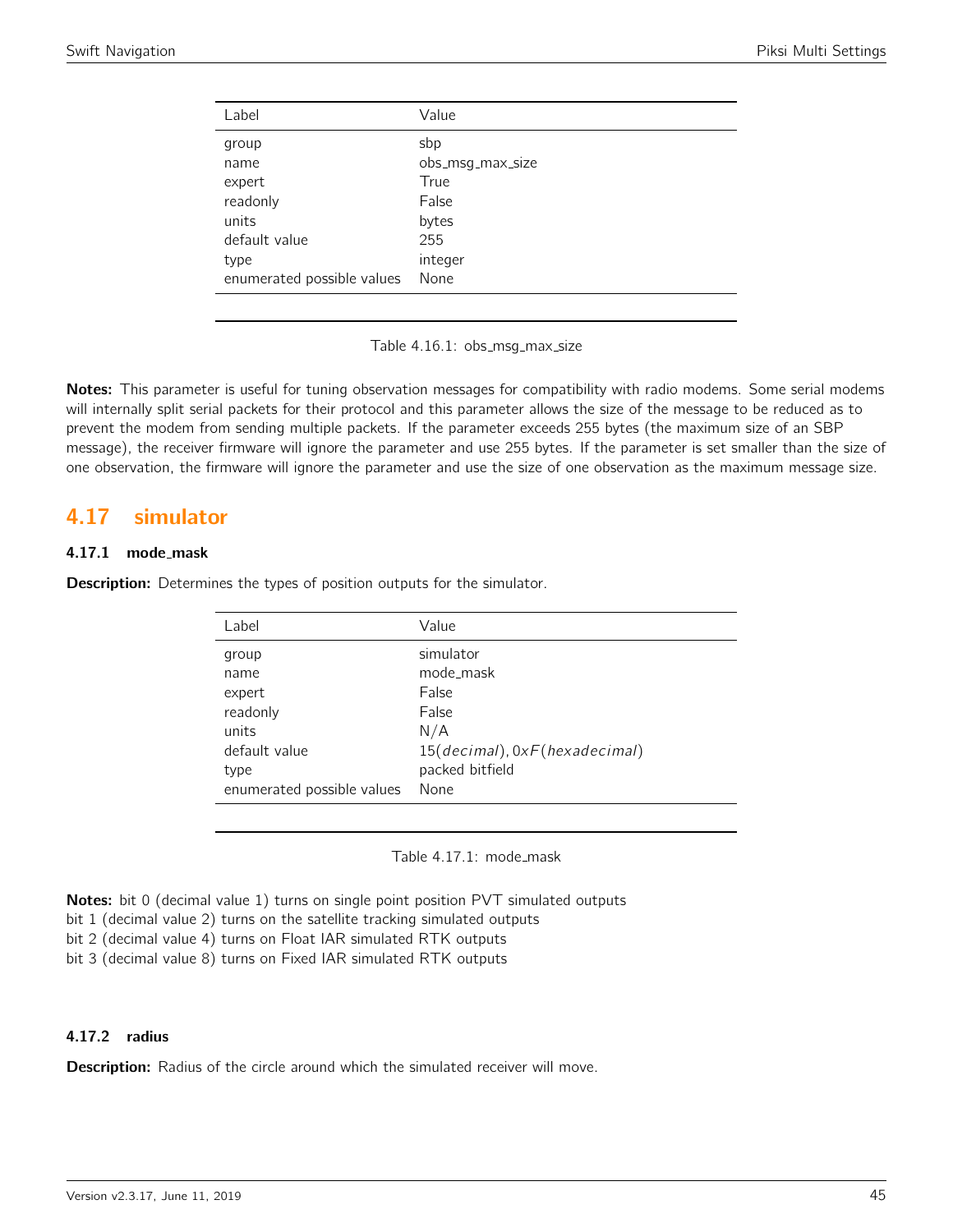| Label                      | Value     |
|----------------------------|-----------|
| group                      | simulator |
| name                       | radius    |
| expert                     | False     |
| readonly                   | False     |
| units                      | meters    |
| default value              | 100       |
| type                       | double    |
| enumerated possible values | None      |

Table 4.17.2: radius

Notes: None

## 4.17.3 base\_ecef\_x

Description: Simulated base station position.

| Label                      | Value        |
|----------------------------|--------------|
| group                      | simulator    |
| name                       | base ecef x  |
| expert                     | False        |
| readonly                   | False        |
| units                      | meters       |
| default value              | -2706098.845 |
| type                       | double       |
| enumerated possible values | None         |

Table 4.17.3: base\_ecef\_ $x$ 

Notes: Earth Centered Earth Fixed (ECEF) x position of the simulated base station.

## 4.17.4 base\_ecef\_y

Description: Simulated base station position.

| Label                      | Value        |
|----------------------------|--------------|
| group                      | simulator    |
| name                       | base_ecef_y  |
| expert                     | False        |
| readonly                   | False        |
| units                      | meters       |
| default value              | -4261216.475 |
| type                       | double       |
| enumerated possible values | None         |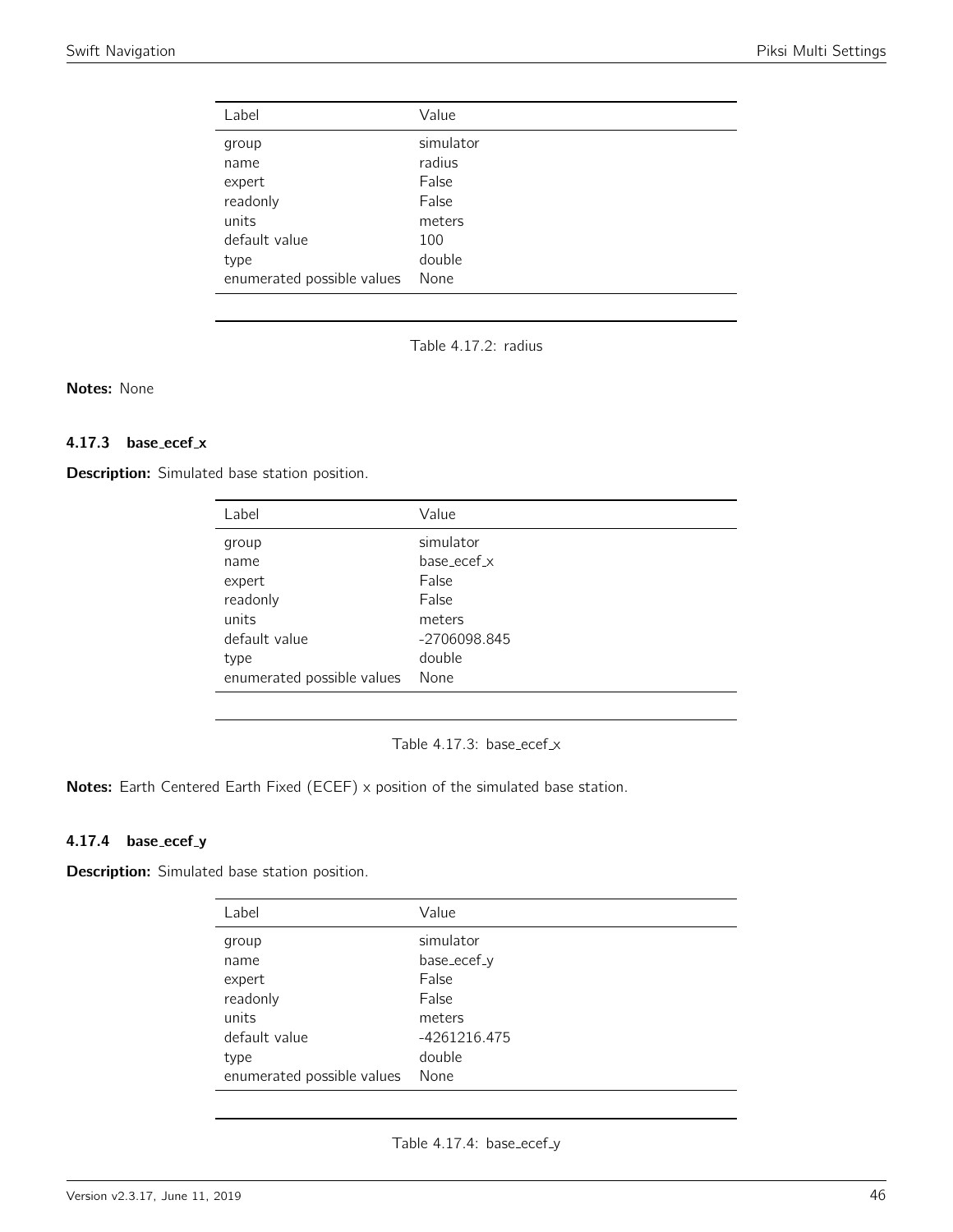Notes: Earth Centered Earth Fixed (ECEF) y position of the simulated base station.

#### 4.17.5 base\_ecef\_z

Description: Simulated base station position.

| Label                      | Value       |
|----------------------------|-------------|
| group                      | simulator   |
| name                       | base ecef z |
| expert                     | False       |
| readonly                   | False       |
| units                      | meters      |
| default value              | 3885597.912 |
| type                       | double      |
| enumerated possible values | None        |

### Table 4.17.5: base\_ecef\_z

Notes: Earth Centered Earth Fixed (ECEF) z position of the simulated base station.

## 4.17.6 speed

Description: Simulated tangential speed of the receiver.

| Label                      | Value     |
|----------------------------|-----------|
| group                      | simulator |
| name                       | speed     |
| expert                     | False     |
| readonly                   | False     |
| units                      | m/s       |
| default value              | 4         |
| type                       | double    |
| enumerated possible values | None      |

Table 4.17.6: speed

#### Notes: None

#### 4.17.7 phase sigma

**Description:** Standard deviation of noise added to the simulated carrier phase.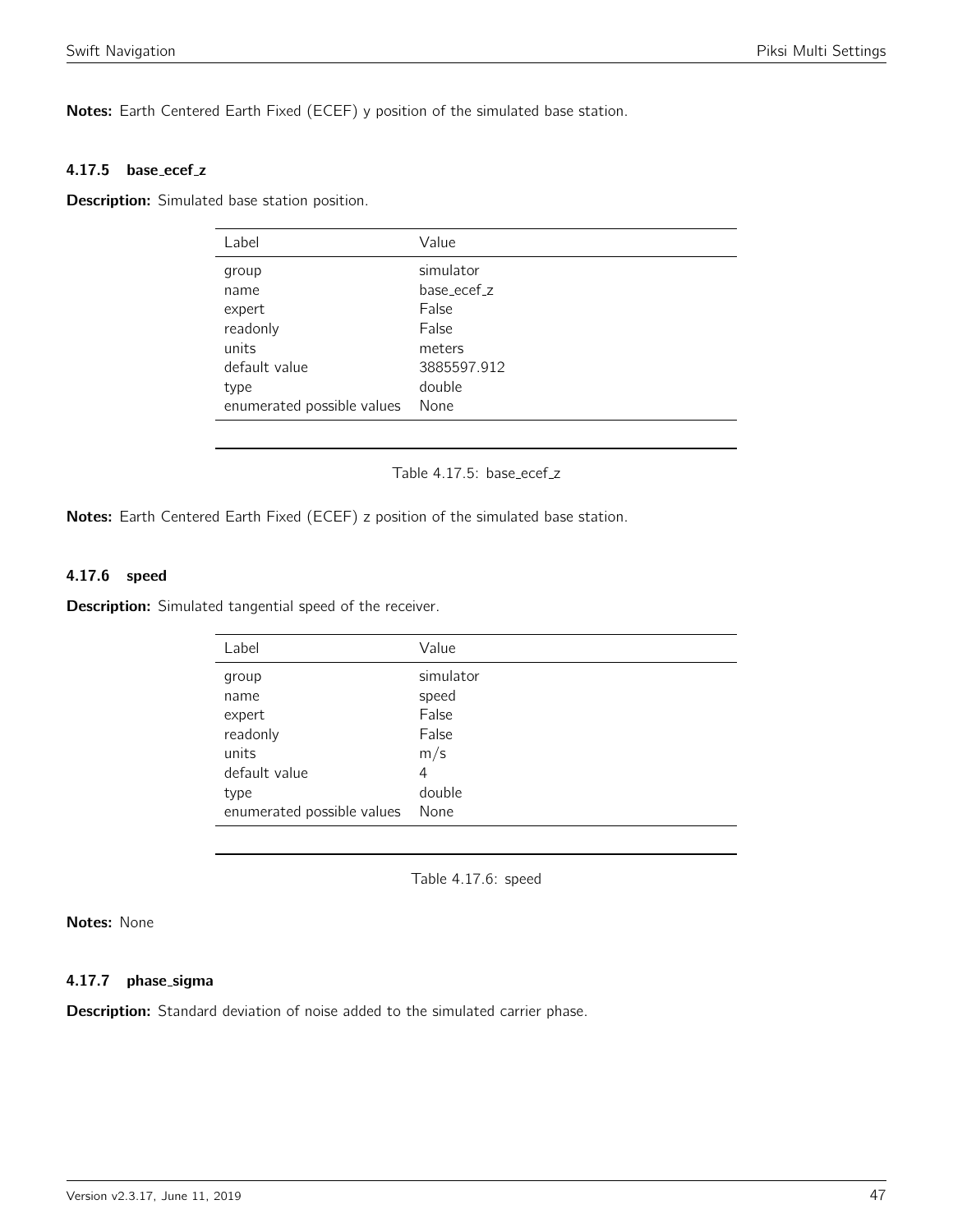| Label                      | Value       |
|----------------------------|-------------|
| group                      | simulator   |
| name                       | phase_sigma |
| expert                     | False       |
| readonly                   | False       |
| units                      | cycles      |
| default value              | 0.03        |
| type                       | double      |
| enumerated possible values | None        |

Table 4.17.7: phase\_sigma

Notes: None

#### 4.17.8 pseudorange sigma

Description: Standard deviation of noise added to the simulated pseudo range.

| Label                      | Value             |
|----------------------------|-------------------|
| group                      | simulator         |
| name                       | pseudorange_sigma |
| expert                     | False             |
| readonly                   | False             |
| units                      | meters            |
| default value              | 4                 |
| type                       | double            |
| enumerated possible values | None              |

Table 4.17.8: pseudorange\_sigma

## Notes: None

## 4.17.9 cn0 sigma

Description: Standard deviation of noise added to the simulated signal to noise. ratio

| Label                      | Value     |
|----------------------------|-----------|
| group                      | simulator |
| name                       | cn0_sigma |
| expert                     | False     |
| readonly                   | False     |
| units                      | $dBm-Hz$  |
| default value              | 0.3       |
| type                       | double    |
| enumerated possible values | None      |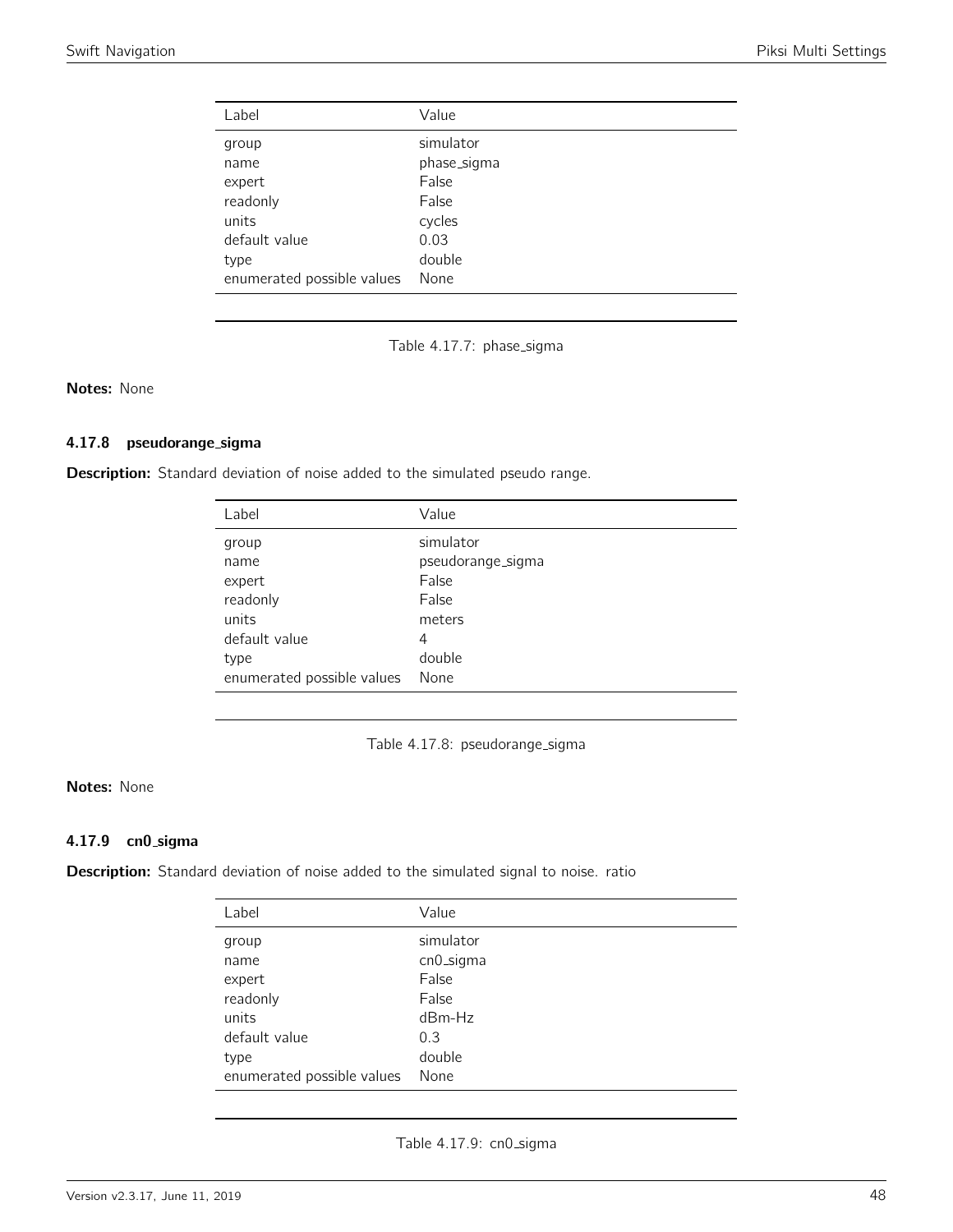## Notes: None

#### 4.17.10 speed\_sigma

**Description:** Standard deviation of noise addition to simulated tangential speed.

| Label                      | Value                       |
|----------------------------|-----------------------------|
| group                      | simulator                   |
| name                       | speed_sigma                 |
| expert                     | False                       |
| readonly                   | False                       |
| units                      | meters <sup>2</sup> / $s^2$ |
| default value              | 0.15                        |
| type                       | double                      |
| enumerated possible values | None                        |
|                            |                             |

Table 4.17.10: speed\_sigma

## Notes: None

#### 4.17.11 pos\_sigma

Description: Standard deviation of simulated single point position.

| Label                      | Value               |
|----------------------------|---------------------|
| group                      | simulator           |
| name                       | pos_sigma           |
| expert                     | False               |
| readonly                   | False               |
| units                      | meters <sup>2</sup> |
| default value              | 1.5                 |
| type                       | double              |
| enumerated possible values | None                |

Table 4.17.11: pos\_sigma

## Notes: None

## 4.17.12 num sats

**Description:** The number of satellites for the simulator.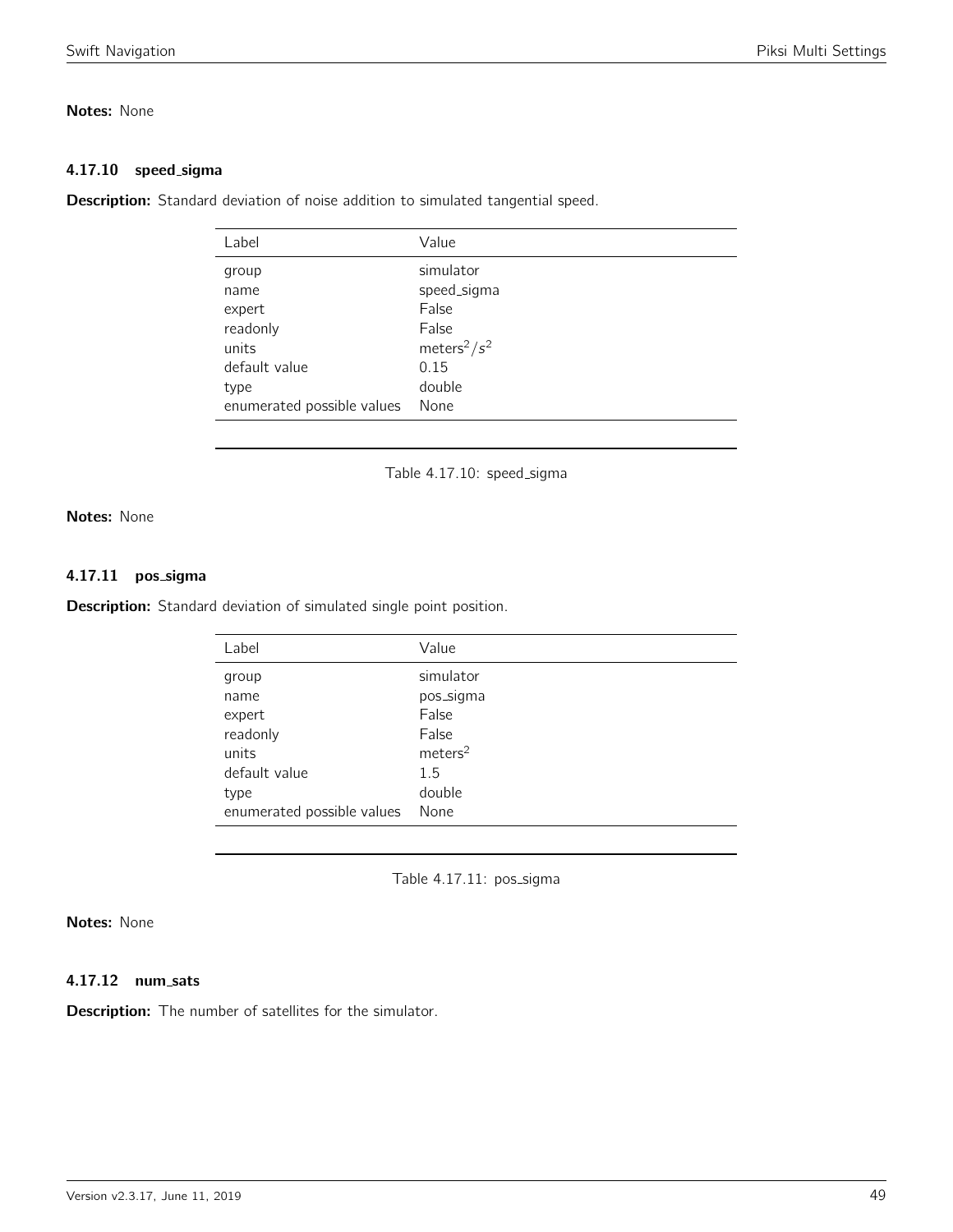| Label                      | Value     |
|----------------------------|-----------|
| group                      | simulator |
| name                       | num_sats  |
| expert                     | False     |
| readonly                   | False     |
| units                      | N/A       |
| default value              | 9         |
| type                       | integer   |
| enumerated possible values | None      |

Table 4.17.12: num\_sats

## Notes: None

#### 4.17.13 enabled

Description: Toggles the receiver internal simulator on and off.

| Label                      | Value      |
|----------------------------|------------|
| group                      | simulator  |
| name                       | enabled    |
| expert                     | False      |
| readonly                   | False      |
| units                      | N/A        |
| default value              | False      |
| type                       | boolean    |
| enumerated possible values | True,False |

Table 4.17.13: enabled

Notes: The simulator will provide simulated outputs of a stationary base station and the Local receiver moving in a circle around the base station. The simulator is intended to aid in system integration by providing realistic looking outputs but does not faithfully simulate every aspect of device operation.

# 4.18 solution

## 4.18.1 dgnss filter

Description: Determines the type of carrier phase ambiguity resolution that the receiver will attempt to achieve.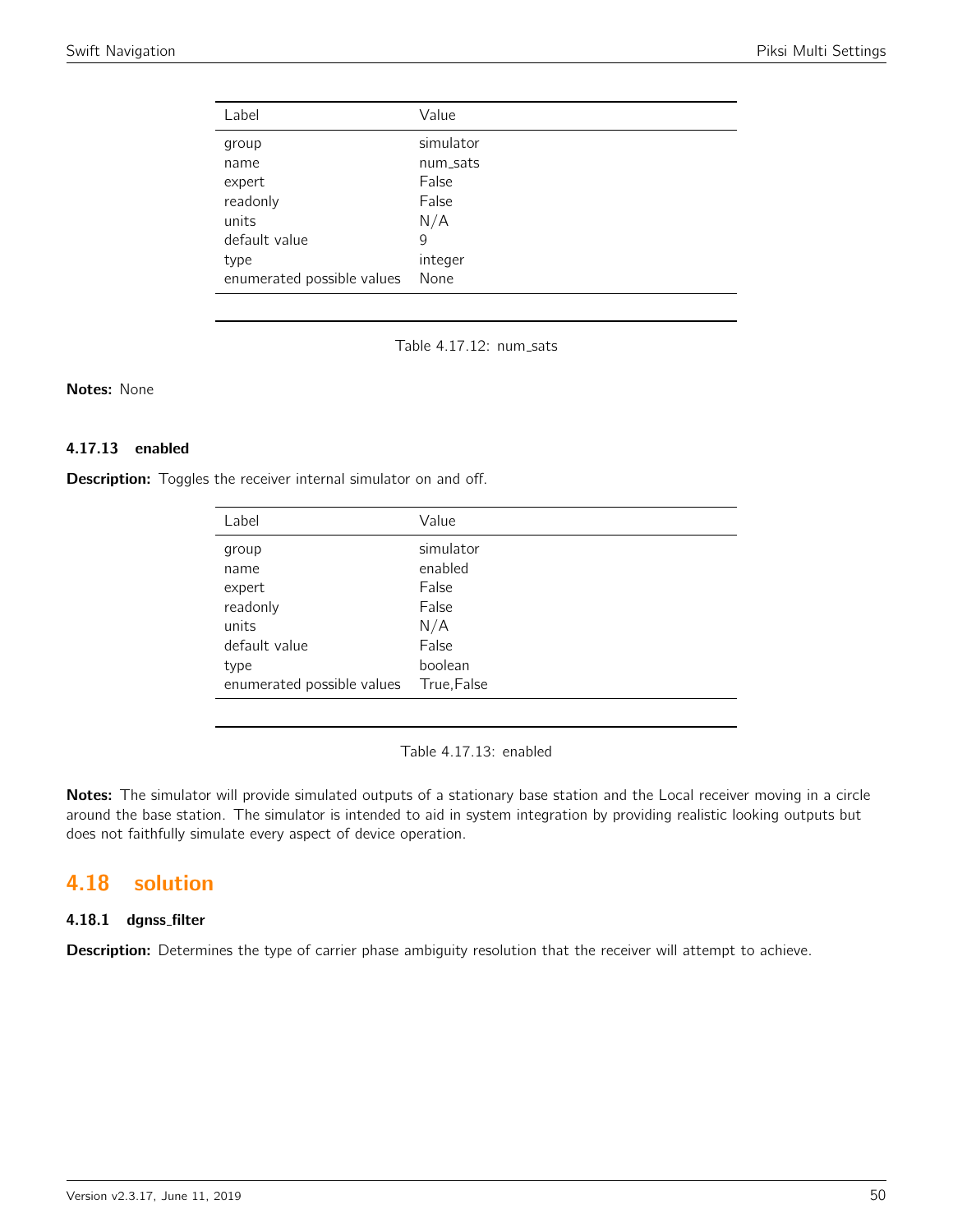| Label                      | Value        |
|----------------------------|--------------|
| group                      | solution     |
| name                       | dgnss_filter |
| expert                     | True         |
| readonly                   | False        |
| units                      | N/A          |
| default value              | Fixed        |
| type                       | enum         |
| enumerated possible values | Fixed, Float |

Table 4.18.1: dgnss\_filter

Notes: If "fixed", the receiver will output a integer fixed ambiguity estimate. If no fixed solution is available, it will revert to the float solution. If "float", the device will only output the float ambiguity estimate.

#### 4.18.2 glonass\_measurement\_std\_downweight\_factor

**Description:** Down weights GLONASS measurements by a given factor in the navigation filter.

| Value                                     |
|-------------------------------------------|
| solution                                  |
| glonass_measurement_std_downweight_factor |
| True                                      |
| False                                     |
| N/A                                       |
| 4.0                                       |
| float                                     |
| None                                      |
|                                           |

Table 4.18.2: glonass\_measurement\_std\_downweight\_factor

Notes: This parameter down weights GLONASS observations relative to GPS observations by this factor.

#### 4.18.3 enable beidou

**Description:** Enable Beidou measurement processing in the navigation filter.

| Label                      | Value         |
|----------------------------|---------------|
| group                      | solution      |
| name                       | enable_beidou |
| expert                     | False         |
| readonly                   | False         |
| units                      | N/A           |
| type                       | boolean       |
| enumerated possible values | True, False   |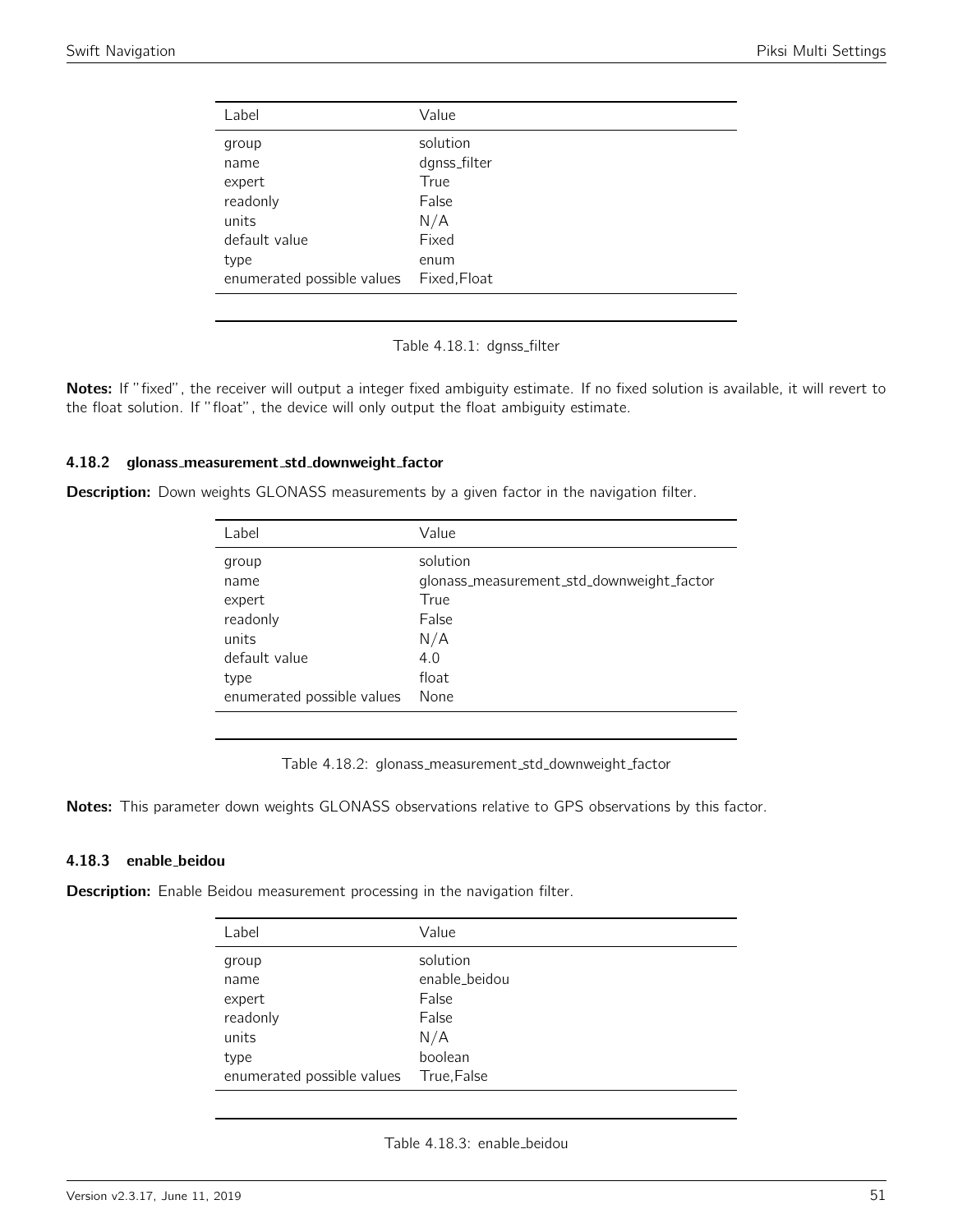Notes: If set to True, Beidou measurements are processed in the navigation filter for SPP and RTK.

#### 4.18.4 enable glonass

**Description:** Enable GLONASS measurement processing in the navigation filter.

| Label                                                                              | Value                                                                         |
|------------------------------------------------------------------------------------|-------------------------------------------------------------------------------|
| group<br>name<br>expert<br>readonly<br>units<br>type<br>enumerated possible values | solution<br>enable_glonass<br>False<br>False<br>N/A<br>boolean<br>True, False |
|                                                                                    |                                                                               |

Table 4.18.4: enable\_glonass

Notes: If set to True, GLONASS measurements are processed in the navigation filter for SPP and RTK.

#### 4.18.5 enable galileo

**Description:** Enable Galileo measurement processing in the navigation filter.

| Label                      | Value                   |
|----------------------------|-------------------------|
| group                      | solution                |
| name<br>expert             | enable_galileo<br>False |
| readonly                   | False                   |
| units                      | N/A                     |
| type                       | boolean                 |
| enumerated possible values | True, False             |

Table 4.18.5: enable galileo

Notes: If set to True, Galileo measurements are processed in the navigation filter for SPP and RTK.

#### 4.18.6 send heading

**Description:** Enables SBP heading output. Heading is calculated from base station to rover and represents the inverse tangent of the north and east components of the baseline.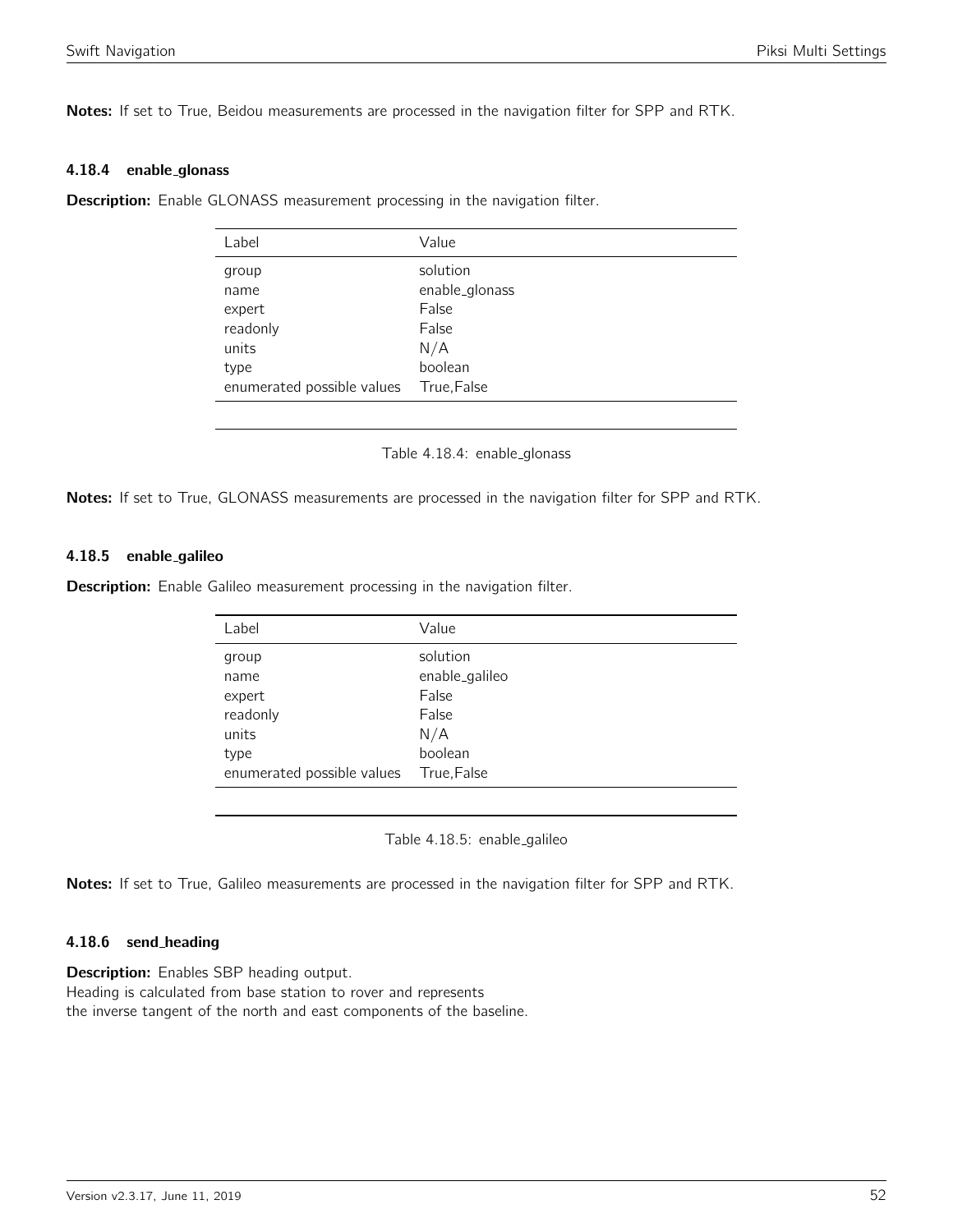| Label                      | Value        |
|----------------------------|--------------|
| group                      | solution     |
| name                       | send_heading |
| expert                     | False        |
| readonly                   | False        |
| units                      | N/A          |
| default value              | False        |
| type                       | boolean      |
| enumerated possible values | True, False  |

Table 4.18.6: send\_heading

Notes: No smoothing or additional processing is provided to improve heading output.

The heading feature requires the following additional settings

Time Matched Mode

Equal Observation rate between both base and rover

The observation rate will also determine the heading output rate and is defined as "soln freq" / "output every n obs"

#### 4.18.7 output\_every\_n\_obs

**Description:** Integer divisor of solution frequency for which the observations will be output.

| Label                      | Value              |
|----------------------------|--------------------|
| group                      | solution           |
| name                       | output_every_n_obs |
| expert                     | False              |
| readonly                   | False              |
| units                      | N/A                |
| default value              | 10                 |
| type                       | integer            |
| enumerated possible values | None               |

Table 4.18.7: output\_every\_n\_obs

Notes: For instance, if the solution frequency (soln\_freq) is 10 Hz, and the output\_every\_n\_obs setting is 10, it means that the observation output will occur at a rate of 1 Hz. This parameter is designed to tune the rate at which correction information is passed from one receiver to the other as to efficiently use radio modem bandwidth and fit with user applications.

#### 4.18.8 disable raim

**Description:** Receiver Autonomous Integrity Monitoring.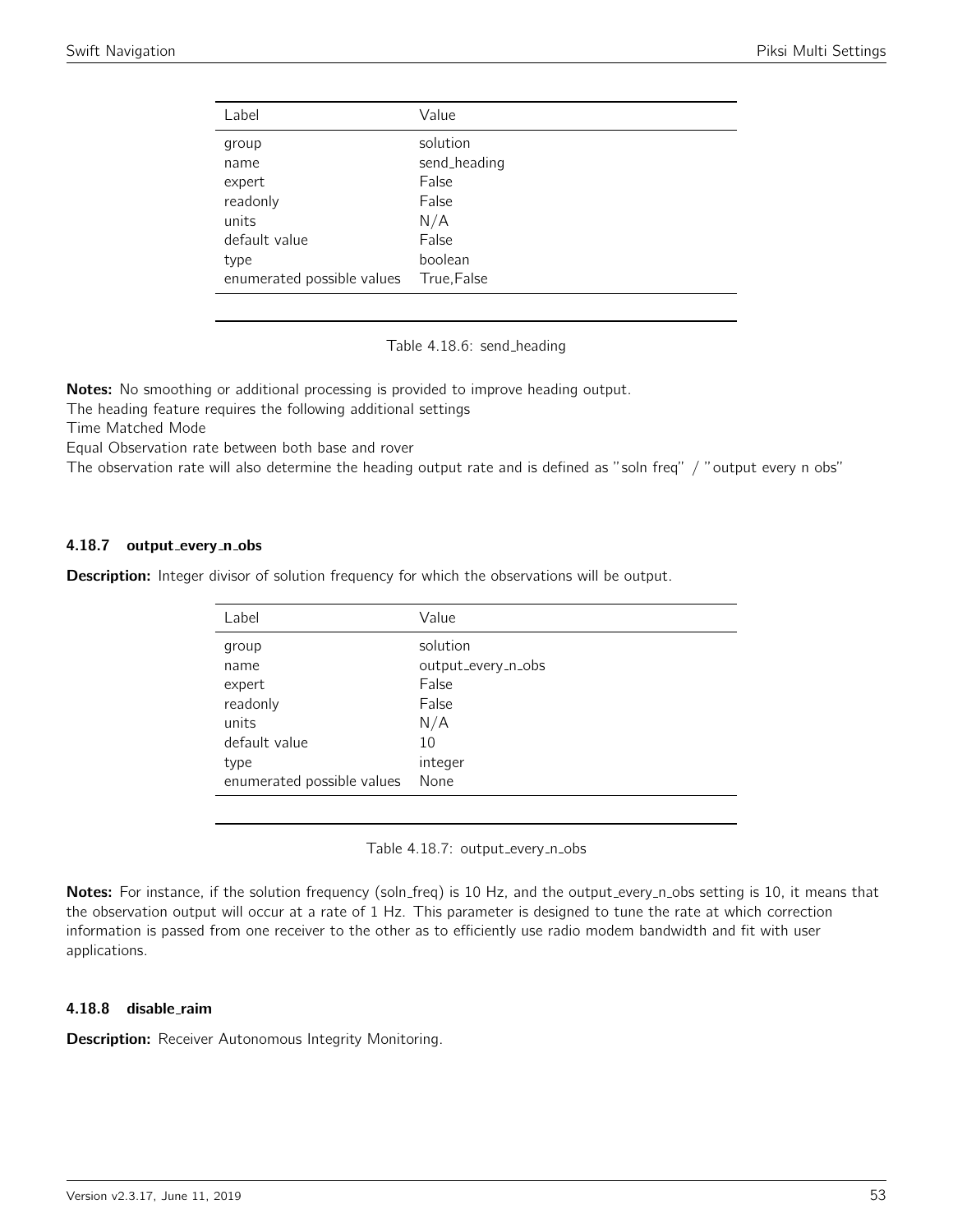| Label                      | Value        |
|----------------------------|--------------|
| group                      | solution     |
| name                       | disable_raim |
| expert                     | True         |
| readonly                   | False        |
| units                      | None         |
| default value              | False        |
| type                       | boolean      |
| enumerated possible values | True, False  |

Table 4.18.8: disable raim

Notes: If True, RAIM checks will not be performed on observation output.

#### 4.18.9 heading offset

Description: Rotate the heading output.

| Label                      | Value          |
|----------------------------|----------------|
| group                      | solution       |
| name                       | heading_offset |
| expert                     | False          |
| readonly                   | False          |
| units                      | degrees        |
| default value              | 0.0            |
| type                       | double         |
| enumerated possible values | N/A            |

Table 4.18.9: heading\_offset

Notes: Adds an offset to the heading output to rotate the heading vector to align the baseline heading with a desired 0 heading. Valid values are -180.0 to 180.0 degrees

## 4.18.10 elevation mask

Description: SPP / RTK solution elevation mask.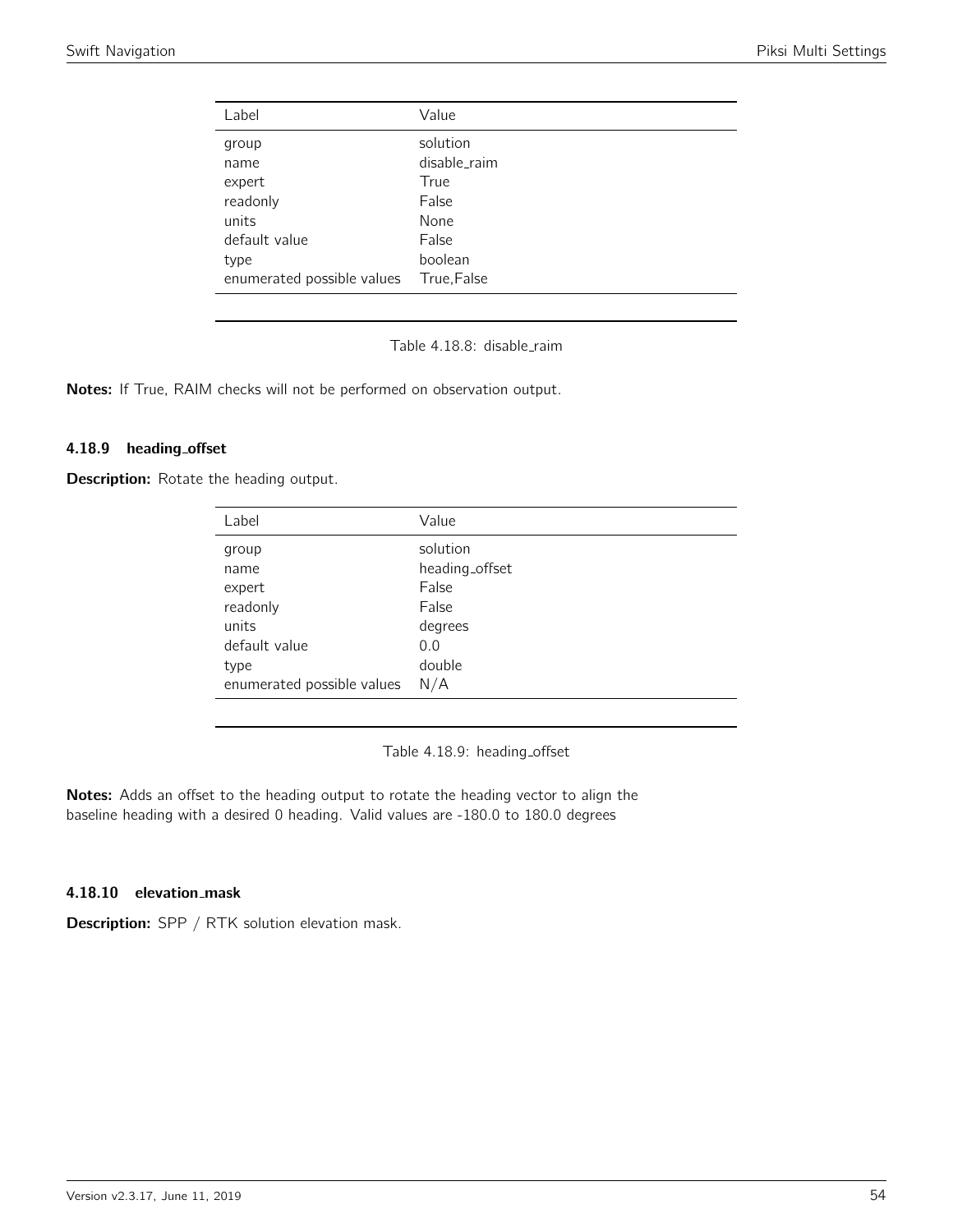| Value          |
|----------------|
| solution       |
| elevation_mask |
| False          |
| False          |
| degrees        |
| 10             |
| float          |
| None           |
|                |

Table 4.18.10: elevation\_mask

Notes: Satellites must be above the horizon by at least this angle before they will be used in a solution.

#### 4.18.11 dynamic\_motion\_model

Description: Selects the Filter Uncertainity of position, velocity & acceleration in the Horizontal & Vertical directions.

| Label                      | Value                                    |
|----------------------------|------------------------------------------|
| group                      | solution                                 |
| name                       | dynamic_motion_model                     |
| expert                     | True                                     |
| readonly                   | False                                    |
| units                      | N/A                                      |
| default value              | High Dynamics                            |
| type                       | enum                                     |
| enumerated possible values | High Dynamics, High Horizontal Dynamics, |
|                            | Low Dynamics                             |
|                            |                                          |

Table 4.18.11: dynamic\_motion\_model

Notes: High dynamics - suitable when dynamics are high in all axes, High horizontal dynamics - suitable when dynamics are high in the horizontal plane and low in the vertical axis and Low dynamics - suitable when dynamics are high in all axes.

#### 4.18.12 dgnss\_solution\_mode

Description: Selects the type of RTK solution to output.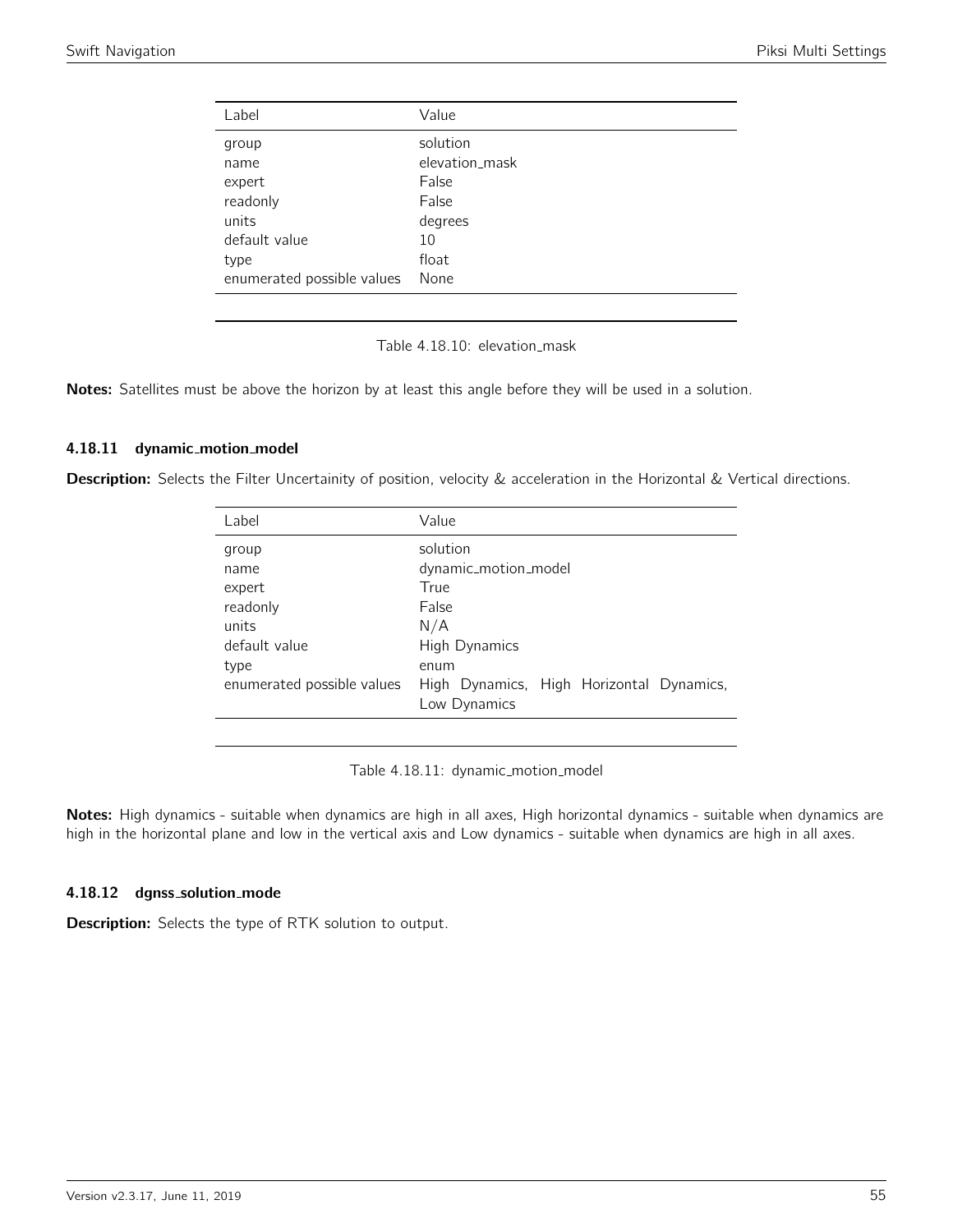| Label                      | Value                               |
|----------------------------|-------------------------------------|
| group                      | solution                            |
| name                       | dgnss_solution_mode                 |
| expert                     | False                               |
| readonly                   | False                               |
| units                      | N/A                                 |
| default value              | Low Latency                         |
| type                       | enum                                |
| enumerated possible values | Low Latency, Time Matched, No DGNSS |
|                            |                                     |

Table 4.18.12: dgnss\_solution\_mode

Notes: A "Low Latency" solution uses an internal model of anticipated satellite observations to provide RTK output with minimal latency but slightly reduced accuracy. "Low Latency" mode assumes that the base station is stationary. For applications where accuracy is desired over timeliness or when both receivers are moving, "Time Matched" mode should be chosen. This means that the RTK output will require a corresponding set of correction observations for each timestamp. When "No DGNSS" is chosen, no differential output will be attempted by the receiver.

## 4.18.13 soln freq

**Description:** The frequency at which a position solution is computed.

| Label                      | Value     |
|----------------------------|-----------|
| group                      | solution  |
| name                       | soln_freq |
| expert                     | False     |
| readonly                   | False     |
| units                      | Hz        |
| default value              | 10        |
| type                       | integer   |
| enumerated possible values | None      |

Table 4.18.13: soln\_freq

## Notes: None

#### 4.18.14 correction age max

**Description:** The maximum age of corrections for which an RTK solution will be generated.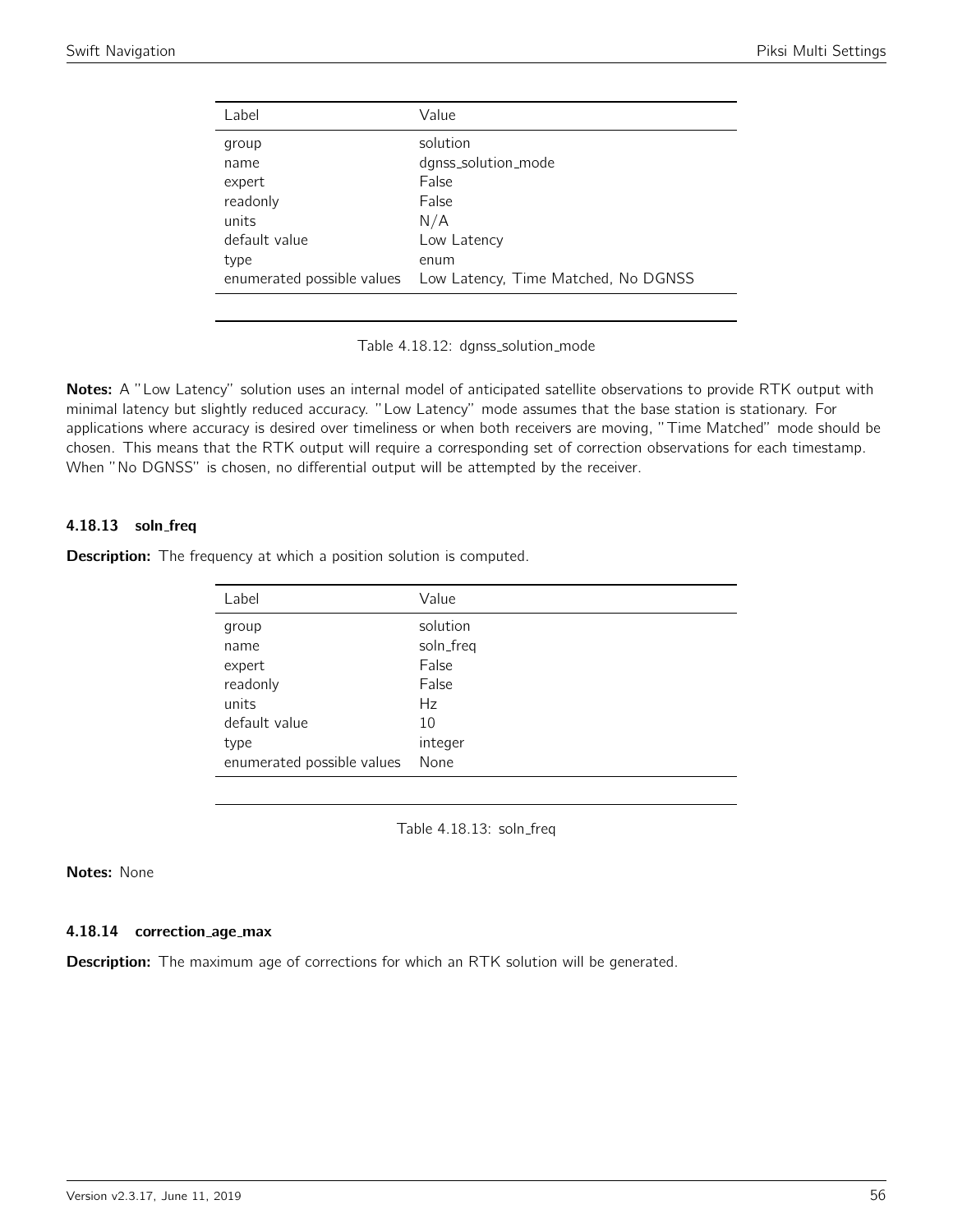| Label                      | Value              |
|----------------------------|--------------------|
| group                      | solution           |
| name                       | correction_age_max |
| expert                     | False              |
| readonly                   | False              |
| units                      | seconds            |
| default value              | 30                 |
| type                       | float              |
| enumerated possible values | None               |

Table 4.18.14: correction\_age\_max

Notes: None

# 4.19 standalone logging

## 4.19.1 logging file system

**Description:** Configure the file-system used for standalone logging (SD card only).

| Label         | Value               |
|---------------|---------------------|
| group         | standalone_logging  |
| name          | logging_file_system |
| expert        | True                |
| readonly      | False               |
| units         | N/A                 |
| default value | <b>FAT</b>          |
| type          | enum                |
|               |                     |

Table 4.19.1: logging\_file\_system

Notes: Configures the file-system used for standalone logging. Setting this to F2FS will reparition and the reformat any SD card that is not formatted with F2FS upon system reboot. Settings must be persisted for this to take effect.

#### 4.19.2 copy\_system\_logs

**Description:** Copy system logs to the SD card at regular intervals.

| Label         | Value              |
|---------------|--------------------|
| group         | standalone_logging |
| name          | copy_system_logs   |
| expert        | True               |
| readonly      | False              |
| units         | N/A                |
| default value | False              |
| type          | boolean            |

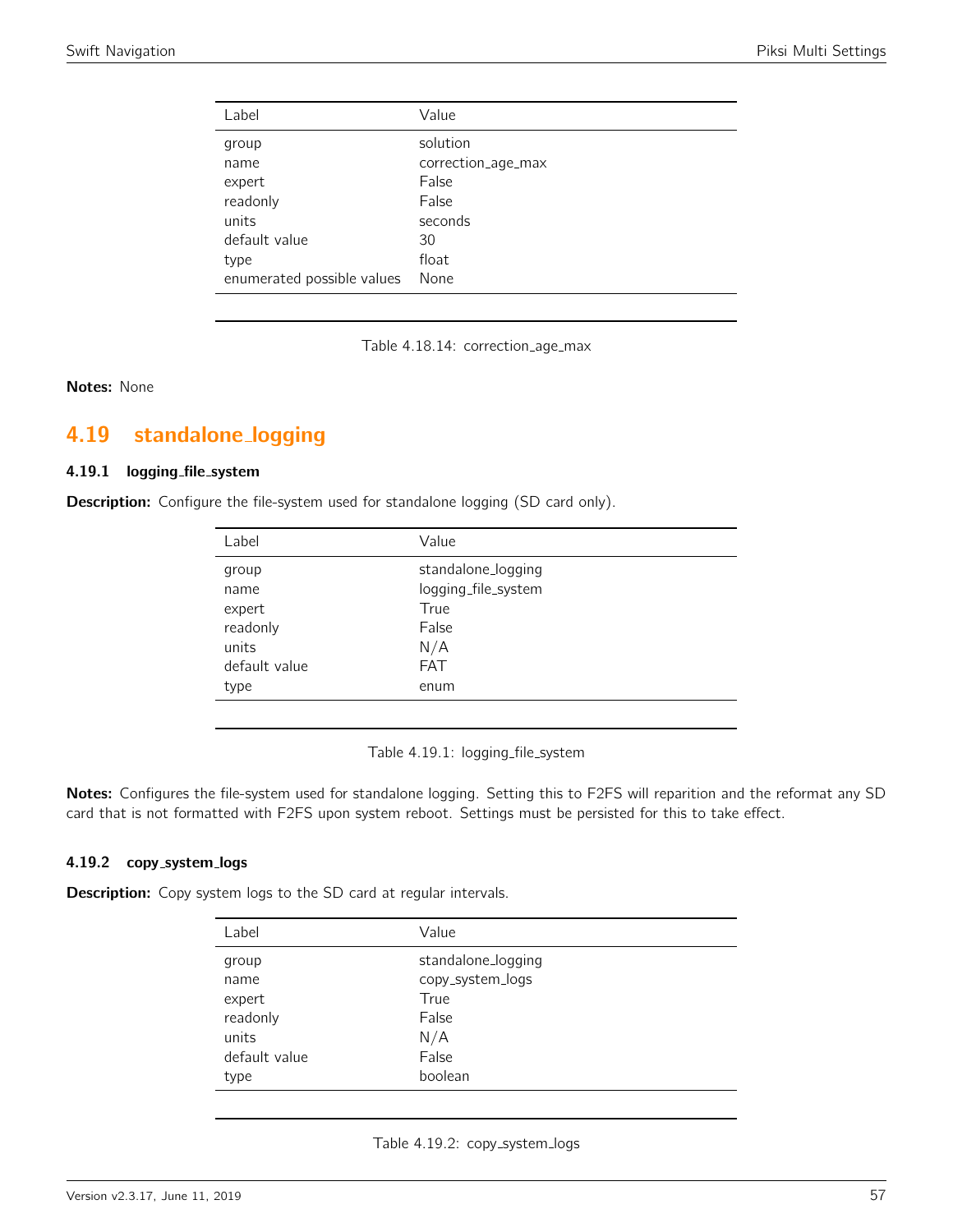Notes: Setting this to true will cause the device to copy the system logs to the SD card at regular intervals. Setting this to false will stop the device from copying the systems logs to the SD card.

## 4.19.3 file duration

**Description:** Duration of each logfile.

| Label         | Value              |
|---------------|--------------------|
| group         | standalone_logging |
| name          | file_duration      |
| expert        | False              |
| readonly      | False              |
| units         | minutes            |
| default value | 10                 |
| type          | int                |
|               |                    |

#### Table 4.19.3: file duration

Notes: Sets the number of minutes to output to each standalone log file before opening the next one. If this setting is changed while logging is enabled, it will go into effect immediately which will close the current file if its length exceeds the new duration.

## 4.19.4 max fill

**Description:** Maximum storage device usage.

| Label         | Value              |
|---------------|--------------------|
| group         | standalone_logging |
| name          | max_fill           |
| expert        | False              |
| readonly      | False              |
| units         | percent            |
| default value | 95                 |
| type          | int                |
|               |                    |

Table 4.19.4: max\_fill

Notes: Sets a limit on how full the storage device can be before logging is stopped. If the drive is more than this percent full, no new log files will be created and a warning will be logged every 30 seconds. If this setting is changed while logging is enabled, it will go into effect on the next file that is created.

#### 4.19.5 enable

Description: Standalone logging enabled.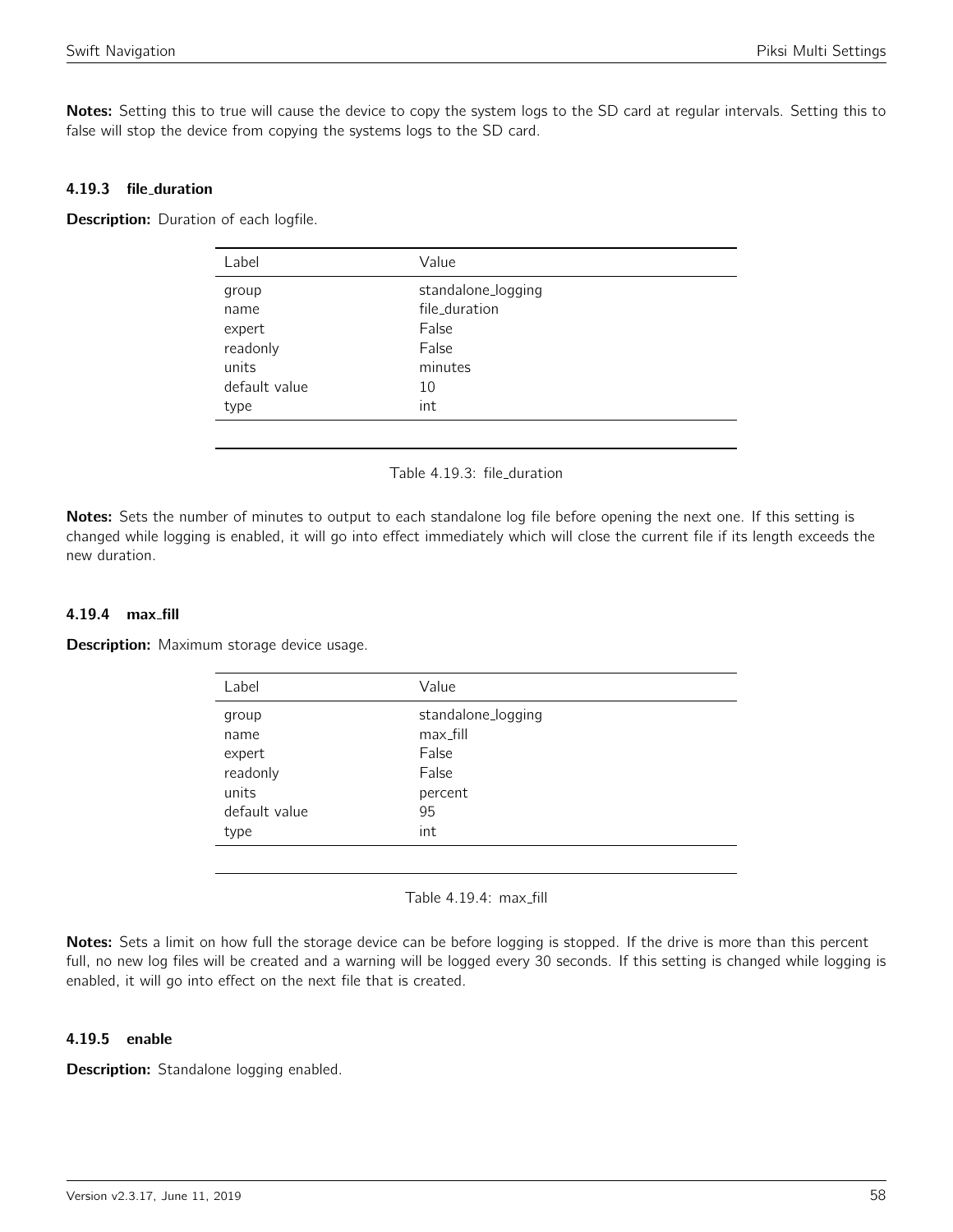| Label         | Value              |
|---------------|--------------------|
| group         | standalone_logging |
| name          | enable             |
| expert        | False              |
| readonly      | False              |
| units         | N/A                |
| default value | False              |
| type          | boolean            |
|               |                    |

Table 4.19.5: enable

Notes: Setting this to true triggers the logger to start trying to write logs to the output\_directory. Setting this to false will immediately close the current file and stop logging. Reenabling logging will increment the session counter which is reflected in the log file names (see USB Logging File Output section).

#### 4.19.6 output\_directory

Description: Standalone logging path.

| Label         | Value              |
|---------------|--------------------|
| group         | standalone_logging |
| name          | output_directory   |
| expert        | False              |
| readonly      | False              |
| units         | N/A                |
| default value | /media/sda1/       |
| type          | string             |
|               |                    |

Table 4.19.6: output\_directory

Notes: Sets the paths in which to write logs. A warning will be logged every 30 seconds if this path is invalid or unavailable. The system will not create a folder that does not exist. If this setting is changed while logging is enabled, it will go into effect on the next file that is created.

# 4.20 surveyed position

## 4.20.1 broadcast

**Description:** Broadcast surveyed base station position.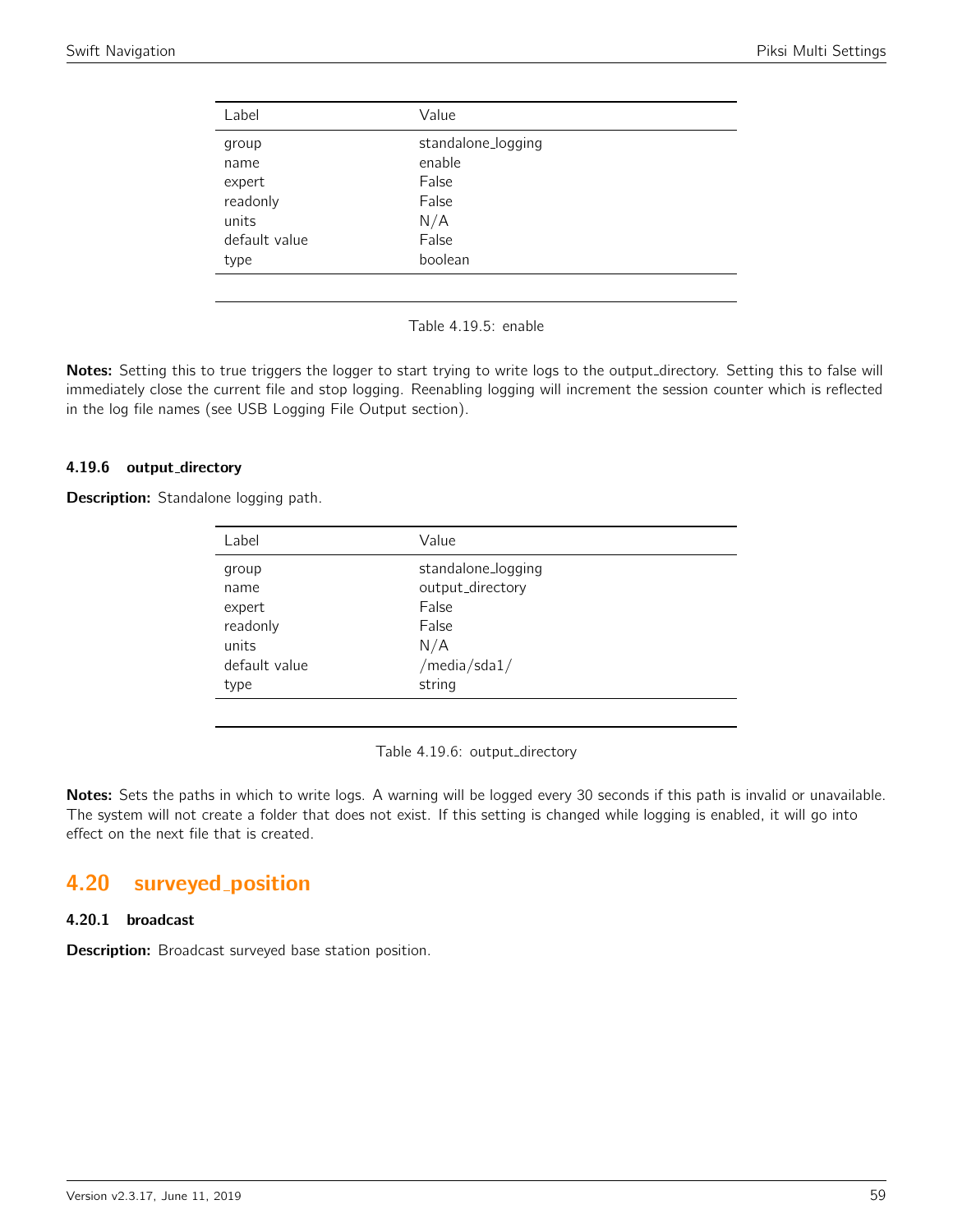| Label                      | Value             |
|----------------------------|-------------------|
| group                      | surveyed_position |
| name                       | broadcast         |
| expert                     | False             |
| readonly                   | False             |
| units                      | None              |
| default value              | False             |
| type                       | boolean           |
| enumerated possible values | True, False       |

Table 4.20.1: broadcast

Notes: This flag ultimately determines whether the SBP message with identifier MSG\_BASE\_POS\_ECEF will be calculated and sent. Logically, setting this attribute to "true" sets the Local receiver as a base station and configures the unit to send its surveyed position coordinates to the other receiver(s) with which the base station is communicating. If "true", the remote receiver that receives the surveyed position will calculate and communicate a pseudo absolute RTK position based upon the received position.

## 4.20.2 surveyed alt

Description: Surveyed altitude of the antenna.

| Label                      | Value             |
|----------------------------|-------------------|
| group                      | surveyed_position |
| name                       | surveyed_alt      |
| expert                     | False             |
| readonly                   | False             |
| units                      | meters            |
| default value              | 0                 |
| type                       | Double            |
| enumerated possible values | None              |
|                            |                   |

Table 4.20.2: surveyed\_alt

Notes: This setting represents the altitude of the receiver's antenna above the WGS84 ellipsoid, in meters. If surveyed position "broadcast" is set to "true", this coordinate will be communicated to remote receivers for use in calculating their pseudo-absolute position. This value should be precise to 1 cm. Any errors in the surveyed position will directly affect the pseudo-absolute RTK position measurement reported by the Rover.

#### 4.20.3 surveyed lat

Description: Surveyed latitude of the antenna.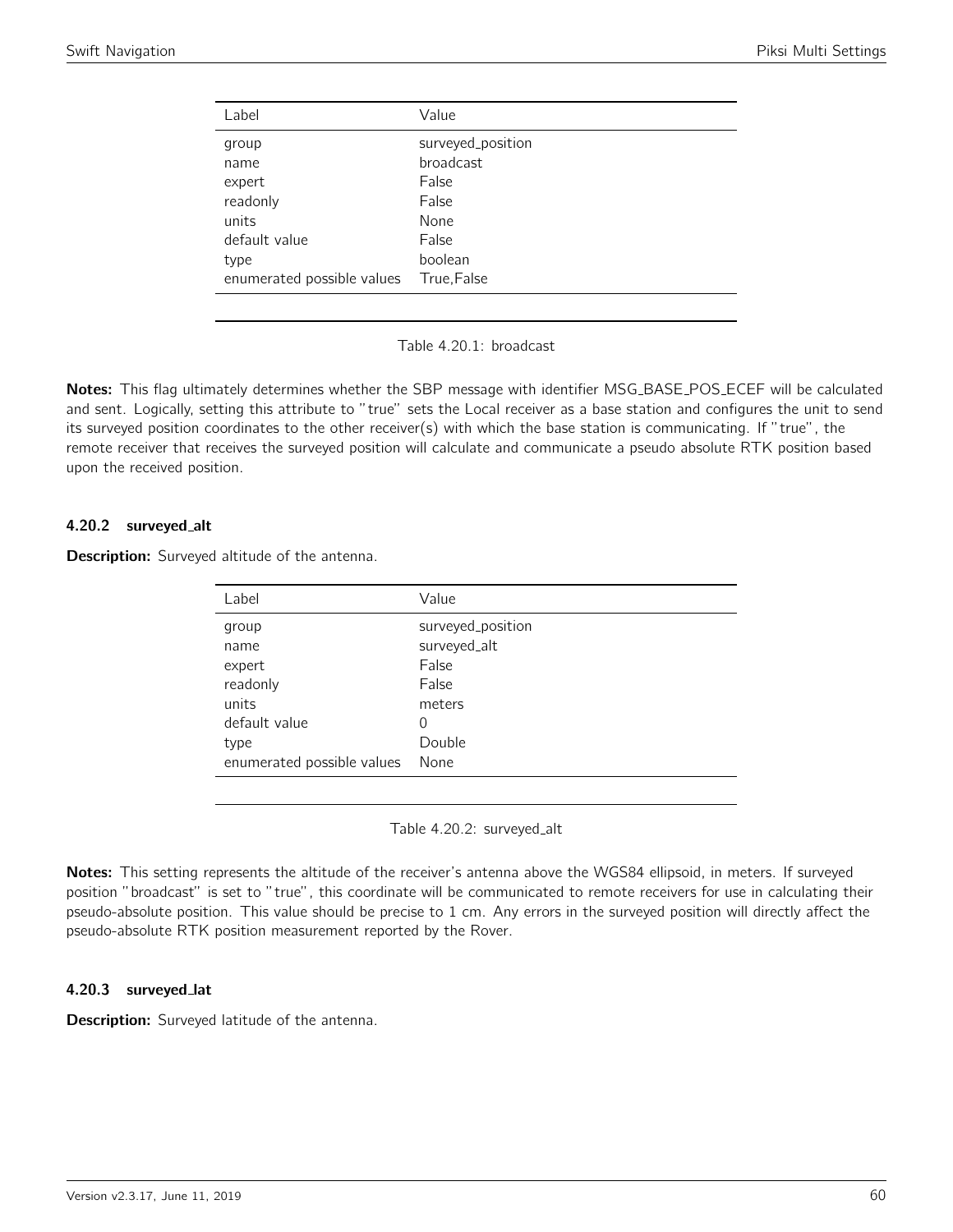| Label                      | Value             |
|----------------------------|-------------------|
| group                      | surveyed_position |
| name                       | surveyed_lat      |
| expert                     | False             |
| readonly                   | False             |
| units                      | degrees           |
| default value              | 0                 |
| type                       | Double            |
| enumerated possible values | None              |

Table 4.20.3: surveyed lat

Notes: This setting represents the latitude of the local receiver's antenna, expressed in decimal degrees relative to the equator (north  $=$  positive, south  $=$  negative). If surveyed position "broadcast" is set to "true", the coordinate will be communicated to remote receivers for use in calculating their pseudo-absolute RTK position. The value should be as accurate as possible and should have precision to at least 7 digits following the decimal point. For reference, 1e-7 degrees of latitude is about 1.1 cm on the surface of the earth. Any errors in the surveyed position will directly affect the pseudo-absolute RTK position measurement reported by the remote receiver.

#### 4.20.4 surveyed lon

**Description:** Surveyed longitude of the antenna.

| Label                      | Value             |
|----------------------------|-------------------|
| group                      | surveyed_position |
| name                       | surveyed_lon      |
| expert                     | False             |
| readonly                   | False             |
| units                      | degrees           |
| default value              | 0                 |
| type                       | Double            |
| enumerated possible values | None              |

Table 4.20.4: surveyed lon

Notes: This setting represents the longitude of the local receiver's antenna, expressed in decimal degrees relative to the Prime Meridian (east = positive, west = negative). If surveyed position "broadcast" is set to "true", the coordinate will be communicated to remote receivers for use in calculating their pseudo-absolute RTK position. The value should be as accurate as possible and should have precision to at least 7 digits following the decimal point. For reference, 1e-7 degrees of longitude at 35 degree latitude is about 1 cm. Any errors in the surveyed position will directly affect the pseudo-absolute RTK position measurement reported by the remote receiver.

## 4.21 system

## 4.21.1 connectivity check addresses

**Description:** A comma separated list of addresses to ping to check for network connectivity.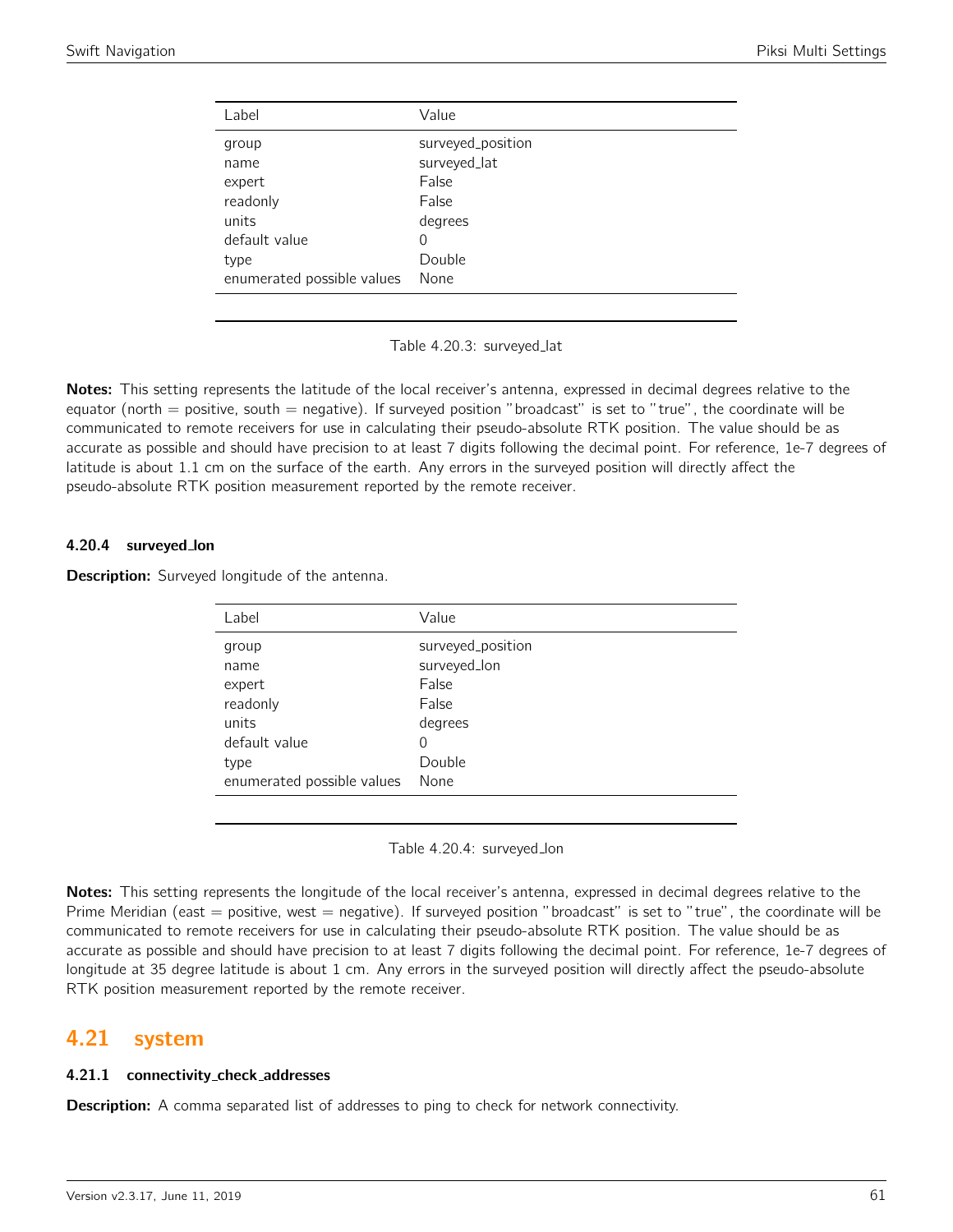| Label         | Value                        |
|---------------|------------------------------|
| group         | system                       |
| name          | connectivity_check_addresses |
| expert        | True                         |
| readonly      | False                        |
| units         | N/A                          |
| default value | 8.8.8.8                      |
| type          | string                       |
|               |                              |

Table 4.21.1: connectivity check addresses

Notes: A comma separated list of addresses, for example: 8.8.8.8,1.1.1.1 to which an ICMP echo request is sent, each in succession until a successful response is received.

#### 4.21.2 ota debug

Description: Enables or disables the Over-The-Air upgrade daemon's verbose output.

| Label         | Value     |
|---------------|-----------|
| group         | system    |
| name          | ota_debug |
| expert        | True      |
| readonly      | False     |
| units         | N/A       |
| default value | False     |
| type          | boolean   |
|               |           |

Table 4.21.2: ota\_debug

Notes: The "ota enabled" setting must be "False" in order to change this setting.

#### 4.21.3 ota enabled

**Description:** Enables or disables the Over-The-Air upgrade daemon.

| Label         | Value       |
|---------------|-------------|
| group         | system      |
| name          | ota enabled |
| expert        | True        |
| readonly      | False       |
| units         | N/A         |
| default value | False       |
| type          | boolean     |

Table 4.21.3: ota\_enabled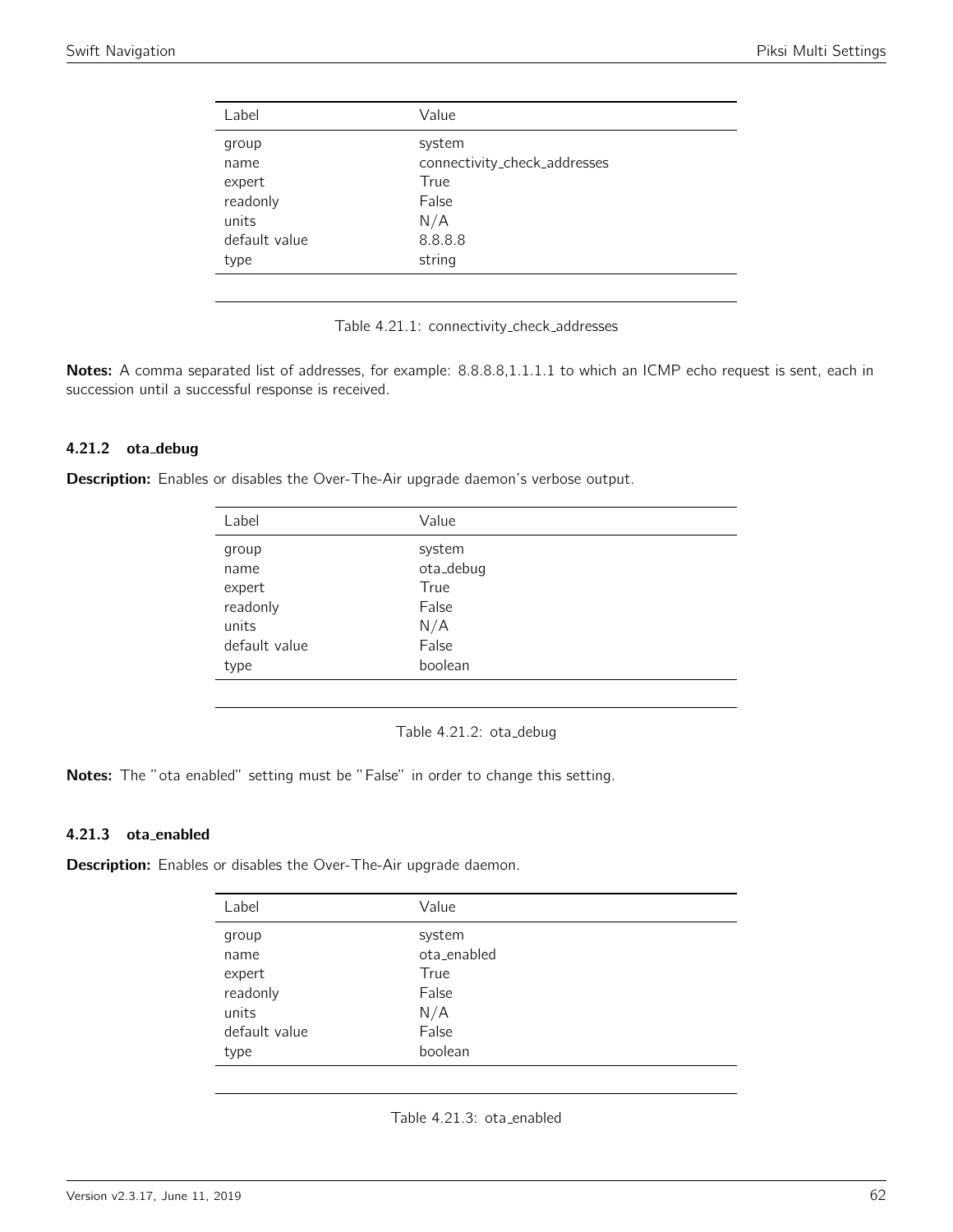Notes: The OTA daemon contacts the OTA server once per hour and checks if the offered version is newer than currently installed. If the offered version is newer, then the image is downloaded and an upgrade is performed. After the upgrade the device is automatically rebooted.

## 4.21.4 log ping activity

| <b>Description:</b> If set to true, the network poll service will also log ping activity. |  |
|-------------------------------------------------------------------------------------------|--|
|-------------------------------------------------------------------------------------------|--|

| Label         | Value             |
|---------------|-------------------|
| group         | system            |
| name          | log_ping_activity |
| expert        | True              |
| readonly      | False             |
| units         | N/A               |
| default value | False             |
| type          | boolean           |
|               |                   |

Table 4.21.4: log\_ping\_activity

Notes: Configures the network poll service to log ping activity to /var/log/ping.log.

## 4.21.5 resource monitor update interval

Description: Interval to run the resource monitor at

| Value                            |
|----------------------------------|
| system                           |
| resource_monitor_update_interval |
| True                             |
| False                            |
| seconds                          |
| 0                                |
| integer                          |
|                                  |

Table 4.21.5: resource\_monitor\_update\_interval

Notes: Value of 0 disables the resource monitor

#### 4.21.6 ota\_url

Description: Set the URL of the Over-The-Air upgrade server. If empty, an internal default address is used.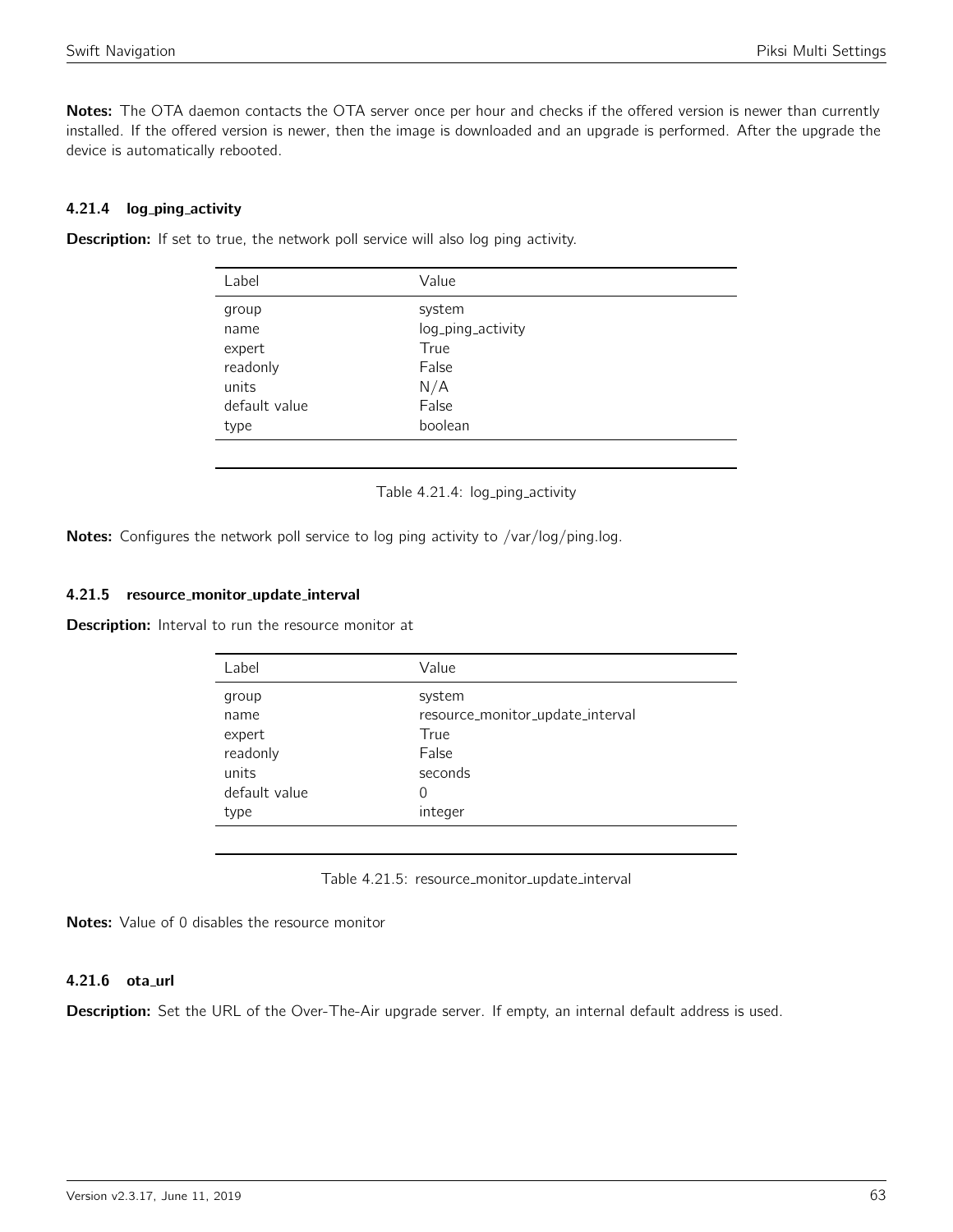| Label         | Value   |  |
|---------------|---------|--|
| group         | system  |  |
| name          | ota_url |  |
| expert        | True    |  |
| readonly      | False   |  |
| units         | N/A     |  |
| default value | N/A     |  |
| type          | string  |  |
|               |         |  |

Table  $4.21.6$ : ota\_url

Notes: The OTA daemon must be disabled in order to change this setting.

#### 4.21.7 connectivity check frequency

**Description:** The frequency at which the network poll service checks for connectivity.

| Label         | Value                        |
|---------------|------------------------------|
| group         | system                       |
| name          | connectivity_check_frequency |
| expert        | True                         |
| readonly      | False                        |
| units         | Hz                           |
| default value | 0.1                          |
| type          | float                        |
|               |                              |

Table 4.21.7: connectivity check frequency

Notes: The network poll service will perform a connectivity check with a well known IP address at the frequency configured by this setting. A value of 0 will disable the connectivity check and the Link LED will not show Internet access status.

#### 4.21.8 connectivity\_retry\_frequency

**Description:** The frequency at which the network poll service retries after a failed connectivity check.

| Label         | Value                        |
|---------------|------------------------------|
| group         | system                       |
| name          | connectivity_retry_frequency |
| expert        | True                         |
| readonly      | False                        |
| units         | Hz                           |
| default value | 1.0                          |
| type          | float                        |
|               |                              |

| Table 4.21.8: connectivity_retry_frequency |  |
|--------------------------------------------|--|
|                                            |  |

Notes: If a connectivity check fails, this settings controls the frequency at which a new connectivity check is performed.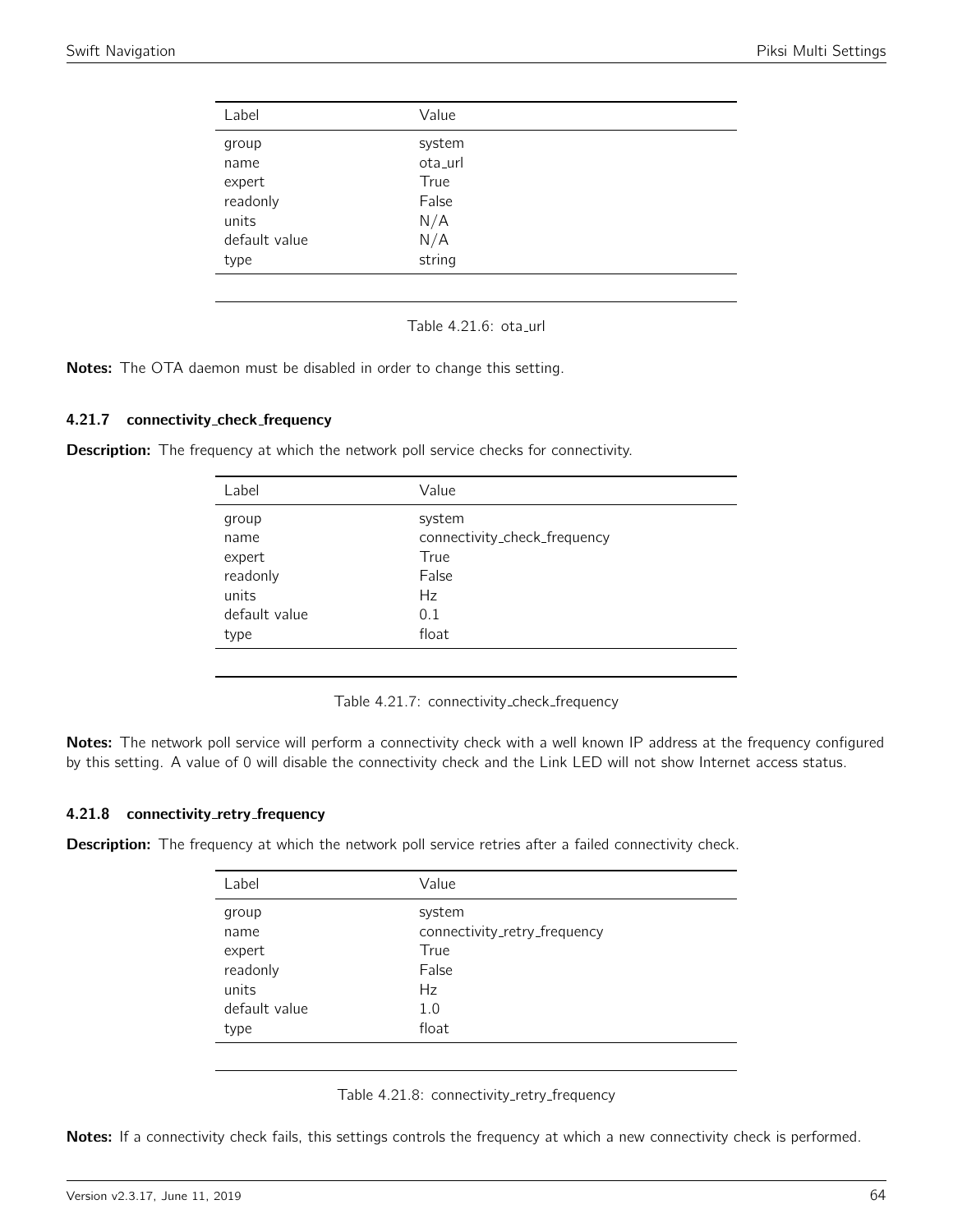## 4.21.9 system time

**Description:** Sources for Linux System Time.

| Label                                                                                               | Value                                                                                     |
|-----------------------------------------------------------------------------------------------------|-------------------------------------------------------------------------------------------|
| group<br>enumerated possible values<br>expert<br>readonly<br>units<br>default value<br>type<br>name | system<br>GPS+NTP, GPS, NTP<br>False<br>False<br>N/A<br><b>GPS</b><br>enum<br>system_time |
|                                                                                                     |                                                                                           |

Table 4.21.9: system\_time

Notes: Configures the possible sources for Linux system time on the Swift Device. Linux system time is required for HTTPS certification validation and other Linux system functionality.

## 4.22 system info

#### 4.22.1 imageset build id

Description: Build id for the linux system image.

| system_info       |
|-------------------|
| imageset_build_id |
| True              |
| True              |
| N/A               |
| N/A               |
| string            |
| None              |
|                   |

Table 4.22.1: imageset build id

Notes: Relevant for determining uimage version when using DEV image, otherwise this will be identical to the firmware build id. This is a read only setting.

#### 4.22.2 firmware\_version

Description: Firmware version of the receiver.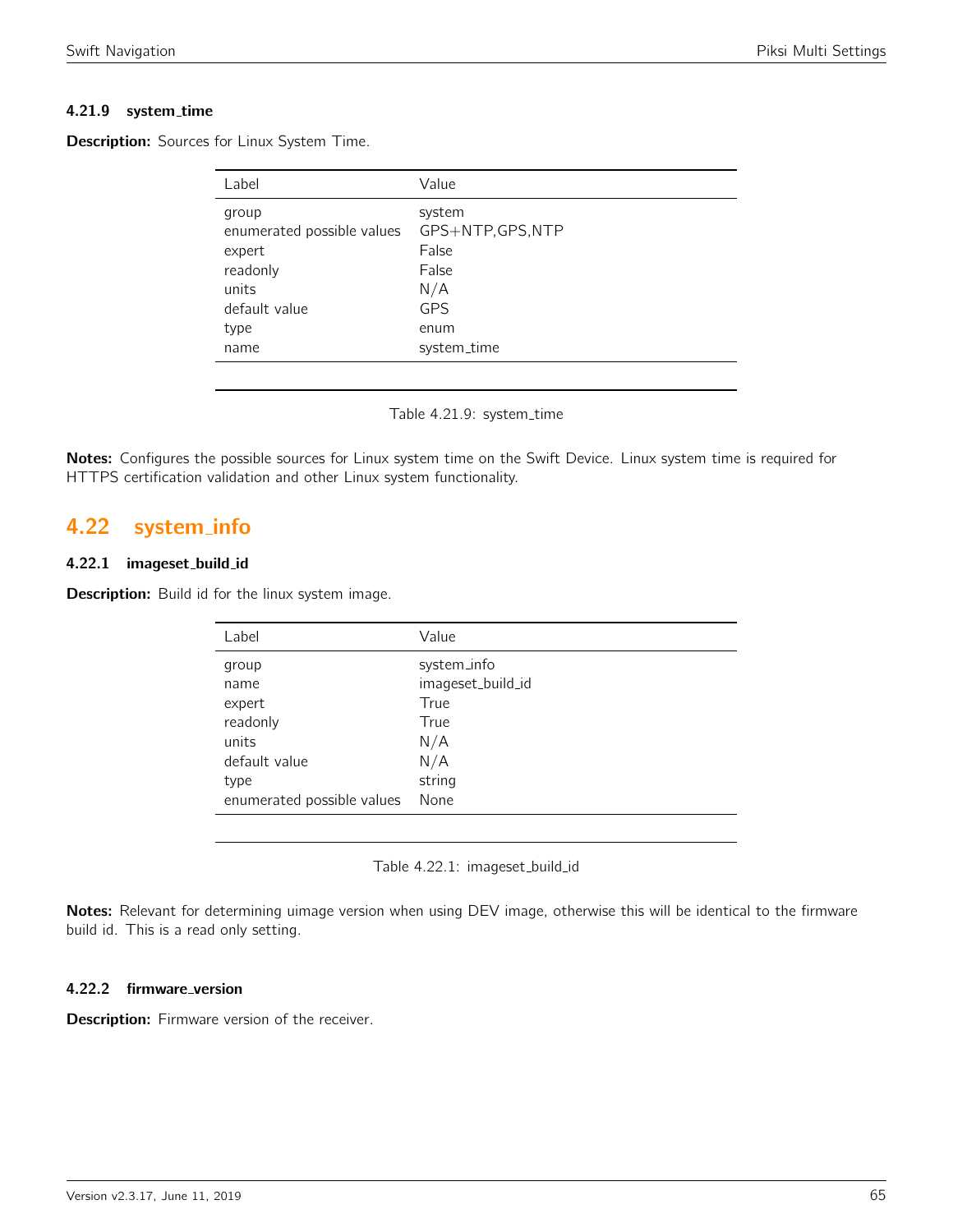| Label                      | Value            |
|----------------------------|------------------|
| group                      | system_info      |
| name                       | firmware_version |
| expert                     | False            |
| readonly                   | True             |
| units                      | N/A              |
| default value              | N/A              |
| type                       | string           |
| enumerated possible values | None             |
|                            |                  |

Table 4.22.2: firmware\_version

Notes: The git hash is removed from this version identifier. This is a read only setting.

#### 4.22.3 firmware build id

Description: Full build id for firmware version.

| Value             |
|-------------------|
| system_info       |
| firmware_build_id |
| False             |
| True              |
| N/A               |
| N/A               |
| string            |
| None              |
|                   |

Table 4.22.3: firmware\_build\_id

Notes: For user generated images, this will appear the same as the command "git describe -dirty". This is a read only setting.

## 4.22.4 hw\_variant

Description: Hardware Product Variant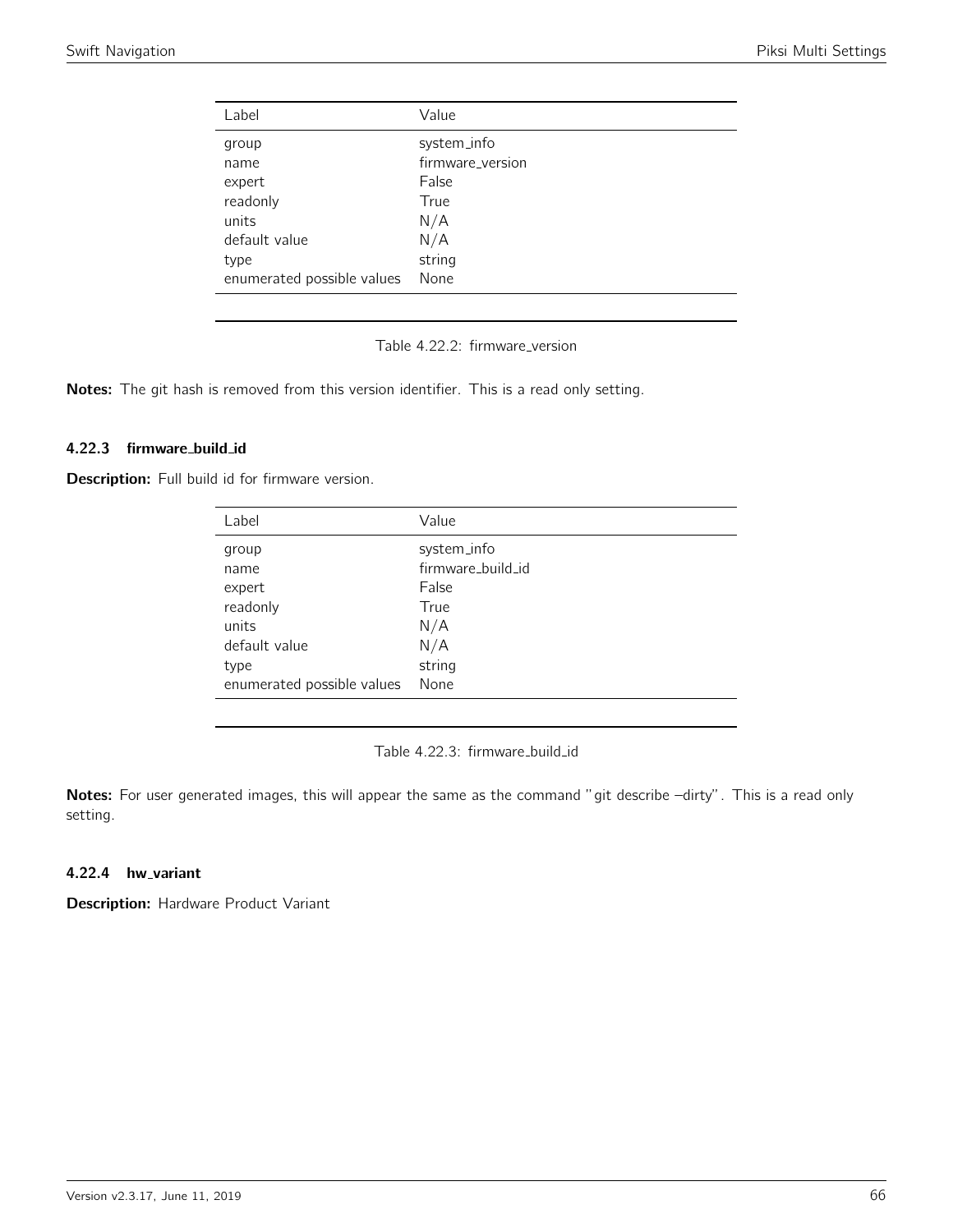| Value       |
|-------------|
| system_info |
| hw_variant  |
| True        |
| True        |
| N/A         |
| N/A         |
| string      |
| None        |
|             |

Table 4.22.4: hw\_variant

Notes: This is a read only setting that corresponds to the variant of the current hardware revision that is connected to the console.

## 4.22.5 hw\_revision

Description: Hardware revision of the receiver.

| Label                      | Value       |
|----------------------------|-------------|
| group                      | system_info |
| name                       | hw_revision |
| expert                     | True        |
| readonly                   | True        |
| units                      | N/A         |
| default value              | N/A         |
| type                       | string      |
| enumerated possible values | None        |

Table 4.22.5: hw\_revision

Notes: This is a read only setting that refers to the product family of the hardware.

## 4.22.6 hw\_version

Description: Hardware version number.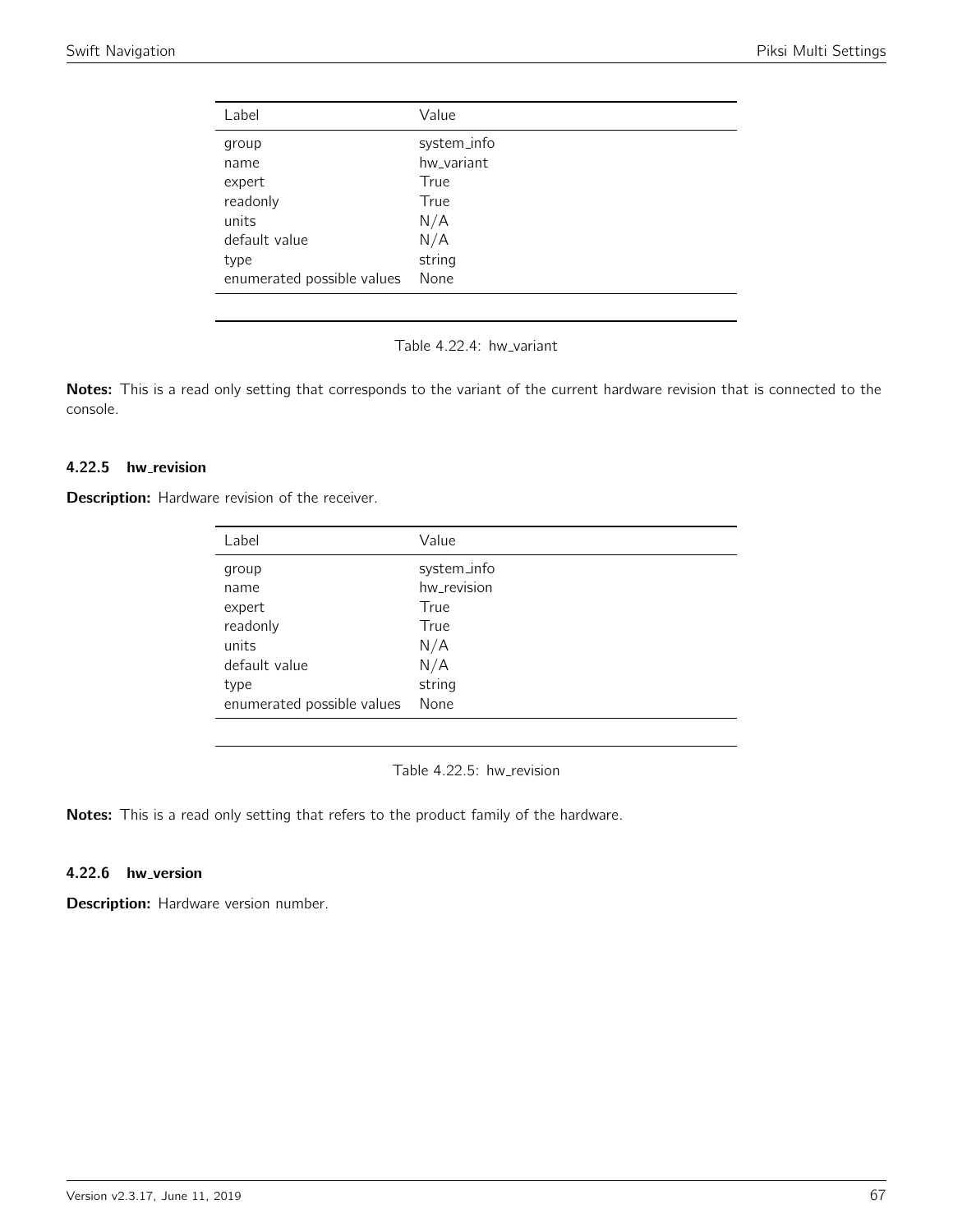| Label                      | Value       |
|----------------------------|-------------|
| group                      | system_info |
| name                       | hw_version  |
| expert                     | True        |
| readonly                   | True        |
| units                      | N/A         |
| default value              | N/A         |
| type                       | string      |
| enumerated possible values | None        |

Table 4.22.6: hw\_version

Notes: This is a read only setting that corresponds to the version number printed on the oem module hardware version sticker.

## 4.22.7 nap channels

Description: Number of channels in SwiftNap FPGA.

| Label                      | Value        |
|----------------------------|--------------|
| group                      | system_info  |
| name                       | nap_channels |
| expert                     | True         |
| readonly                   | True         |
| units                      | N/A          |
| default value              | 40           |
| type                       | string       |
| enumerated possible values | None         |

Table 4.22.7: nap\_channels

Notes: This is a read only setting.

## 4.22.8 product id

Description: Product ID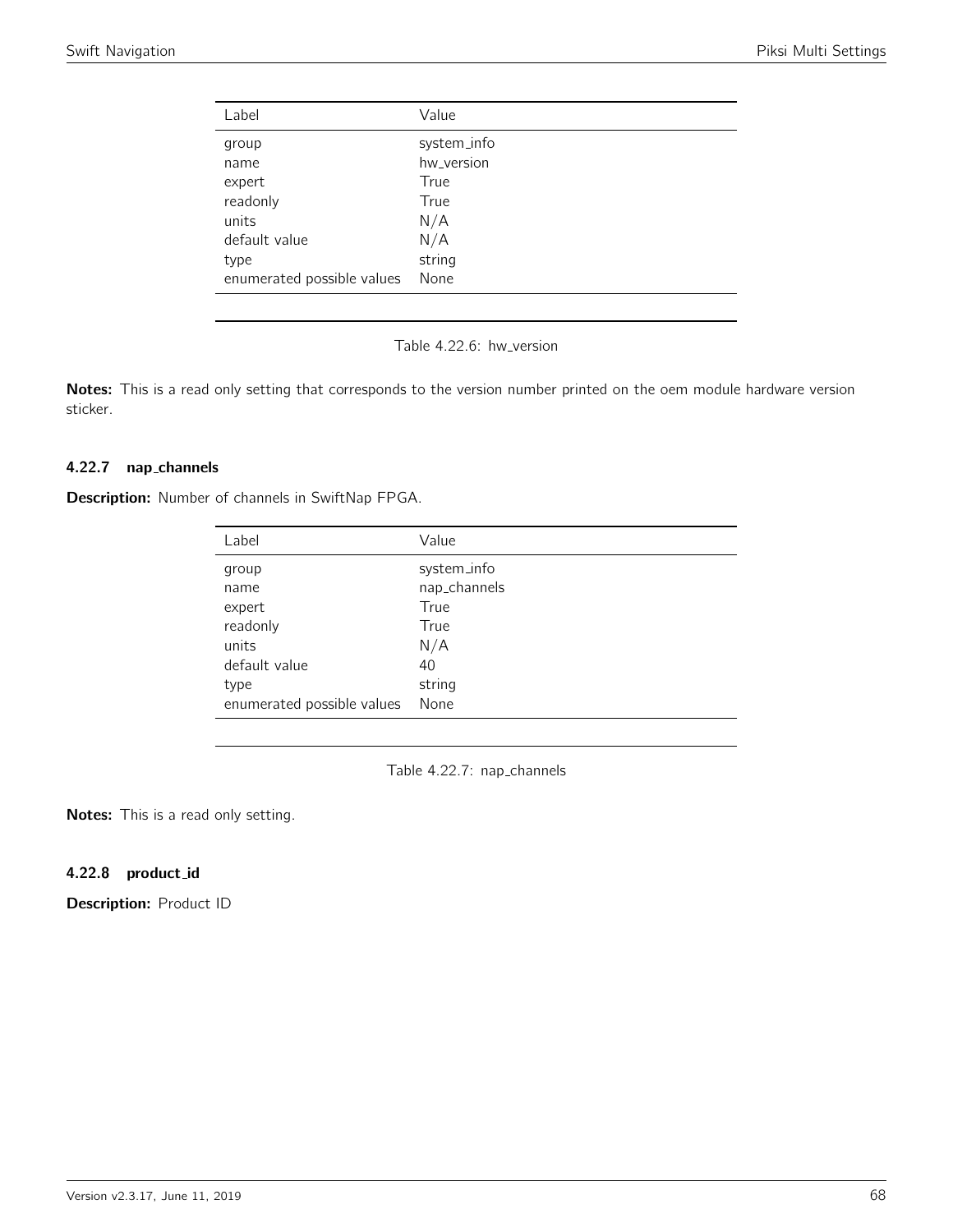| Label                      | Value       |
|----------------------------|-------------|
| group                      | system_info |
| name                       | product_id  |
| expert                     | False       |
| readonly                   | True        |
| units                      | N/A         |
| default value              | N/A         |
| type                       | string      |
| enumerated possible values | None        |

Table 4.22.8: product id

Notes: This is a read only setting that displays the product id of the device.

#### 4.22.9 mac address

**Description:** The MAC address of the receiver.

| Label                      | Value       |
|----------------------------|-------------|
| group                      | system_info |
| name                       | mac address |
| expert                     | False       |
| readonly                   | True        |
| units                      | N/A         |
| default value              | N/A         |
| type                       | string      |
| enumerated possible values | None        |

Table 4.22.9: mac\_address

Notes: This is a read only setting.

#### 4.22.10 sbp sender id

**Description:** The SBP sender ID for any messages sent by the device.

| Label                      | Value         |
|----------------------------|---------------|
| group                      | system_info   |
| name                       | sbp_sender_id |
| expert                     | False         |
| readonly                   | True          |
| units                      | N/A           |
| default value              | N/A           |
| type                       | string        |
| enumerated possible values | None          |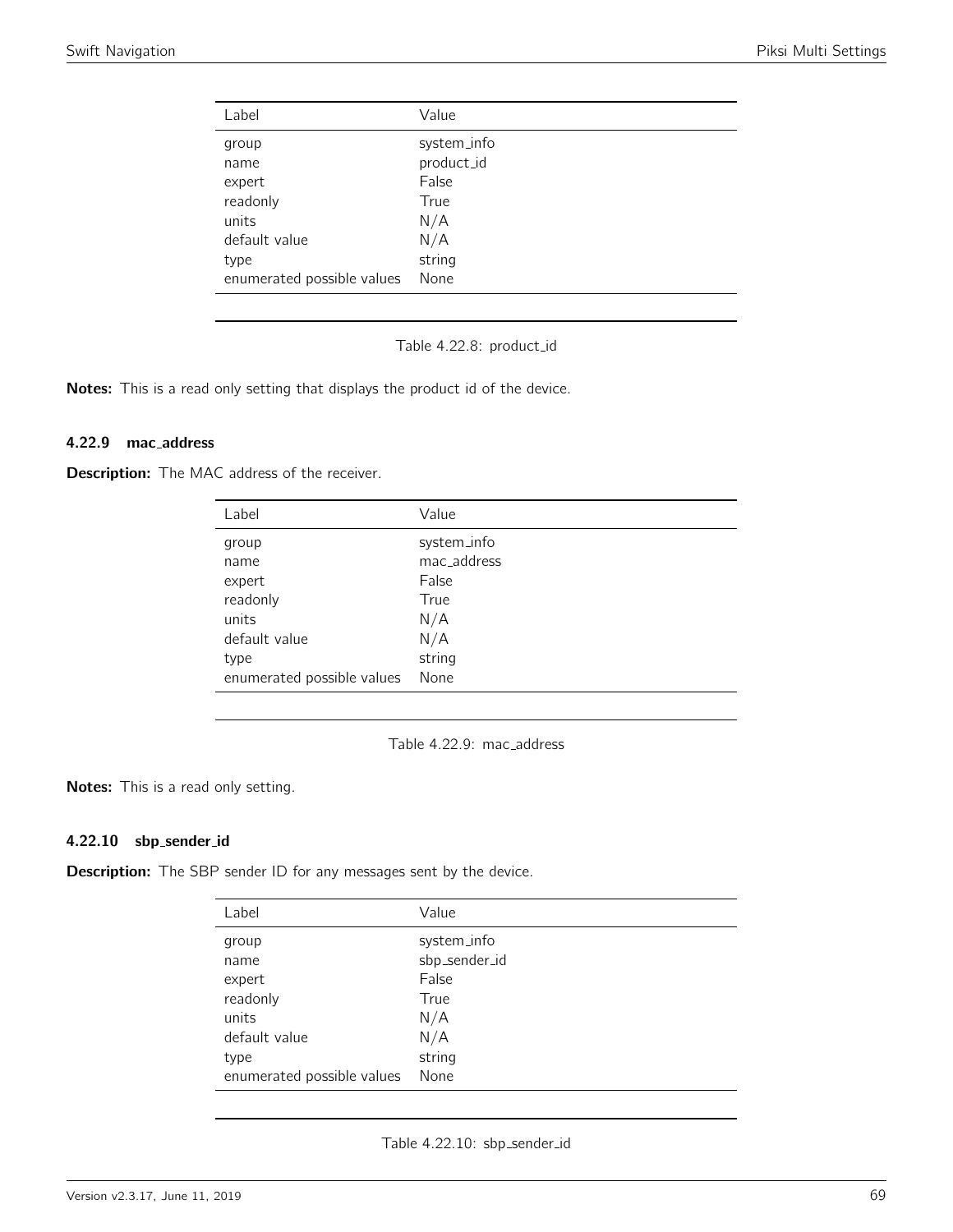Notes: ID value is equal to the lower 16 bits of the UUID. This is a read only setting.

#### 4.22.11 uuid

**Description:** The UUID of the receiver.

| Label                      | Value       |
|----------------------------|-------------|
| group                      | system_info |
| name                       | uuid        |
| expert                     | False       |
| readonly                   | True        |
| units                      | N/A         |
| default value              | N/A         |
| type                       | string      |
| enumerated possible values | None        |

#### Table 4.22.11: uuid

Notes: The UUID is a Universally Unique IDentifier for this receiver. The lower 16 bits of the UUID are used for the SBP Sender ID. This is a read only setting.

#### 4.22.12 serial number

**Description:** The serial number of the receiver.

| Label                      | Value         |
|----------------------------|---------------|
| group                      | system_info   |
| name                       | serial_number |
| expert                     | False         |
| readonly                   | True          |
| units                      | N/A           |
| default value              | N/A           |
| type                       | integer       |
| enumerated possible values | None          |

## Table 4.22.12: serial\_number

Notes: This number should match the number on the barcode on the board and cannot be modified.

## 4.22.13 nap build date

Description: build date for SwiftNap FPGA bitstream.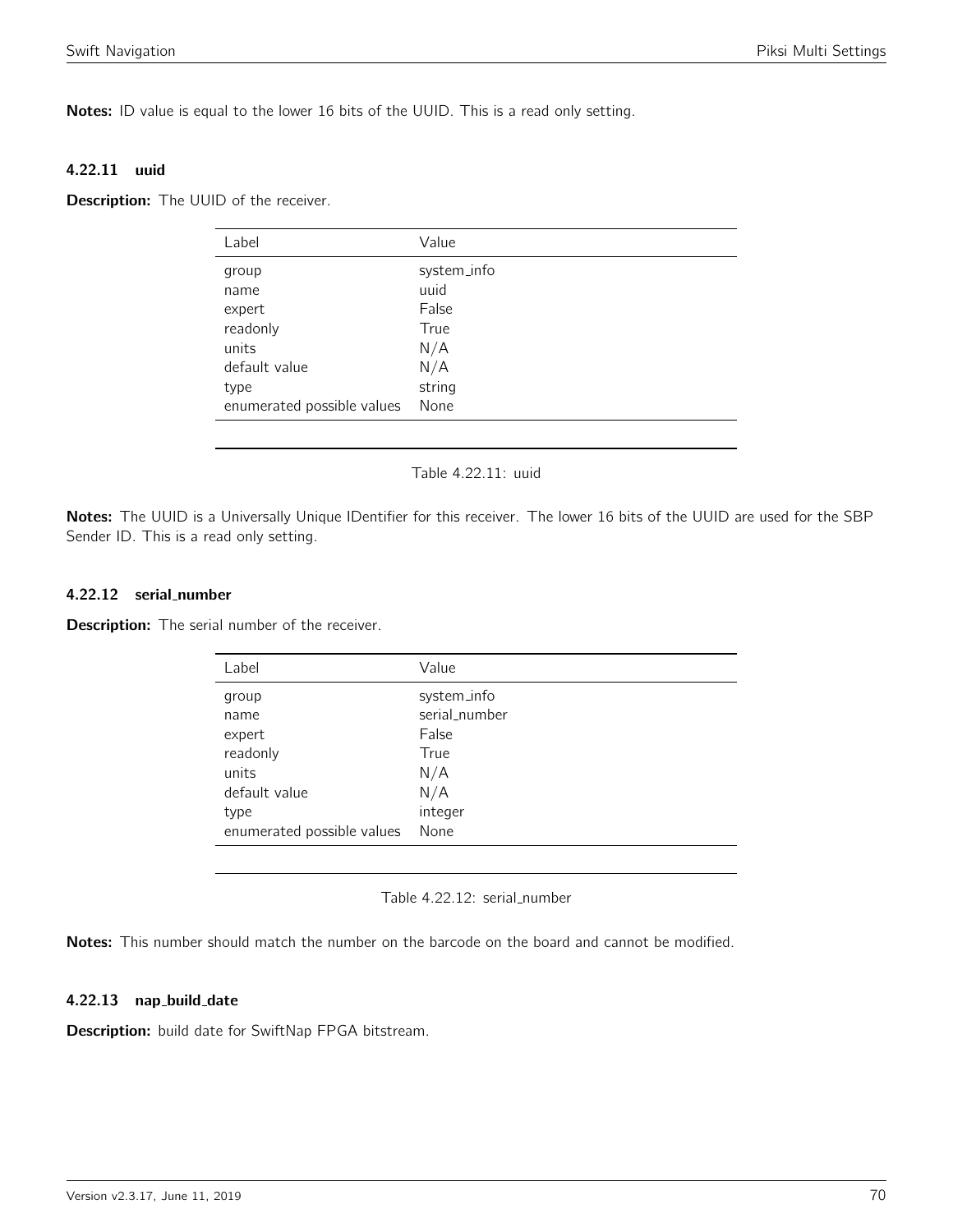| Label                      | Value          |
|----------------------------|----------------|
| group                      | system_info    |
| name                       | nap_build_date |
| expert                     | True           |
| readonly                   | True           |
| units                      | N/A            |
| default value              | N/A            |
| type                       | string         |
| enumerated possible values | None           |

Table 4.22.13: nap\_build\_date

Notes: This is a read only setting.

## 4.22.14 loader\_build\_date

Description: build date for boot loader (uboot).

| Label                      | Value             |
|----------------------------|-------------------|
| group                      | system_info       |
| name                       | loader_build_date |
| expert                     | True              |
| readonly                   | True              |
| units                      | N/A               |
| default value              | N/A               |
| type                       | string            |
| enumerated possible values | None              |

Table 4.22.14: loader\_build\_date

Notes: This is a read only setting.

## 4.22.15 pfwp\_build\_date

Description: build date for real-time GNSS firmware (piksi\_firmware).

| Label                      | Value           |
|----------------------------|-----------------|
| group                      | system_info     |
| name                       | pfwp_build_date |
| expert                     | True            |
| readonly                   | True            |
| units                      | N/A             |
| default value              | N/A             |
| type                       | string          |
| enumerated possible values | None            |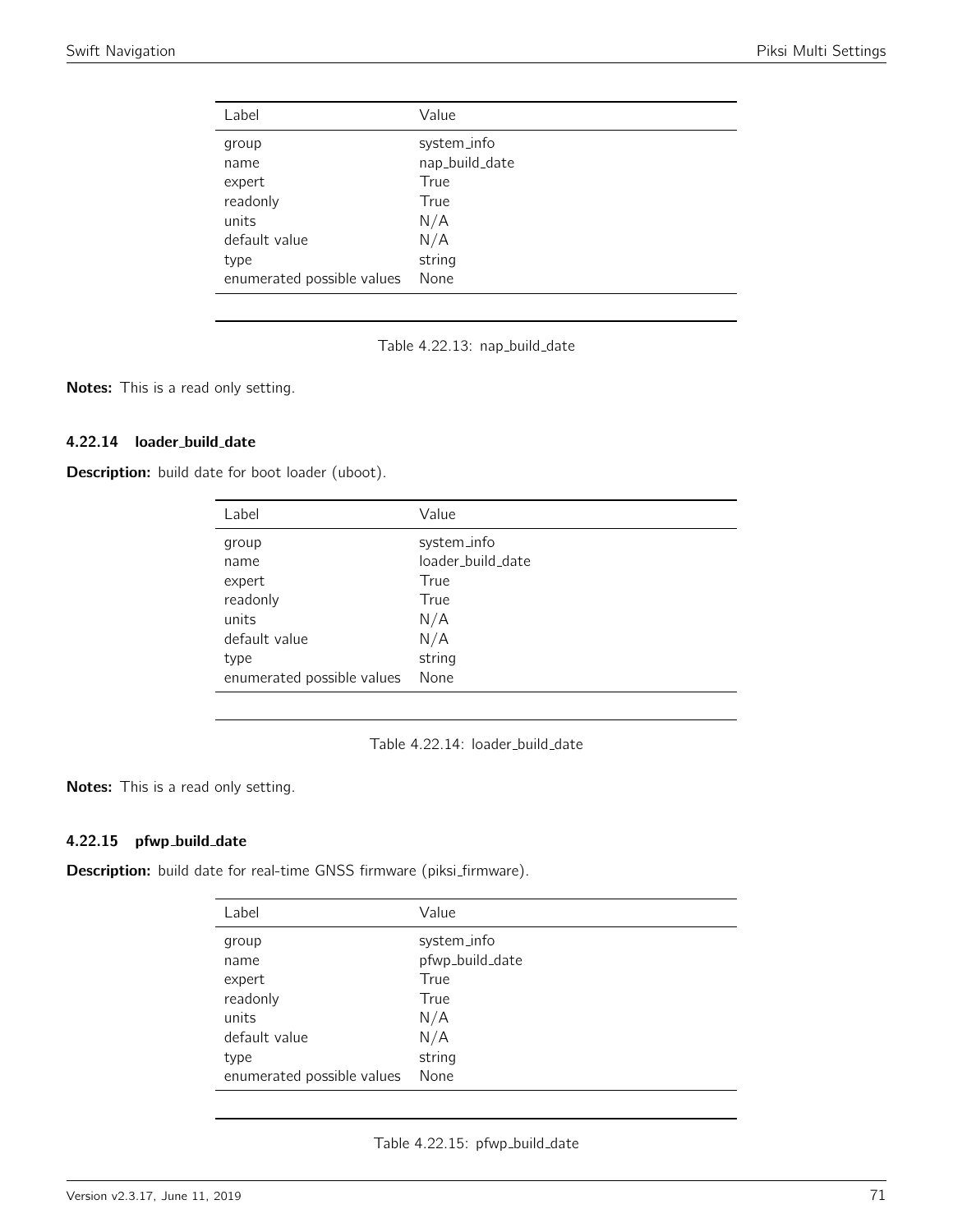Notes: This is a read only setting.

#### 4.22.16 nap build id

Description: build id for SwiftNap FPGA bitstream.

| Label                      | Value        |
|----------------------------|--------------|
| group                      | system_info  |
| name                       | nap_build_id |
| expert                     | True         |
| readonly                   | True         |
| units                      | N/A          |
| default value              | N/A          |
| type                       | string       |
| enumerated possible values | None         |
|                            |              |

Table 4.22.16: nap\_build\_id

Notes: This is a read only setting.

## 4.22.17 loader build id

Description: build id for loader (uboot).

| Label                      | Value           |
|----------------------------|-----------------|
| group                      | system_info     |
| name                       | loader_build_id |
| expert                     | True            |
| readonly                   | True            |
| units                      | N/A             |
| default value              | N/A             |
| type                       | string          |
| enumerated possible values | None            |

Table 4.22.17: loader\_build\_id

Notes: This is a read only setting

#### 4.22.18 pfwp\_build\_id

Description: build id for real-time GNSS firmware (piksi\_firmware).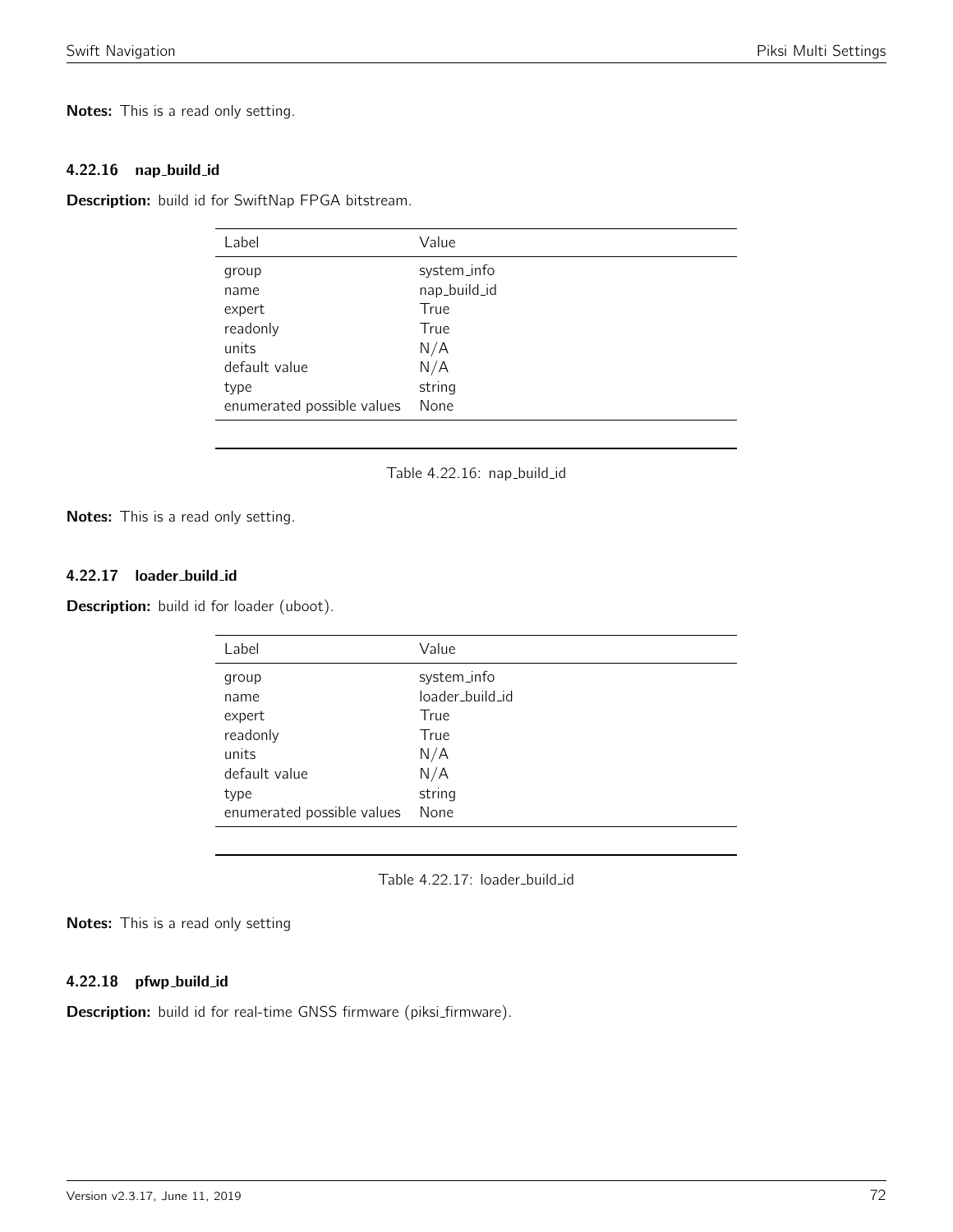| Label                      | Value         |
|----------------------------|---------------|
| group                      | system_info   |
| name                       | pfwp_build_id |
| expert                     | True          |
| readonly                   | True          |
| units                      | N/A           |
| default value              | N/A           |
| type                       | string        |
| enumerated possible values | None          |

Table 4.22.18: pfwp\_build\_id

Notes: This is a read only setting.

#### 4.22.19 firmware\_build\_date

Description: firmware build date.

| Label                      | Value               |
|----------------------------|---------------------|
| group                      | system_info         |
| name                       | firmware_build_date |
| expert                     | False               |
| readonly                   | True                |
| units                      | N/A                 |
| default value              | N/A                 |
| type                       | string              |
| enumerated possible values | None                |
|                            |                     |

Table 4.22.19: firmware\_build\_date

Notes: This is a read only setting.

# 4.23 system monitor

#### 4.23.1 watchdog

Description: Enable hardware watchdog timer to reset the receiver if it locks up for. any reason

| Label                      | Value          |
|----------------------------|----------------|
| group                      | system_monitor |
| name                       | watchdog       |
| expert                     | True           |
| readonly                   | False          |
| units                      | N/A            |
| type                       | boolean        |
| enumerated possible values | True,False     |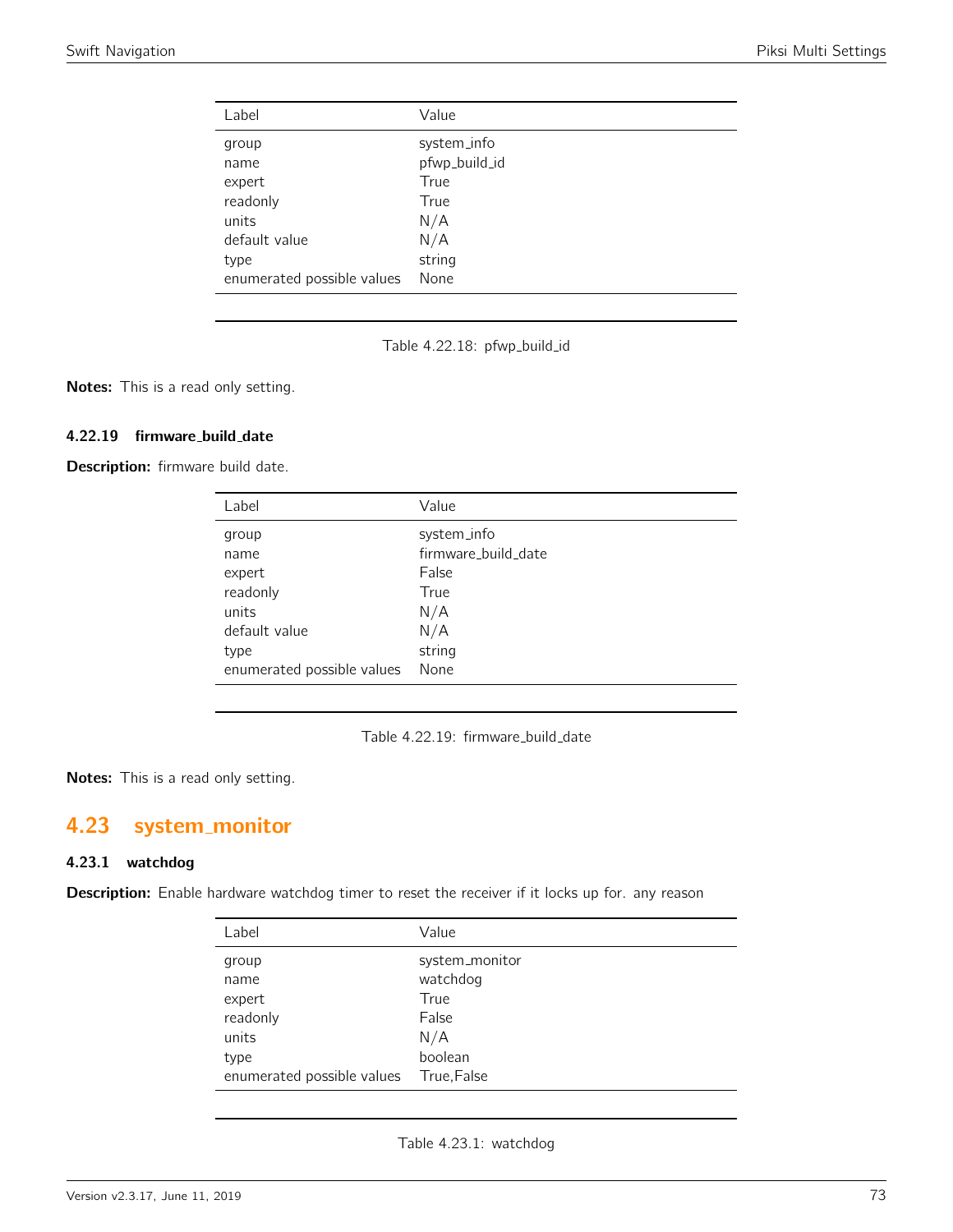Notes: You must reset the receiver for this change to take effect.

#### 4.23.2 spectrum analyzer

Description: Enable spectrum analyzer.

| Label                      | Value             |
|----------------------------|-------------------|
| group                      | system_monitor    |
| name                       | spectrum_analyzer |
| expert                     | True              |
| readonly                   | False             |
| units                      | N/A               |
| default value              | False             |
| type                       | boolean           |
| enumerated possible values | True, False       |

Table 4.23.2: spectrum analyzer

Notes: This setting enables the on-device spectrum analyzer and associated SBP output. The spectrum analyzer is available from the "Advanced" tab of the console.

#### 4.23.3 heartbeat period milliseconds

**Description:** Period for sending the SBP\_HEARTBEAT messages.

| Label                      | Value                         |
|----------------------------|-------------------------------|
| group                      | system_monitor                |
| name                       | heartbeat_period_milliseconds |
| expert                     | True                          |
| readonly                   | False                         |
| units                      | ms                            |
| default value              | 1000                          |
| type                       | integer                       |
| enumerated possible values | None                          |

Table 4.23.3: heartbeat\_period\_milliseconds

Notes: None

## 4.24 tcp\_client0

#### 4.24.1 enabled sbp messages

Description: Configure which messages should be sent on the port. Does not effect which incoming messages are listened to.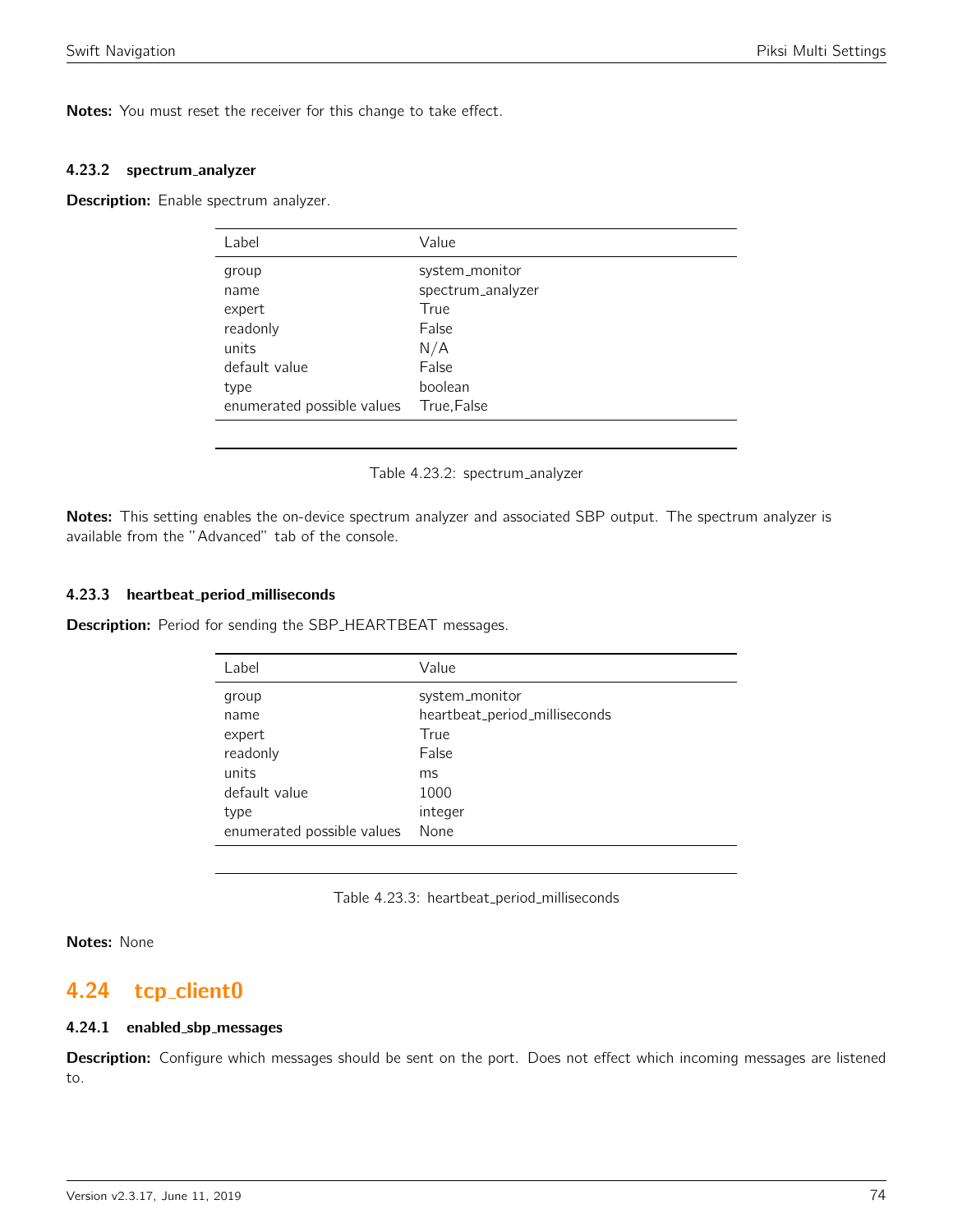| Label         | Value                                                                                  |
|---------------|----------------------------------------------------------------------------------------|
| group         | tcp_client0                                                                            |
| name          | enabled_sbp_messages                                                                   |
| expert        | False                                                                                  |
| readonly      | False                                                                                  |
| units         | N/A                                                                                    |
| default value | 23, 65, 72, 74, 81, 97, 117, 134, 136, 137, 138, 139, 144, 149, 163, 165, 166, 167, 17 |
| type          | string                                                                                 |

Table 4.24.1: enabled\_sbp\_messages

Notes: The enabled sbp messages settings is a list of message types and rate divisors that will be sent out of the interface. If left blank, all messages will be sent. If not blank, a comma separated list of SBP message IDs in base 10 integer format should be provided. Optionally, a divisor can be specified after the / character for each id. For example, an entry of 3456/10 would provide message with ID 3456 at 1/10th the normal rate. For Ethernet, the default value is optimal for logging and communication with the console.

#### 4.24.2 address

Description: IP address and port for TCP client 0 to connect to.

| Label         | Value       |
|---------------|-------------|
| group         | tcp_client0 |
| name          | address     |
| expert        | False       |
| readonly      | False       |
| units         | N/A         |
| default value |             |
| type          | string      |
|               |             |

Table 4.24.2: address

Notes: The address setting is defined according to the convention "hostname:port". For example, it should match the format 192.168.0.222:55555 or xxxxx.net:2101 .

#### 4.24.3 mode

Description: Communication protocol for TCP client 0. The client will initiate a connection with the server and establish bi-directional communications.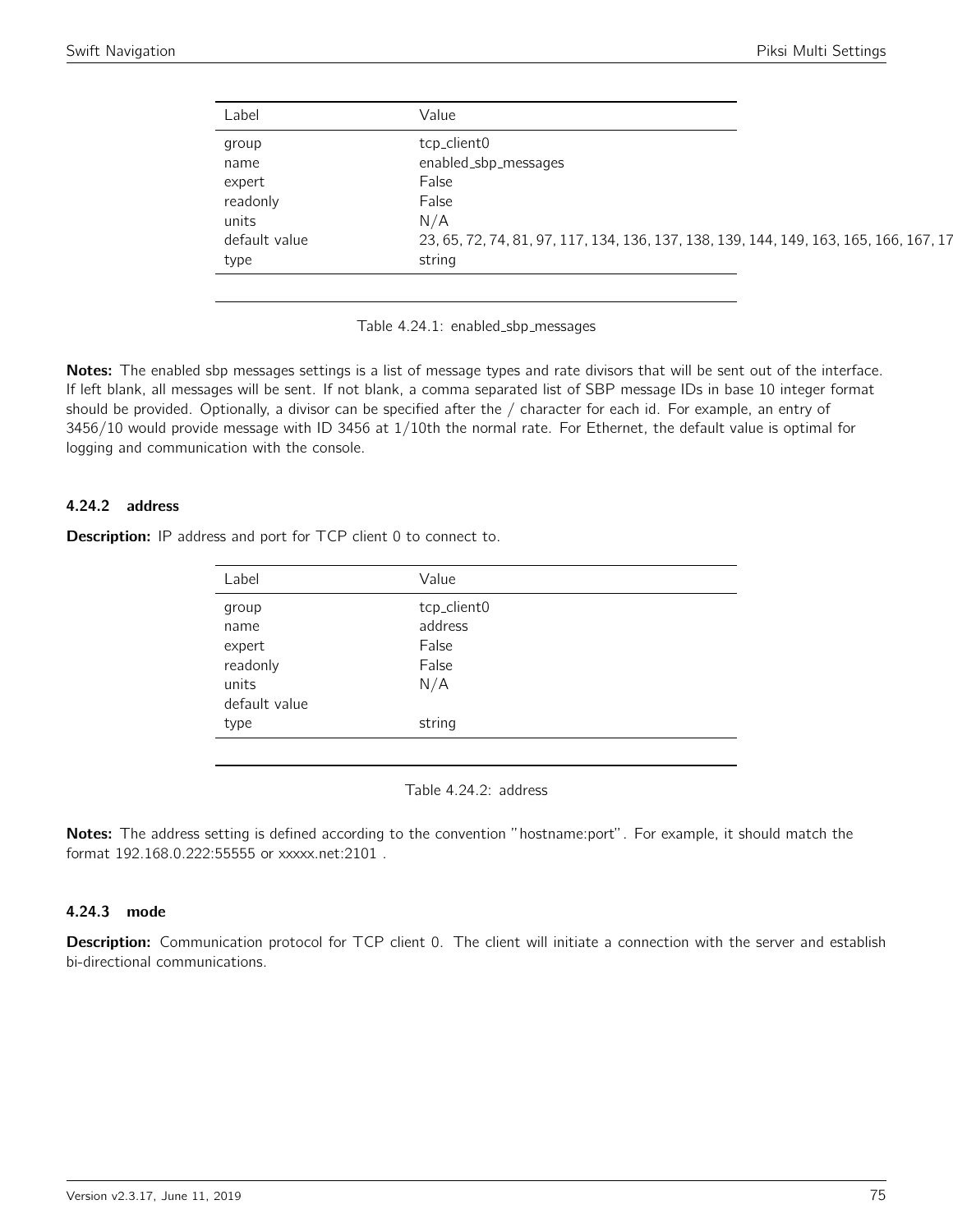| Label                      | Value                                |
|----------------------------|--------------------------------------|
| group                      | tcp_client0                          |
| name                       | mode                                 |
| expert                     | False                                |
| readonly                   | False                                |
| units                      | N/A                                  |
| default value              | Disabled                             |
| type                       | enum                                 |
| enumerated possible values | SBP, NMEA OUT, RTCMv3 IN, RTCMv3 OUT |
|                            |                                      |

| Table 4.24.3: mode |  |
|--------------------|--|
|--------------------|--|

Notes: "SBP" configures the interface to transmit messages specified in the 'enabled\_sbp\_messages' setting and to receive incoming SBP messages. If the mode is changed from SBP the console will no longer be able to communicate over the interface.

"NMEA OUT" configures the interface to transmit the GGA, RMC, GGL, VTG, ZDA, GSA, and GSV NMEA 0183 messages. The interface will not receive incoming messages.

"RTCMv3 IN" configures the interface to receive RTK corrections in RTCMv3 format. The interface will receive 1002, 1004, 1005, 1006, 1010, 1012, 1033, 1230 and MSM4-7 RTCMv3 messages and will not transmit or receive any other messages.

"RTCMv3 OUT" configures the interface to transmit RTCMv3 messages.

The connection is bi-directional so these modes behave the same as the UART modes.

## 4.25 tcp client1

#### 4.25.1 enabled sbp messages

Description: Configure which messages should be sent on the port. Does not effect which incoming messages are listened to.

| Label         | Value                                                                                  |
|---------------|----------------------------------------------------------------------------------------|
| group         | tcp_client1                                                                            |
| name          | enabled_sbp_messages                                                                   |
| expert        | False                                                                                  |
| readonly      | False                                                                                  |
| units         | N/A                                                                                    |
| default value | 23, 65, 72, 74, 81, 97, 117, 134, 136, 137, 138, 139, 144, 149, 163, 165, 166, 167, 17 |
| type          | string                                                                                 |

Table 4.25.1: enabled\_sbp\_messages

Notes: The enabled sbp messages settings is a list of message types and rate divisors that will be sent out of the interface. If left blank, all messages will be sent. If not blank, a comma separated list of SBP message IDs in base 10 integer format should be provided. Optionally, a divisor can be specified after the / character for each id. For example, an entry of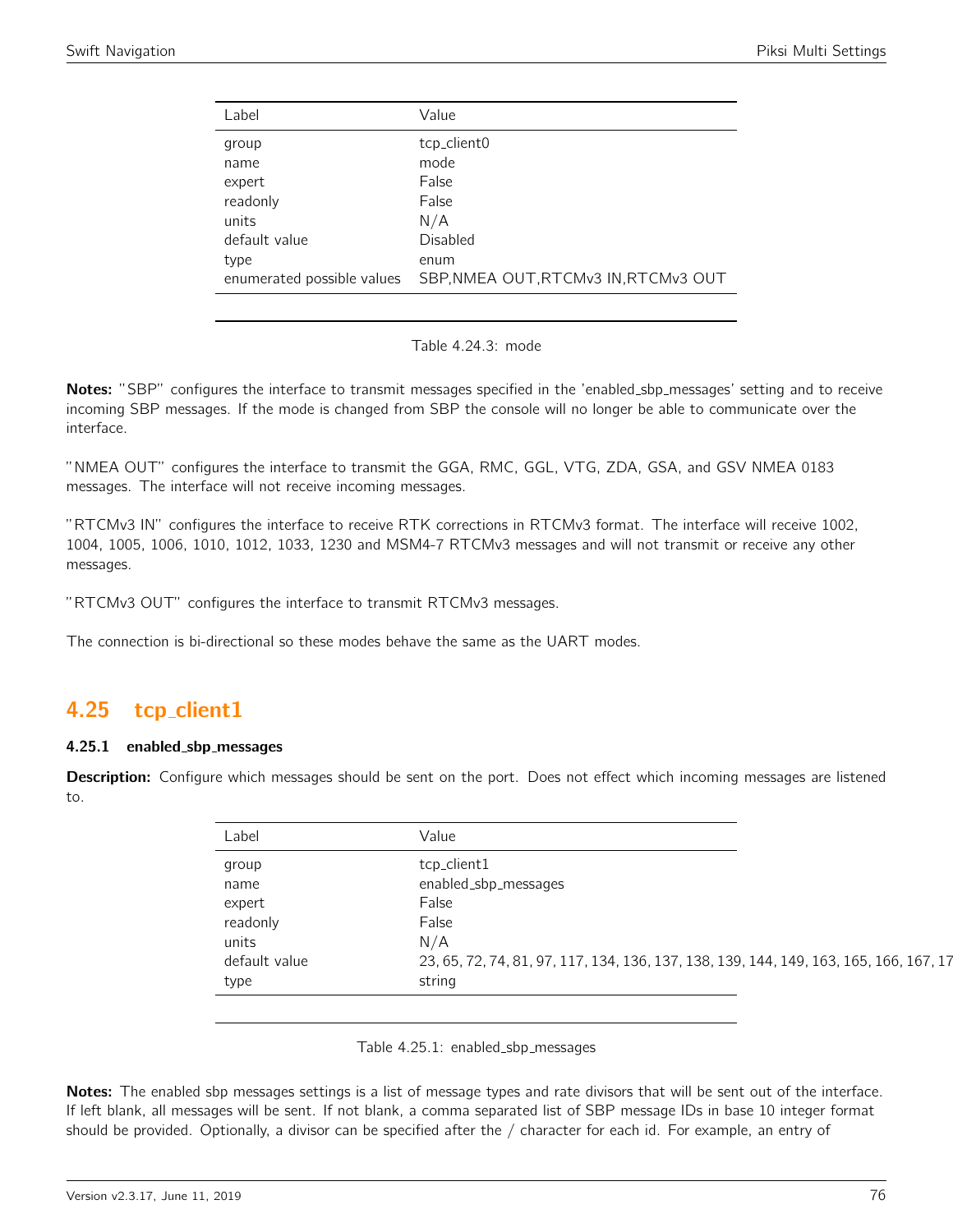3456/10 would provide message with ID 3456 at 1/10th the normal rate. For Ethernet, the default value is optimal for logging and communication with the console.

## 4.25.2 address

**Description:** IP address and port for TCP client 1 to connect to.

| Label         | Value       |  |
|---------------|-------------|--|
| group         | tcp_client1 |  |
| name          | address     |  |
| expert        | False       |  |
| readonly      | False       |  |
| units         | N/A         |  |
| default value |             |  |
| type          | string      |  |
|               |             |  |

Table 4.25.2: address

Notes: The address setting is defined according to the convention "hostname:port". For example, it should match the format 192.168.0.222:55555 or xxxxx.net:2101 .

### 4.25.3 mode

Description: Communication protocol for TCP client 1. The client will initiate a connection with the server and establish bi-directional communications.

| Label                      | Value                                |
|----------------------------|--------------------------------------|
| group                      | tcp_client1                          |
| name                       | mode                                 |
| expert                     | False                                |
| readonly                   | False                                |
| units                      | N/A                                  |
| default value              | Disabled                             |
| type                       | enum                                 |
| enumerated possible values | SBP, NMEA OUT, RTCMv3 IN, RTCMv3 OUT |
|                            |                                      |

Table 4.25.3: mode

Notes: "SBP" configures the interface to transmit messages specified in the 'enabled\_sbp\_messages' setting and to receive incoming SBP messages. If the mode is changed from SBP the console will no longer be able to communicate over the interface.

"NMEA OUT" configures the interface to transmit the GGA, RMC, GGL, VTG, ZDA, GSA, and GSV NMEA 0183 messages. The interface will not receive incoming messages.

"RTCMv3 IN" configures the interface to receive RTK corrections in RTCMv3 format. The interface will receive 1002, 1004, 1005, 1006, 1010, 1012, 1033, 1230 and MSM4-7 RTCMv3 messages and will not transmit or receive any other messages.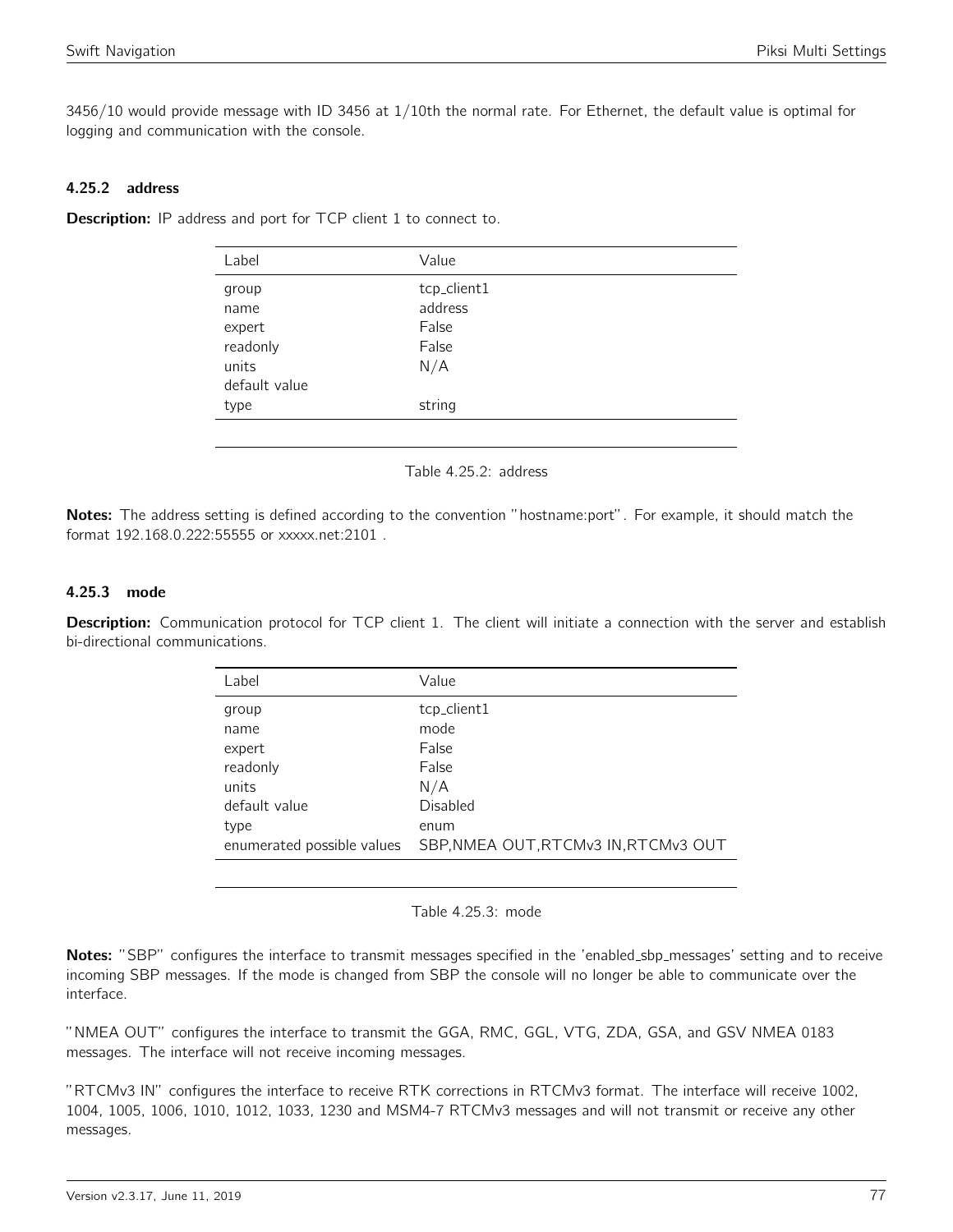"RTCMv3 OUT" configures the interface to transmit RTCMv3 messages.

The connection is bi-directional so these modes behave the same as the UART modes.

## 4.26 tcp server0

#### 4.26.1 enabled sbp messages

Description: Configure which messages should be sent on the port. Does not effect which incoming messages are listened to.

| Label         | Value                                                                                  |
|---------------|----------------------------------------------------------------------------------------|
| group         | tcp_server0                                                                            |
| name          | enabled_sbp_messages                                                                   |
| expert        | False                                                                                  |
| readonly      | False                                                                                  |
| units         | N/A                                                                                    |
| default value | 23, 65, 72, 74, 81, 97, 117, 134, 136, 137, 138, 139, 144, 149, 163, 165, 166, 167, 17 |
| type          | string                                                                                 |

Table 4.26.1: enabled\_sbp\_messages

Notes: The enabled sbp messages settings is a list of message types and rate divisors that will be sent out of the interface. If left blank, all messages will be sent. If not blank, a comma separated list of SBP message IDs in base 10 integer format should be provided. Optionally, a divisor can be specified after the / character for each id. For example, an entry of 3456/10 would provide message with ID 3456 at 1/10th the normal rate. For Ethernet, the default value is optimal for logging and communication with the console.

### 4.26.2 port

**Description:** Port for TCP server 0 to listen on.

| Label         | Value       |
|---------------|-------------|
| group         | tcp_server0 |
| name          | port        |
| expert        | False       |
| readonly      | False       |
| units         | N/A         |
| default value | 55555       |
| type          | integer     |

Table 4.26.2: port

Notes: None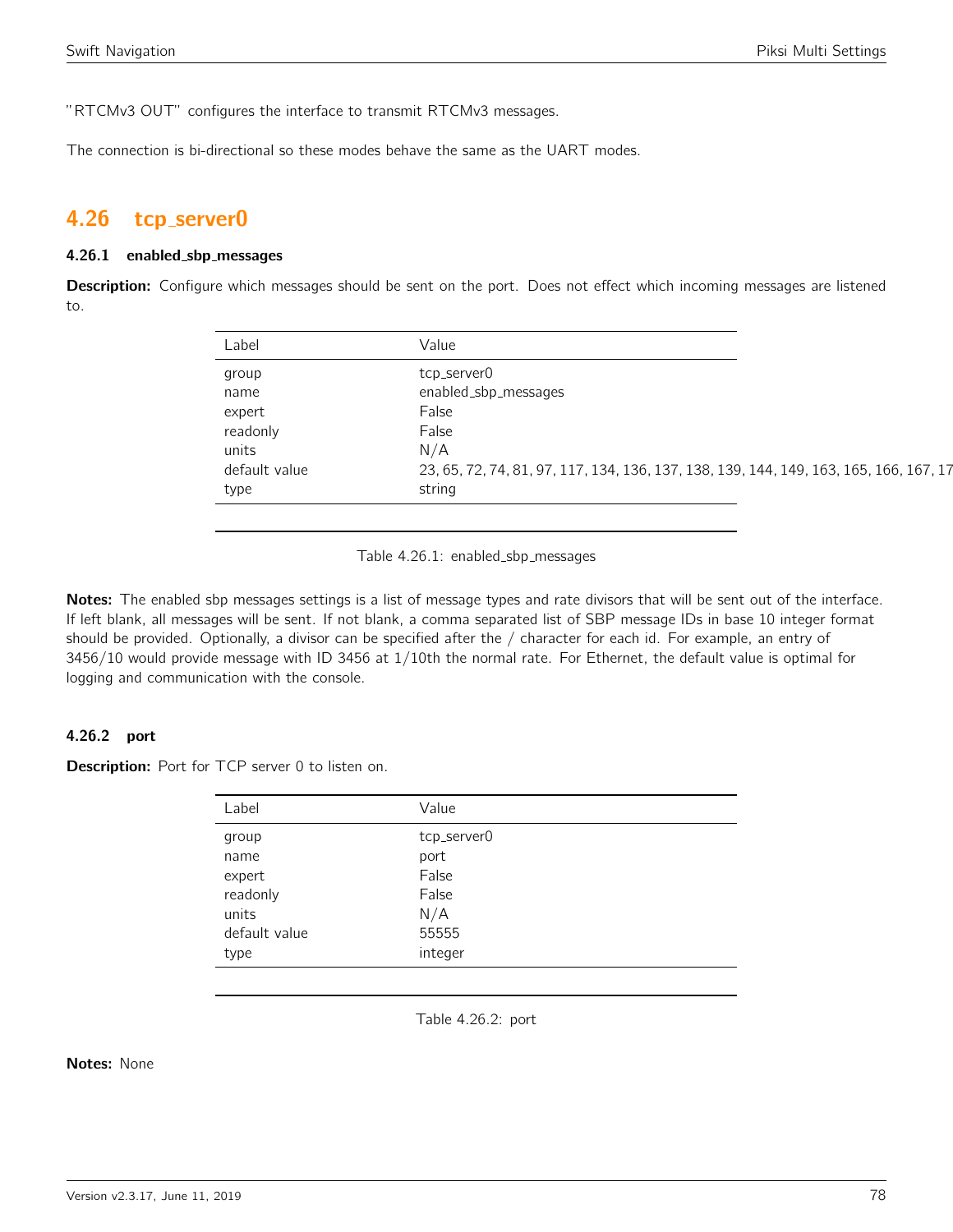## 4.26.3 mode

Description: Communication protocol for TCP server 0. The server will listen for incoming client connections and establish a bi-directional communications.

| Label                      | Value                                |
|----------------------------|--------------------------------------|
| group                      | tcp_server0                          |
| name                       | mode                                 |
| expert                     | False                                |
| readonly                   | False                                |
| units                      | N/A                                  |
| default value              | SBP (Swift Binary Protocol)          |
| type                       | enum                                 |
| enumerated possible values | SBP, NMEA OUT, RTCMv3 IN, RTCMv3 OUT |

#### Table 4.26.3: mode

Notes: "SBP" configures the interface to transmit messages specified in the 'enabled\_sbp\_messages' setting and to receive incoming SBP messages. If the mode is changed from SBP the console will no longer be able to communicate over the interface.

"NMEA OUT" configures the interface to transmit the GGA, RMC, GGL, VTG, ZDA, GSA, and GSV NMEA 0183 messages. The interface will not receive incoming messages.

"RTCMv3 IN" configures the interface to receive RTK corrections in RTCMv3 format. The interface will receive 1002, 1004, 1005, 1006, 1010, 1012, 1033, 1230 and MSM4-7 RTCMv3 messages and will not transmit or receive any other messages.

"RTCMv3 OUT" configures the interface to transmit RTCMv3 messages.

The connection is bi-directional so these modes behave the same as the UART modes.

## 4.27 tcp\_server1

#### 4.27.1 enabled sbp messages

Description: Configure which messages should be sent on the port. Does not effect which incoming messages are listened to.

| Label         | Value                                                                                  |
|---------------|----------------------------------------------------------------------------------------|
| group         | tcp_server1                                                                            |
| name          | enabled_sbp_messages                                                                   |
| expert        | False                                                                                  |
| readonly      | False                                                                                  |
| units         | N/A                                                                                    |
| default value | 23, 65, 72, 74, 81, 97, 117, 134, 136, 137, 138, 139, 144, 149, 163, 165, 166, 167, 17 |
| type          | string                                                                                 |

Table 4.27.1: enabled sbp messages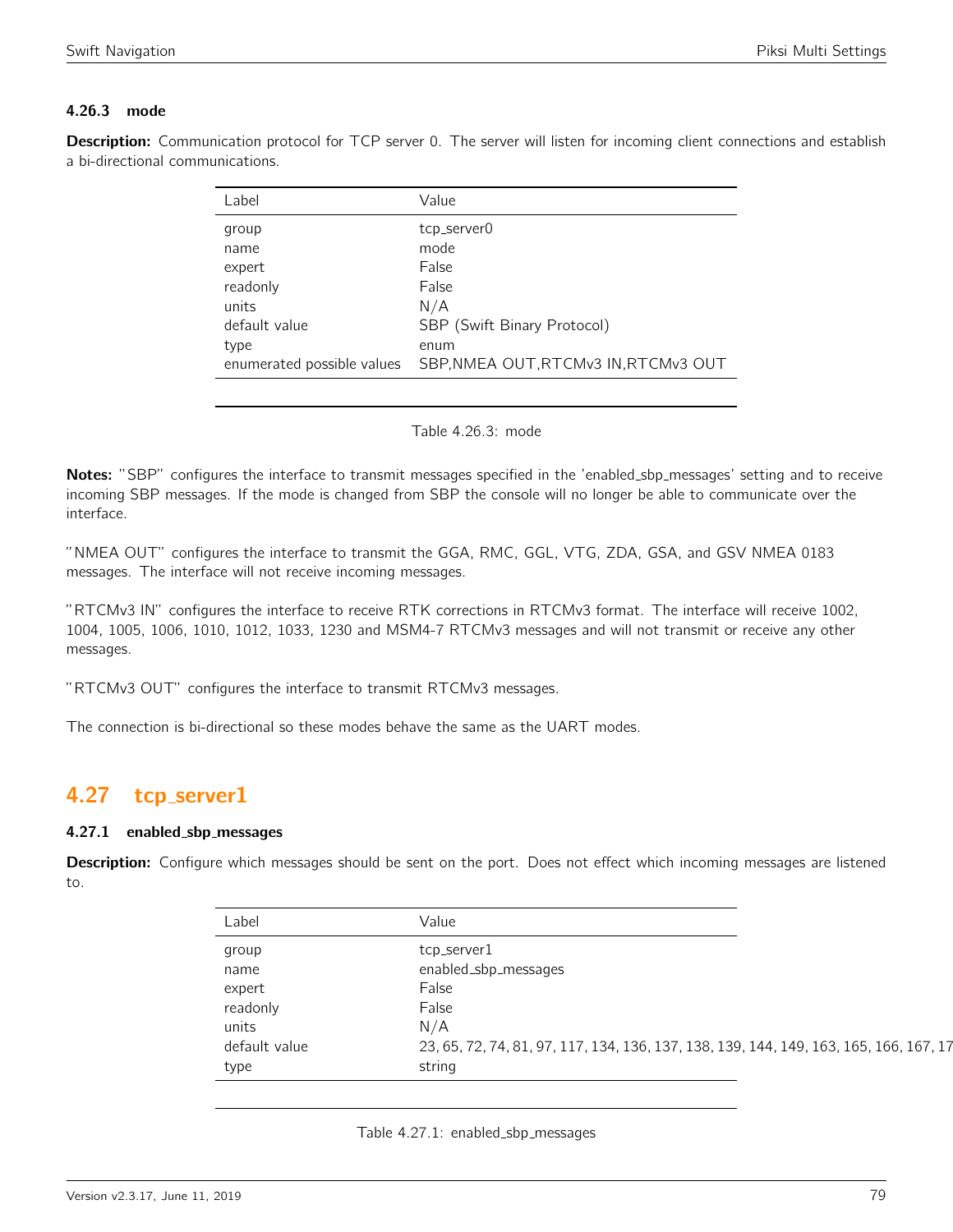Notes: The enabled sbp messages settings is a list of message types and rate divisors that will be sent out of the interface. If left blank, all messages will be sent. If not blank, a comma separated list of SBP message IDs in base 10 integer format should be provided. Optionally, a divisor can be specified after the / character for each id. For example, an entry of 3456/10 would provide message with ID 3456 at 1/10th the normal rate. For Ethernet, the default value is optimal for logging and communication with the console.

### 4.27.2 port

**Description:** Port for TCP server 1 to listen on.

| Label         | Value       |
|---------------|-------------|
| group         | tcp_server1 |
| name          | port        |
| expert        | False       |
| readonly      | False       |
| units         | N/A         |
| default value | 55556       |
| type          | integer     |

Table 4.27.2: port

### Notes: None

#### 4.27.3 mode

Description: Communication protocol for TCP server 1. The server will listen for incoming client connections and establish a bi-directional communications.

| Label                      | Value                                |
|----------------------------|--------------------------------------|
| group                      | tcp_server1                          |
| name                       | mode                                 |
| expert                     | <b>False</b>                         |
| readonly                   | False                                |
| units                      | N/A                                  |
| default value              | SBP (Swift Binary Protocol)          |
| type                       | enum                                 |
| enumerated possible values | SBP, NMEA OUT, RTCMv3 IN, RTCMv3 OUT |
|                            |                                      |

Table 4.27.3: mode

Notes: "SBP" configures the interface to transmit messages specified in the 'enabled\_sbp\_messages' setting and to receive incoming SBP messages. If the mode is changed from SBP the console will no longer be able to communicate over the interface.

"NMEA OUT" configures the interface to transmit the GGA, RMC, GGL, VTG, ZDA, GSA, and GSV NMEA 0183 messages. The interface will not receive incoming messages.

"RTCMv3 IN" configures the interface to receive RTK corrections in RTCMv3 format. The interface will receive 1002, 1004, 1005, 1006, 1010, 1012, 1033, 1230 and MSM4-7 RTCMv3 messages and will not transmit or receive any other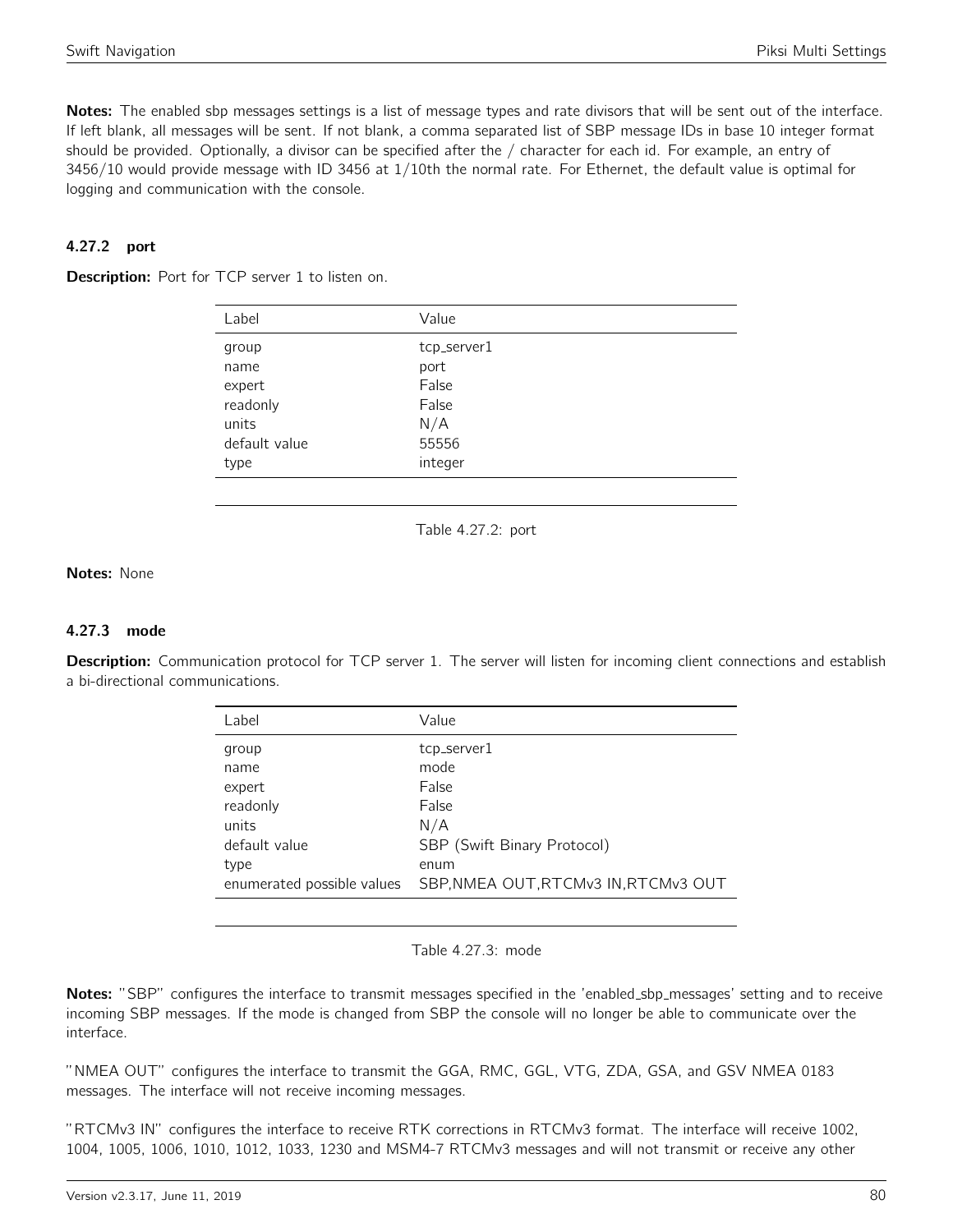messages.

"RTCMv3 OUT" configures the interface to transmit RTCMv3 messages.

The connection is bi-directional so these modes behave the same as the UART modes.

## 4.28 track

## 4.28.1 mode

Description: Set the tracking loop configuration

| Label                                          | Value |
|------------------------------------------------|-------|
| group                                          | track |
| name                                           | mode  |
| expert                                         | True  |
| readonly                                       | False |
| default value                                  | rover |
| type                                           | enum  |
| enumerated possible values rover, base station |       |

Table 4.28.1: mode

Notes: Base station profile should only be used in situations where the receiver is kept static. Degraded performance will be seen if the receiver is moving with base station profile enabled.

#### 4.28.2 iq\_output\_mask

**Description:** Output raw I/Q correlations.

| Label                      | Value          |
|----------------------------|----------------|
| group                      | track          |
| name                       | iq_output_mask |
| expert                     | True           |
| readonly                   | False          |
| units                      | N/A            |
| default value              | None           |
| type                       | integer        |
| enumerated possible values | None           |

Table 4.28.2: iq\_output\_mask

Notes: Bitmask of channel IDs (not PRNs)

#### 4.28.3 elevation mask

Description: Tracking elevation mask.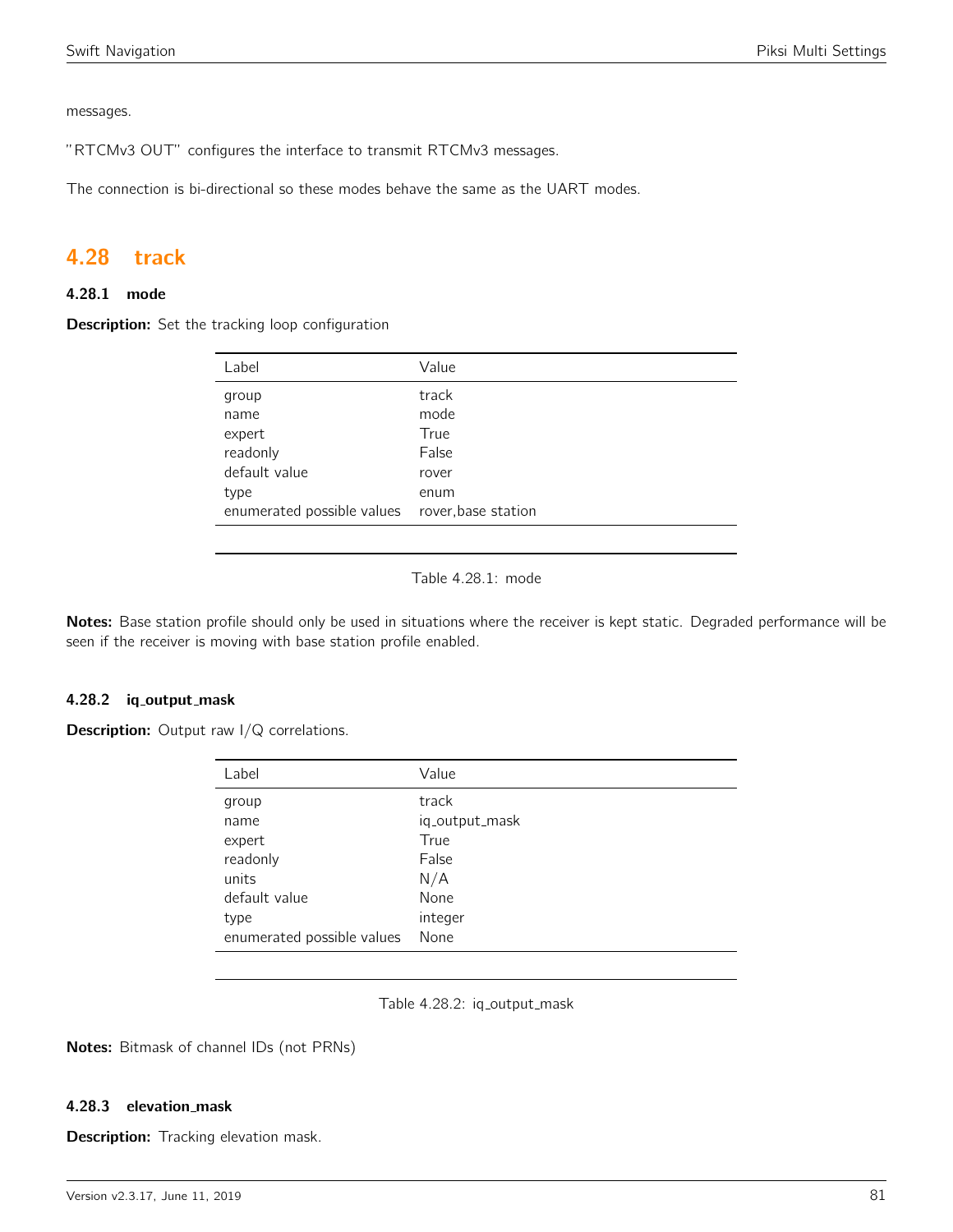| Label                      | Value          |
|----------------------------|----------------|
| group                      | track          |
| name                       | elevation_mask |
| expert                     | True           |
| readonly                   | False          |
| units                      | degrees        |
| default value              | 0              |
| type                       | float          |
| enumerated possible values | None           |

Table 4.28.3: elevation\_mask

Notes: Satellites must be above the horizon by at least this angle before they will be tracked.

# 4.29 uart0

#### 4.29.1 enabled sbp messages

**Description:** Configure which messages should be sent on the port.

| Label         | Value                |
|---------------|----------------------|
| group         | uart0                |
| name          | enabled_sbp_messages |
| expert        | False                |
| readonly      | False                |
| units         | N/A                  |
| default value | 72, 74, 117, 65535   |
| type          | string               |

Table 4.29.1: enabled\_sbp\_messages

Notes: The enabled sbp messages settings is a list of message types and rate divisors that will be sent out of the interface. If left blank, all messages will be sent. If not blank, a comma separated list of SBP message IDs in base 10 integer format should be provided. Optionally, a divisor can be specified after the / character for each id. For example, an entry of 3456/10 would provide message with ID 3456 at 1/10th the normal rate. For uart1, the default value is optimal for logging and communication with the console.

#### 4.29.2 mode

Description: Communication protocol for UART0.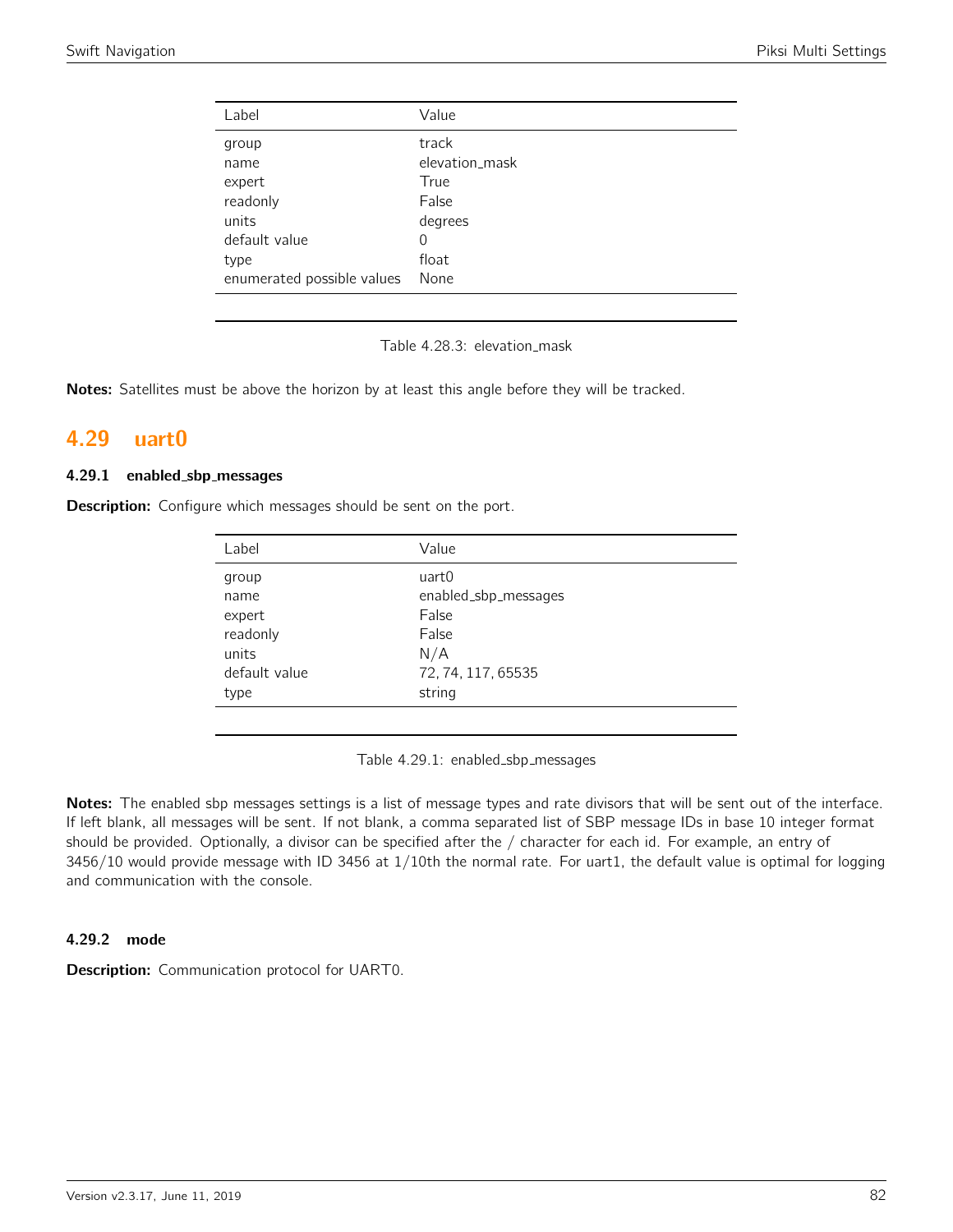| Label                      | Value                                |
|----------------------------|--------------------------------------|
| group                      | uart0                                |
| name                       | mode                                 |
| expert                     | False                                |
| readonly                   | False                                |
| units                      | N/A                                  |
| default value              | SBP (Swift Binary Protocol)          |
| type                       | enum                                 |
| enumerated possible values | SBP, NMEA OUT, RTCMv3 IN, RTCMv3 OUT |
|                            |                                      |

Table 4.29.2: mode

Notes: "SBP" configures the interface to transmit messages specified in the 'enabled\_sbp\_messages' setting and to receive incoming SBP messages. If the mode is changed from SBP the console will no longer be able to communicate over the interface.

"NMEA OUT" configures the interface to transmit the GGA, RMC, GGL, VTG, ZDA, GSA, and GSV NMEA 0183 messages. The interface will not receive incoming messages.

"RTCMv3 IN" configures the interface to receive RTK corrections in RTCMv3 format. The interface will receive 1002, 1004, 1005, 1006, 1010, 1012, 1033, 1230 and MSM4-7 RTCMv3 messages and will not transmit or receive any other messages.

"RTCMv3 OUT" configures the interface to transmit RTCMv3 messages.

#### 4.29.3 flow control

**Description:** Enable hardware flow control (RTS/CTS).

| Label                      | Value         |
|----------------------------|---------------|
| group                      | uart0         |
| name                       | flow control  |
| expert                     | False         |
| readonly                   | False         |
| units                      | NА            |
| default value              | None          |
| type                       | boolean       |
| enumerated possible values | None, RTS/CTS |

Table 4.29.3: flow control

Notes: None

### 4.29.4 baudrate

**Description:** The Baud rate for the UART 0.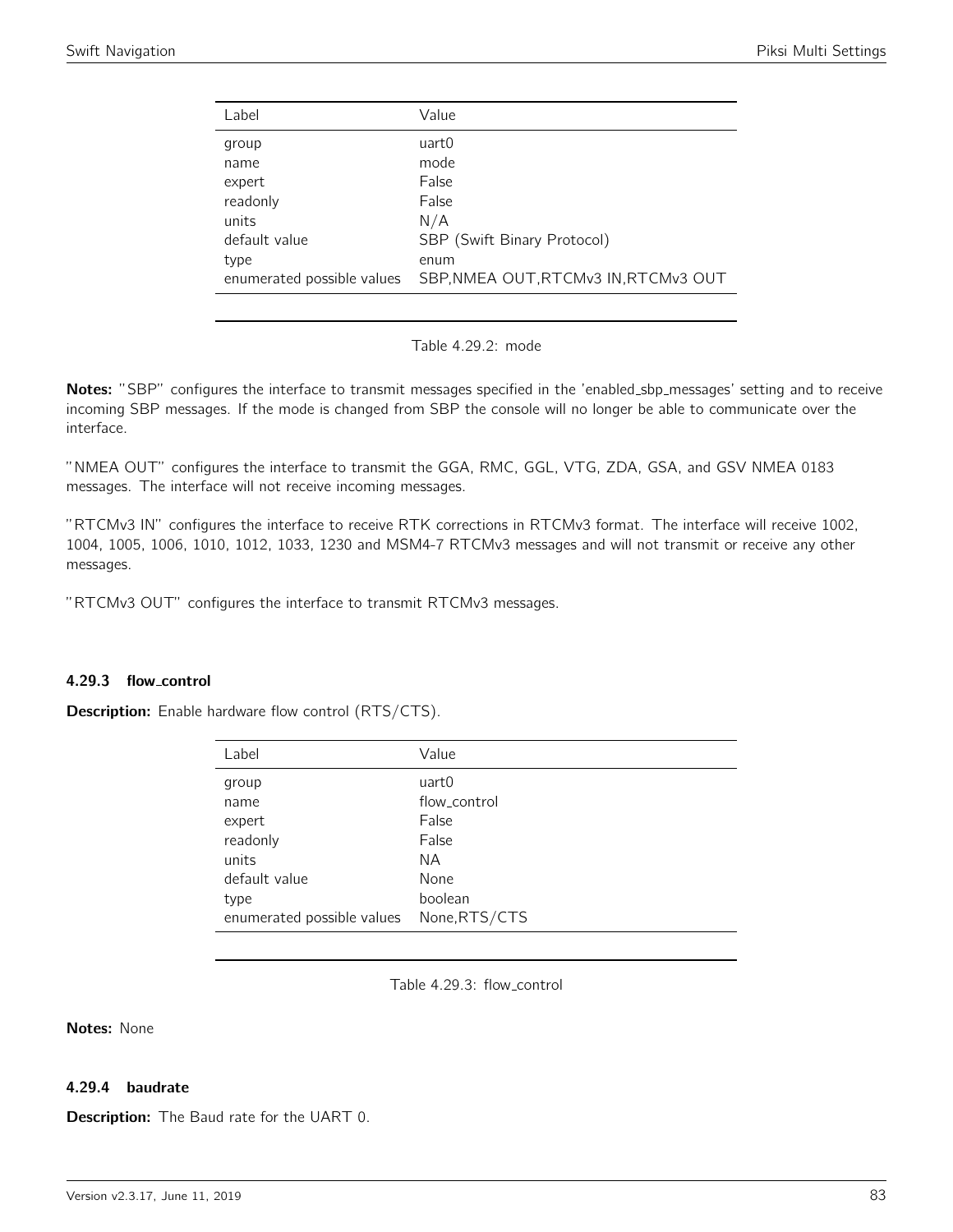| Value    |
|----------|
| uart0    |
| baudrate |
| False    |
| False    |
| bps      |
| 115200   |
| integer  |
| None     |
|          |

Table 4.29.4: baudrate

Notes: The maximum baud rate supported by the USB to RS232 adapter cable provided in the Piksi Multi / Duro kits is 230400.

## 4.30 uart1

#### 4.30.1 enabled sbp messages

**Description:** Configure which messages should be sent on the port.

| Label         | Value                                                                                  |
|---------------|----------------------------------------------------------------------------------------|
| group         | uart1                                                                                  |
| name          | enabled_sbp_messages                                                                   |
| expert        | False                                                                                  |
| readonly      | False                                                                                  |
| units         | N/A                                                                                    |
| default value | 23, 65, 72, 74, 81, 97, 117, 134, 136, 137, 138, 139, 144, 149, 163, 165, 166, 167, 17 |
| type          | string                                                                                 |

Table 4.30.1: enabled\_sbp\_messages

Notes: The enabled sbp messages settings is a list of message types and rate divisors that will be sent out of the interface. If left blank, all messages will be sent. If not blank, a comma separated list of SBP message IDs in base 10 integer format should be provided. Optionally, a divisor can be specified after the / character for each id. For example, an entry of 3456/10 would provide message with ID 3456 at 1/10th the normal rate. For uart1, the default value is optimal for logging and communication with the console.

### 4.30.2 mode

**Description:** Communication protocol for UART 1.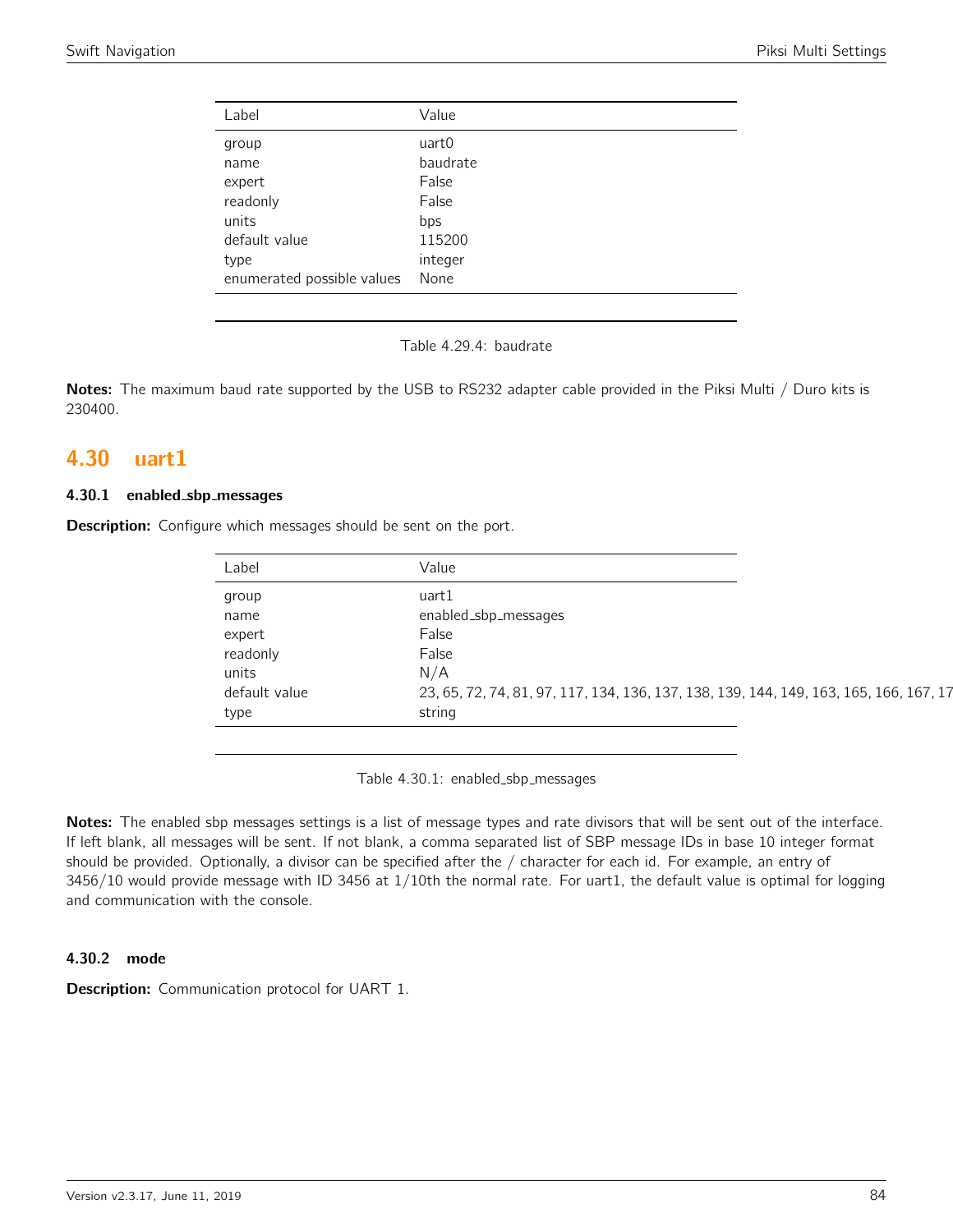| Label                      | Value                                |
|----------------------------|--------------------------------------|
| group                      | uart1                                |
| name                       | mode                                 |
| expert                     | False                                |
| readonly                   | False                                |
| units                      | N/A                                  |
| default value              | SBP (Swift Binary Protocol)          |
| type                       | enum                                 |
| enumerated possible values | SBP, NMEA OUT, RTCMv3 IN, RTCMv3 OUT |
|                            |                                      |

Table 4.30.2: mode

Notes: "SBP" configures the interface to transmit messages specified in the 'enabled\_sbp\_messages' setting and to receive incoming SBP messages. If the mode is changed from SBP the console will no longer be able to communicate over the interface.

"NMEA OUT" configures the interface to transmit the GGA, RMC, GGL, VTG, ZDA, GSA, and GSV NMEA 0183 messages. The interface will not receive incoming messages.

"RTCMv3 IN" configures the interface to receive RTK corrections in RTCMv3 format. The interface will receive 1002, 1004, 1005, 1006, 1010, 1012, 1033, 1230 and MSM4-7 RTCMv3 messages and will not transmit or receive any other messages.

"RTCMv3 OUT" configures the interface to transmit RTCMv3 messages.

### 4.30.3 flow control

**Description:** Enable hardware flow control (RTS/CTS).

| Label                      | Value        |
|----------------------------|--------------|
| group                      | uart1        |
| name                       | flow control |
| expert                     | False        |
| readonly                   | False        |
| units                      | NA.          |
| default value              | None         |
| type                       | enum         |
| enumerated possible values | None,RTS/CTS |

Table 4.30.3: flow control

Notes: None

### 4.30.4 baudrate

**Description:** The Baud rate for the UART 1.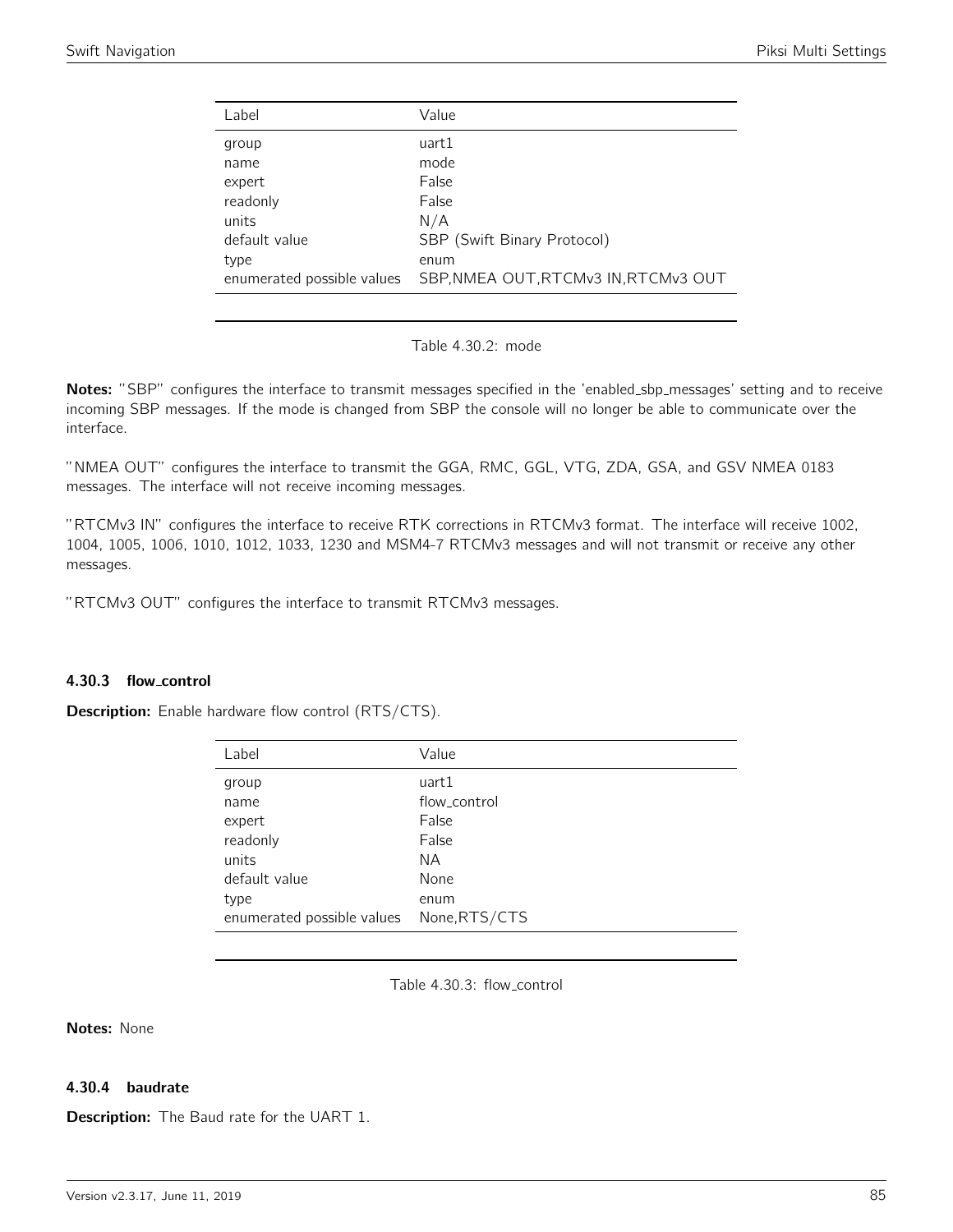| Label                      | Value    |
|----------------------------|----------|
| group                      | uart1    |
| name                       | baudrate |
| expert                     | False    |
| readonly                   | False    |
| units                      | bps      |
| default value              | 115200   |
| type                       | integer  |
| enumerated possible values | None     |

Table 4.30.4: baudrate

Notes: The maximum baud rate supported by the USB to RS232 adapter cable provided in the Piksi Multi / Duro kits is 230400.

# 4.31 udp\_client0

#### 4.31.1 enabled sbp messages

**Description:** Configure which messages should be sent to the server.

| Label         | Value                                                                                  |
|---------------|----------------------------------------------------------------------------------------|
| group         | udp_client0                                                                            |
| name          | enabled_sbp_messages                                                                   |
| expert        | False                                                                                  |
| readonly      | False                                                                                  |
| units         | N/A                                                                                    |
| default value | 23, 65, 72, 74, 81, 97, 117, 134, 136, 137, 138, 139, 144, 149, 163, 165, 166, 167, 17 |
| type          | string                                                                                 |

Table 4.31.1: enabled\_sbp\_messages

Notes: The enabled sbp messages settings is a list of message types and rate divisors that will be sent out of the interface. If left blank, all messages will be sent. If not blank, a comma separated list of SBP message IDs in base 10 integer format should be provided. Optionally, a divisor can be specified after the / character for each id. For example, an entry of 3456/10 would provide message with ID 3456 at 1/10th the normal rate. For Ethernet, the default value is optimal for logging and communication with the console.

## 4.31.2 address

**Description:** IP address for UDP client 0.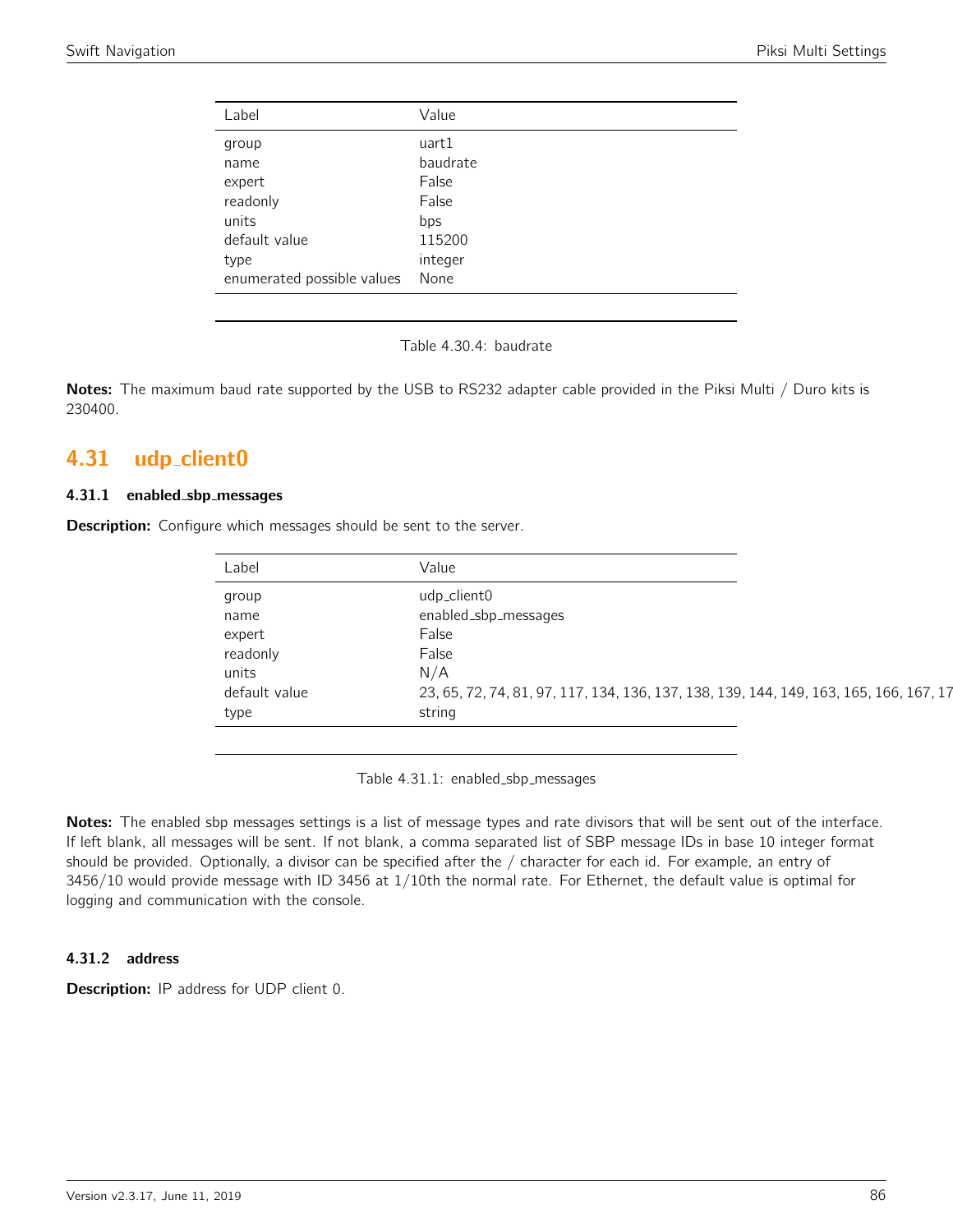| Label         | Value       |  |
|---------------|-------------|--|
| group         | udp_client0 |  |
| name          | address     |  |
| expert        | False       |  |
| readonly      | False       |  |
| units         | N/A         |  |
| default value |             |  |
| type          | string      |  |
|               |             |  |

Table 4.31.2: address

Notes: The address setting is defined according to the convention "hostname:port". For example, it should match the format 192.168.0.222:55555 or xxxxx.net:2101 .

#### 4.31.3 mode

Description: Communication protocol for UDP client 0. The client will send packets to a server for uni-directional communications.

| Label                      | Value                                |
|----------------------------|--------------------------------------|
| group                      | udp_client0                          |
| name                       | mode                                 |
| expert                     | False                                |
| readonly                   | False                                |
| units                      | N/A                                  |
| default value              | Disabled                             |
| type                       | enum                                 |
| enumerated possible values | SBP, NMEA OUT, RTCMv3 IN, RTCMv3 OUT |

Table 4.31.3: mode

Notes: "SBP" configures the interface to transmit messages specified in the 'enabled\_sbp\_messages' setting.

"NMEA OUT" configures the interface to transmit the GGA, RMC, GGL, VTG, ZDA, GSA, and GSV NMEA 0183 messages. The interface will not receive incoming messages.

"RTCMv3 IN" has no effect for UDP clients.

"RTCMv3 OUT" configures the interface to transmit RTCMv3 messages.

## 4.32 udp\_client1

#### 4.32.1 enabled sbp messages

**Description:** Configure which messages should be sent to the server.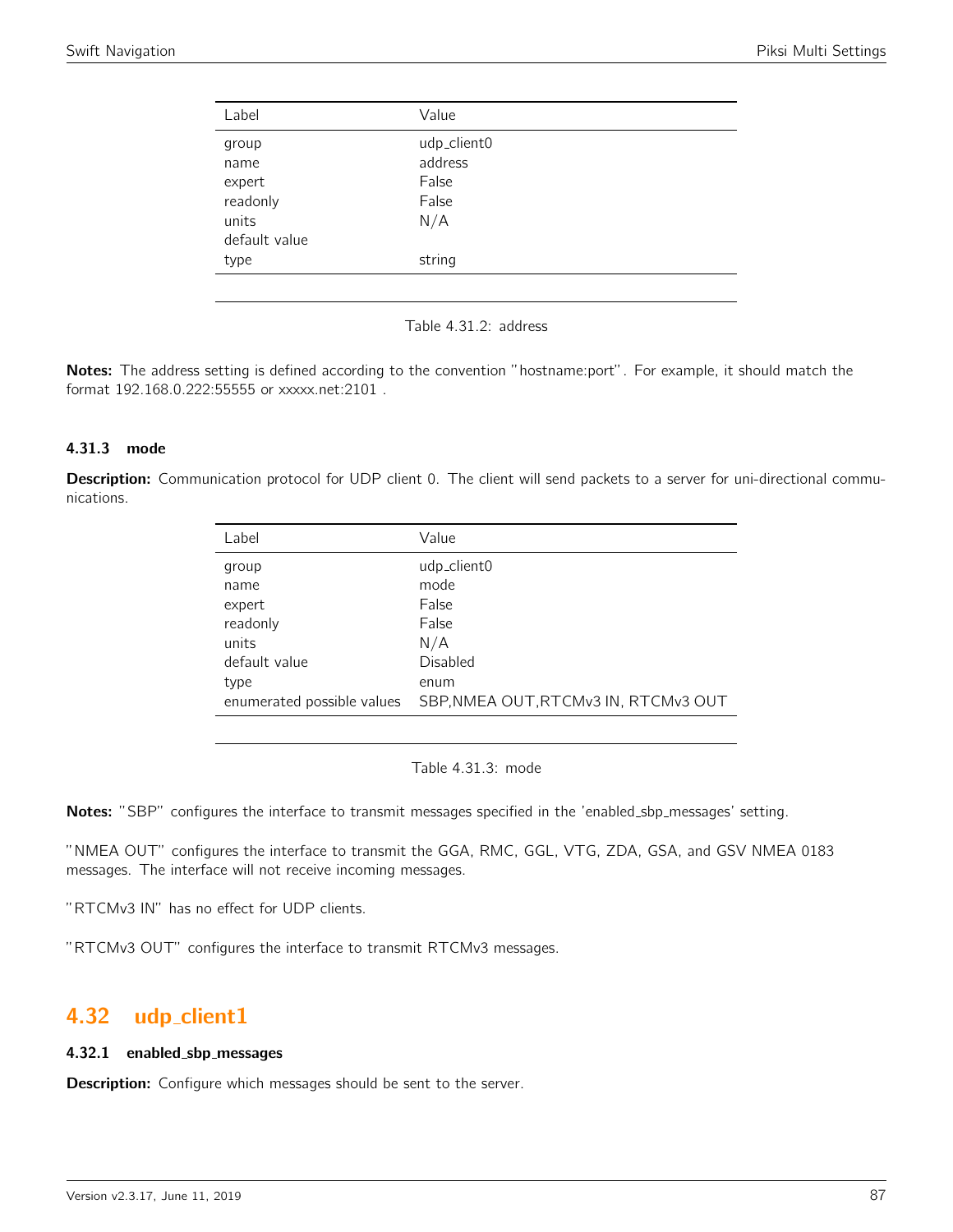| Label         | Value                                                                                  |
|---------------|----------------------------------------------------------------------------------------|
| group         | udp_client1                                                                            |
| name          | enabled_sbp_messages                                                                   |
| expert        | False                                                                                  |
| readonly      | False                                                                                  |
| units         | N/A                                                                                    |
| default value | 23, 65, 72, 74, 81, 97, 117, 134, 136, 137, 138, 139, 144, 149, 163, 165, 166, 167, 17 |
| type          | string                                                                                 |

Table 4.32.1: enabled\_sbp\_messages

Notes: The enabled sbp messages settings is a list of message types and rate divisors that will be sent out of the interface. If left blank, all messages will be sent. If not blank, a comma separated list of SBP message IDs in base 10 integer format should be provided. Optionally, a divisor can be specified after the / character for each id. For example, an entry of 3456/10 would provide message with ID 3456 at 1/10th the normal rate. For Ethernet, the default value is optimal for logging and communication with the console.

### 4.32.2 address

| <b>Description:</b> IP address for UDP client 1. |  |  |  |  |  |  |
|--------------------------------------------------|--|--|--|--|--|--|
|--------------------------------------------------|--|--|--|--|--|--|

| Label         | Value       |
|---------------|-------------|
| group         | udp_client1 |
| name          | address     |
| expert        | False       |
| readonly      | False       |
| units         | N/A         |
| default value |             |
| type          | string      |
|               |             |

Table 4.32.2: address

Notes: The address setting is defined according to the convention "hostname:port". For example, it should match the format 192.168.0.222:55555 or xxxxx.net:2101 .

#### 4.32.3 mode

Description: Communication protocol for UDP client 1. The client will send packets to a server for uni-directional communications.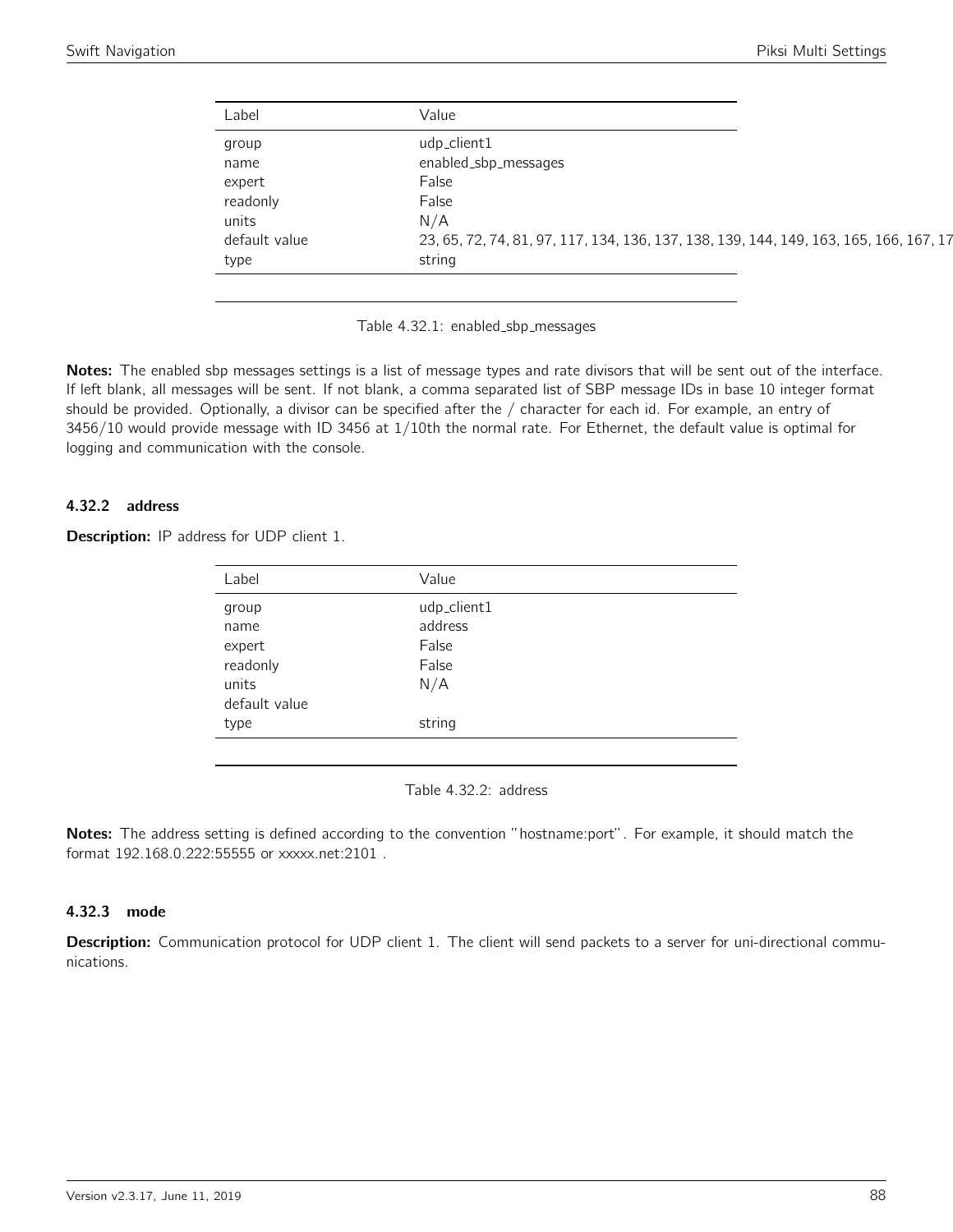| Label                      | Value                                |
|----------------------------|--------------------------------------|
| group                      | udp_client1                          |
| name                       | mode                                 |
| expert                     | False                                |
| readonly                   | False                                |
| units                      | N/A                                  |
| default value              | Disabled                             |
| type                       | enum                                 |
| enumerated possible values | SBP, NMEA OUT, RTCMv3 IN, RTCMv3 OUT |
|                            |                                      |

Table 4.32.3: mode

Notes: "SBP" configures the interface to transmit messages specified in the 'enabled\_sbp\_messages' setting.

"NMEA OUT" configures the interface to transmit the GGA, RMC, GGL, VTG, ZDA, GSA, and GSV NMEA 0183 messages. The interface will not receive incoming messages.

"RTCMv3 IN" has no effect for UDP clients.

"RTCMv3 OUT" configures the interface to transmit RTCMv3 messages

# 4.33 udp\_server0

#### 4.33.1 enabled sbp messages

**Description:** Configure which messages should be sent on the port.

| Label         | Value                            |
|---------------|----------------------------------|
| group         | udp_server0                      |
| name          | enabled_sbp_messages             |
| expert        | False                            |
| readonly      | False                            |
| units         | N/A                              |
| default value | blank - all messages are enabled |
| type          | string                           |
|               |                                  |

Table 4.33.1: enabled\_sbp\_messages

Notes: Has no effect for a UDP server.

### 4.33.2 port

Description: Port for UDP server 0 to listen to.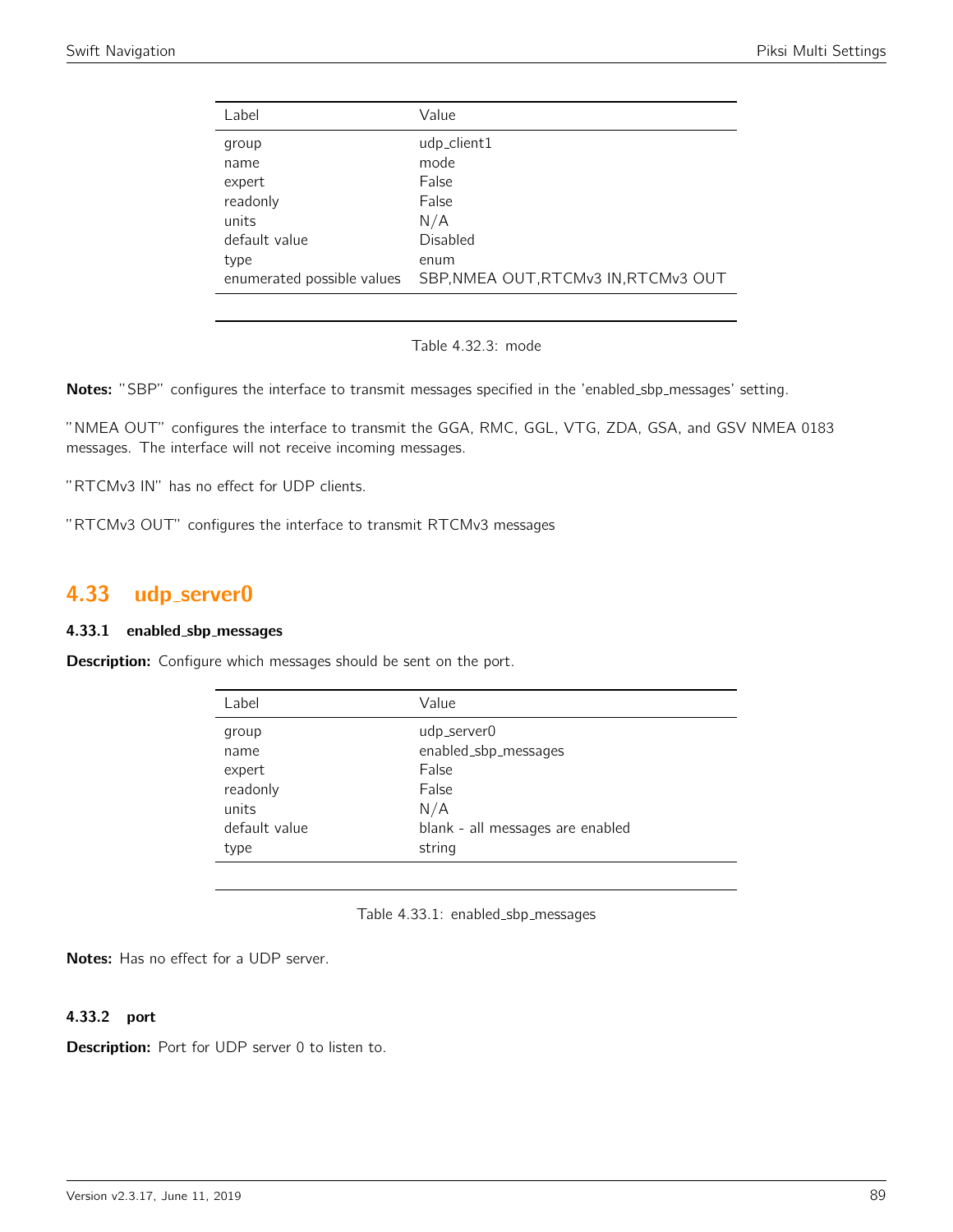| Label         | Value       |
|---------------|-------------|
| group         | udp_server0 |
| name          | port        |
| expert        | False       |
| readonly      | False       |
| units         | N/A         |
| default value | 55557       |
| type          | integer     |

Table 4.33.2: port

### Notes: None

### 4.33.3 mode

Description: Communication protocol for UDP server 0. The server will listen for incoming packets from a client for uni-directional communications.

| Label                      | Value                                |
|----------------------------|--------------------------------------|
| group                      | udp_server0                          |
| name                       | mode                                 |
| expert                     | False                                |
| readonly                   | False                                |
| units                      | N/A                                  |
| default value              | SBP (Swift Binary Protocol)          |
| type                       | enum                                 |
| enumerated possible values | SBP, NMEA OUT, RTCMv3 IN, RTCMv3 OUT |
|                            |                                      |

Table 4.33.3: mode

Notes: "SBP" configures the interface to receive incoming SBP messages.

"NMEA OUT" has no effect for a UDP server.

"RTCMv3 IN" configures the interface to receive RTK corrections in RTCMv3 format. The interface will receive 1002, 1004, 1005, 1006, 1010, 1012, 1033, 1230 and MSM4-7 RTCMv3 messages and will not receive any other messages.

"RTCMv3 OUT" has no effect for a UDP server.

# 4.34 udp server1

#### 4.34.1 enabled sbp messages

Description: Configure which messages should be sent on the port.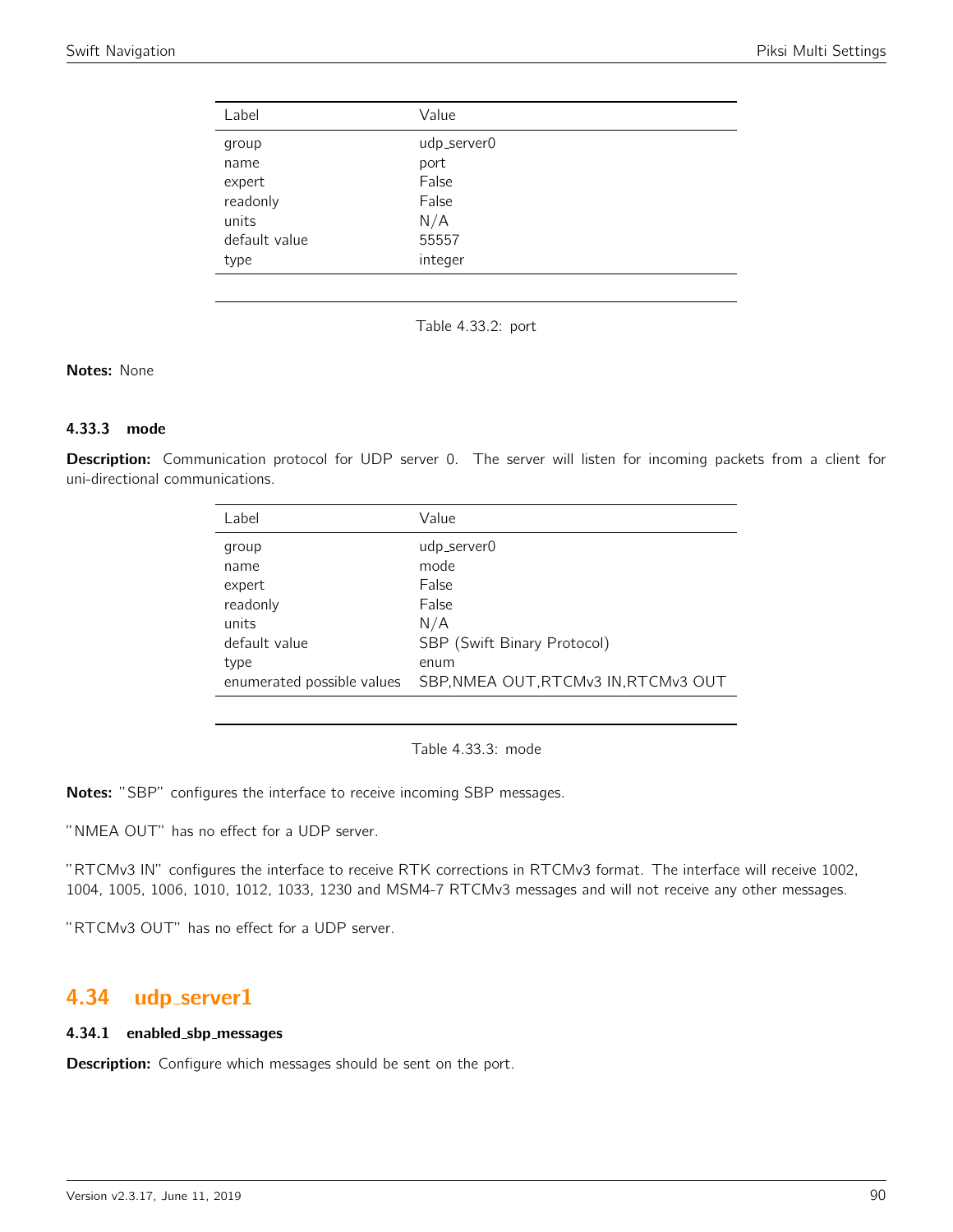| Label         | Value                |
|---------------|----------------------|
| group         | udp_server1          |
| name          | enabled_sbp_messages |
| expert        | False                |
| readonly      | False                |
| units         | N/A                  |
| default value |                      |
| type          | string               |
|               |                      |



Notes: Has no effect for a UDP server.

### 4.34.2 port

Description: Port for UDP server 1 to listen to.

| Label         | Value       |
|---------------|-------------|
| group         | udp_server1 |
| name          | port        |
| expert        | False       |
| readonly      | False       |
| units         | N/A         |
| default value | 55558       |
| type          | integer     |

Table 4.34.2: port

## Notes: None

### 4.34.3 mode

Description: Communication protocol for UDP server 1. The server will listen for incoming packets from a client for uni-directional communications.

| Label                      | Value                                |
|----------------------------|--------------------------------------|
| group                      | udp_server1                          |
| name                       | mode                                 |
| expert                     | False                                |
| readonly                   | False                                |
| units                      | N/A                                  |
| default value              | SBP (Swift Binary Protocol)          |
| type                       | enum                                 |
| enumerated possible values | SBP, NMEA OUT, RTCMv3 IN, RTCMv3 OUT |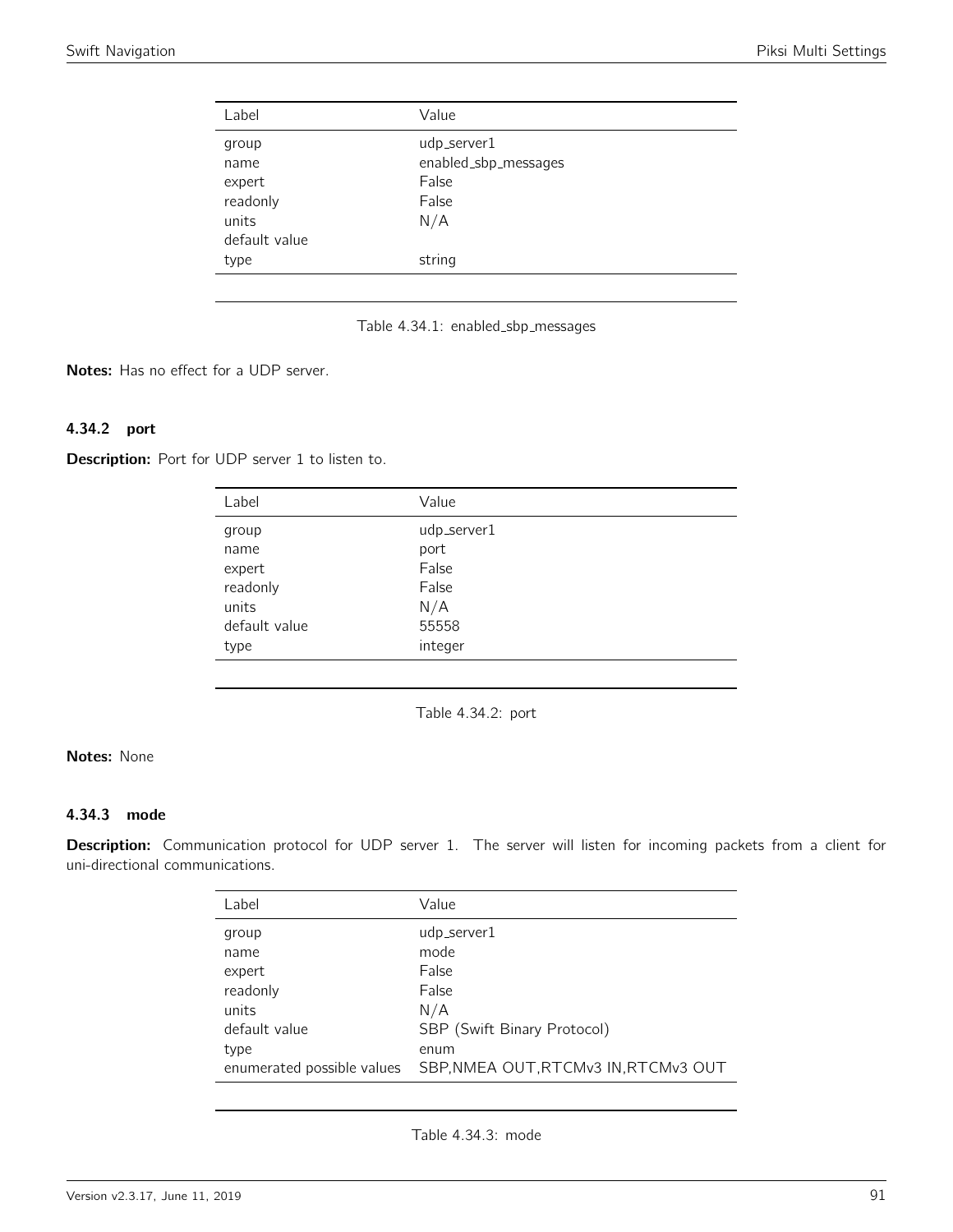Notes: "SBP" configures the interface to receive incoming SBP messages.

"NMEA OUT" has no effect for a UDP server.

"RTCMv3 IN" configures the interface to receive RTK corrections in RTCMv3 format. The interface will receive 1002, 1004, 1005, 1006, 1010, 1012, 1033, 1230 and MSM4-7 RTCMv3 messages and will not receive any other messages.

"RTCMv3 OUT" has no effect for a UDP server.

## 4.35 usb0

#### 4.35.1 enabled sbp messages

Description: Configure which messages should be sent on the port.

| Label         | Value                            |
|---------------|----------------------------------|
| group         | usb <sub>0</sub>                 |
| name          | enabled_sbp_messages             |
| expert        | False                            |
| readonly      | False                            |
| units         | N/A                              |
| default value | blank - all messages are enabled |
| type          | string                           |
|               |                                  |

Table 4.35.1: enabled\_sbp\_messages

Notes: The enabled sbp messages settings is a list of message types and rate divisors that will be sent out of the interface. If left blank, all messages will be sent. If not blank, a comma separated list of SBP message IDs in base 10 integer format should be provided. Optionally, a divisor can be specified after the / character for each id. For example, an entry of 3456/10 would provide message with ID 3456 at 1/10th the normal rate. For uart1, the default value is optimal for logging and communication with the console.

#### 4.35.2 mode

Description: Communication protocol for USB0.

| Label                      | Value                                |
|----------------------------|--------------------------------------|
| group                      | usb0                                 |
| name                       | mode                                 |
| expert                     | False                                |
| readonly                   | False                                |
| units                      | N/A                                  |
| default value              | SBP (Swift Binary Protocol)          |
| type                       | enum                                 |
| enumerated possible values | SBP, NMEA OUT, RTCMv3 IN, RTCMv3 OUT |

Table 4.35.2: mode